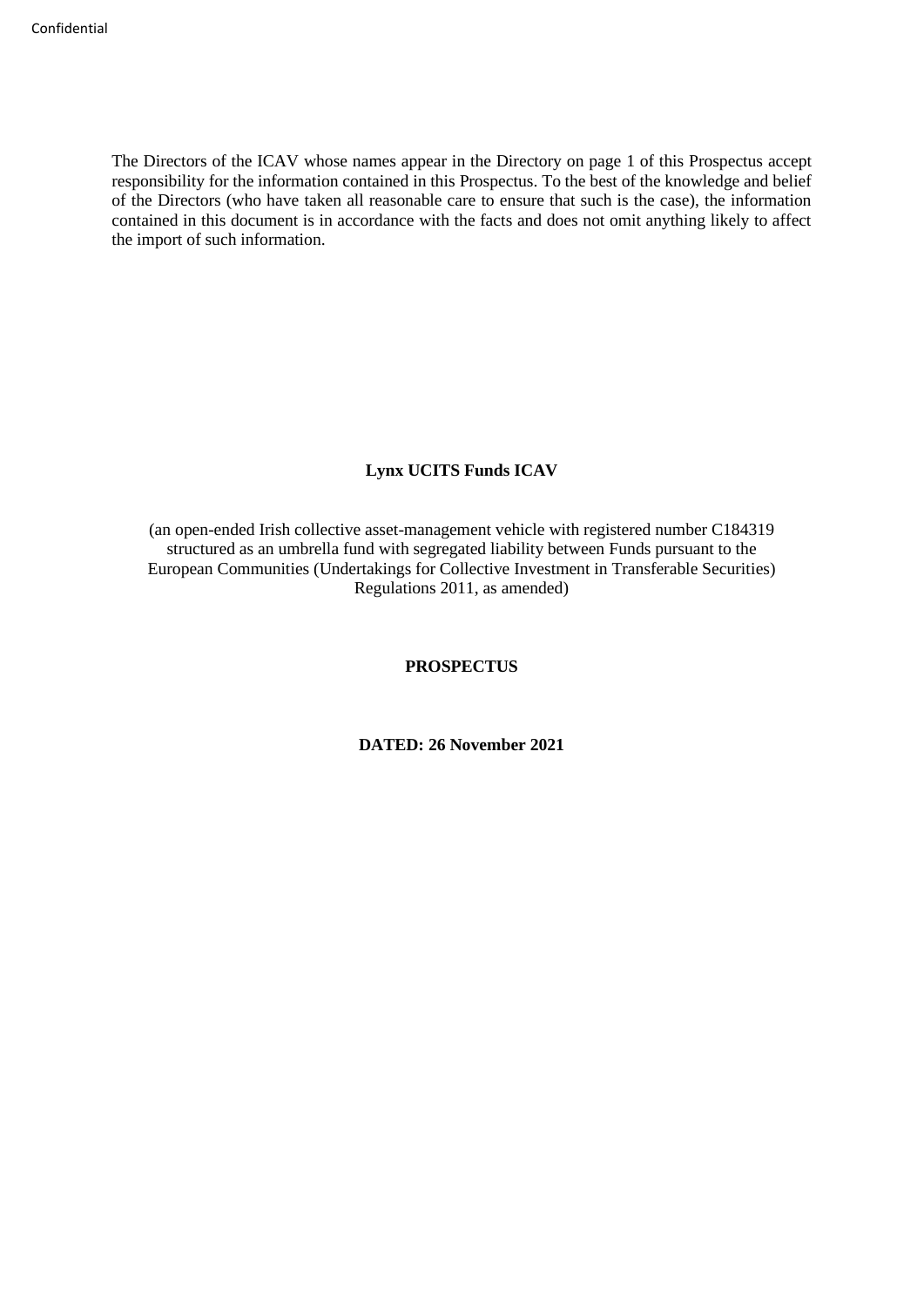# <span id="page-1-0"></span>**IMPORTANT INFORMATION**

# **THIS DOCUMENT CONTAINS IMPORTANT INFORMATION ABOUT THE ICAV AND SHOULD BE READ CAREFULLY BEFORE INVESTING. IF YOU HAVE ANY QUESTIONS ABOUT THE CONTENTS OF THIS DOCUMENT YOU SHOULD CONSULT YOUR STOCKBROKER OR OTHER FINANCIAL ADVISER.**

Certain terms used in this Prospectus are defined in the section of this Prospectus entitled "Definitions".

# **Central Bank Authorisation**

**The ICAV has been authorised by the Central Bank as a UCITS within the meaning of the UCITS Regulations. The authorisation of the ICAV is not an endorsement or guarantee of the ICAV by the Central Bank nor is the Central Bank responsible for the contents of this Prospectus. Authorisation of the ICAV by the Central Bank does not constitute a warranty as to the performance of the ICAV and the Central Bank shall not be liable for the performance or default of the ICAV or of any Fund.**

# **Risk Factors**

Investors' should read and consider the section of this Prospectus entitled "**Special Considerations and Risk Factors**" before investing in a Fund as well as the Supplement in respect of the Fund.

There can be no assurance that a Fund will achieve its investment objective. The value of the Shares, and the income from them, may fall as well as rise and therefore Shareholders may not get back the amount invested in the Fund. The capital return and income of a Fund are based on the capital appreciation and income of the investments it holds less expenses incurred. Therefore, a Fund's return may be expected to fluctuate in response to changes in such capital appreciation or income.

Details of any applicable Subscription Charge, of up to 5% of the amount subscribed, or Redemption Charge, of up to 3% of the redemption proceeds, will be disclosed in the Relevant Supplement for a Fund. **In the event that such charges are imposed, the difference at any time between the Subscription Price and the Redemption Price of Shares means that an investment in such Shares should be viewed as medium to long term**.

# **Selling Restrictions**

The distribution of this Prospectus and the offering or purchase of the Shares may be restricted in certain jurisdictions. No persons receiving a copy of this Prospectus or the accompanying subscription agreement in any such jurisdiction may treat this Prospectus or such subscription agreement as constituting an invitation to them to subscribe for Shares, nor should they in any event use such subscription agreement, unless in the relevant jurisdiction such an invitation could lawfully be made to them and such subscription agreement could lawfully be used without compliance with any registration or other legal requirements. Accordingly, this Prospectus does not constitute an offer or solicitation by anyone in any jurisdiction in which such offer or solicitation is not lawful or in which the person making such offer or solicitation is not qualified to do so or to anyone to whom it is unlawful to make such offer or solicitation. It is the responsibility of any persons in possession of this Prospectus and any persons wishing to apply for Shares pursuant to this Prospectus to inform themselves of, and to observe, all applicable laws and regulations of any relevant jurisdiction. Prospective applicants for Shares should inform themselves as to the legal requirements of so applying and any applicable exchange control regulations and taxes in the countries of their respective citizenship, residence or domicile.

Each purchaser of Shares will be required to represent that such Shares are being acquired for its own account, for investment, and not with a view to resale or distribution.

Investors must provide such declarations as are reasonably required by the ICAV, including, without limitation, declarations as to matters of Irish and U.S. taxation.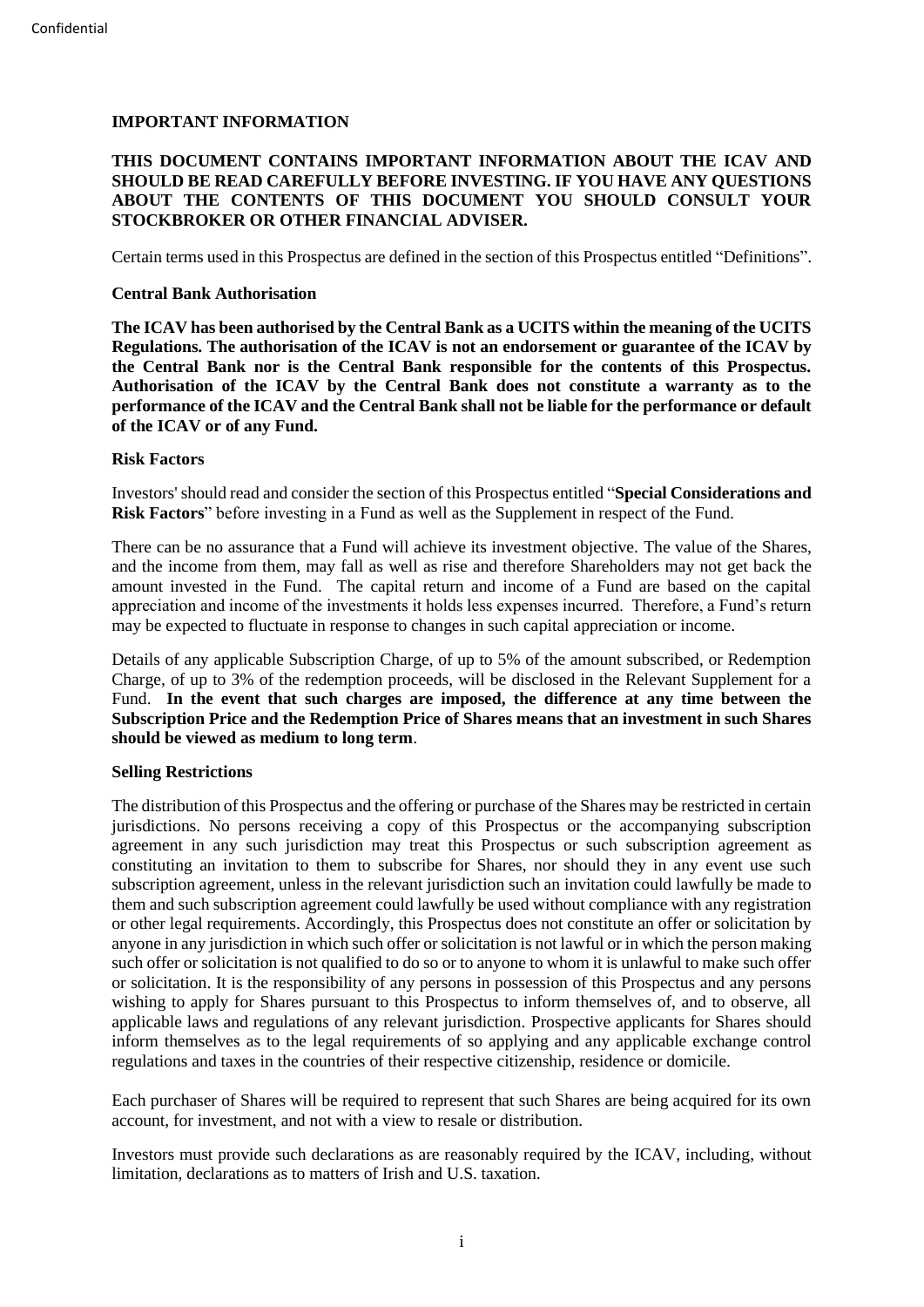The Shares have not been and will not be registered under the 1933 Act or the securities laws of any state or political sub-division of the United States, and the ICAV has not been and will not be registered under 1940 Act. Except as otherwise described herein, Shares may not be offered or sold, directly or indirectly to, or for the benefit of, any U.S. Person expect pursuant to registration or applicable exemption that does not violate U.S. securities laws.

# **Marketing Rules**

Shares are offered only on the basis of the information contained in the current Prospectus, Relevant Supplement, the latest KIID and the latest annual audited financial statements and any subsequent halfyearly report. However, Shareholders should note that the audited financial statements contained in the annual report are presented to the Shareholders as a body at the date of the annual audited financial statements and the auditors do not accept liability to any other party in respect of such financial statements.

Any further information or representation given or made by any dealer, salesman or other person should be disregarded and accordingly should not be relied upon. Neither the delivery of this Prospectus nor the offer, issue or sale of Shares shall, under any circumstances, constitute a representation that the information given in this Prospectus is correct as of any time subsequent to the date of this Prospectus. Statements made in this Prospectus are based on the law and practice currently in force in Ireland and are subject to changes therein.

The distribution of this Prospectus and the KIIDs in some jurisdictions may require the translation of the documents into other languages specified by the regulatory authorities of those jurisdictions provided that any such translation shall be a direct translation of the English text. In the event of any inconsistency or ambiguity in relation to the meaning of any word or phrase in translation, the English text shall prevail and all disputes as to the terms thereof shall be governed by, and construed in accordance with, the laws of Ireland.

This Prospectus must be read in its entirety before making an application for Shares.

# **Forward Looking Statements**

This Prospectus includes "forward looking statements." In some cases, forward looking statements can be identified by the use of terminology such as "anticipates," "believes," "estimates," "seeks," "expects," "plans," "will," "intends," "aims" and similar expressions. Although the ICAV believes that the expectations reflected in these forward looking statements are reasonable as of the date of this Prospectus, such expectations may prove to be incorrect. Important factors could cause actual results to differ materially from such expectations. For information about some of the factors that could cause a Fund's actual results to differ from the expectations stated in the forward looking statements, please read the section entitled "Special Considerations and Risk Factors" in this Prospectus. The ICAV urges investors to consider these risk factors carefully in evaluating the forward looking statements contained in this Prospectus. All subsequent written or oral forward looking statements attributable to the ICAV or any persons acting on the behalf of the ICAV are expressly qualified in their entirety by these cautionary statements. The forward looking statements included in this Prospectus are made only as of the date of this Prospectus. The ICAV does not intend, and undertakes no obligation, to update these forward looking statements.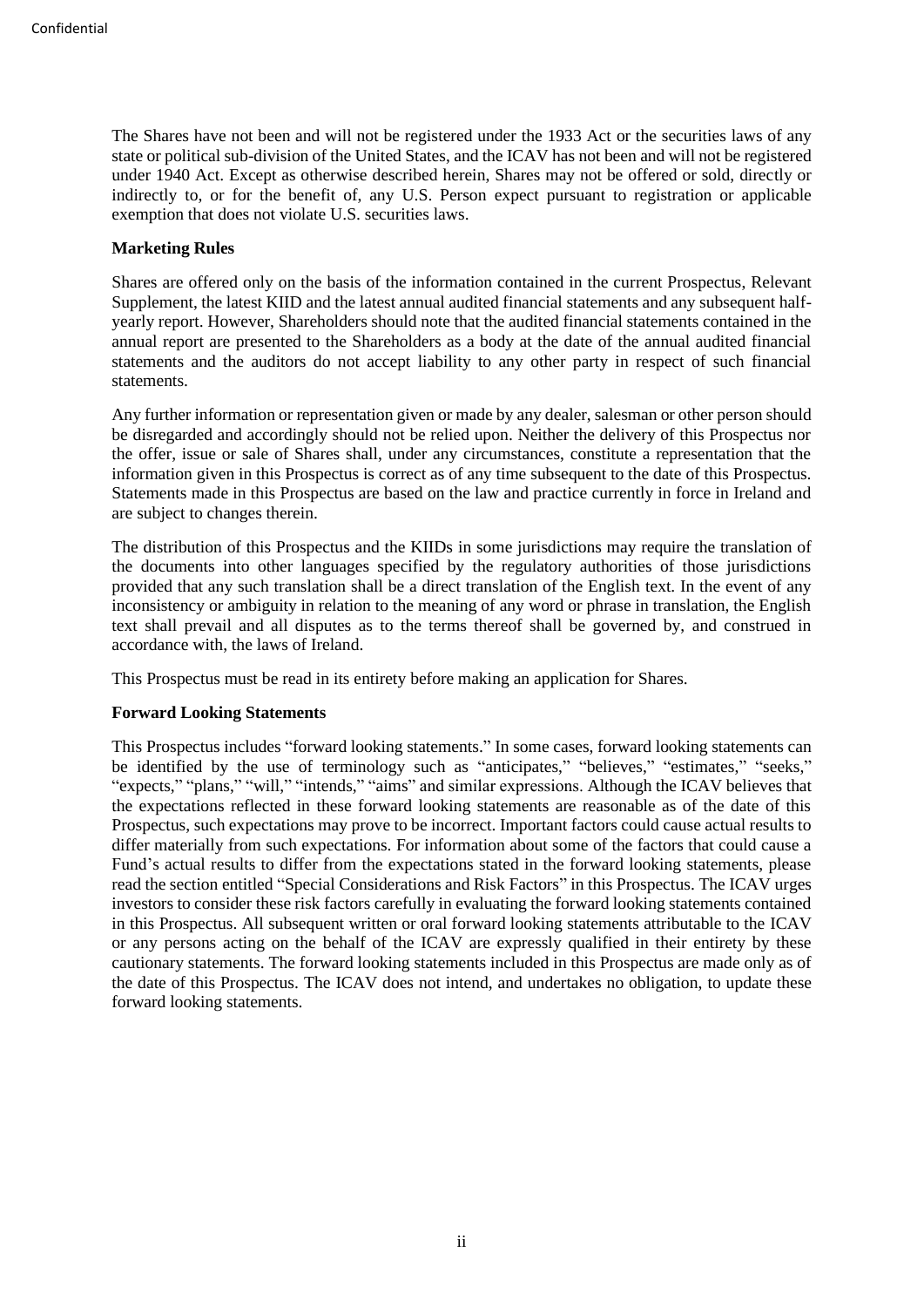# **INDEX**

| General 10 |  |
|------------|--|
|            |  |
|            |  |
|            |  |
|            |  |
|            |  |
|            |  |
|            |  |
|            |  |
|            |  |
|            |  |
|            |  |
|            |  |
|            |  |
|            |  |
|            |  |
|            |  |
|            |  |
|            |  |
|            |  |
|            |  |
|            |  |
|            |  |
|            |  |
|            |  |
|            |  |
|            |  |
|            |  |
|            |  |
|            |  |
|            |  |
| General 55 |  |
|            |  |
|            |  |
|            |  |
| TAXATION   |  |
|            |  |
|            |  |
|            |  |
|            |  |
|            |  |
|            |  |
|            |  |
|            |  |
|            |  |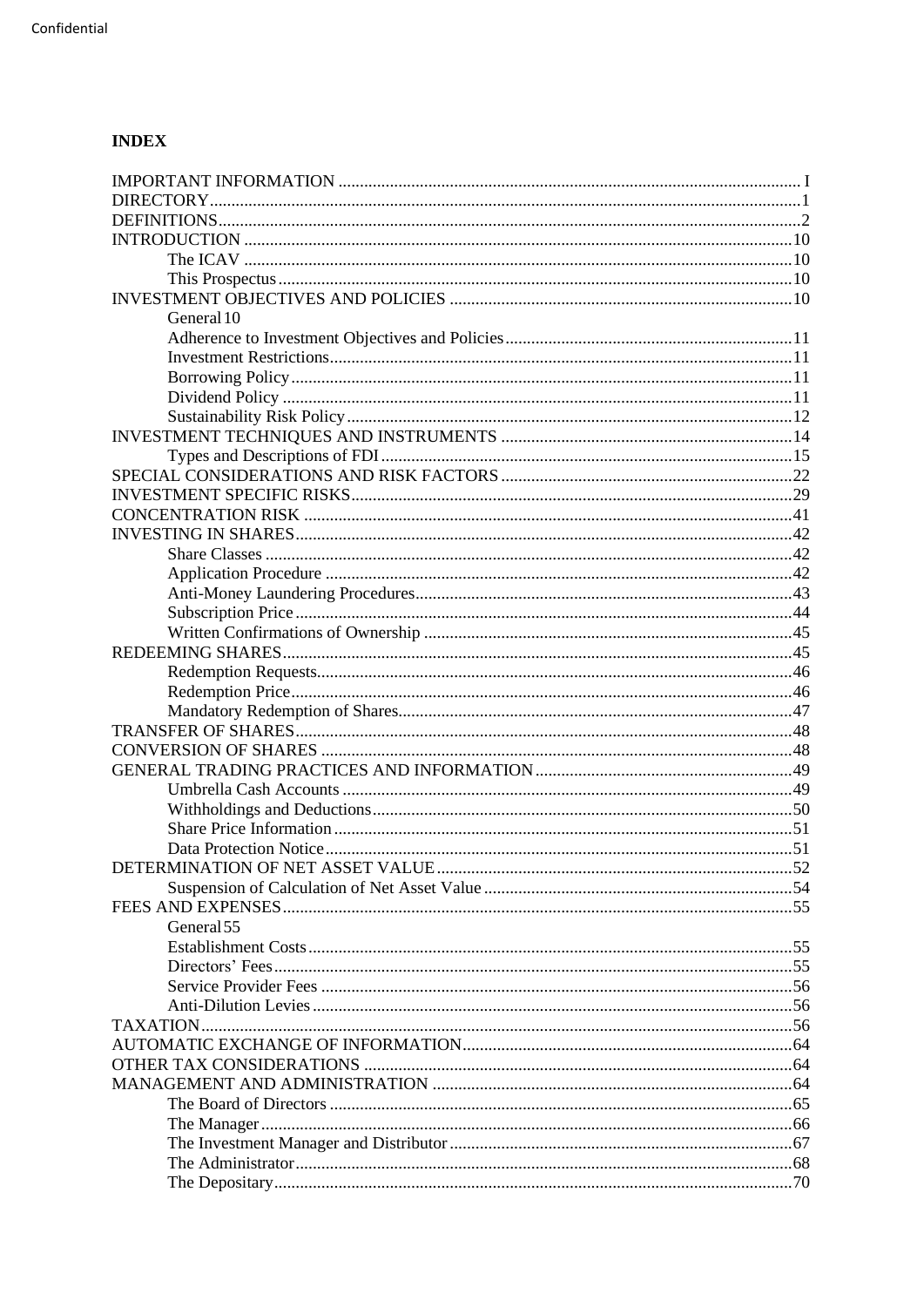| Reports 78 |  |
|------------|--|
|            |  |
|            |  |
|            |  |
|            |  |
|            |  |
|            |  |
| SCHEDULE3  |  |
|            |  |
|            |  |
|            |  |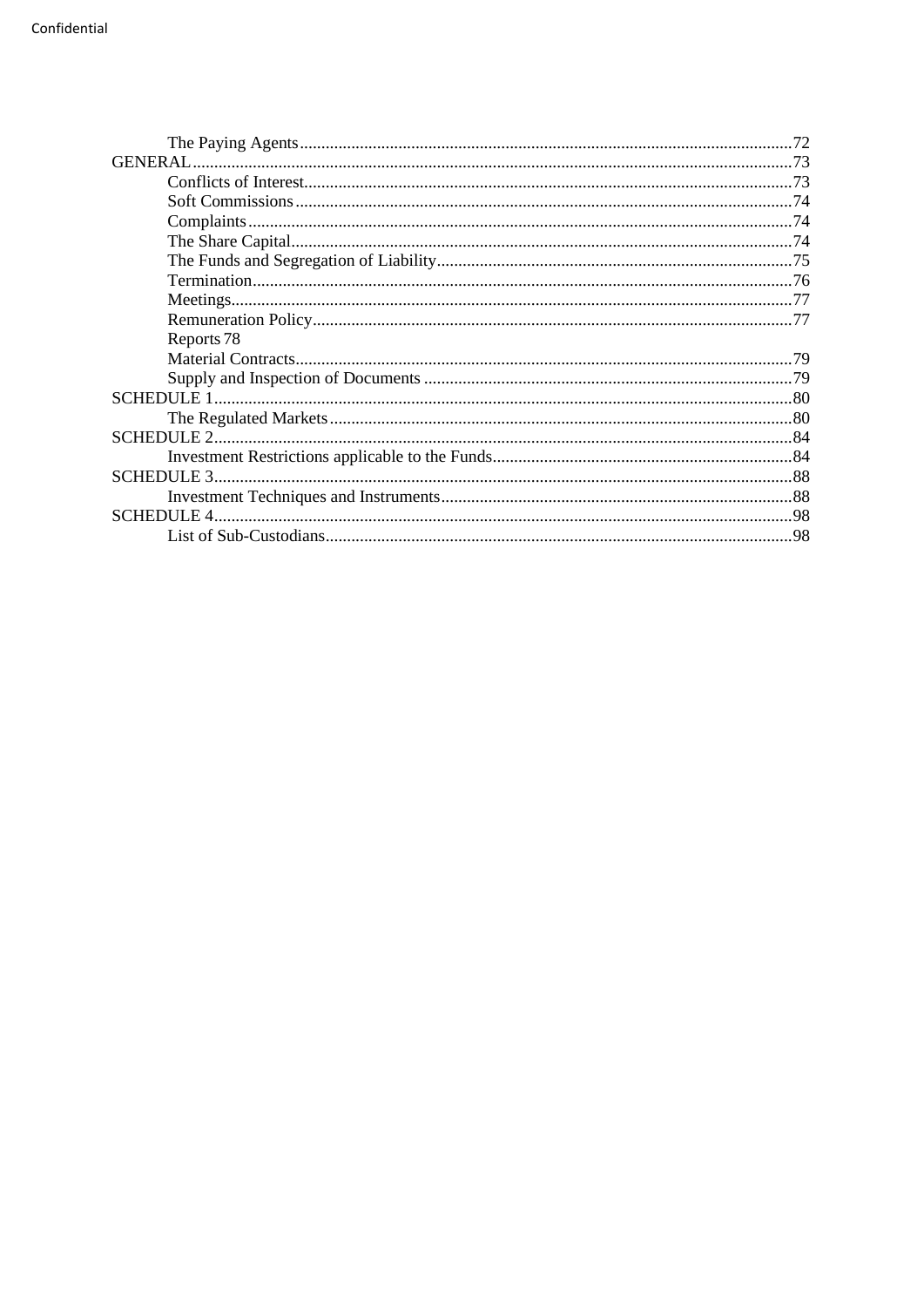# **DIRECTORY**

# <span id="page-5-0"></span>**Directors**

Brian Dunleavy Fiona Mulhall Henrik Landén

# **Manager**

KBA Consulting Management Limited 5 George's Dock International Financial Services Centre Dublin 1 Ireland

# **Depositary**

HSBC Continental Europe, Ireland 1 Grand Canal Square Grand Canal Harbour Dublin 2 Ireland

# **Auditors**

KPMG Chartered Accountants 1 Harbourmaster Place IFSC Dublin 1 Ireland

# **Secretary**

KB Associates 5 George's Dock International Financial Services Centre Dublin 1 Ireland

# **Registered Office**

5 George's Dock International Financial Services Centre Dublin 1 Ireland

# **Investment Manager & Distributor**

Lynx Asset Management AB Box 7060, SE -103 86 Stockholm Sweden

# **Administrator**

HSBC Securities Services (Ireland) DAC 1 Grand Canal Square Grand Canal Harbour Dublin 2 Ireland

**Legal Advisor as to Irish Law** Matheson 70 Sir John Rogerson's Quay Dublin 2 Ireland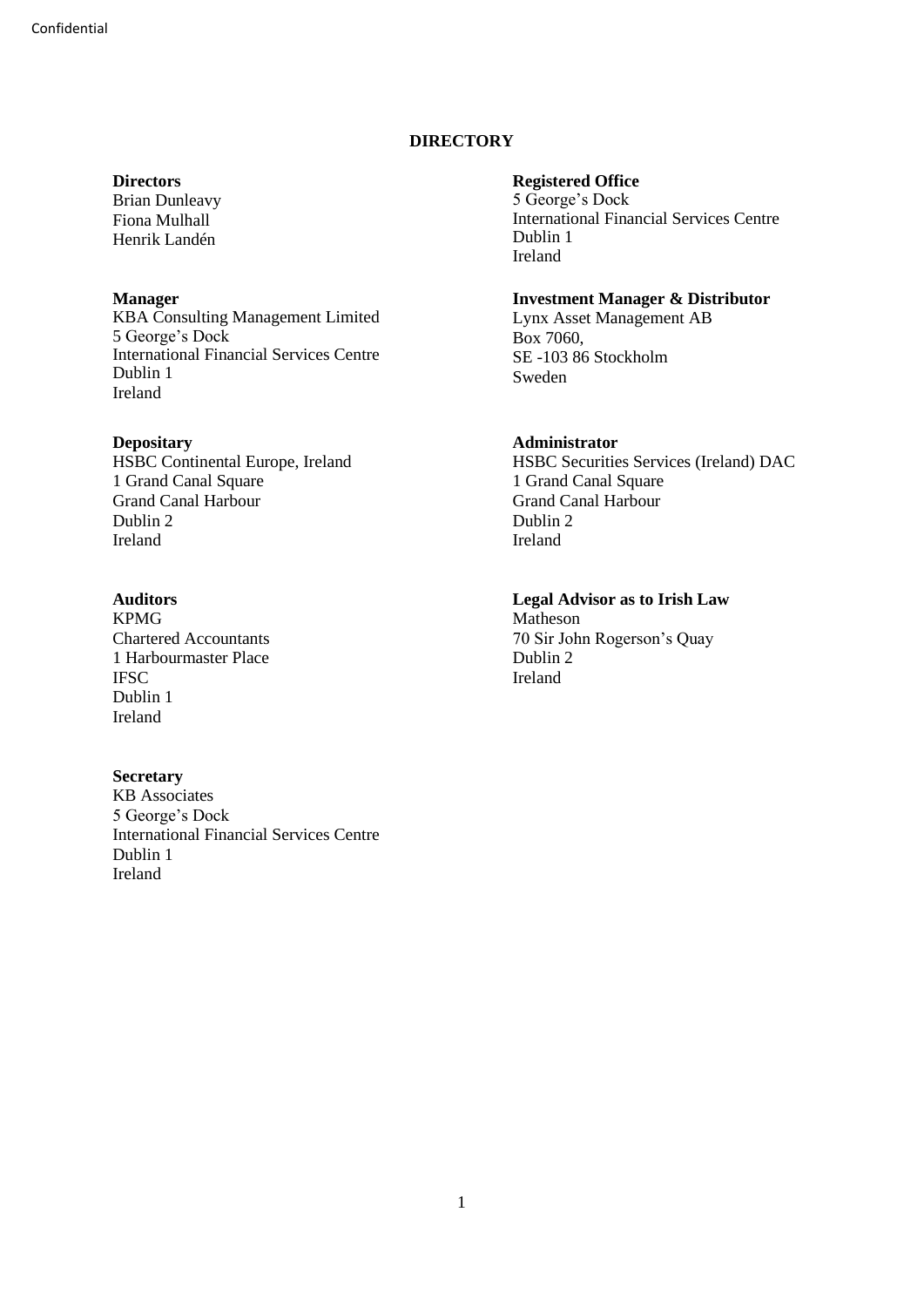# <span id="page-6-0"></span>**DEFINITIONS**

In this Prospectus the following words and phrases have the meanings set forth below:

| "1933 Act"                 | means the U.S. Securities Act of 1933 (as amended);                                                                                                                                                                                                                                                                                                                                                                                                                                                                                                    |
|----------------------------|--------------------------------------------------------------------------------------------------------------------------------------------------------------------------------------------------------------------------------------------------------------------------------------------------------------------------------------------------------------------------------------------------------------------------------------------------------------------------------------------------------------------------------------------------------|
| "1940 Act"                 | means the U.S. Investment Company Act of 1940 (as<br>amended);                                                                                                                                                                                                                                                                                                                                                                                                                                                                                         |
| "Accumulating Shares"      | means Shares of a Fund carrying no right to any<br>distributions of income but the income and capital gains<br>attributable to such Shares is retained within the Fund and<br>reflected in the Net Asset Value of such Shares;                                                                                                                                                                                                                                                                                                                         |
| "Administration Agreement" | means the agreement dated 11 December 2018 between the<br>Manager, the ICAV and the Administrator, pursuant to<br>which the latter was appointed administrator, registrar and<br>transfer agent of the ICAV as may be amended,<br>supplemented or modified from time to time in accordance<br>tithe requirements of the Central Bank;                                                                                                                                                                                                                  |
| "Administrator"            | means HSBC Securities Services (Ireland) DAC or such<br>other entity that shall be appointed by the ICAV as<br>administrator, registrar and transfer agent;                                                                                                                                                                                                                                                                                                                                                                                            |
| "AEOI"                     | has the meaning ascribed to it in the section of this<br>Prospectus entitled "The OECD Common Reporting<br>Standard";                                                                                                                                                                                                                                                                                                                                                                                                                                  |
| "AIF"                      | means an alternative investment fund;                                                                                                                                                                                                                                                                                                                                                                                                                                                                                                                  |
| "Anti-Dilution Levy"       | means in respect of a Fund, the adjustment by way of an<br>addition or deduction (as appropriate) when calculating the<br>Subscription Price or Redemption Price for Shares or by<br>way of a deduction from the subscription monies received<br>or the Redemption Proceeds payable for Shares on a Dealing<br>Day when there are net subscriptions or redemptions (as<br>appropriate) to cover any dealing costs and to preserve the<br>value of the underlying assets of the relevant Fund, such<br>levy being retained for the benefit of the Fund; |
| "Application Form"         | means the application form to be completed by Subscribers<br>for Shares of any Fund or Class as prescribed by the ICAV<br>from time to time;                                                                                                                                                                                                                                                                                                                                                                                                           |
| "Base Currency"            | means the base currency of a Fund as specified in the<br>Relevant Supplement;                                                                                                                                                                                                                                                                                                                                                                                                                                                                          |
| "Business Day"             | means a "Business Day" as defined in the Relevant<br>Supplement;                                                                                                                                                                                                                                                                                                                                                                                                                                                                                       |
| "Central Bank"             | means the Central Bank of Ireland or any successor<br>regulatory authority with responsibility for the authorisation<br>and supervision of the ICAV;                                                                                                                                                                                                                                                                                                                                                                                                   |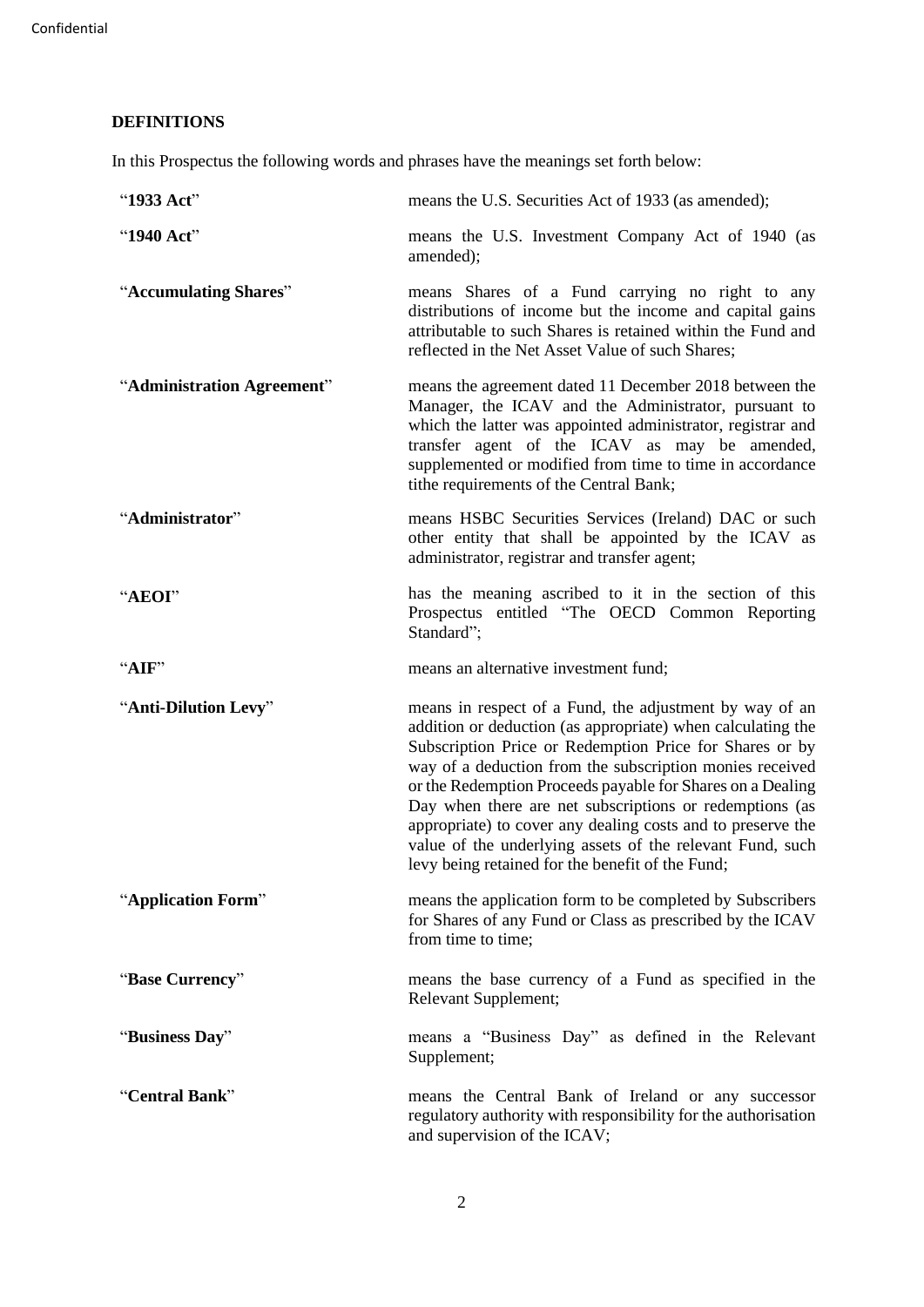| "Central Bank Regulations"    | means the Central Bank (Supervision and Enforcement) Act<br>2013 (Section 48(1)) (Undertakings for Collective<br>Investment in Transferable Securities) Regulations 2019, as<br>amended or any further amendment thereto for the time<br>being in force;                                                                                                                                                                                                                                                                  |
|-------------------------------|---------------------------------------------------------------------------------------------------------------------------------------------------------------------------------------------------------------------------------------------------------------------------------------------------------------------------------------------------------------------------------------------------------------------------------------------------------------------------------------------------------------------------|
| "CCP"                         | has the meaning ascribed to it in the section of this<br>Prospectus entitled "European Market Infrastructure<br>Regulation";                                                                                                                                                                                                                                                                                                                                                                                              |
| "Class"                       | means any class of Shares;                                                                                                                                                                                                                                                                                                                                                                                                                                                                                                |
| "Class Currency"              | means the currency in which Shares of a Class are issued;                                                                                                                                                                                                                                                                                                                                                                                                                                                                 |
| "Connected Person"            | means the Depositary or the Manager, and the delegates or<br>sub-delegates of the Depositary or the Manager (excluding<br>any non-group company sub-custodians appointed by the<br>Depositary), and any associated or group company of the<br>Depositary or the Manager and any such delegate or sub-<br>delegate;                                                                                                                                                                                                        |
| "Conversion Charge"           | means the charge, if any, payable on the conversion of<br>Shares as is specified in the Relevant Supplement;                                                                                                                                                                                                                                                                                                                                                                                                              |
| "CRS"                         | means the Common Reporting Standard more fully<br>described as the Standard for Automatic Exchange of<br>Financial Account Information approved on 15 July 2014 by<br>the Council for Economic Cooperation and Development;                                                                                                                                                                                                                                                                                               |
| "Data Protection Legislation" | Means the Data Protection Act 2018, Regulation (EU)<br>2016/679 of the European Parliament and of the Council<br>(GDPR), the EU ePrivacy Directive 2002/58/EC (as<br>amended), any relevant transposition of, or successor or<br>replacement to, those laws; and any other applicable law,<br>regulations and codes of conduct in any relevant jurisdiction<br>relating to the processing of Personal Data and privacy<br>including the guidance and codes of practice issued by a<br>relevant data protection regulator; |
| "Dealing Day"                 | means a day on which Shares may be subscribed for and/or<br>redeemed, as specified in the Relevant Supplement,<br>provided that there shall, in any event be at least two dealing<br>days per month, at regular intervals;                                                                                                                                                                                                                                                                                                |
| "Dealing Deadline"            | means in relation to applications for subscription,<br>redemption or conversion of Shares, the time or times<br>specified in the Relevant Supplement by which such<br>application must be received;                                                                                                                                                                                                                                                                                                                       |
| "Depositary"                  | means HSBC Continental Europe, Ireland or such other<br>entity that shall be appointed by the ICAV as the depositary<br>of the ICAV from time to time;                                                                                                                                                                                                                                                                                                                                                                    |
| "Depositary Agreement"        | means the agreement dated 11 December 2018 between the<br>ICAV, the Manager and the Depositary, pursuant to which<br>3                                                                                                                                                                                                                                                                                                                                                                                                    |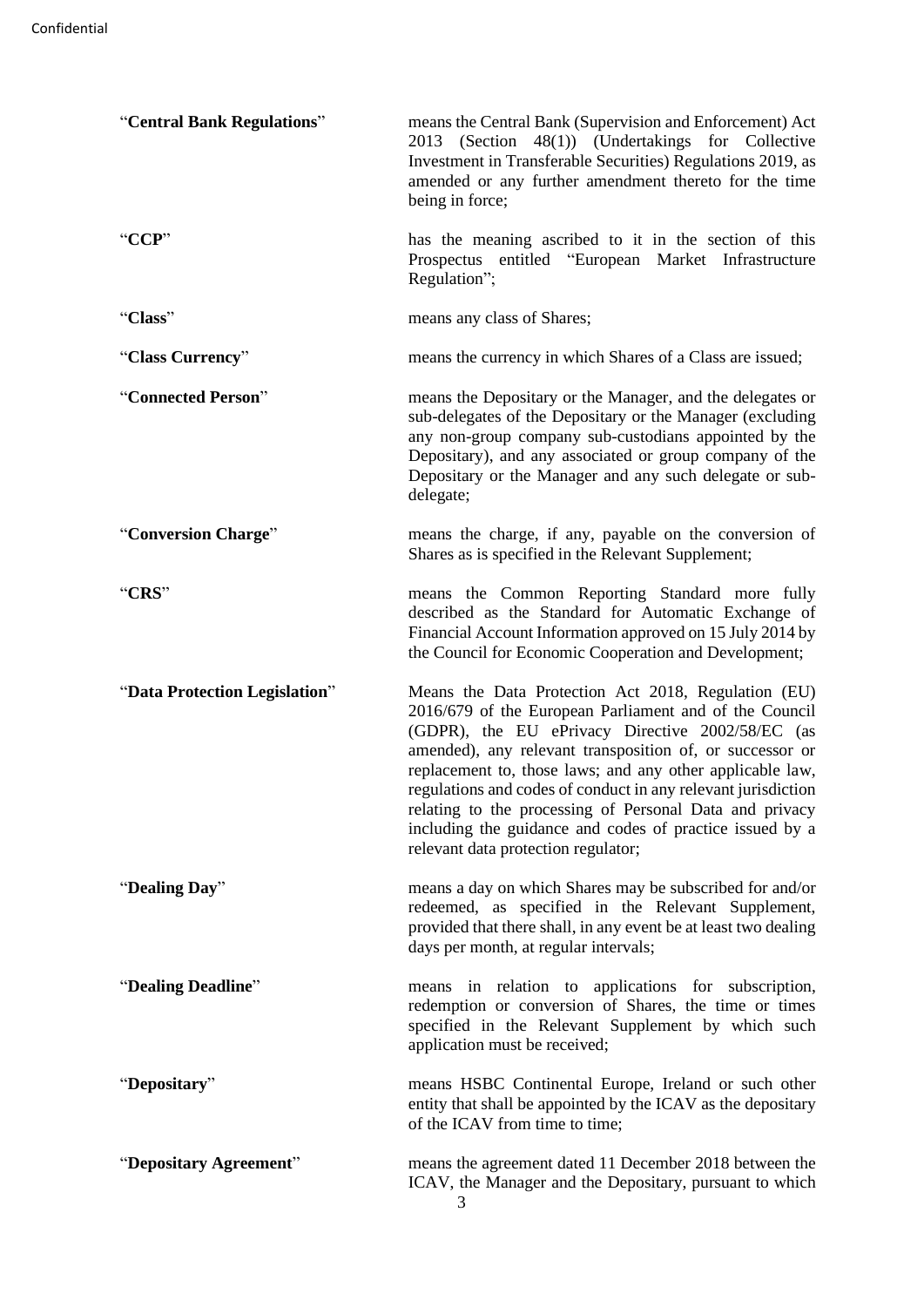|                                             | the latter was appointed depositary of the ICAV as may be<br>amended, supplemented or modified from time to time in<br>accordance with the requirements of the Central Bank;                                                                                                                                                                                                                 |
|---------------------------------------------|----------------------------------------------------------------------------------------------------------------------------------------------------------------------------------------------------------------------------------------------------------------------------------------------------------------------------------------------------------------------------------------------|
| "Directive"                                 | means the Directive 2009/65/EC of the European Parliament<br>and of the Council of 13 July 2009 on the Coordination of<br>laws, regulations, and administrative provisions relating to<br>undertakings for collective investment in transferable<br>securities (UCITS) as amended by Directive 2014/91/EU of<br>23 July 2014 and as may be further amended or replaced<br>from time to time; |
| "Directors"                                 | means the directors of the ICAV for the time being and (as<br>the context may require or permit) any duly constituted<br>committee thereof;                                                                                                                                                                                                                                                  |
| "Distributing Shares"                       | means Shares in a Fund in respect of which the Directors<br>intend to declare a dividend;                                                                                                                                                                                                                                                                                                    |
| "ECB"                                       | means the European Central Bank;                                                                                                                                                                                                                                                                                                                                                             |
| "EEA"                                       | means the European Economic Area;                                                                                                                                                                                                                                                                                                                                                            |
| "Eligible Collective Investment<br>Schemes" | means schemes established in Member States which are<br>authorised under the Directive and which may be listed on a<br>Regulated Market in the EU and/ or any of the following<br>open-ended collective investment schemes:                                                                                                                                                                  |
|                                             | (a) schemes established in Guernsey and authorised as<br>Class A schemes;                                                                                                                                                                                                                                                                                                                    |
|                                             | (b) schemes established in Jersey as recognised funds;                                                                                                                                                                                                                                                                                                                                       |
|                                             | (c) schemes established in the Isle of Man as authorised<br>schemes;                                                                                                                                                                                                                                                                                                                         |
|                                             | (d) retail investor alternative investment funds authorised<br>by the Central Bank provided such investment funds<br>comply in all material respects with the provisions of<br>the UCITS Requirements;                                                                                                                                                                                       |
|                                             | (e) alternative investment funds authorised in a member<br>state of the EEA, the U.S., Jersey, Guernsey, the United<br>Kingdom or the Isle of Man and which comply, in all<br>material respects with the provisions of the UCITS<br>Requirements; and                                                                                                                                        |
|                                             | (f) such other schemes as may be permitted by the Central<br>Bank and set out in this Prospectus;                                                                                                                                                                                                                                                                                            |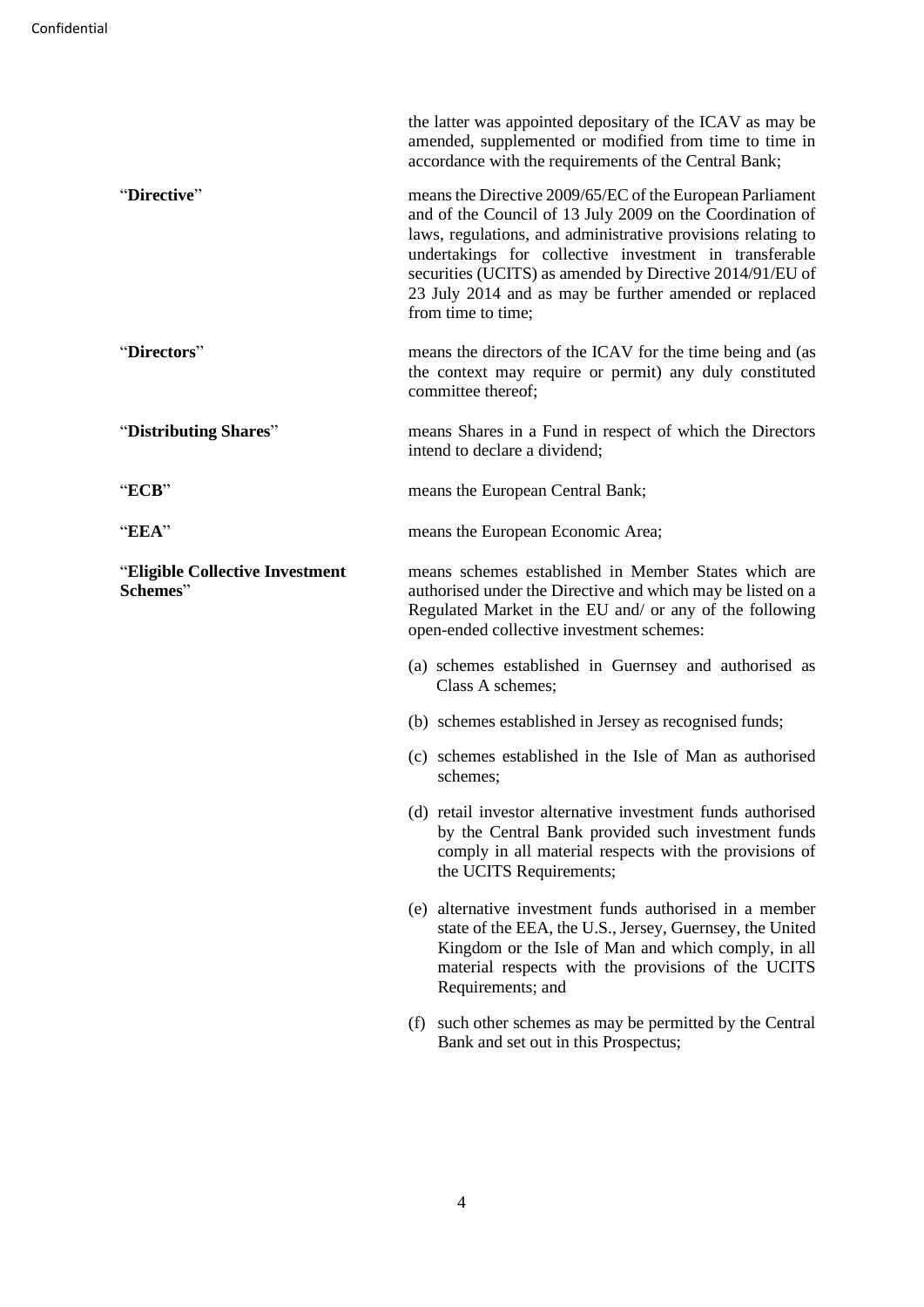| "EMIR"                              | means Regulation (EU) No 648/2012 of the European<br>Parliament and Council on OTC derivatives, central<br>counterparties and trade repositories dated 4 July 2012 as<br>may be amended, supplemented or replaced from time to<br>time;                                                                                                                                                                                                                                              |
|-------------------------------------|--------------------------------------------------------------------------------------------------------------------------------------------------------------------------------------------------------------------------------------------------------------------------------------------------------------------------------------------------------------------------------------------------------------------------------------------------------------------------------------|
| "ETFs"                              | means exchange traded funds;                                                                                                                                                                                                                                                                                                                                                                                                                                                         |
| "ESMA"                              | means the European Securities and Markets Authority;                                                                                                                                                                                                                                                                                                                                                                                                                                 |
| " $\mathbf{E}$ " or "euro" or "EUR" | means the currency referred to in the Second Council<br>Regulation (EC) no. 974/98 of 3 May 1998 on the<br>introduction of the euro;                                                                                                                                                                                                                                                                                                                                                 |
| "EU"                                | means the European Union;                                                                                                                                                                                                                                                                                                                                                                                                                                                            |
| "FATCA"                             | means the U.S. Foreign Account Tax Compliance Act (as<br>amended, consolidated or supplemented from time to time)<br>including any regulations issued pursuant thereto (including<br>any intergovernmental agreement between the US and any<br>other jurisdiction which facilitates the implementation of<br>any law or regulation relating to FATCA);                                                                                                                               |
| "FDI"                               | means financial derivative instruments;                                                                                                                                                                                                                                                                                                                                                                                                                                              |
| "Fund" or "Funds"                   | means a separate portfolio of assets invested in accordance<br>with the investment objective and policies as set out in the<br>Relevant Supplement and to which all liabilities, income and<br>expenditure attributable or allocated to such fund shall be<br>applied or charged and "Funds" means all or some of the<br>Funds as the context requires, including any other Funds as<br>may be established by the ICAV from time to time with prior<br>approval of the Central Bank; |
| "Hedged Share Class"                | means a Share Class whose dealing currency is hedged<br>against the Base Currency and/or other currencies in which<br>the assets of the relevant Fund may be denominated;                                                                                                                                                                                                                                                                                                            |
| "ICAV"                              | means Lynx UCITS Funds ICAV, an Irish collective asset-<br>management vehicle with variable capital established<br>pursuant to the ICAV Act and the UCITS Regulations;                                                                                                                                                                                                                                                                                                               |
| "ICAV Act"                          | means the Irish Collective Asset-management Vehicles Act<br>2015, as may be amended, supplemented or replaced from<br>time to time, including any regulations made by ministerial<br>order thereunder;                                                                                                                                                                                                                                                                               |
| "IMF"                               | means the International Monetary Fund;                                                                                                                                                                                                                                                                                                                                                                                                                                               |
| "Initial Offer Period"              | means the period during which Shares in a Fund are first<br>offered for subscription at the Initial Offer Price, as<br>specified in the Relevant Supplement;                                                                                                                                                                                                                                                                                                                         |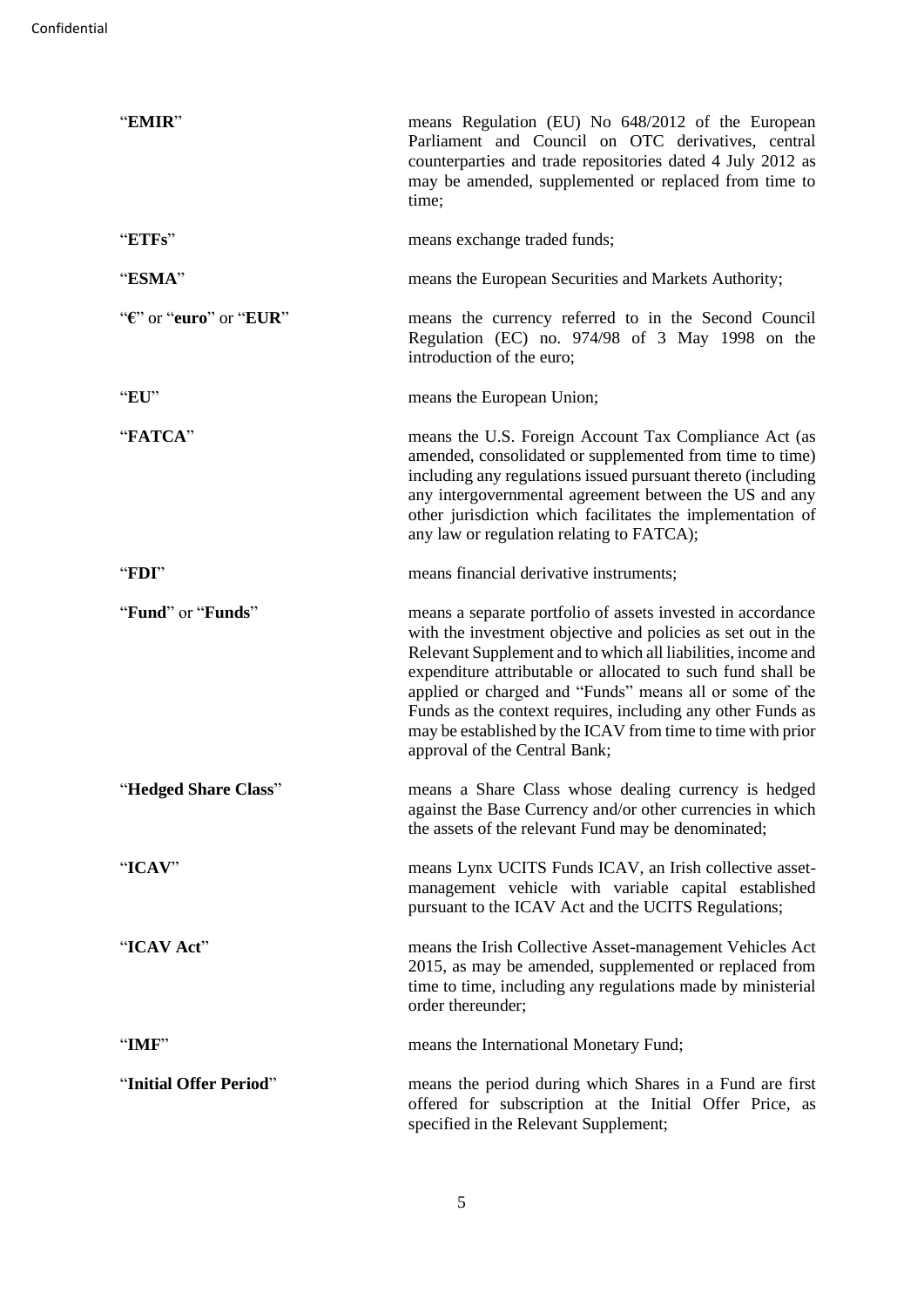| "Initial Offer Price"                     | means the price at which a Class of Shares is first offered or<br>at which it is reoffered, as specified in the Relevant<br>Supplement;                                                                                                                                                                                                                                        |
|-------------------------------------------|--------------------------------------------------------------------------------------------------------------------------------------------------------------------------------------------------------------------------------------------------------------------------------------------------------------------------------------------------------------------------------|
| "Instrument of Incorporation"             | means the instrument of incorporation of the ICAV as may<br>be amended from time in accordance with the requirements<br>of the Central Bank;                                                                                                                                                                                                                                   |
| "Investment Manager"                      | means Lynx Asset Management AB or such other entity that<br>shall be appointed by the Manager and the ICAV as the<br>investment manager of the ICAV from time to time;                                                                                                                                                                                                         |
| "Investment Management<br>Agreement"      | means the investment management and distribution<br>agreement dated 11 December 2018 between the Manager,<br>the ICAV and the Investment Manager pursuant to which<br>the latter was appointed investment manager and distributor<br>of the ICAV, as may be amended, supplemented or modified<br>from time to time in accordance with the requirements of the<br>Central Bank; |
| "Investor Money Regulations"              | means the Central Bank (Supervision and Enforcement) Act<br>2013 (Section 48(1)) Investor Money Regulations 2015 for<br>Fund Service Providers, as may be amended, supplemented<br>or replaced from time to time;                                                                                                                                                              |
| "Investor Monies"                         | means subscription monies received from, and redemption<br>and distribution monies due to, investors in a Fund;                                                                                                                                                                                                                                                                |
| "IOSCO"                                   | International<br>Organisation of Securities<br>the<br>means<br>Commissions;                                                                                                                                                                                                                                                                                                    |
| "Irish Resident"                          | shall have the meaning given to that term in the section of<br>this Prospectus entitled "Taxation of the ICAV";                                                                                                                                                                                                                                                                |
| "IRS"                                     | has the meaning ascribed to it in the section of this<br>Prospectus entitled "Foreign Account Tax Compliance"<br>$Act$ ";                                                                                                                                                                                                                                                      |
| "KIID"                                    | means the key investor information document applicable to<br>a Share Class;                                                                                                                                                                                                                                                                                                    |
| "Manager"                                 | means KBA Consulting Management Limited, or any<br>successor manager appointed by the ICAV in accordance<br>with the requirements of the Central Bank;                                                                                                                                                                                                                         |
| "Management Agreement"                    | means the management agreement dated 11 December 2018<br>between the ICAV and the Manager pursuant to which the<br>latter was appointed manager of the ICAV;                                                                                                                                                                                                                   |
| "Member State"                            | means a member state of the EU;                                                                                                                                                                                                                                                                                                                                                |
| "Minimum Additional Investment<br>Amount" | means such minimum cash amount or minimum number of<br>Shares (if any) as the Directors may prescribe as the<br>minimum additional investment amount required by a                                                                                                                                                                                                             |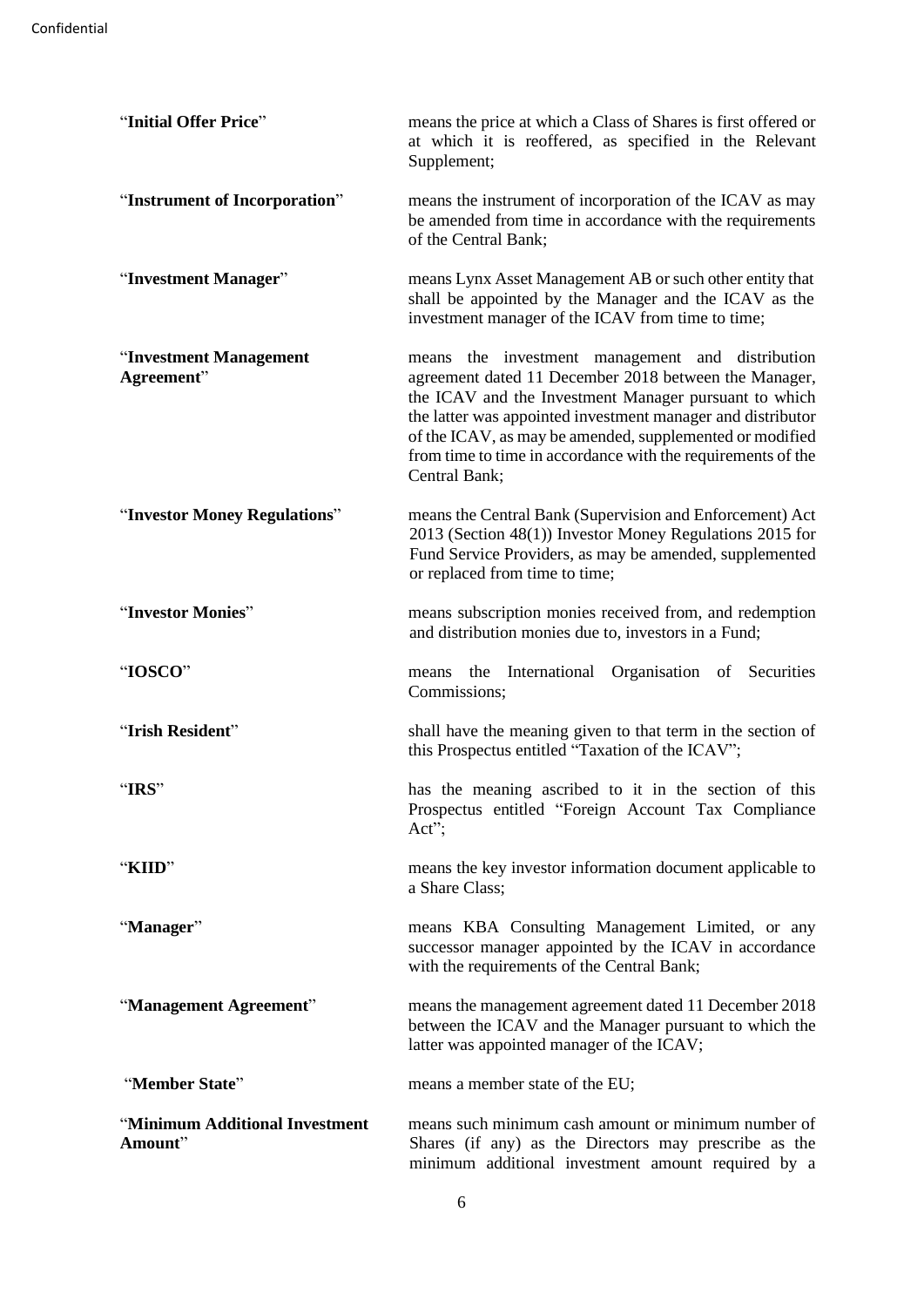Shareholder for Shares in a Fund or Class thereof as specified in the Relevant Supplement;

- "**Minimum Holding**" means such minimum number or value of a holding of Shares (if any) which must be held at any time by a Shareholder as the Directors, in consultation with the Manager, as appropriate, may determine and as set out in the Relevant Supplement;
- "**Minimum Initial Investment Amount**" "**Minimum Redemption Amount**" means such minimum cash amount or number of Shares (if any) that the Directors, in consultation with the Manager, as appropriate, may from time to time determine as the minimum initial investment amount required by an applicant for Shares in a Fund or Class thereof as is specified in the Relevant Supplement;
- means such amount (excluding any Redemption Charge) in the relevant currency that must be redeemed for Shares of any Class in a Fund as s specified in the Relevant Supplement for the Fund;
- "**Moody's**" means Moody's Investors' Services, Inc., the rating agency;
- "**Net Asset Value**" or "**NAV**" means the Net Asset Value of the ICAV, or of a Fund or Class, as appropriate, calculated as described herein;
- "**Net Asset Value per Share**" means in respect of any Shares, the Net Asset Value attributable to the relevant Shares issued in respect of a Fund or Class, divided by the number of Shares in issue in respect of the Fund or Class;
- "**Non-Irish Resident**" has the meaning ascribed to it in the section of this Prospectus entitled "Taxation of the ICAV";
- "**NRSRA**" means a Nationally Recognised Statistical Rating Agency, including Moody's and S&P;
- "**OECD**" means the Organisation for Economic Co-Operation and Development;
- "**OTC**" means over-the-counter;
- "**Prospectus**" means this document and any Supplement or Relevant Supplement designed to be read and construed together with and to form part of this document;
- "**Redemption Charge**" means in respect of a Fund, the charge (if any) payable on a redemption of Shares as is specified in the Relevant Supplement;
- "**Redemption Price**" means the Net Asset Value per Share as at the Valuation Point for the relevant Dealing Day less any duties or charges (other than the Redemption Charge) as set out in this Prospectus and the Relevant Supplement;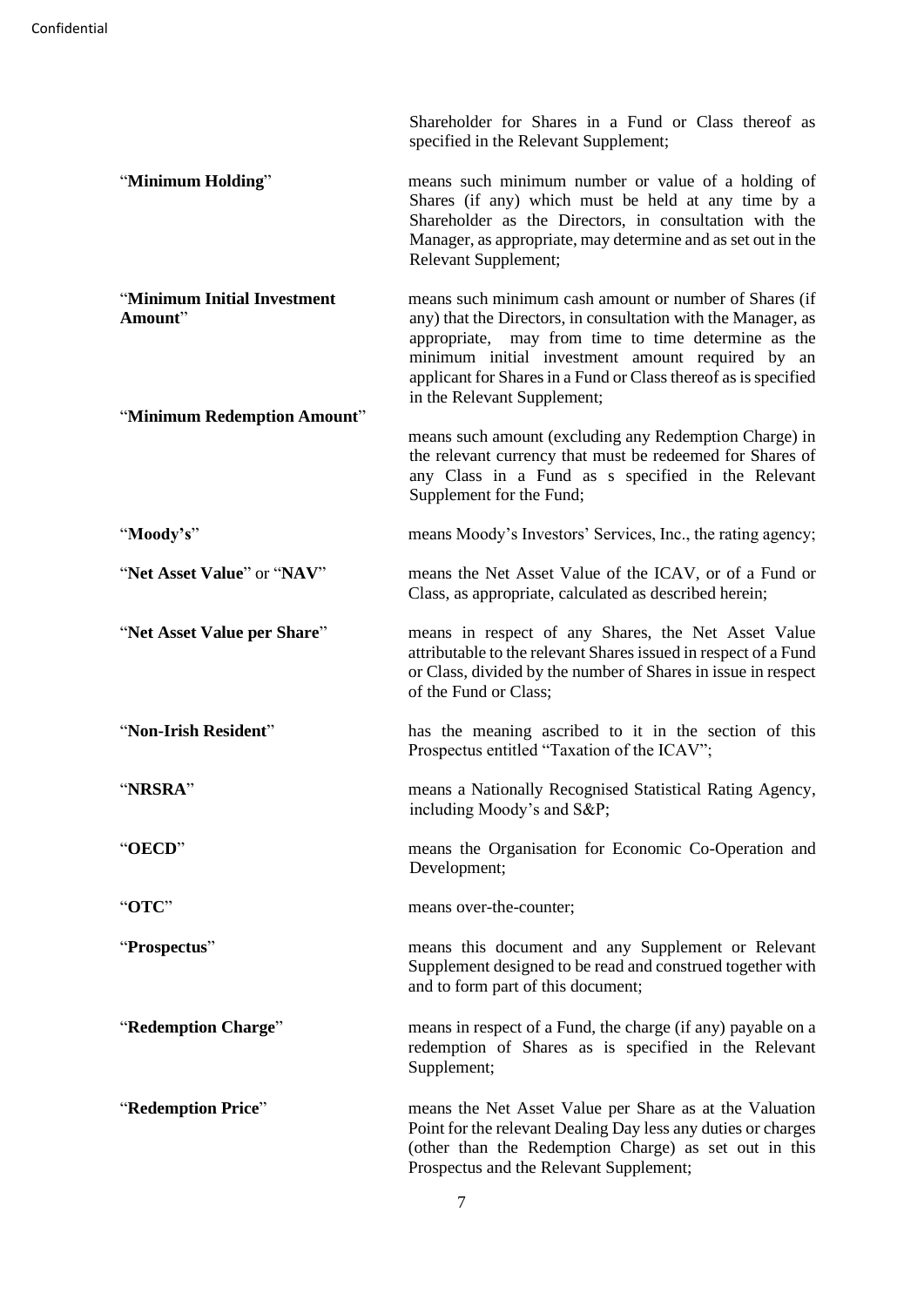| "Redemption Proceeds"                                             | means the amount due on a redemption of Shares;                                                                                                                                                                                                                                                                                                                                                                                                                                                                                                                                                                                                    |
|-------------------------------------------------------------------|----------------------------------------------------------------------------------------------------------------------------------------------------------------------------------------------------------------------------------------------------------------------------------------------------------------------------------------------------------------------------------------------------------------------------------------------------------------------------------------------------------------------------------------------------------------------------------------------------------------------------------------------------|
| "Regulated Market"                                                | means any stock exchange or regulated market in the EU or<br>a stock exchange or regulated market which is set forth in<br>Schedule 1 to this Prospectus, or such other markets as the<br>Directors may from time to time determine in accordance<br>with the UCITS Requirements and as shall be specified in a<br>supplement or addendum to this Prospectus;                                                                                                                                                                                                                                                                                      |
| "Relevant Institution"                                            | means an EU credit institution; a bank authorised in a<br>member state of the EEA (Norway, Iceland, Liechtenstein);<br>a bank authorised by a signatory other than an EU member<br>state or a member state of the EEA, to the Basle Capital<br>Convergence Agreement of July 1988 (Switzerland,<br>Canada, Japan, U.S.); or a credit institution in a third country<br>deemed equivalent pursuant to Article 107(4) of the<br>Regulation (EU) No 575/2013 of the European Parliament<br>and of the Council of 26 June 2013 on prudential<br>requirements for credit institutions and investment firms and<br>amending Regulation (EU) No 648/2012; |
| "Relevant Supplement"                                             | means, in relation to a Fund, the Supplement published in<br>respect of that Fund and any addenda thereto;                                                                                                                                                                                                                                                                                                                                                                                                                                                                                                                                         |
| "Securities Financing Transaction"<br>or "SFT"                    | means (i) a repurchase transaction; (ii) securities or<br>commodities lending and securities or commodities<br>borrowing; (iii) a buy-sell back transaction or sell-buy back<br>transaction; (iv) a margin lending transaction, each as<br>defined in the SFTR;                                                                                                                                                                                                                                                                                                                                                                                    |
| "Securities Financing Transaction<br><b>Regulation"</b> or "SFTR" | means Regulation (EU) 2015/2365 of the securities<br>financing transactions and of revise and amending<br>Regulation (EU) No 648/2012;                                                                                                                                                                                                                                                                                                                                                                                                                                                                                                             |
| "Service Providers"                                               | means the service providers of the ICAV, including the<br>Manager, the Investment Manager, the Administrator and<br>the Depositary;                                                                                                                                                                                                                                                                                                                                                                                                                                                                                                                |
| "Settlement Time"                                                 | means: (i) in the case of subscriptions, the time by which<br>funds representing subscription monies in respect of a<br>subscription order must be received; and (ii) in the case of<br>redemptions, the time by which funds representing<br>redemption monies in respect of a redemption request shall<br>be paid, as specified in the Relevant Supplement;                                                                                                                                                                                                                                                                                       |
| "Share" or "Shares"                                               | means any Class of participating share or shares in the ICAV<br>or a Fund, as the context so requires. Shares may be issued<br>in a Fund with voting rights or with no voting rights as<br>specified in the Relevant Supplement;                                                                                                                                                                                                                                                                                                                                                                                                                   |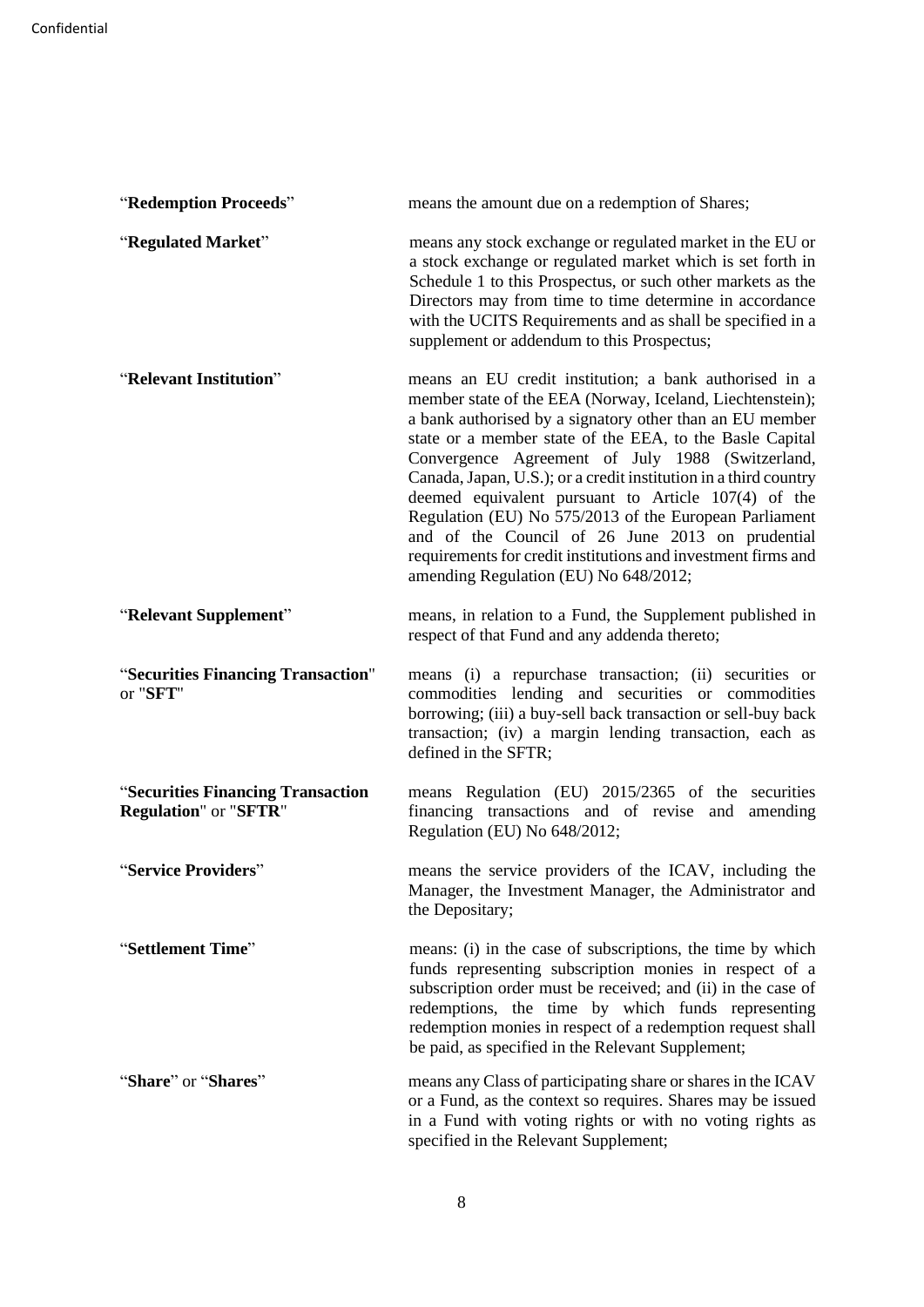| "Shareholder"                                 | means a holder of Shares;                                                                                                                                                                                                  |
|-----------------------------------------------|----------------------------------------------------------------------------------------------------------------------------------------------------------------------------------------------------------------------------|
| "S&P"                                         | means Standard & Poor's, the rating agency;                                                                                                                                                                                |
| "Subscriber Shares"                           | means the subscriber shares issued by the ICAV;                                                                                                                                                                            |
| "Subscription Price"                          | means the Net Asset Value per Share of the relevant Fund<br>or Class as at the Valuation Point for the Dealing Day plus<br>any duties and charges (other than the Subscription Charge,<br>if any);                         |
| "Supplement"                                  | means any supplemental prospectus issued by the ICAV<br>from time to time in accordance with the requirements of the<br>Central Bank;                                                                                      |
| "TCA"                                         | means the Taxes Consolidation Act, 1997, as amended from<br>time to time;                                                                                                                                                  |
| "UCITS"                                       | means an undertaking for collective investment in<br>transferable securities established pursuant to the UCITS<br>Regulations or, in the case of UCITS established in a<br>Member State other than Ireland, the Directive; |
| "UCITS Regulations"                           | means the European Communities (Undertakings for<br>Transferable<br>Collective<br>Investment<br>Securities)<br>in<br>Regulations, 2011, as amended or any further amendment<br>thereto for the time being in force;        |
| "UCITS Requirements"                          | means the requirements outlined in the UCITS Regulations<br>and/or the Central Bank Regulations;                                                                                                                           |
| "Umbrella Cash Accounts"                      | means single umbrella cash accounts established in the<br>name of the ICAV;                                                                                                                                                |
| "U.S."                                        | means the United States of America (including the States<br>and the District of Columbia), its territories, possessions and<br>all other areas subject to its jurisdiction;                                                |
| "U.S. Person"                                 | means a "U.S. Person" as defined in Regulation S of the<br>1933 Act;                                                                                                                                                       |
| "\$" or "U.S.\$" or "U.S. Dollar" or<br>"USD" | means the lawful currency of the U.S.; and                                                                                                                                                                                 |
| "Valuation Point"                             | means the time at which the assets and liabilities of a Fund<br>will be valued for the purposes of calculating the Net Asset<br>Value, as specified in the Relevant Supplement.                                            |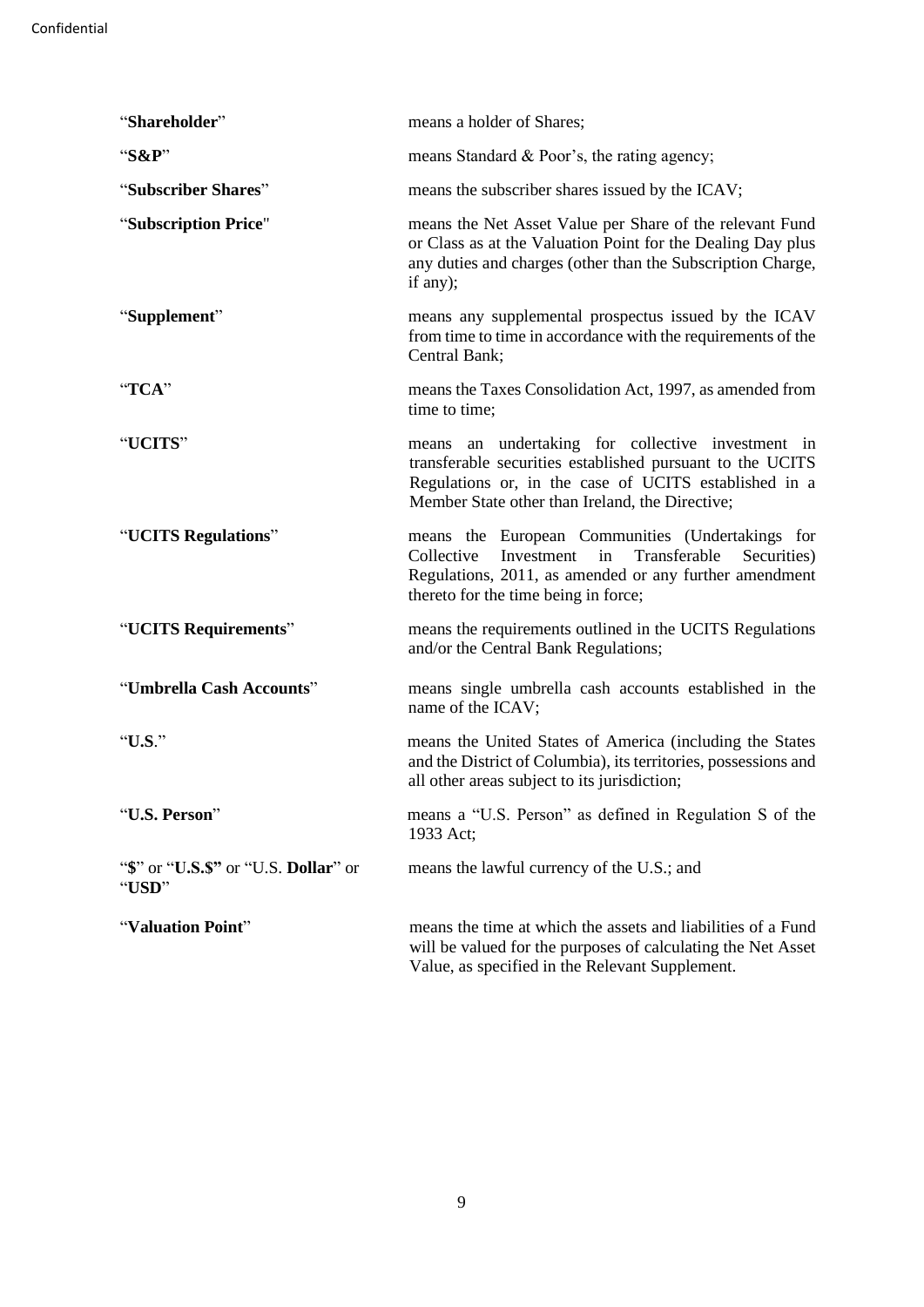# <span id="page-14-0"></span>**INTRODUCTION**

# <span id="page-14-1"></span>**The ICAV**

The ICAV is an open-ended Irish collective asset-management vehicle established under the laws of Ireland pursuant to the ICAV Act and the UCITS Regulations. It was established on 1 October 2018 under registration number C184319. The sole object of the ICAV is the collective investment of its funds in property and giving Shareholders the benefit of the results of the management of its funds.

The ICAV is organised in the form of an umbrella fund with segregated liability between its Funds. The Instrument of Incorporation provides for the creation of Funds, each constituting interests in a defined portfolio of assets and liabilities. Shares representing interests in different Funds of the ICAV may be issued from time to time by the Directors. Within each Fund, the Directors may issue Shares of more than one Class, each representing interests in the Fund. Additional Funds may be established by the ICAV with the prior approval of the Central Bank.

The Classes of Shares on offer in respect of each Fund shall be outlined in the Relevant Supplement. A separate pool of assets shall not be maintained for each Class within a Fund. The Shares of each Class allocated to a Fund will rank pari passu with each other save as provided for in the Relevant Supplement. The different Classes of Shares in a Fund may, inter alia, have the following distinguishing features: currency of denomination policy, may be a hedged or unhedged Share Class, levels of fees, changing structures and may have different Minimum Initial Investment, Additional Investment, Minimum Redemption or Holding Amounts. Further Classes of Shares must be effected in accordance with the requirements of the Central Bank.

#### <span id="page-14-2"></span>**This Prospectus**

This Prospectus describes the ICAV. The assets of each Fund will be invested in accordance with the investment objectives and policies applicable to such Fund, as specified in the Relevant Supplement. Each Supplement should be read in conjunction with, and construed as one document with, this Prospectus. For the purposes of this Prospectus, where the context so admits or requires, the term "Fund" shall also be deemed to mean the Directors or their delegate acting for the account of the relevant Fund.

# <span id="page-14-3"></span>**INVESTMENT OBJECTIVES AND POLICIES**

#### <span id="page-14-4"></span>**General**

The investment objective and policies for each Fund and the investment restrictions in relation thereto will be formulated by the Directors, in consultation with the Manager, at the time of creation of such Fund and will be set out in the Relevant Supplement. Each Fund aims to achieve its investment objective, as set out in the Relevant Supplement.

The transferable securities and liquid financial assets in which each Fund may invest generally must be listed and/or traded on a Regulated Market except that up to 10% of the Net Asset Value of a Fund may be invested in transferable securities and liquid financial assets which are not so listed and/or traded. The Regulated Markets in which a Fund's investments will be listed and/or traded are set out in Schedule 1.

As set out in the Relevant Supplement, certain Funds may invest in collective investment schemes, subject to the limits set out in Schedule 2 and the limitations contained in the UCITS Regulations. Such investment in collective investment schemes includes investing in other Funds. However, a Fund may not invest in another Fund which itself holds Shares in other Funds. Where a Fund (the "Investing Fund") invests in another Fund (the "Receiving Fund"), the annual management and/or investment management fee which investors in the Investing Fund are charged in respect of that portion of the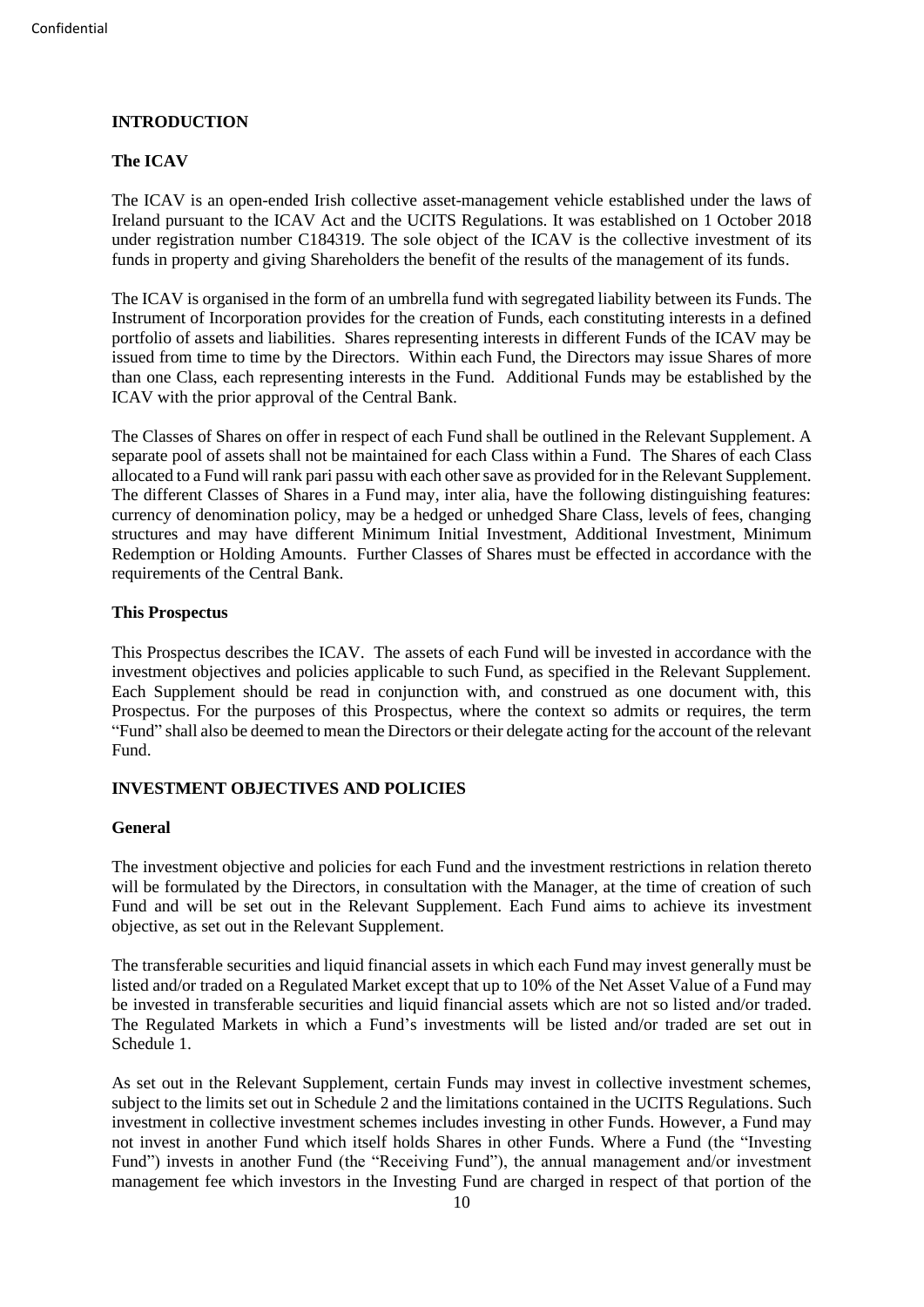Investing Fund's assets invested in the Receiving Fund (whether such fee is paid directly at the Investing Fund level, indirectly at the level of the Receiving Fund, or a combination of both) must not exceed the rate of the maximum annual management and/or investment management fee applicable to the relevant Class(es) in the Investing Fund may be charged in respect of the balance of the investing Fund's Assets, such that there must be no double charging of the annual management fee or investment management fee.

#### <span id="page-15-0"></span>**Adherence to Investment Objectives and Policies**

Any change in investment objectives and any material change in investment policies of a Fund will be subject to approval by the Shareholders who are entitled to vote and are holders of a majority of the outstanding Shares of such Fund cast at a general meeting or by all of the Shareholders of such Fund who are entitled to vote by way of a written resolution. In the event that a change in investment objectives and/or policies is approved by Shareholders who are entitled to vote, a reasonable notification period will be provided to all Shareholders to enable them to redeem their Shares prior to the implementation of such a change. Notification of non-material changes may be provided by means of appropriate disclosure in the next financial statements of the ICAV.

#### <span id="page-15-1"></span>**Investment Restrictions**

Each Fund's investments shall be limited to investments permitted by the UCITS Regulations, as set out in Schedule 2. If the UCITS Regulations are altered during the life of the ICAV, the investment restrictions may be changed to take account of any such alterations. This is without prejudice to the requirements outlined under "Adherence to Investment Objectives and Policies" above. Shareholders will be advised of such changes in the next succeeding annual or half-yearly report of the ICAV.

# <span id="page-15-2"></span>**Borrowing Policy**

A Fund may not borrow money except as follows:

- (a) a Fund may acquire foreign currency by means of a "back to back" loan. Foreign currency obtained in this manner is not classified as borrowing for the purpose of Regulation 103(1) of the UCITS Regulations, except to the extent that such foreign currency exceeds the value of a "back to back" deposit. Where the offsetting deposit is not denominated in the Base Currency of the relevant Fund, changes in the exchange rate between the Base Currency and the currency of the offsetting deposit may lead to a depreciation of the value of the offsetting deposit as expressed in the Base Currency; and
- (b) a Fund may borrow up to 10% of its Net Asset Value provided such borrowing is on a temporary basis.

A Fund may create a charge or grant other security over its assets in connection with its borrowings. In the event of a default by the Fund under the borrowing arrangements, the lender may seek to satisfy the debt owed to it and enforce its security by taking possession and/or disposing of the assets.

# <span id="page-15-3"></span>**Dividend Policy**

Under the Instrument of Incorporation, the Directors are entitled to pay such dividends on any Class of Shares at such times as they think appropriate and as appear to be justified out of the profits of the relevant Fund. The amount available for distribution in respect of any accounting period or part thereof shall be the net income of the relevant Fund (whether in the form of dividends, interest or otherwise) and/or net realised gains (i.e., realised gains net of realised and unrealised losses) or net realised and unrealised gains (i.e., realised and unrealised gains net of realised and unrealised losses) during the accounting period, subject to such adjustments as may be determined by the Directors to be appropriate in accordance with the Instrument of Incorporation.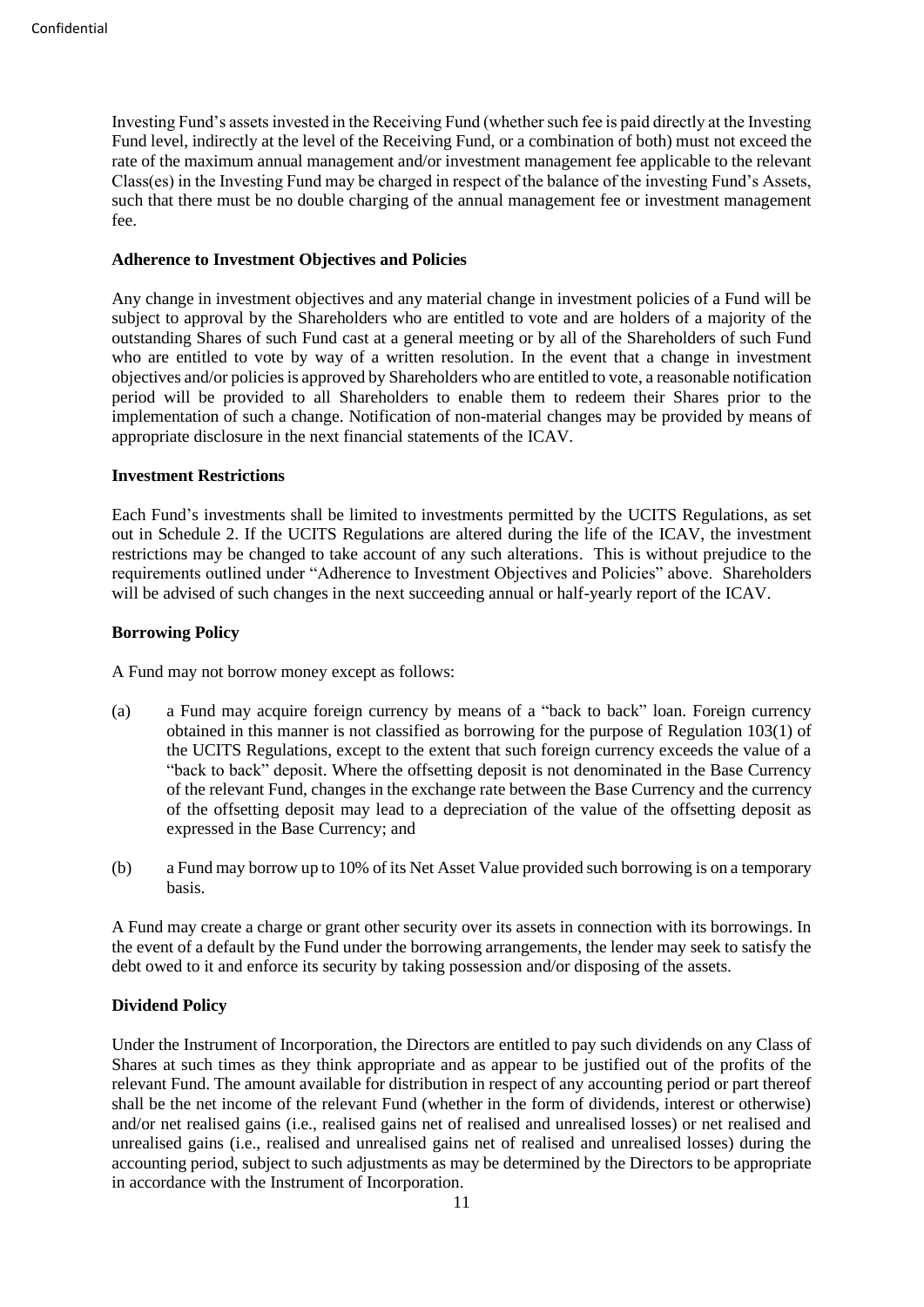The Directors are empowered to declare and pay dividends on any Share Classes in the ICAV. The dividend policy in respect of each Share Class shall be set out in Relevant Supplement.

Accumulating Share Classes shall not distribute dividends to Shareholders. The income and other profits will be accumulated and reinvested on behalf of Shareholders.

Distributing Share Classes, if applicable, are expected to declare dividends to Shareholders at the frequency identified in the Relevant Supplement.

Any dividends payable (and not applied to the purchase of further Shares of the relevant Class) will be paid by electronic transfer to the bank account designated by the Shareholder in the Application Form (or as otherwise agreed with the ICAV) at the Shareholder's risk, the cost of which will normally be passed on to the Shareholder, although the Directors have the discretion to determine that these charges should be borne by the relevant Class. The ICAV, or the Administrator on its behalf, shall be entitled to deduct from the distribution such amount as may be necessary to discharge any liability to tax in respect of such distribution and shall arrange to discharge the amount of tax due. Payment of dividends may be withheld, without payment of interest, where the identity of the recipient has not been sufficiently established for anti-money laundering purposes in accordance with the procedures set out in the section "Investing in Shares; Anti-Money Laundering Procedures".

The distribution policy for each Fund will be set out in the Relevant Supplement.

Any change to the distribution policy of a Fund will be notified in advance to Shareholders and will be noted in an addendum or a revision to the Prospectus.

The Instrument of Incorporation provides that dividends declared but unclaimed by the relevant Shareholder for six years shall be forfeited by the relevant Shareholder unless otherwise determined by the Directors and shall become payable at the end of the six year period to the Fund in respect of which they were declared.

#### <span id="page-16-0"></span>**Sustainability Risk Policy**

The Investment Manager has a policy which outlines how sustainability risks are integrated into its investment decision-making process and how environmental, social or governance ("ESG") events, if they occur, can cause an actual or potential material negative impact on the value of an investment in a Fund. The strategies employed in respect of each Fund do not have sustainable investment as a primary objective, however, the Investment Manager's approach to ESG integration is guided by a set of overarching principles and beliefs. Over the past years, the Investment Manager has increased its focus on sustainability and ESG risks. The Investment Manager considers a sustainable global financial system as being necessary for long-term value creation.

Each Fund's investments do not take into account the EU criteria for environmentally sustainable economic activities, as such are set out in Regulation (EU) No 2020/852, known as the Taxonomy Regulation.

Sustainability risk factors are considered by the Investment Manager as part of the broader investment process, meaning that any ESG related risk in traded instruments is assessed vis-à-vis other risks and investment considerations. This approach ensures that the portfolio management teams of the Investment Manager are aware of and take informed investment decisions with knowledge of key ESG related risks that ultimately might have an impact on a Fund's investments and/or return.

Sustainability risks (including those identified below) are also implicitly integrated into the Investment Manager's models and portfolio construction as volatility in prices are captured by the Investment Manager's proprietary short, medium, and long-term systematic models. Furthermore, the quantitative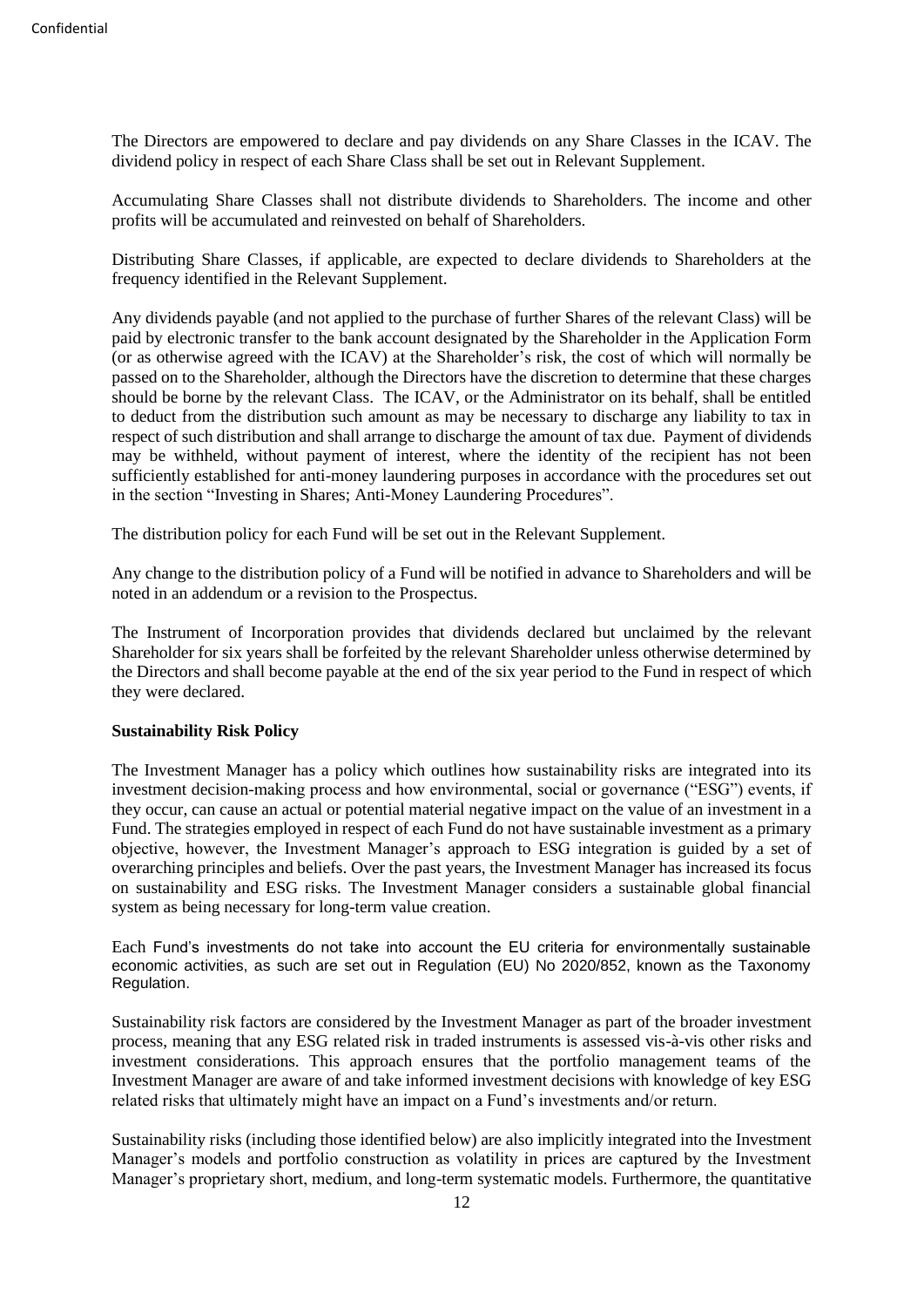models employed in the Funds are neutral to being long or short in an instrument (where shorting is allowed as per the Fund´s investment strategy), over time thus contributing to liquidity in the market and diminishing extreme price swings from supply/demand imbalances. ESG factors are also carefully assessed in the investment process when selecting new instruments to trade.

#### Risk Disclosures

The Investment Manager has primarily identified three key sustainability risks that may have a material negative impact on the value of an investment / underlying assets to which a Fund may be exposed:

- (a) Physical risk: Changes brought about by climate change could include heatwaves, severe flooding or droughts, as well as long-term shifts in growing seasons or precipitation patterns. These present direct, real-world risks which subsequently could impact financial markets and derivatives. This is particularly true for agricultural commodities that have long been exposed to weather-related risks, and for energy market infrastructure or the transportation of any commodity that is vulnerable to disruption from hurricanes and other extreme weather.
- (b) Transition risk: The global transition away from reliance on fossil fuels or legacy commodities that are produced unsustainably presents a host of challenges. Specifically, migrating futures market liquidity from one contract to another cannot be done overnight. Market participants need time to unwind their existing positions and bring new contracts into their trading and clearing systems. Transition periods managed ineffectively may result in a lack of real price discovery and increased price volatility for end-users and throughout the real economy.
- (c) Operational risk: Sustainability risks can result in operational risks in derivatives markets. As the global pandemic of 2020 illustrates, disruptions to how our markets function can come in unexpected ways. As an example, our strategies had to deal with temporary short-selling bans on some European equity markets that were imposed as a result of the dramatic downshift in the global economy that the Covid-19 pandemic caused. Likewise, in April 2020, abundant supply and declining demand resulted in a historic collapse in the price of WTI crude.

The Investment Manager ultimately believes that ESG factors can potentially have a material impact on long-term financial performance of the Funds. Poorly managed ESG risks can lead to inefficiencies, operational disruption and reputational risk, which may ultimately impact the Investment Manager's ability to manage the Funds. The impacts following the occurrence of a sustainability risk may be numerous and vary depending on the specific risk. To the extent that a sustainability event occurs, there may be a sudden, material negative impact on the value of an investment, and hence the Net Asset Value of a Fund. Such negative impact may result in an entire loss of value of the relevant investment(s) and may have an equivalent negative impact on the Net Asset Value of the Fund.

#### Principal Adverse Impact Statement

The Investment Manager currently does not consider the principal adverse impacts of investment decisions on sustainability factors. The Investment Manager deems the guidance on how the new regulatory framework applies to its type of strategies to be insufficient and it is the Investment Manager's assessment that the instruments traded do not have any material adverse impacts.

Within each strategy, the Investment Manager invests mainly in equity indices, bonds, currencies and commodities through exchange traded futures across global markets and in over-the-counter foreign exchange forwards. Trading in derivatives poses significant challenges in assessing and measuring adverse impacts as the Investment Manager is not the legal owner of the underlying assets. Neither can the Investment Manager engage with companies on sustainability-related matters as it never receives voting rights through its investments. Furthermore, participating in certain macro markets (e.g. commodities, currencies) does not necessarily lead to a position which conflicts with underlying ESG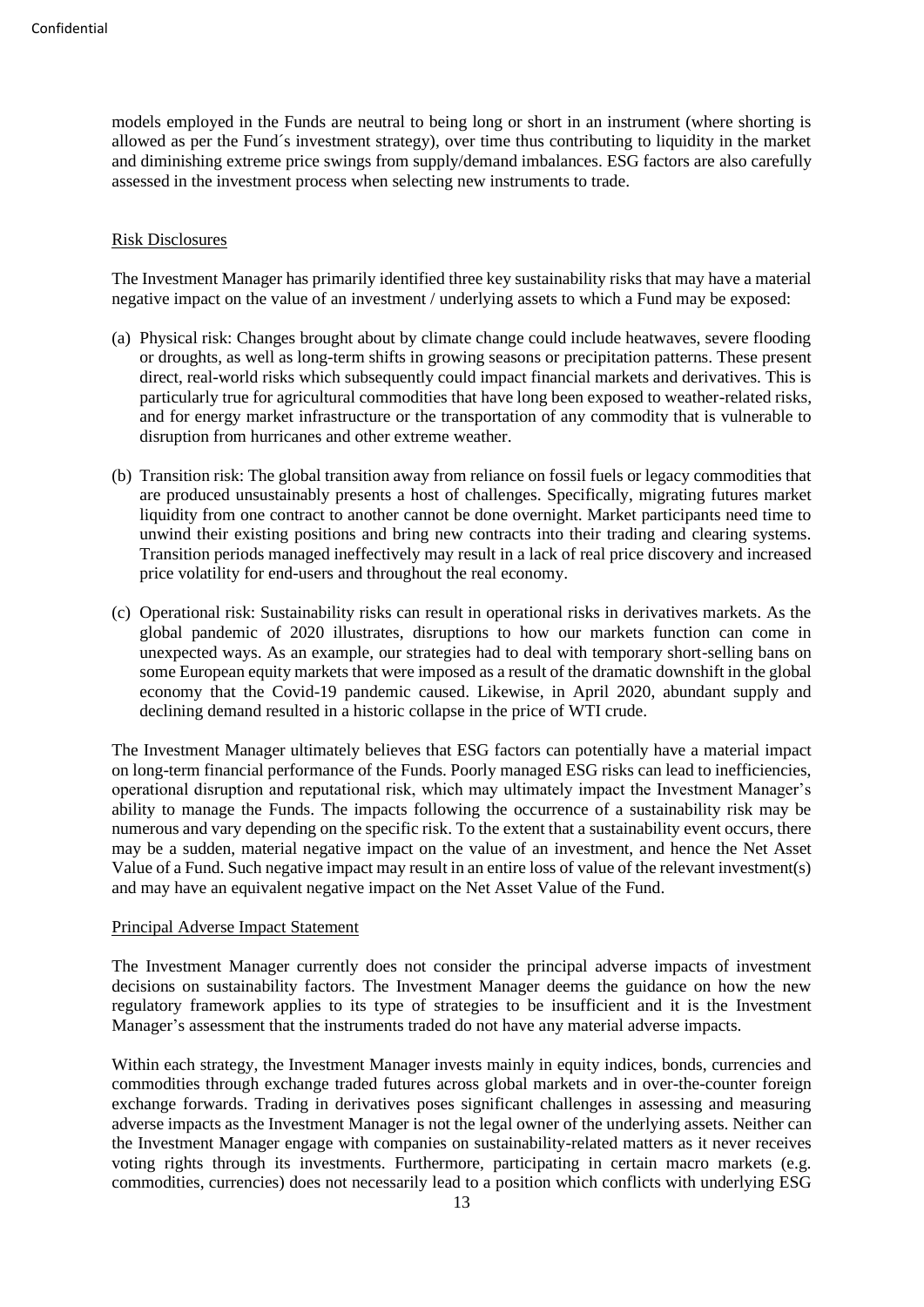factors, especially if the Investment Manager has the ability to take both long and short positions. The Investment Manager has the ambition to report impacts when guidance on the handling of derivatives and long vs short positions becomes available.

# <span id="page-18-0"></span>**INVESTMENT TECHNIQUES AND INSTRUMENTS**

Where permitted by its investment policy as set out in the Relevant Supplement, a Fund may employ FDI for investment purposes and/or for efficient portfolio management purposes, being where the Investment Manager considers that the use of such techniques and instruments is economically appropriate in order to seek to reduce risk, reduce costs, generate additional capital or income for the Fund with an appropriate level of risk, taking into account the risk profile of the Fund. The Funds' use of such FDI shall be subject to the conditions and within the limits from time to time laid down by the Central Bank.

Where a Fund uses FDI, a risk management process will be submitted to the Central Bank in advance of using such FDI which enables the measurement, monitoring and management of the various risks associated with such FDI. Supplementary information relating to the risk management methods employed including the quantitative limits that are applied and any recent developments in the risk and yield characteristics of the main categories of investments shall be supplied to Shareholders upon request.

The policy that will be applied to collateral arising from OTC FDI transactions or efficient portfolio management techniques relating to the Funds is to adhere to the requirements set out in Schedule 3. This sets out the permitted types of collateral and haircut policy and, in the case of cash collateral, the re-investment policy prescribed by the Central Bank pursuant to the UCITS Requirements. It is intended that each Fund's OTC FDI transactions or efficient portfolio management techniques where permitted by the investment policy of the Fund will be fully collateralised. The categories of collateral which may be received by the Funds include cash and non-cash assets such as equities, debt securities and money market instruments. From time to time and subject to the requirements in Schedule 3, the policy on levels of collateral required and haircuts may be adjusted, at the discretion of the Investment Manager, where this is determined to be appropriate in the context of the specific counterparty, the characteristics of the asset received as collateral, market conditions or other circumstances. The haircuts applied (if any) by the Investment Manager are adapted for each class of assets received as collateral, taking into account the characteristics of the assets such as the credit standing and/or the price volatility, as well as the outcome of any stress tests performed in accordance with the requirements in Schedule 3. Each decision to apply a specific haircut, or to refrain from applying any haircut, to a certain class of assets should be justified on the basis of this policy.

If cash collateral received by a Fund is re-invested, the Fund is exposed to the risk of loss on that investment. Should such a loss occur, the value of the collateral will be reduced and the Fund will have less protection if the counterparty defaults. The risks associated with the re-investment of cash collateral are substantially the same as the risks which apply to the other investments of the Fund. For further details see the section of this Prospectus entitled "Special Considerations and Risk Factors".

Direct and indirect operational costs and fees arising from the efficient portfolio management techniques of stock lending arrangements may be deducted from the revenue delivered to a Fund (for example, as a result of revenue sharing arrangements). These costs and fees should not include hidden revenue. All the revenues arising from such efficient portfolio management techniques, net of direct and indirect operational costs, will be returned to the relevant Fund. The entities to which direct and indirect costs and fees may be paid include banks, investment firms, broker-dealers, securities lending agents or other financial institutions or intermediaries and may be related parties to the ICAV or the Depositary. The revenues arising from such efficient portfolio management techniques for the relevant reporting period, together with the direct and indirect operational costs and fees incurred and the identity of the counterparty(ies) to these efficient portfolio management techniques, will be disclosed in the annual and half-yearly reports of the ICAV.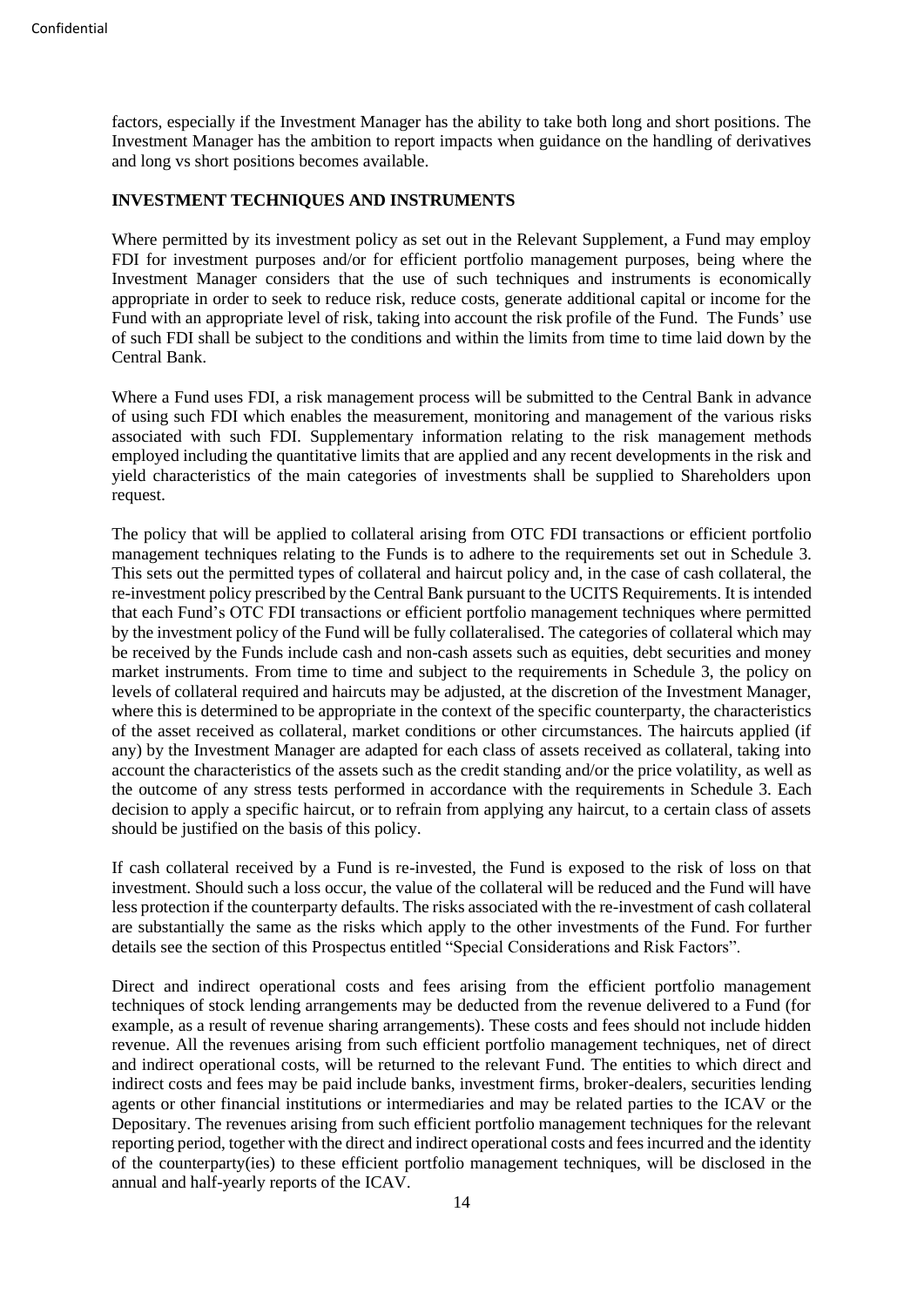The use of these strategies involves certain special risks, including: (i) dependence on the ability to predict movements in the prices of securities being hedged and movements in interest rates; (ii) imperfect correlation between the hedging instruments and the securities or market sectors being hedged; (iii) the fact that skills needed to use these instruments are different from those needed to select a Fund's securities; (iv) the possible absence of a liquid market for any particular instrument at any particular time; and (v) possible impediments to effective portfolio management or the ability to meet redemption requests or other short-term obligations because of the percentage of a Fund's assets segregated to cover its obligations.

# <span id="page-19-0"></span>**Types and Descriptions of FDI**

Below are examples of the types of FDIs that the Funds may purchase from time to time, subject to the requirements laid down by the Central Bank and each Fund's investment objectives and policies as outlined in the Relevant Supplement. The particular FDI and techniques and instruments that may be used by a Fund for investment or efficient portfolio management purposes will be set out in the Relevant Supplement for that Fund. Any FDI not included in a risk management process that has already been submitted to the Central Bank will not be utilised until such time as a revised submission of the risk management process has been provided to the Central Bank.

# **Forward Currency Exchange Contracts**

A forward currency exchange contract, which involves an obligation to purchase or sell a specific currency at a future date at a price set at the time of the contract, reduces a Fund's exposure to changes in the value of the currency it will deliver and increases its exposure to changes in the value of the currency it will receive for the duration of the contract. The effect on the value of a Fund is similar to selling securities denominated in one currency and purchasing securities denominated in another currency. A contract to sell currency would limit any potential gain, which might be realised if the value of the hedged currency increases. A Fund may enter into these contracts to hedge against exchange risk, to increase exposure to a currency or to shift exposure to currency fluctuations from one currency to another. Suitable hedging transactions may not be available in all circumstances and there can be no assurance that a Fund will engage in such transactions at any given time or from time to time. Also, such transactions may not be successful and may eliminate any chance for a Fund to benefit from favourable fluctuations in relevant currencies. A Fund may use one currency (or a basket of currencies) to hedge against adverse changes in the value of another currency (or a basket of currencies) when exchange rates between the two currencies are positively correlated.

#### **Futures and Options on Futures**

A Fund may enter into futures contracts and options on futures contracts, which involve the purchase or sale of a contract to buy or sell a specified security or other financial instrument at a specific date and price on an exchange or OTC. A Fund may enter into such contracts as a substitute for taking a position in any underlying asset or to increase returns.

#### **Options**

A Fund may purchase and sell put and call options on debt and equity securities and indices. A put option on securities gives the purchaser of the option, upon payment of a premium, the right to deliver a specified amount of the securities to the writer of the option on or before a fixed date at a predetermined price. A put option on a securities index gives the purchaser of the option, upon payment of a premium, the right to a cash payment from the writer of the option if the index drops below a predetermined level on or before a fixed date. A call option on securities gives the purchaser of the option, upon payment of a premium, the right to call upon the writer to deliver a specified amount of the securities on or before a fixed date at a predetermined price. A call option on a securities index gives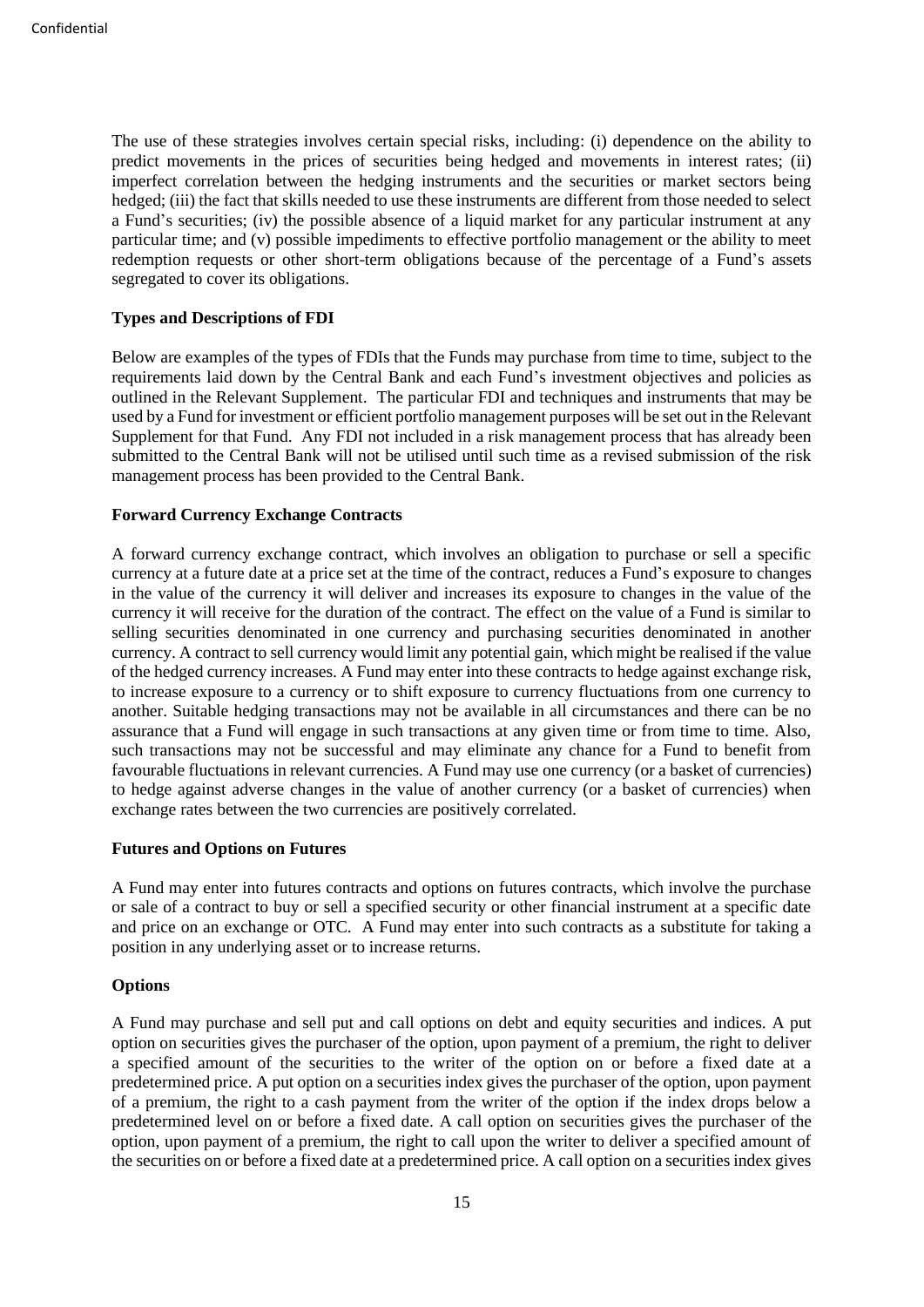the purchaser of the option, upon payment of a premium, the right to a cash payment from the writer of the option if the index rises above a predetermined level on or before a fixed date.

Call options may be purchased to provide exposure to increases in the market (e.g., with respect to temporary cash positions), to hedge against an increase in the price of securities or other investments that a Fund intends to purchase and otherwise as is permitted. Similarly, put options may be purchased to hedge against a decrease in the market generally or in the price of securities or other investments held by a Fund and otherwise as is permitted. Buying options may reduce the Fund's returns by the amount of the premiums paid for the options.

A Fund may write covered call options (i.e. where the Fund owns the security or other investment that is subject to the call), typically to seek enhanced returns when the Investment Manager perceives that the option premium offered is in excess of the premium that the Investment Manager would expect to be offered under existing market conditions, or if the exercise price of the option is in excess of the price that the Investment Manager expects the security or other underlying investment to reach during the life of the option. Writing covered call options may limit a Fund's gain on portfolio investments if the option is exercised because such Fund will have to sell the underlying investments below the current market price.

Unlike exchange-traded options, which are standardised with respect to the underlying instrument, expiration date, contract size, and strike price, the terms OTC options (options not traded on exchanges) generally are established through negotiation with the other party to the option contract. While this type of arrangement allows the Fund greater flexibility to tailor an option to its needs, OTC options generally involve greater credit risk than exchange-traded options (i.e., risk of counterparty failure or default), which are guaranteed by the clearing organization of the exchanges where they are traded.

Purchasing and writing put and call options are highly specialized activities and entail greater than ordinary market risks.

### **Swaps and Contracts for Differences**

A Fund may enter into swap agreements.

Swap agreements are two-party contracts entered into primarily by institutional investors for periods ranging from a few weeks to more than one year. In a standard swap transaction, two parties agree to exchange returns (or differentials in rates of return) calculated with respect to a notional amount, e.g., the return on or increase in value of a particular dollar amount invested at a particular interest rate, in a particular foreign currency, or in a basket of securities representing a particular index. Equity swap contracts, for example, involve the exchange of one party's obligation to pay the loss, if any, with respect to a notional amount of a particular equity index plus interest on such notional amount at a designated rate in exchange for the other party's obligation to pay the gain, if any, with respect to the notional amount of such index. Notional amounts of swap transactions are not subject to any limitations, and swap contracts may expose the Fund to unlimited risk of loss.

If a Fund enters into an equity swap contract, for example, its Net Asset Value will fluctuate as a result of changes in the value of the equity index on which the equity swap is based as if it had purchased (in the case of a long equity swap) or sold (in the case of a short equity swap) the notional amount of securities comprising the index.

A Fund may only close out a swap, cap, floor or collar or OTC option with the particular counterparty. Also, if the counterparty defaults, such Fund will have contractual remedies pursuant to the agreement relating to the transaction, but there is no assurance that contract counterparties will be able to meet their obligations pursuant to such contracts or that, in the event of default, such Fund will succeed in enforcing contractual remedies. There also may be documentation risk, including the risk that the parties may disagree as to the proper interpretation of the terms of a contract. If such a dispute occurs, the cost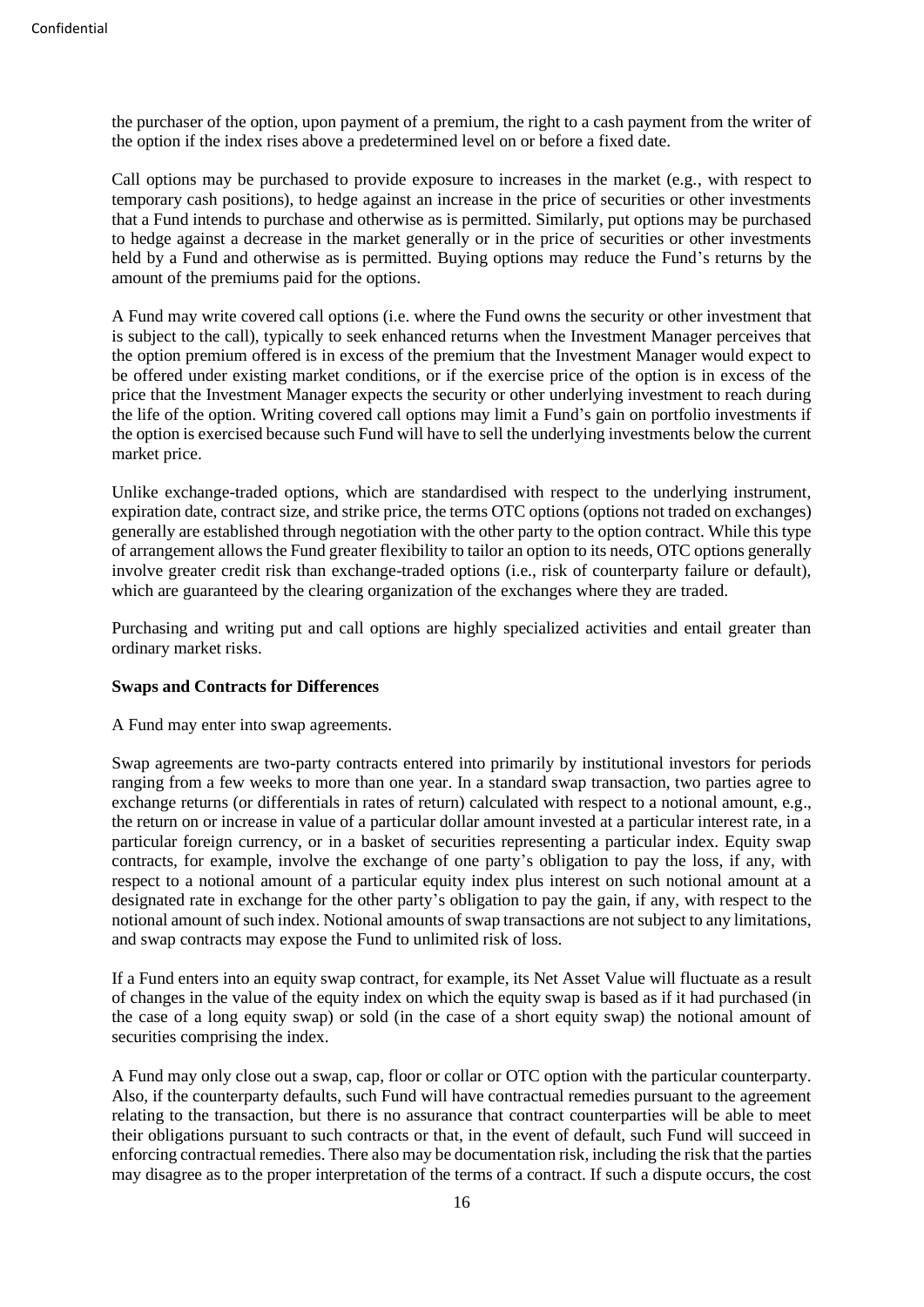and unpredictability of the legal proceedings required for such Fund to enforce its contractual rights may lead such Fund to decide not to pursue its claims against the counterparty. The Fund thus assumes the risk that it may be unable to obtain payments owed to it under swap contracts, OTC options and other two-party contracts or that those payments may be delayed or made only after the Fund has incurred the costs of litigation.

Equity swap contracts typically involve the exchange of one party's obligation to pay the loss, if any, with respect to a notional amount of a particular equity index (e.g., the S&P 500 Index) plus amounts computed in the same manner as interest on such notional amount at a designated rate (e.g., the London Inter-Bank Offered Rate) in exchange for the other party's obligation to pay the gain, if any, with respect to the notional amount of such index.

Interest rate swaps involve the exchange of the two parties' respective commitments to pay or receive interest on a notional principal amount (e.g., an exchange of floating rate payments for fixed rate payments). Interest rate swaps include, for example, inflation swaps.

In a credit default swap, one party makes a stream of periodic payments to another party in exchange for the right to receive a specified return in the event of default by a third party on its obligations. Therefore, with credit default swaps, the Fund may pay the periodic payments referenced above and, in return, have the right to deliver certain bonds or loans to the counterparty to the transaction upon an event of default (or similar events) in exchange for the par (or other agreed-upon) value of those bonds or loans. Rather than exchange the bonds for the par value, the parties may agree to a single cash payment representing the difference between the par value of the bonds and the current market value of the bonds. If the event of default does not occur, the Fund loses its investment and receives nothing. A Fund may also use credit default swaps for investment, in which case the Fund will receive the periodic payments referenced above, but would be obligated to pay the par (or other agreed-upon) value of the defaulted bonds or loans upon the issuer's default.

Total return swap contracts typically involve commitments to pay amounts computed in the same manner as interest in exchange for a market-linked return, both based on notional amounts. To the extent the total return of the security, basket of securities or index underlying the transaction exceeds or falls short of the offsetting interest rate obligation, the Fund will receive a payment from or make a payment to the counterparty, respectively.

Total return swap agreements may be used to gain exposure to particular securities or securities markets in instances where (1) it is not possible due to local market restrictions or not economic to do so through the underlying security or (2) the Investment Manager desires a degree of leverage, either in the portfolio or for the specific situation. The Funds may utilise total return swap contracts in respect of securities and securities indices whereby the Fund typically exchanges a fixed cash flow based on the total return of an equity for floating rate cash flows. These contracts allow the Funds to manage its exposures to certain securities or securities indices. For these instruments the Funds' return will be based on the return of the underlying equity/index. Counterparties to swap agreements will not breach the exposure limits as set out in Schedule 2 and will comply with the requirements of the Central Bank.

If a Fund invests in total return swaps or other FDI with the same characteristics, the underlying asset or index may be comprised of equity or debt securities, money market instruments or other eligible investments which are consistent with the investment objective and policies of the Funds as set out in the Relevant Supplement. The counterparties to such transactions are typically banks, investment firms, broker-dealers, collective investment schemes or other financial institutions or intermediaries. The risk of the counterparty defaulting on its obligations under the total return swap and its effect on investor returns are described in the section entitled "Special Considerations and Risk Factors" under the heading "Derivative Risk". It is not intended that the counterparties to total return swaps entered into by a Fund assume any discretion over the composition or management of the Fund's investment portfolio or over the underlying of the FDIs, or that the approval of the counterparty is required in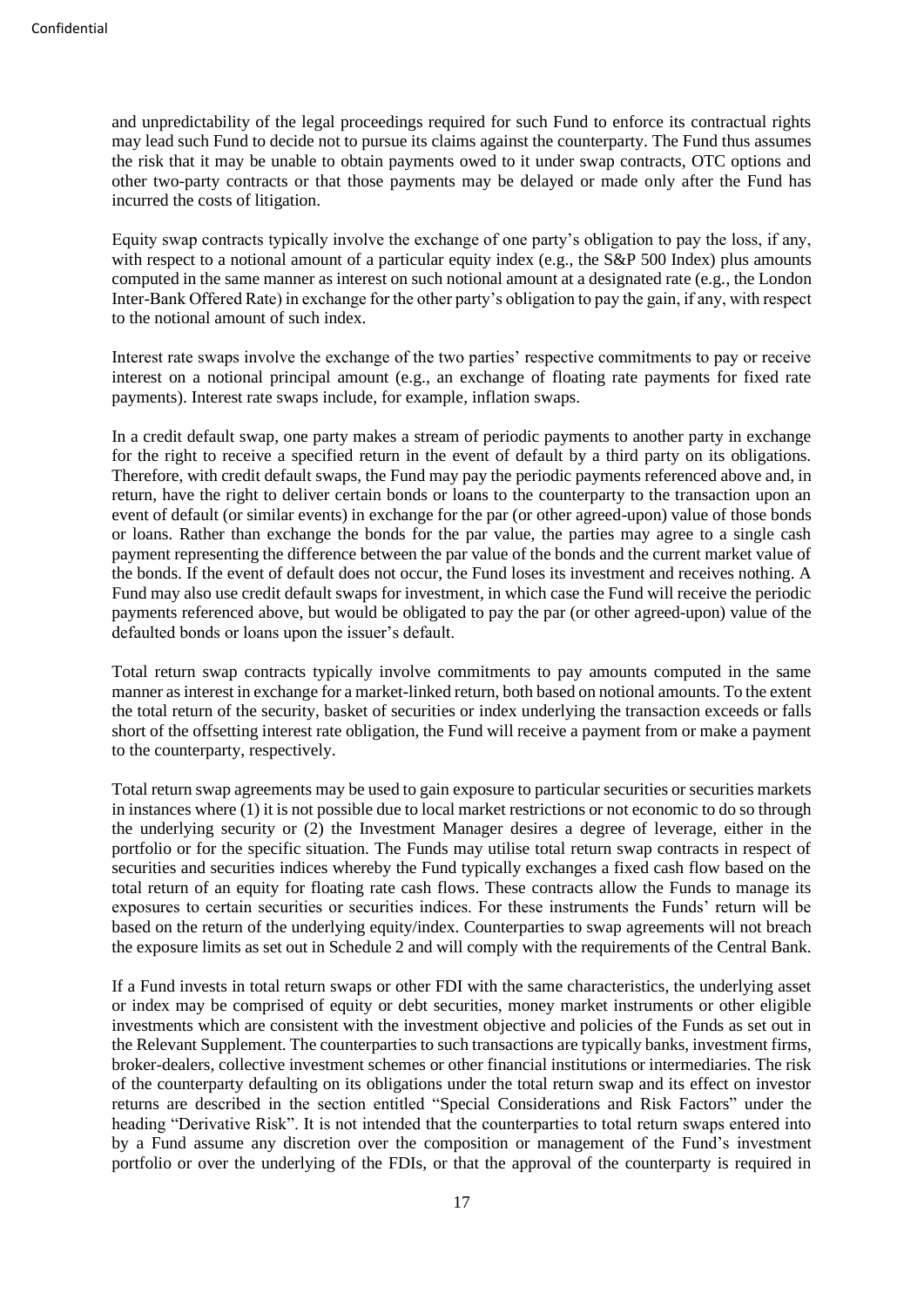relation to any portfolio transactions by the Fund. Investors should also refer to the section entitled "Securities Financing Transactions below".

Currency swaps similarly involve the exchange of the two parties' respective commitments to pay or receive fluctuations with respect to a notional amount of two different currencies (e.g., an exchange of payments with respect to fluctuations in the value of the Euro relative to the Japanese yen).

Volatility swaps involve the exchange of forward contracts on the future realised volatility of a given underlying asset and allow a Fund to take positions on the volatility of that underlying asset.

Variance swaps offer exposure to the volatility of an underlying asset and may be used to hedge against, or gain an investment return from, an increase or a decrease in the volatility of the underlying asset.

Dividend swaps enable investors to purchase or sell the dividends paid by an index of issuers, a basket of issuers or an individual issuer.

A "swaption" is an option on a swap agreement that gives the buyer the right, but not the obligation, to enter into a swap at a given rate on a specified future date in exchange for paying a market-based premium. Swaptions also include options that allow one of the counterparties to terminate or extend an existing swap.

Contracts for differences are swap arrangements in which a Fund may agree with a counterparty that its return (or loss) will be based on the performance of individual securities or the relative performance of two different groups or "baskets" of securities. For one of the baskets, return is based on theoretical long positions in the securities comprising that basket (with an aggregate face value equal to the notional amount of the contract for differences) and for the other basket, return is based on theoretical short positions in the securities comprising the basket. A Fund may also use long and short positions to achieve the same exposure(s) as contracts for differences where payment obligations of the two legs of the contract are netted and thus based on changes in the relative value of the baskets of securities rather than on the aggregate change in the value of the two legs. However, it is possible that the short basket will outperform the long basket, resulting in a loss to the Fund, even in circumstances when the securities in both the long and short baskets appreciate in value.

A Fund may enter into swaps and contracts for differences for hedging, risk management and investment leverage. When using swaps for hedging, the Fund may enter into a swap on either an assetbased or liability-based basis, depending on whether it is hedging its assets or its liabilities.

The creditworthiness of a counterparty may be adversely affected by larger-than-average volatility in the markets, even if the counterparty's net market exposure is small relative to its capital.

#### **Warrants and Rights**

A Fund may purchase or otherwise receive warrants or rights. A Fund may use warrants and rights to obtain exposure to, or acquire, the underlying equity or other securities of an issuer consistent with the Fund's investment policies. A Fund may receive rights passively (e.g., as a result of corporate actions) because of the Fund's existing holdings in equity or other securities issued by the rights issuer. However, a Fund may also acquire or dispose of rights on the secondary market. Warrants and rights generally give the holder the right to receive, upon exercise, a security of the issuer at a stated price. Such Funds typically use warrants and rights in a manner similar to their use of options on securities, as described above. Risks associated with the use of warrants and rights are generally similar to risks associated with the use of options. Unlike most options, however, warrants and rights are issued in specific amounts, and warrants generally have longer terms than options. Warrants and rights are not likely to be as liquid as exchange-traded options backed by a recognised clearing agency. In addition, the terms of warrants or rights may limit a Fund's ability to exercise the warrants or rights at such time, or in such quantities, as the Fund would otherwise wish.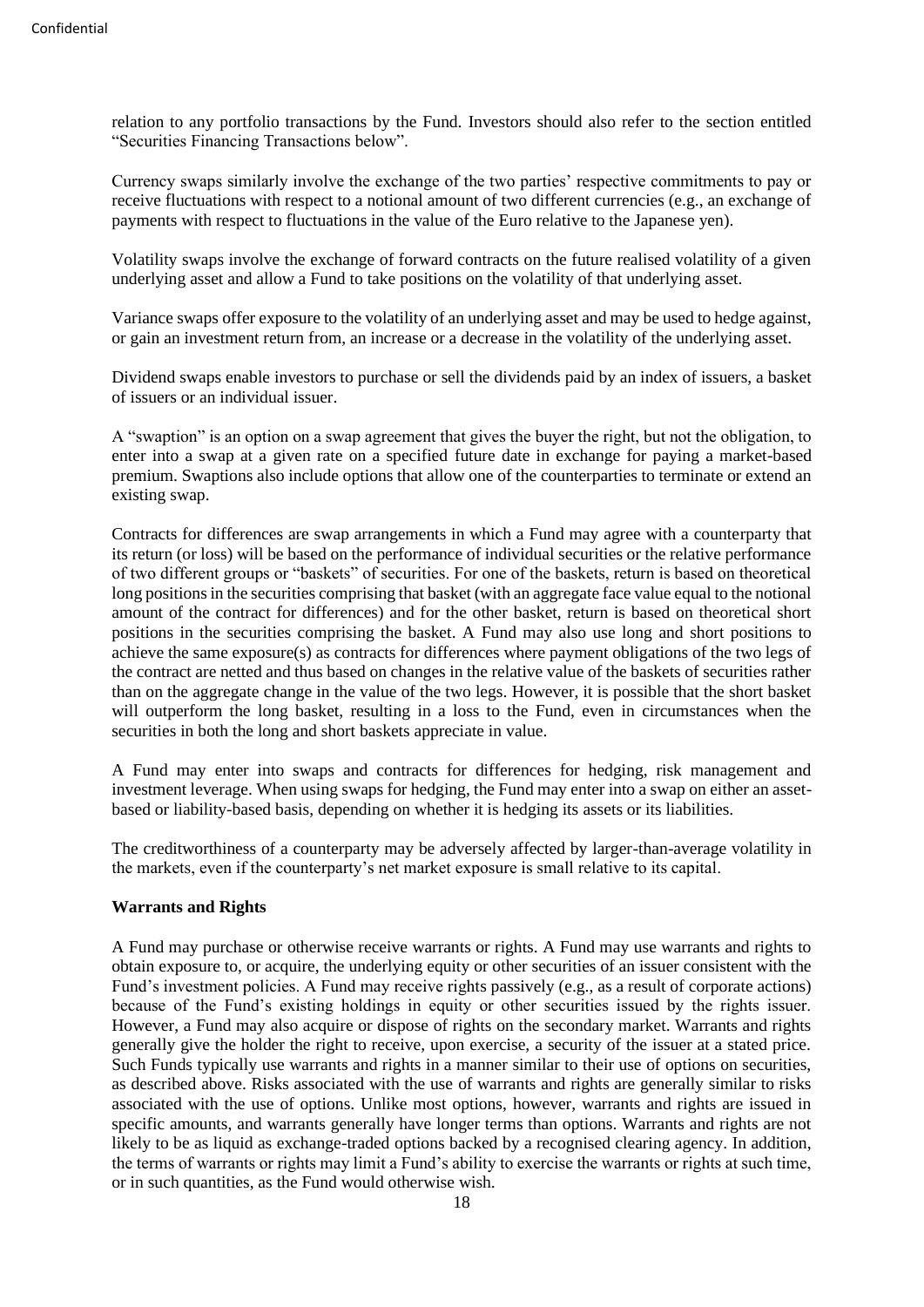# **Convertibles Securities**

The Funds may purchase convertible bonds or convertible preferred securities traded on a Regulated Market.

Convertible bonds are bonds that provide the holder of the bond with the option to exchange the bond for a specific number of shares of the company's stock. This embedded option affects the risk of the bond and it exhibits characteristics similar to both regular fixed income securities and equity as a result. When the underlying stock is performing poorly the convertible continues to earn interest and so tends to behave like a bond when the option is out of the money, when the underlying stock starts to perform well the value of the embedded option increases and as a result the convertible will start to behave like the underlying stock as the option goes into the money. A Fund may invest in convertible bonds for the purpose of taking exposure to companies and issuers that are consistent with the investment policy of the Fund.

Convertible preferred securities are securities that provide the holder of preference shares with the option to exchange the preference shares for a specific number of shares of the company's ordinary shares. This embedded option allows the Fund to maintain its equity investment strategy whilst providing certain elements of fixed income instruments as preference shares often have fixed dividends which are required to be paid before any dividends are paid to the holders of ordinary shares. As such, the Fund can utilise the preferred element of the security where an underlying company's performance is poorer and convert into the company's ordinary shares when the value of same increases appropriately. In addition, the preferred element of the security assists in providing income to the Fund and the pricing structure might also provide value for the portfolio.

# **Repurchase Agreements, Reverse Repurchase Agreements and Stocklending Agreements**

Repurchase agreements are transactions in which a Fund purchases securities from a bank or recognised securities dealer and simultaneously commits to resell the securities to the bank or dealer at an agreedupon date and price reflecting a market rate of interest unrelated to the coupon rate of maturity of the purchased securities. A reverse repurchase agreement involves the sale of securities with an agreement to repurchase the securities at an agreed upon price, date, and interest payment. A Fund may also lend securities to a counterparty approved by the Investment Manager.

Where stated in the investment policies of a Fund, each Fund may engage in repurchase agreements, reverse repurchase agreements and stock lending agreements for efficient portfolio management purposes only (i.e., hedging, reducing risks or costs, or increasing capital or income returns) subject to the conditions and within the limits from time to time set forth in Schedule 3.

For repurchase agreements, a Fund shall ensure that it is able at any time to recall any securities subject to the agreement or to terminate the repurchase agreement into which it has entered. In relation to reverse repurchase agreements, a Fund should ensure that it is able at any time to recall the full amount of cash or to terminate the reverse repurchase agreement on either an accrued basis or a mark-to-market basis. Fixed-term repurchase and reverse repurchase agreements that do not exceed seven days shall be considered as arrangements on terms that allow the assets to be recalled at any time by the Fund.

Investors should also refer to the section "Securities Financing Transactions - Disclosure below".

# **Securities Financing Transactions Regulation Disclosure**

Where disclosed in the Relevant Supplement, a Fund may enter into the following transactions:

(i) total return swaps;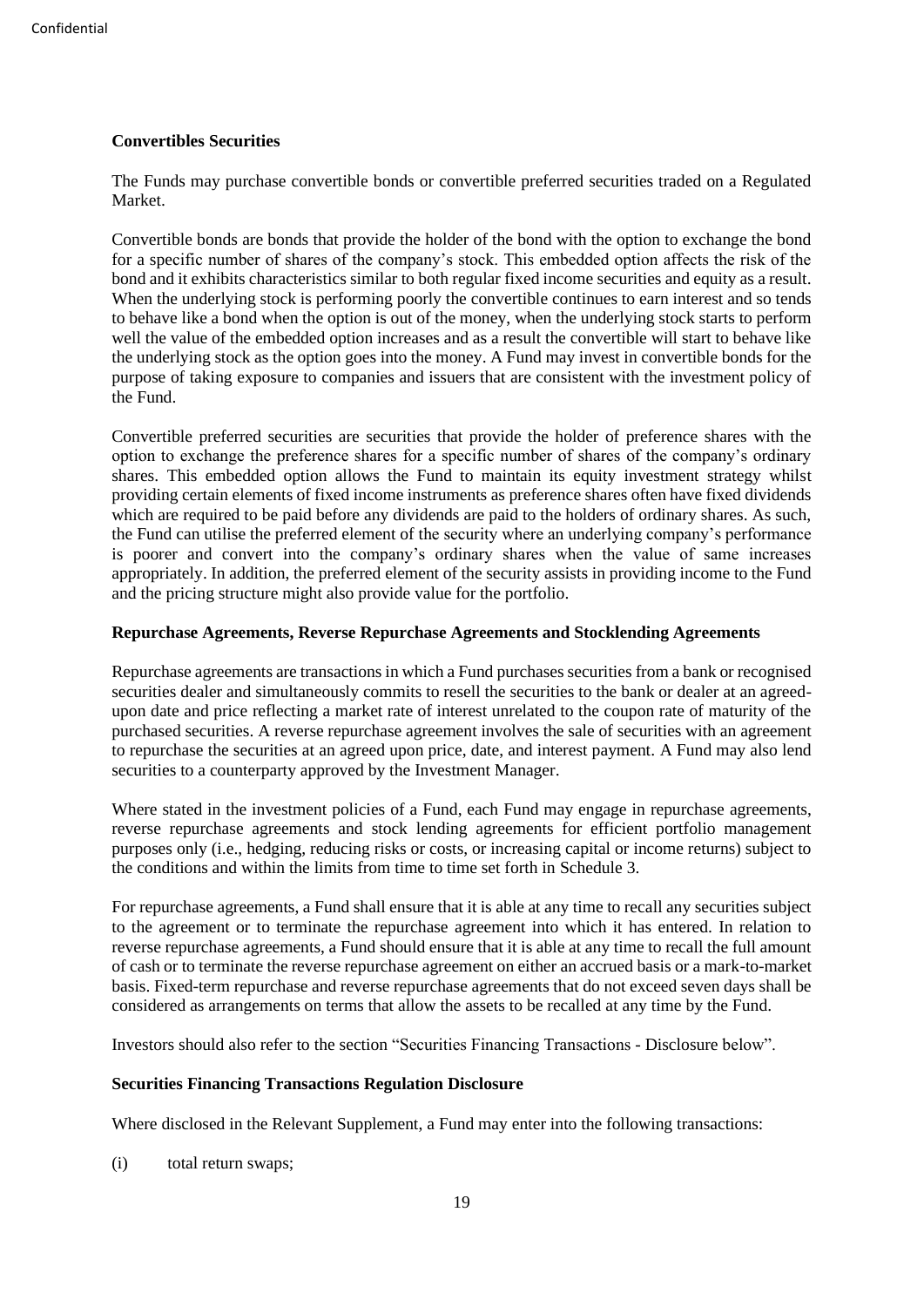- (ii) repurchase agreements;
- (iii) reverse repurchase agreements and
- (iv) securities lending arrangements.

A Fund may enter into total return swaps for investment purposes and for efficient portfolio management purposes, and enter into other types of Securities Financing Transactions for efficient portfolio management purposes only.

If the Fund invests in total return swaps or Securities Financing Transactions, the relevant asset or index may be comprised of equity or debt securities, money market instruments or other eligible investments which are consistent with the investment objective and policies of the Fund. Subject to the investment restrictions laid down by the Central Bank as set out in Schedule 2, and also any investment restrictions set out in the section entitled "Investment Objective and Policies of the Fund", the Fund can invest up to 100% of its Net Asset Value in total return swaps and Securities Financing Transactions. It is anticipated that the Fund will generally invest in the range of  $0 - 50\%$  of its Net Asset Value in total return swaps and Securities Financing Transactions.

The Fund may only enter into total return swaps and Securities Financing Transactions with counterparties that satisfy the criteria (including those relating to legal status, country of origin and minimum credit rating) as set out in paragraphs 6 and 39 of Schedule 3.

The categories of collateral which may be received by the Fund is set out in Schedule 3 and includes cash and non-cash assets such as equities, debt securities and money market instruments. Collateral received by the Fund will be valued in accordance with the valuation methodology set out under the section entitled "Determination of Net Asset Value". Collateral received by the Fund will be markedto-market daily and daily variation margins will be used.

Where the Fund receives collateral as a result of entering into total return swaps or Securities Financing Transactions, there is a risk that the collateral held by the Fund may decline in value or become illiquid. In addition, there can also be no assurance that the liquidation of any collateral provided to the Fund to secure a counterparty's obligations under a total return swap or Securities Financing Transaction would satisfy the counterparty's obligations in the event of a default by the counterparty. Where the Fund provides collateral as a result of entering into total return swaps or Securities Financing Transactions, it is exposed to the risk that the counterparty will be unable or unwilling to honour its obligations to return the collateral provided.

For a summary of certain other risks applicable to total return swaps and Securities Financing Transactions, see the section entitled "Special Consideration and Risk Factors".

The Fund may provide certain of its assets as collateral to counterparties in connection with total return swaps and Securities Financing Transactions. If the Fund has over-collateralised (i.e., provided excess collateral to the counterparty) in respect of such transactions, it may be an unsecured creditor in respect of such excess collateral in the event of the counterparty's insolvency. If the Depositary or its subcustodian or a third party holds collateral on behalf of the Fund, the Fund may be an unsecured creditor in the event of the insolvency of such entity.

There are legal risks involved in entering into total return swaps or Securities Financing Transactions which may result in loss due to the unexpected application of a law or regulation or because contracts are not legally enforceable or documented correctly.

Subject to the restrictions laid down by the Central Bank as set out in paragraphs 35 to 36 of Schedule 3, the Fund may re-invest cash collateral that it receives. If cash collateral received by the Fund is reinvested, the Fund is exposed to the risk of loss on that investment. Should such a loss occur, the value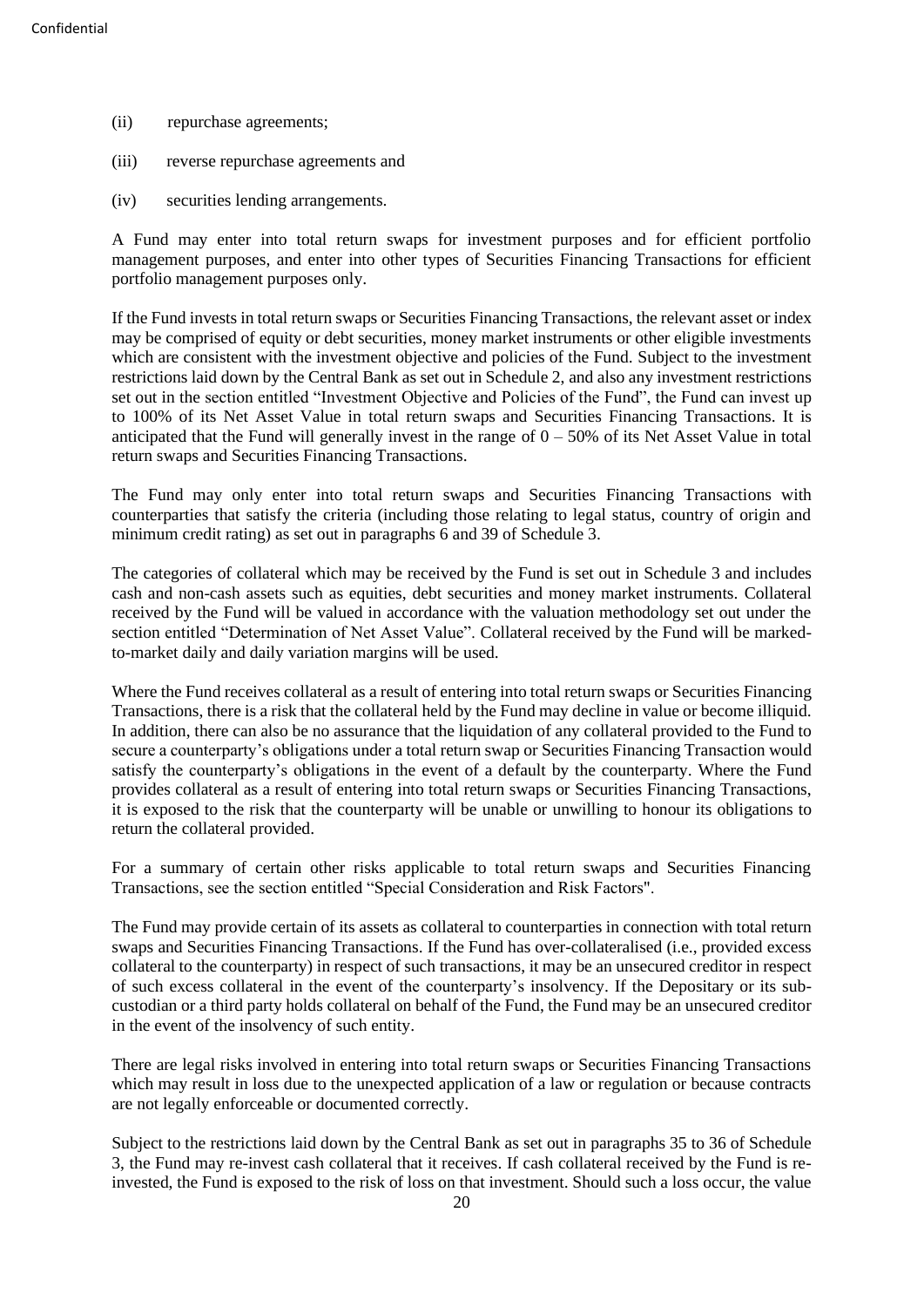of the collateral will be reduced and the Fund will have less protection if the counterparty defaults. The risks associated with the re-investment of cash collateral are substantially the same as the risks which apply to the other investments of the Fund.

Direct and indirect operational costs and fees arising from total return swaps or Securities Financing Transactions may be deducted from the revenue delivered to the Fund (e.g., as a result of revenue sharing arrangements). These costs and fees do not and should not include hidden revenue. All the revenues arising from such efficient portfolio management techniques, net of direct and indirect operational costs, will be returned to the Fund. The entities to which direct and indirect costs and fees may be paid include banks, investment firms, broker-dealers, securities lending agents or other financial institutions or intermediaries and may be related parties to the Investment Manager or the Depositary.

#### **Class Currency Hedging**

If disclosed in a Relevant Supplement, the Investment Manager will enter into certain currency related transactions in order to hedge the currency exposure of a Hedged Share Class, i.e. denominated in a different currency than the Base Currency of the Fund. While not the intention, over-hedged or underhedged positions may arise due to factors outside of the control of the Investment Manager. Each Fund may employ such techniques and instruments provided that the level of the currency exposure hedged does not exceed 105% of the Net Asset Value of a Class. Hedged positions will be kept under review to ensure that over-hedged positions do not exceed this level and that positions materially in excess of 100% of the Net Asset Value of a Hedged Share Class are not carried forward from month to month. Over-hedged positions will not be permitted to exceed 105% of the Net Asset Value of the Hedged Share Class. All over-hedged positions will be included in the calculation of a Fund's global exposure. Hedged positions will be kept under review to ensure that under-hedged positions do not fall below 95% of the portion of the Net Asset Value of a Hedged Share Class that is to be hedged and to ensure that under-hedged positions are not carried forward from month to month. Otherwise, a Fund will not be leveraged as a result of the transactions entered into for the purposes of hedging.

While the Investment Manager may attempt to hedge against currency exposure at a Hedged Share Class level, there can be no guarantee that the value of a Hedged Share Class will not be affected by fluctuations in the value of the Base Currency relative to the Class Currency (if different). Any costs related to such hedging shall be borne separately by the relevant Hedged Share Class. All gains/losses which may be made by any Hedged Share Class of any Fund as a result of such hedging transactions shall accrue to the relevant Hedged Share Class. Hedging transactions shall be clearly attributable to the relevant Hedged Share Class. Any currency exposure of a Hedged Share Class may not be combined with or offset against that of any other Class of a Fund. The currency exposure of the assets attributable to a Class may not be allocated to other Classes. The use of Class hedging strategies may substantially limit holders of Shares in the relevant Hedged Share Class from benefiting if the Hedged Share Class Currency falls against the Base Currency and/or the currency in which the assets of the relevant Fund are denominated.

In the case of Classes designated as unhedged Classes, a currency conversion will take place on subscription, redemption and conversion and any distributions at prevailing exchange rates. The value of a Class Currency denominated in a currency other than the Base Currency will be subject to share currency designation risk in relation to the Base Currency.

#### **Fund/Portfolio Currency Hedging**

Each Fund generally operates the investment portfolio in its Base Currency as specified in the Relevant Supplement. As long as a Fund holds securities or currencies denominated in a currency other than the denomination of the Base Currency of a Fund, the value of a Fund may be affected by the value of the local currency relative to the currency in which that Fund is denominated. If disclosed in a Relevant Supplement, the Investment Manager will use currency hedging techniques to remove the currency exposure against Base Currency as applicable in order to limit currency exposure between the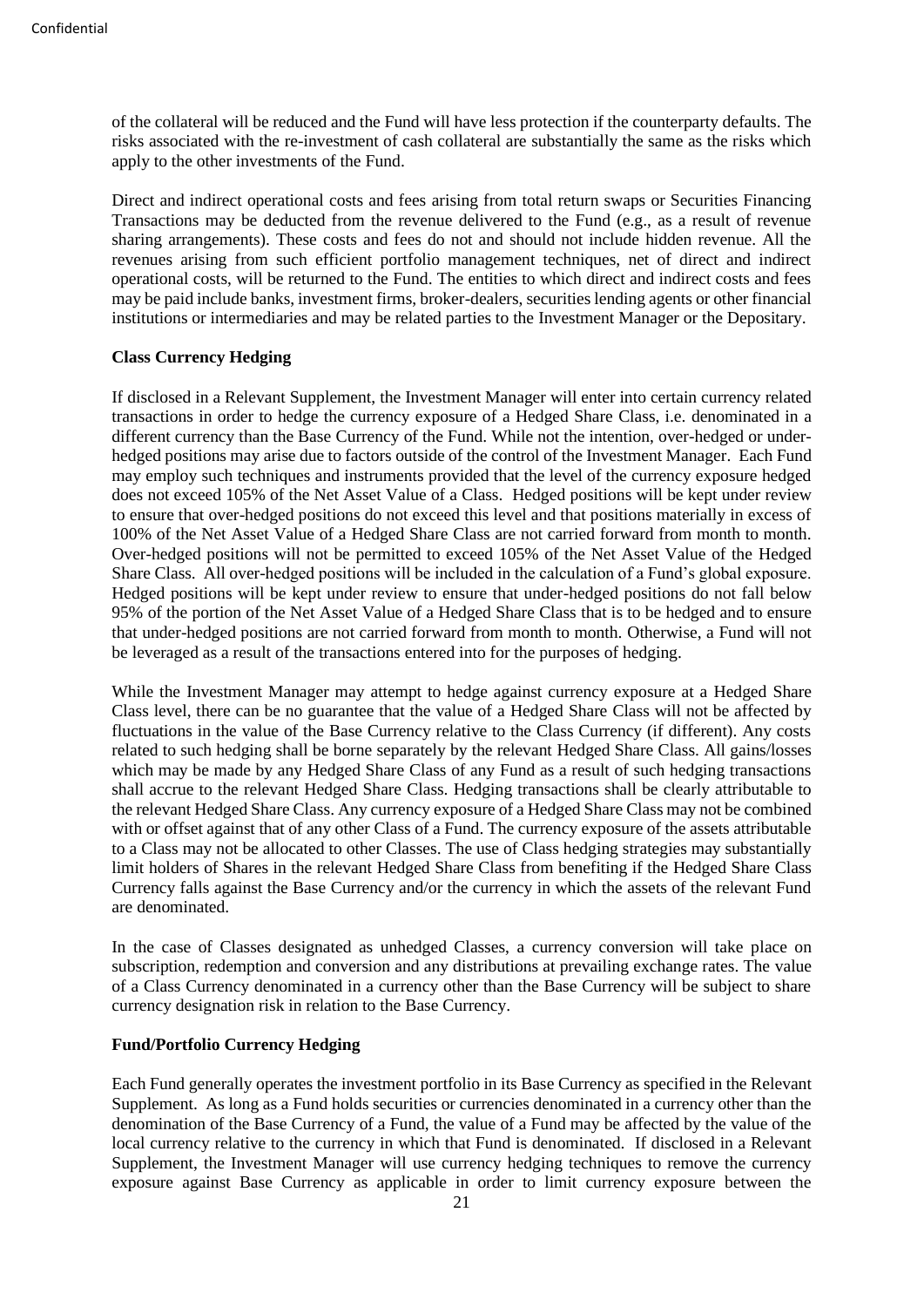currencies of a Fund's investment portfolio and the Base Currency; however, this may not be possible or practicable in all cases. As long as a Fund holds securities denominated in a currency other than the Base Currency of the Fund, the Fund's Net Asset Value will be affected by the value of the local currency relative to the Base Currency.

# <span id="page-26-0"></span>**SPECIAL CONSIDERATIONS AND RISK FACTORS**

An investment in a Fund involves certain risks, including the risk that the entire amount invested may be lost. An investment in a Fund should only be made after consultation with independent qualified sources of investment and tax advice. The following risk factors outline certain of the risks which may be applicable to a Fund. No prospective investor should invest in a Fund without carefully considering such risks. The risk factors contained below do not purport to be an exhaustive list of the risk factors relating to an investment in a Fund. The ICAV believes that the risks described below are the material risks relating to the Shares at the date of this Prospectus. Additional risks and uncertainties not currently known to the ICAV, or that the ICAV deems to be immaterial at the date of this Prospectus, may also have an adverse effect on the performance of the Funds and the value of the Shares. The order in which the risks are presented below is not intended to provide an indication of the likelihood of their occurrence or of their magnitude or significance.

# **Limited Operating History**

The ICAV is newly formed and accordingly, the ICAV and the Funds each have a limited operating history. The past performance of a Fund or the Investment Manager is not indicative of how a Fund will perform in the future.

There can be no assurance that a Fund's investment objective will be achieved or that Shareholders will be able to recover their initial investment. A Fund's investment strategy should be evaluated on the basis that there can be no assurance that their assessments of the prospects of investments will prove accurate.

#### **Risks Relating to Reliance on the Investment Manager**

The Investment Manager is responsible for setting and approving the investment objectives and investment policies of the Funds as stated in this Prospectus and investment decisions will be made for the Funds by the Investment Manager, subject to the terms and conditions of the Investment Management Agreement. The success of a Fund will depend on the ability of the Investment Manager to identify suitable investments and the ability of the Investment Manager to dispose of such investments at a profit for the Fund. Adverse events could affect one or more of the Fund's investments at the same time. There can be no assurance that the Investment Manager will be successful in this regard.

#### **Management and Operational Risk**

Each Fund is subject to management risk because it relies on the ability of the Investment Manager to achieve its investment objective. Proprietary investment techniques are used in making investment decisions for the Funds, but that does not assure that the desired results will be achieved and a Fund may incur significant losses. For example, derivatives may not be used effectively, and positions may be hedged or not to hedged at disadvantageous times. Quantitative analyses and/or models may be used. Any imperfections or limitations in such analyses and/or models could affect the ability to implement strategies. By necessity, these analyses and models make simplifying assumptions that limit their efficacy. Models that appear to explain prior market data can fail to predict future market events. Further, the data used in models may be inaccurate and/or it may not include the most recent information about a company or a security. There also can be no assurance that all of the personnel of the Investment Manager will continue to be associated with the Investment Manager for any length of time. The loss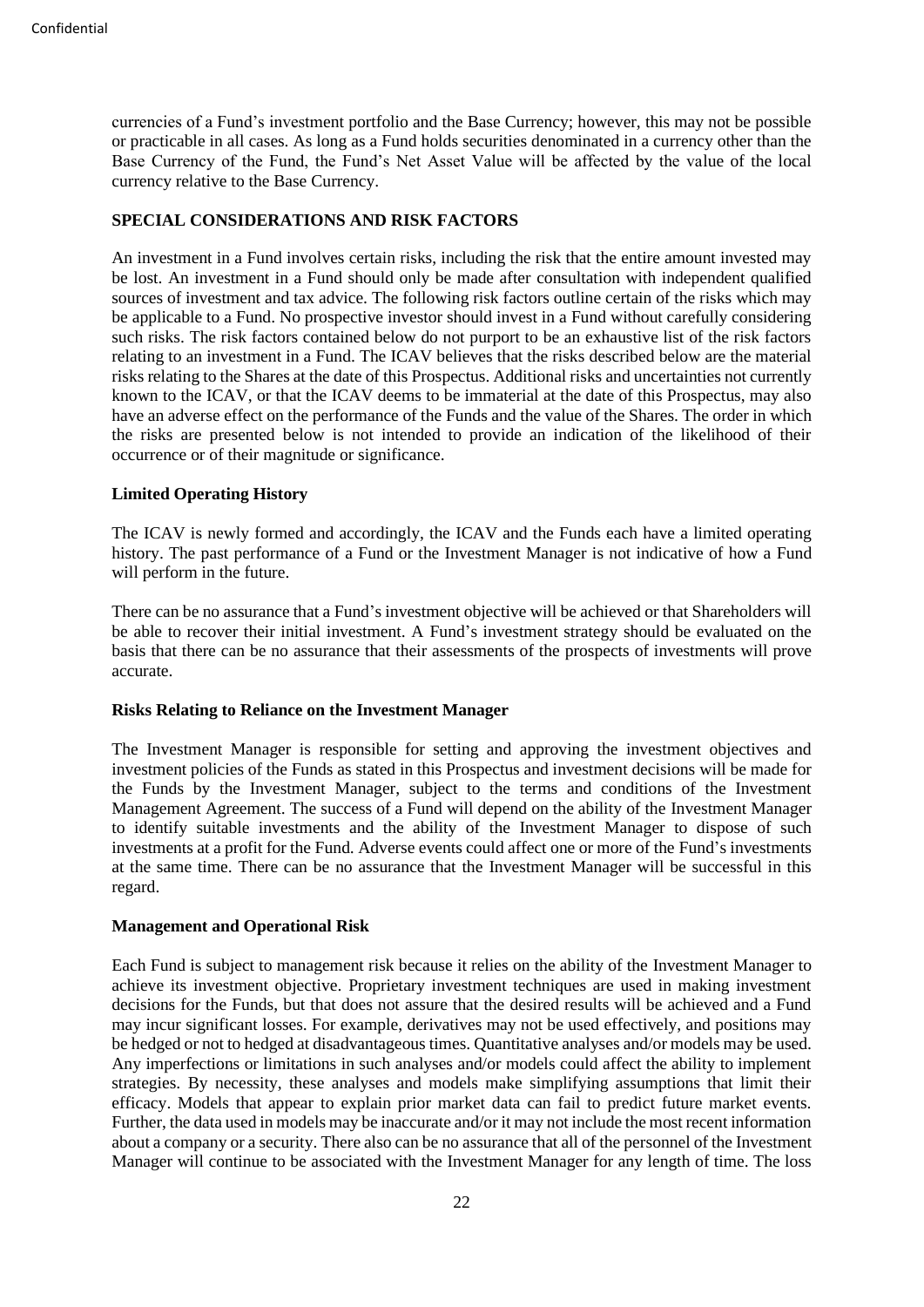of the services of one or more employees of the Investment Manager could have an adverse impact on a Fund's ability to achieve its investment objective.

Each Fund is also subject to the risk of loss and impairment of operations from operational risk as a result of the Investment Manager's and other Service Providers' provision of investment management, administrative, depositary, accounting, tax, legal, shareholder and other services to the Fund. Operational risk can result from inadequate procedures and controls, human error and system failures by a service provider. For example, trading delays or errors (both human and systematic) could prevent a Fund from purchasing or selling a security that the Investment Manager expects will appreciate or decline in value, as the case may be, thus preventing that Fund from benefiting from potential investment gains or avoiding losses on the security. The Investment Manager is not contractually liable to the Funds for losses except in the circumstances of the Investment Manager's negligence, fraud, bad faith, wilful default or recklessness in the performance of its duties and obligations. Other Service Providers also have limitations on their liability to the Funds for losses resulting from their errors in the performance of their duties and obligations as outlined in the relevant agreement.

# **Availability of Investment Opportunities**

The success of each Fund's investment activities will depend on the Investment Manager's ability to identify investment opportunities as well as to assess the importance of news and events that may affect the financial markets. Identification and exploitation of the investment strategies to be pursued by a Fund involves a high degree of uncertainty. No assurance can be given that the Investment Manager will be able to locate suitable investment opportunities in which to deploy all of a Fund's assets or to exploit opportunities in the securities and derivatives markets.

# **Cross-Liability Risk - Umbrella Structure of the ICAV**

Under Irish law the ICAV generally will not be liable as a whole to third parties and there generally will not be the potential for cross-liability between the Funds. Notwithstanding the foregoing, there can be no assurance that, should an action be brought against the ICAV in the courts of another jurisdiction, the segregated nature of the Funds would necessarily be upheld.

#### **Cross-Liability Risk - Share Classes**

Although each Fund may offer multiple Classes of Shares, all of the assets of a Fund are available to meet all of the liabilities of the Fund, regardless of the Class(es) of Shares to which such assets or liabilities are attributable. The assets attributable to any one Class of Shares will not generally be isolated from the liabilities attributable to other Classes of Shares.

#### **Share Classes**

Each Fund has the power to create different Classes of Shares and may create additional Classes having different rights (including but not limited to Classes with different voting rights, subscription/redemption procedures, charging structures, hedging policies and/or rights to dividends, for example). Each Fund shall have no obligation to offer such additional rights granted to investors in the Fund to all Shareholders, subject always to compliance with the UCITS Regulations, the requirements of the Central Bank and any relevant legal considerations.

#### **Charges to the Funds**

Each Fund will be obliged to pay certain fees and expenses, including an investment management fee, brokerage commissions, and other costs and expenses associated with the acquisition and disposition of investments, and operating costs and expenses, irrespective of profitability. In addition, a Fund's increase in Net Asset Value may be subject to a performance fee, where specified in the Relevant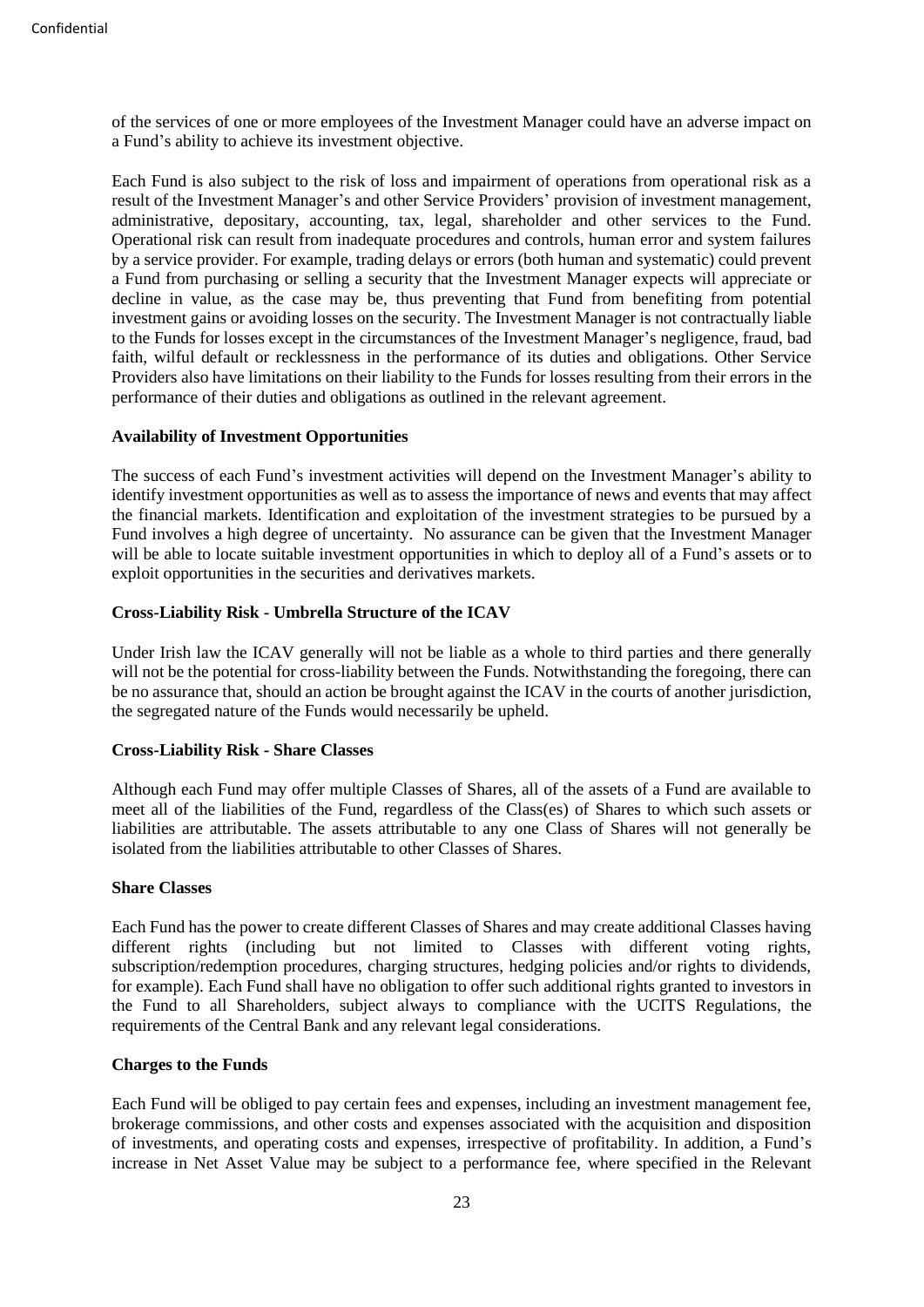Supplement. There can be no assurance that a Fund will be able to earn sufficient income to offset these charges.

#### **Net Asset Value Considerations**

The Net Asset Value per Share is expected to fluctuate over time with the performance of each Fund's investments. A Shareholder may not fully recover its initial investment when their Shares are redeemed if the Net Asset Value per Share of the relevant Class at the time of such redemption is less than the subscription price paid by a Shareholder. In addition, where there is any conflict between applicable financial reporting standards and the valuation principles set out in the Instrument of Incorporation and this Prospectus in relation to the calculation of Net Asset Value, the latter principles shall take precedence.

#### **Legal Risk**

Many of the laws that govern foreign investment, equity securities transactions and other contractual relationships in certain countries, particularly in emerging markets, are new and largely untested. As a result, the Funds may be subject to a number of unusual risks, including inadequate investor protection, contradictory legislation, incomplete, unclear and changing laws, ignorance or breaches of regulations on the part of other market participants, lack of established or effective avenues for legal redress, lack of standard practices and confidentiality customs characteristic of developed markets and lack of enforcement of existing regulations. Furthermore, it may be difficult to obtain and enforce a judgment in certain countries in which assets of a Fund are invested. There can be no assurance that this difficulty in protecting and enforcing rights will not have a material adverse effect on a Fund and its operations. In addition, the income and gains of each Fund may be subject to withholding taxes imposed by foreign governments for which Shareholders may not receive a full foreign tax credit. Furthermore, it may be difficult to obtain and enforce a judgment in a court outside of Ireland.

#### **Custody Risks**

Market practices in relation to the settlement of securities transactions and the custody of assets could provide increased risk. As a Fund may invest in markets where custodial and/or settlement systems are not fully developed, the assets of the Fund which are traded in such markets and which have been entrusted to sub-custodians, in circumstances where the use of such sub-custodians is necessary, may be exposed to risks in circumstances whereby the Depositary will have no liability.

The ICAV is subject to a number of risks relating to the insolvency of the Depositary. The ICAV is subject to similar risks in the event of an insolvency of any sub-custodian with which any relevant securities are held or of any third party bank with which client money is held. In addition, the ICAV is subject to the risk that the cash held by the Depositary is not held in accordance with the contractual requirements.

#### **Contingent Liabilities**

The Instrument of Incorporation authorises the Directors to establish such reserves for unknown or contingent liabilities in respect of a Fund, as the Directors in their sole discretion deem advisable. The Directors may underestimate the magnitude of contingent liabilities or may be unaware of unknown liabilities and therefore such reserves may be insufficient.

#### **Business, Political and Regulatory Risks**

Legal, tax and regulatory changes, as well as international political developments, could occur during the term of a Fund which may adversely affect the Fund, the value of investments held by it and its ability to pursue its trading strategies.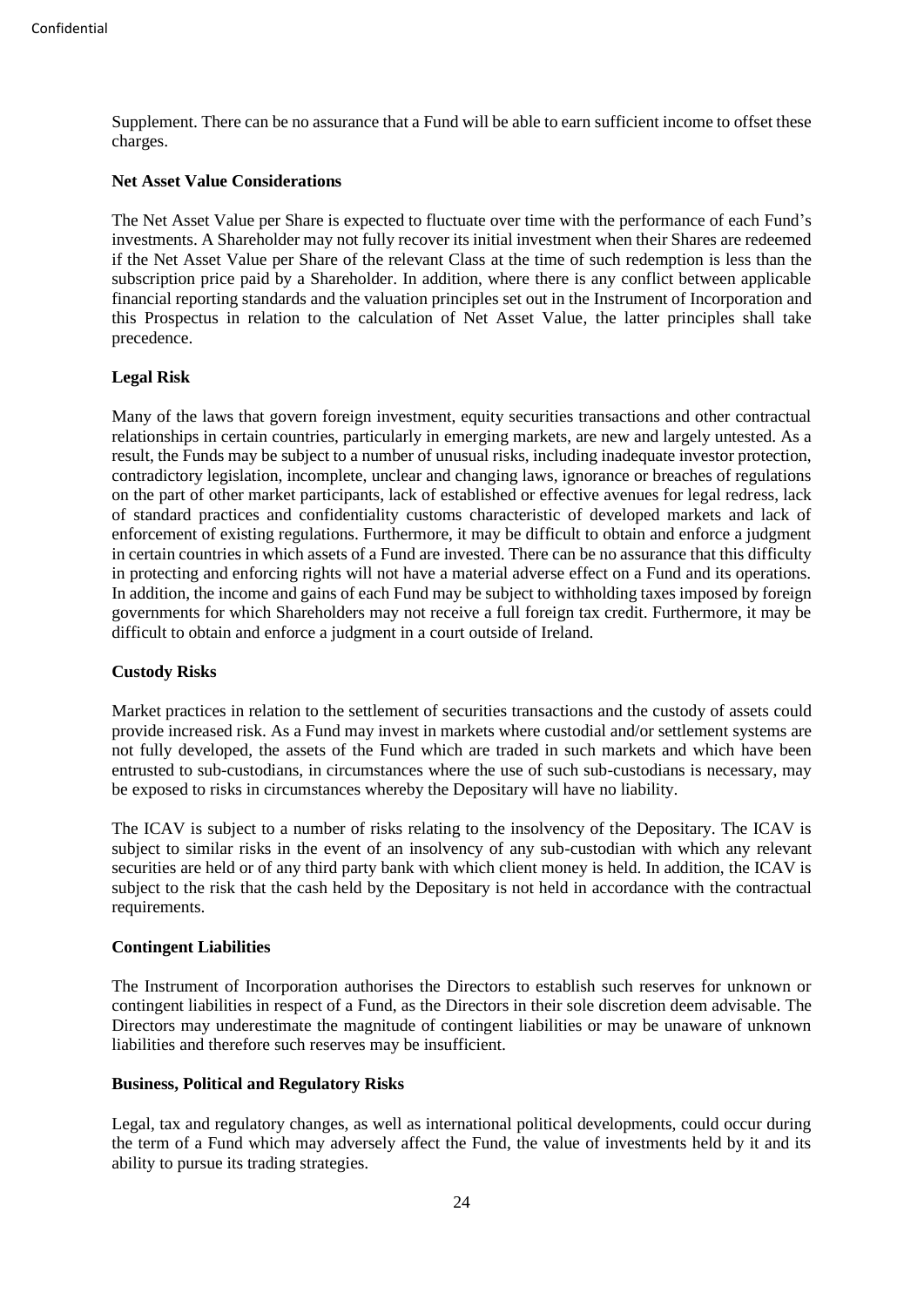The regulation of the international securities and derivatives markets has undergone substantial change in recent years, and such change is expected to continue for the foreseeable future.

Regulators and self-regulatory organisations and exchanges are authorised to take extraordinary actions in the event of market emergencies. The regulation of derivatives transactions and Funds that engage in such transactions is an evolving area of law and is subject to modification by government and judicial action.

The effect of any future regulatory change on a Fund could be substantial and adverse.

# **Conflicts of Interest**

Each Fund is subject to certain actual and potential conflicts of interest as referred to in the section entitled "Conflicts of Interest".

# **Taxation**

Prospective investors are strongly urged to consult their own tax advisers and counsel with respect to the possible tax consequences to them of an investment in a Fund.

Any change in a Fund's tax status or in taxation legislation could affect the value of the investments held by the Fund and affect the Fund's ability to provide investor returns. Potential investors and Shareholders should note that the statements on taxation which are set out herein are based on advice which has been received by the Directors regarding the law and practice in force in Ireland as at the date of this Prospectus. The tax law and practice in other jurisdictions may also affect a Fund, and, as is the case with any investment, there can be no guarantee that the tax position or proposed tax position prevailing at the time an investment is made in a Fund will endure indefinitely. The attention of potential investors is drawn to the tax risk associated with investing in the Funds. Please see the section entitled "Taxation" for additional information.

#### **Anti-Money Laundering**

If the Directors, the Administrator, or any governmental agency believes that a Fund has accepted contributions, or is otherwise holding assets of, any person or entity that is acting directly or indirectly in violation of international or other anti-money laundering laws, rules, regulations, treaties or other restrictions, or on behalf of any suspected terrorist or terrorist organisation, suspected drug trafficker, or senior foreign political figure(s) suspected in engaging in foreign corruptions, the Directors, the Investment Manager or such governmental agency may freeze the assets of such person or entity invested in a Fund or suspend their redemption rights. The Directors may also be required to remit or transfer those assets to a governmental agency.

#### **General Economic and Market Conditions**

The performance of a Fund may be affected by general economic conditions. Such conditions might include changes to interest rates and credit spreads, inflation, equity risk premium, changes in laws or regulations and national and international political circumstances. Unexpected volatility and illiquidity in markets may impact a Fund's performance or result in losses.

#### **Exchange Rules**

Each securities exchange typically has the right to suspend or limit trading in all securities that it lists. Such a suspension would render it impossible for a Fund to liquidate positions on such exchange and, accordingly, could expose the Fund to losses.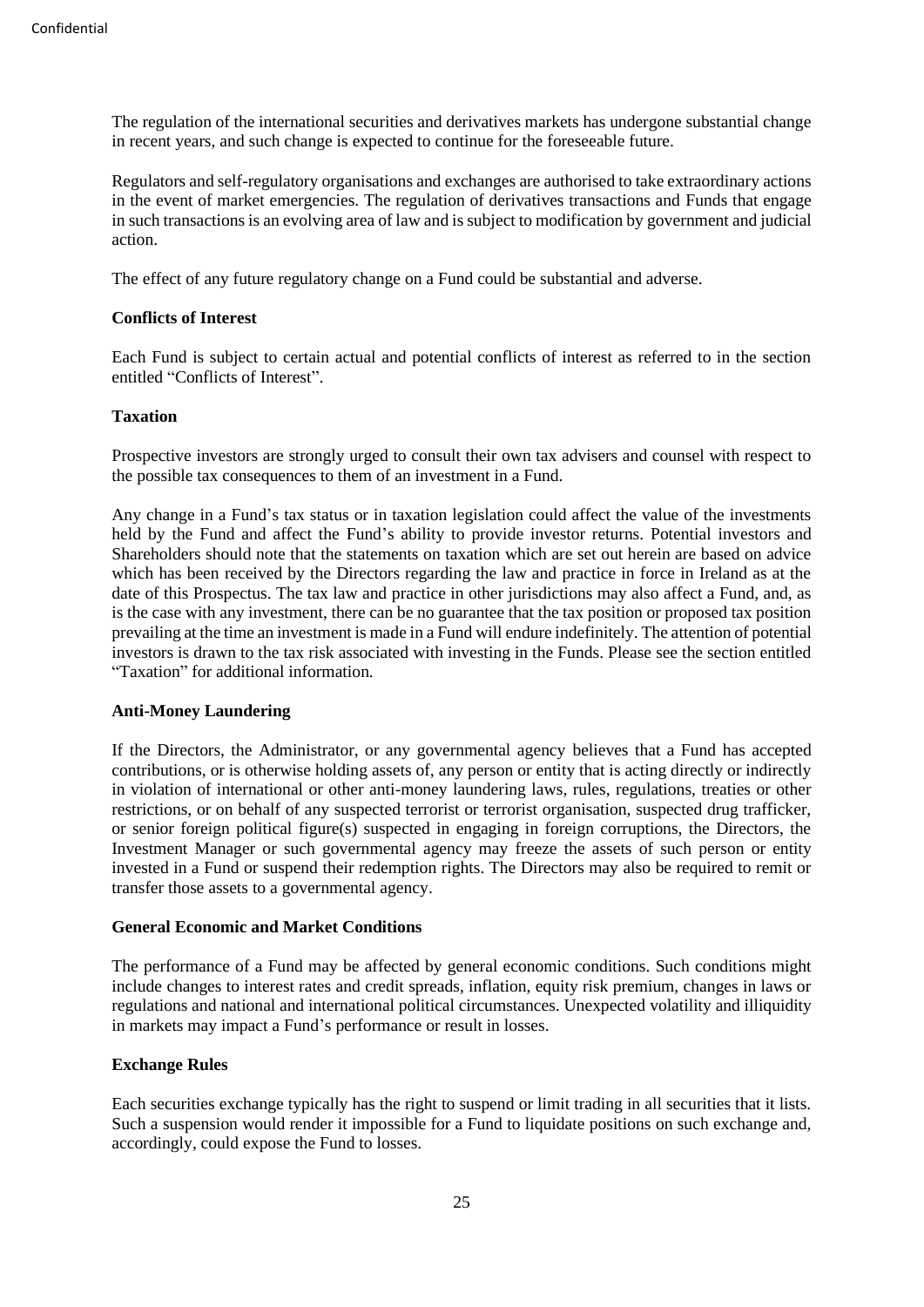#### **Market Disruptions; Governmental Intervention**

Governmental and regulatory authorities, including in the U.S. and the EU, have taken unprecedented action to attempt to stabilise financial markets and improve and increase regulatory oversight in response to recent events of the past decade, both before and after the onset of the financial crisis which began in 2007, including: (i) market volatility and disruptions; (ii) severe illiquidity; (iii) credit contractions; and (iv) the bankruptcy or failure (or near bankruptcy or near failure), improper practices, and adverse financial results of certain companies, financial institutions, trading firms, and private investment funds. Attention has been focused on the necessity for such financial institutions, trading firms and private investment funds to maintain adequate risk controls, capital reserves, and compliance procedures. Events have also raised concerns as to the manner in which certain exchanges and regulators monitor trading activities and implement regulations to protect customer funds.

Periodic market disruptions have led to increased governmental, as well as self-regulatory, scrutiny of the "hedge fund", derivative, and securitisation industries and proposals to increase regulation of certain markets, instruments, and participants. The highly publicised uncovering of "market timing" and "late trading" strategies involving mutual fund shares has led to ongoing scrutiny of major financial institutions, with potentially broad implications for the financial services industry. Additionally, recent disruptions and adverse events in the equity, securitisation, derivative, and money markets and freezing of the credit markets have increased the call for additional and consolidated regulatory oversight of the worldwide financial markets. Moreover, the U.S. government is revisiting the regulation of the commodities markets, and various national governments have expressed concern regarding the disruptive effects of speculative trading in the energy markets and the need to regulate the derivatives markets in general. As a result, the regulatory environment for investment funds, such as the ICAV and the Funds, is evolving and the effect of any regulatory or tax changes currently being implemented or which may be implemented in the future on the ICAV and the Funds, the markets, or the instruments in which the Funds invest or the counterparties with whom the ICAV impact on the profit potential of the Funds or could require increased transparency as to the identity of the Shareholders.

Each Fund may incur major losses in the event that disrupted markets and/or other extraordinary events affect markets in a way that is not consistent with historical pricing relationships. The risk of loss from the disconnection from historical prices during periods of market disruption is compounded by the fact that in disrupted markets many positions become illiquid, making it difficult or impossible to close out positions against which the markets are moving. In addition, market disruptions caused by unexpected political, military and terrorist events may from time to time cause dramatic losses for a Fund, and such events can result in otherwise historically low-risk strategies performing with unprecedented volatility and risk.

It is impossible to predict what additional interim or permanent governmental restrictions may be imposed on the markets and/or the effect of such restrictions on the Funds' strategies.

#### **Risks Relating to Allocation of Investment Opportunities**

Certain investments may be appropriate for a Fund and also for other clients advised or managed by the Investment Manager or its affiliates. Investment decisions for a Fund and such other clients are made by the Investment Manager or its affiliates in their best judgment, but in their sole discretion taking into account such factors as they believe relevant. Such factors may include investment objectives, regulatory restrictions, current holdings, availability of cash for investment, the size of the investments generally, diversification requirements, benchmark deviation, and limitations and restrictions on a client's accounts that are imposed by such client. The Investment Manager generally is not under any obligation to share any investment, idea or strategy with a Fund.

Decisions to buy and sell investments for each client advised by the Investment Manager or its affiliates are made with a view to achieving such client's investment objectives taking into consideration other account-specific factors such as, without limitation, cash flows into or out of the account, the account's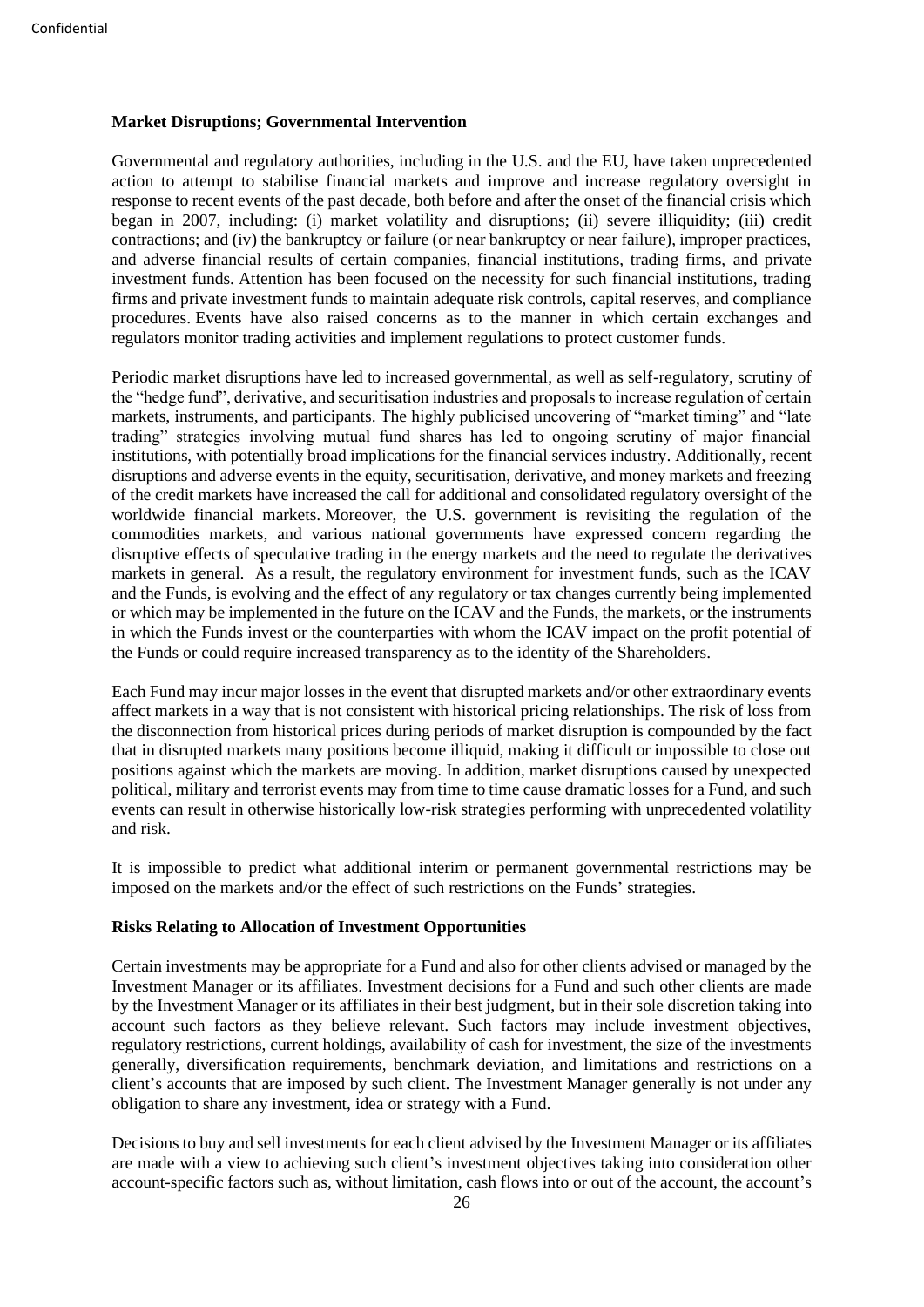benchmark(s), applicable regulatory limitations and/or cash restrictions. Therefore, a particular investment may be bought or sold for only a Fund or only one client or in different amounts and at different times for more than one but less than all clients, including a Fund, even though it could have been bought or sold for other clients at the same time. Likewise, a particular investment may be bought or sold for a Fund or one or more clients when one or more other clients or that Fund are buying or selling the investment, including clients managed by the same investment division. It is also possible that a Fund may take a short position in an investment owned or being purchased by other accounts managed or advised by the Investment Manager and its affiliates or vice versa. In addition, purchases or sales of the same investment may be made for two or more clients, including a Fund, on the same date. Distressed markets may magnify the disparate treatment of accounts with different liquidity requirements.

There can be no assurance that a Fund will not receive less (or more) of a certain investment than it would otherwise receive if the Investment Manager did not have a conflict of interest among clients. In effecting transactions, it may not always be possible, or consistent with the investment objectives of the various persons described above and of a Fund, to take or liquidate the same investment positions at the same time or at the same prices. The Investment Manager has adopted policies and procedures reasonably designed to manage and/or mitigate conflicts between the Investment Manager and its clients, including the Funds.

Subject to applicable law and regulation, each of the Funds and the Investment Manager may make information about a Fund's portfolio positions (including short positions) available to unrelated third parties. These third parties may use that information to provide additional market analysis and research to the Investment Manager. The Investment Manager may use that market analysis and research to provide investment advice to clients other than the Funds.

#### **Risks Associated with Umbrella Cash Accounts**

One or more Umbrella Cash Accounts may operate at umbrella level in respect of the ICAV rather than a specific Fund and the segregation of Investor Monies from the liabilities of Funds other than the relevant Fund to which the Investor Monies relate is dependent upon, among other things, the correct recording of the assets and liabilities attributable to individual Funds by or on behalf of the ICAV.

In the event of the insolvency of a Fund, there is no guarantee that such Fund will have sufficient monies to pay unsecured creditors in full.

Monies attributable to some or all of the Funds within the ICAV may also be held an Umbrella Cash Account. In the event of the insolvency of a Fund (an "Insolvent Fund"), the recovery of any amounts to which another Fund (the "Beneficiary Fund") is entitled, but which may have transferred in error to the Insolvent Fund as a result of the operation of the Umbrella Cash Account, will be subject to applicable law and the operational procedures for the Umbrella Cash Account. There may be delays in effecting, and/or disputes as to the recovery of, such amounts, and the Insolvent Fund may have insufficient funds to repay amounts due to the Beneficiary Fund.

In the event that an investor fails to provide the subscription monies within the timeframe stipulated in this Prospectus, the investor may be required to indemnify the Fund against the liabilities that may be incurred by it. The ICAV may cancel any Shares that have been issued to the investor and charge the investor interest and other expenses incurred by the relevant Fund. In the event that the ICAV is unable to recoup such amounts from the defaulting investor, the relevant Fund may incur losses or expenses in anticipation of receiving such amounts, for which the relevant Fund, and consequently its Shareholders, may be liable.

No interest will be paid on the amounts held in the Umbrella Cash Account.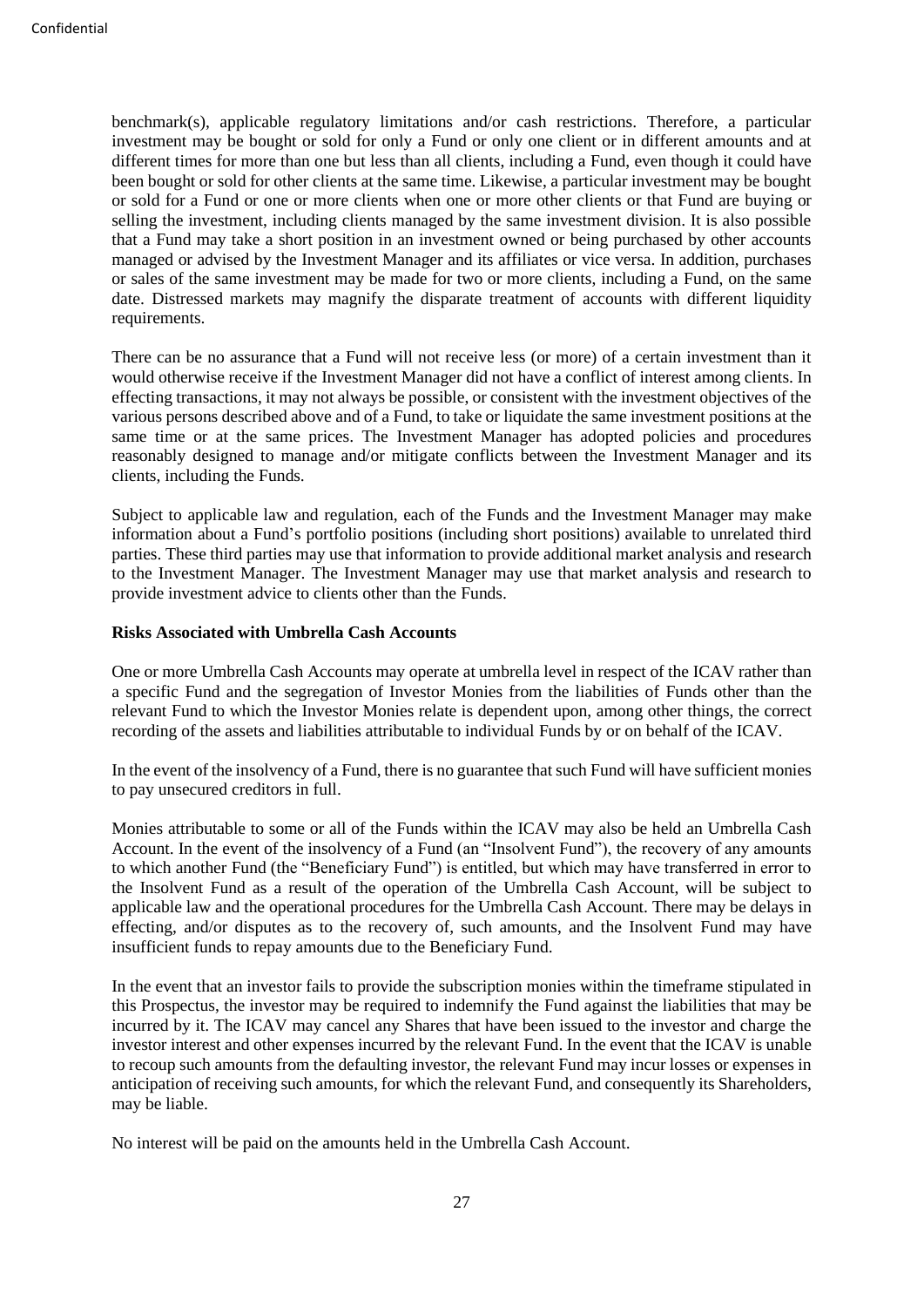# **Cyber Security and Identity Theft**

Information and technology systems relied upon by the ICAV, a Fund, the Investment Manager, the ICAV's service providers (including, but not limited to, the auditors, the Depositary and the Administrator) and/or the issuers of securities in which a Fund invests may be vulnerable to damage or interruption from computer viruses, network failures, computer and telecommunication failures, infiltration by unauthorised persons and security breaches, usage errors by their respective professionals, power outages and catastrophic events such as fires, tornadoes, floods, hurricanes and earthquakes. Although the parties noted above have implemented measures to manage risks relating to these types of events, if these systems are compromised, become inoperable for extended periods of time or cease to function properly, significant investment may be required to fix or replace them. The failure of these systems and/or of disaster recovery plans for any reason could cause significant interruptions in the operations of the ICAV, a Fund, the Investment Manager, a Service Provider and/or the issuer of a security in which a Fund invests and may result in a failure to maintain the security, confidentiality or privacy of sensitive data, including personal information relating to Shareholders (and the beneficial owners of Shareholders). Such a failure could also harm the ICAV's, a Fund's, the Investment Manager's, a service provider's and/or an issuer's reputation, subject such entity and its affiliates to legal claims and otherwise affect their business and financial performance.

# **FATCA**

The Fund will require Shareholders to certify information relating to their status for FATCA purposes and to provide other forms, documentation and information in relation to their FATCA status. The Fund may be unable to comply with its FATCA obligations if Shareholders do not provide the required certifications or information. In such circumstances, the Fund could become subject to U.S. FATCA withholding tax in respect of its US source income if the US Internal Revenue Service specifically identified the Fund as being a 'non-participating financial institution' for FATCA purposes. Any such US FATCA withholding tax would negatively impact the financial performance of the Fund and all Shareholders may be adversely affected in such circumstances.

#### **Trade Errors**

Trade errors are an intrinsic factor in any complex investment process and will occur notwithstanding the existence of procedures reasonably designed to prevent such errors. Unless the Investment Manager determines, in its sole discretion, that a trade error was the result of its wilful misconduct, fraud or negligence, any losses associated with trade errors that are not recovered from a third party are borne by the Fund. If a trade error, after correction, results in a gain for the Fund, the gain will remain in the Fund.

#### **Reliance on Trading Models**

The trading models that may be used by the Investment Manager for a Fund to support the investment decisions have been tested on historical price data. These models utilize the fact that price movements on most markets display very similar patterns. There is, of course, a risk that market behaviour will change and that the patterns upon which the forecasts in the models are based weaken or disappear, which would reduce the ability of the models to generate an excess return. Further, as market dynamics shift over time, a previously highly successful model may become outdated, perhaps without the Investment Manager recognizing that fact before substantial losses are incurred. The successful operation of the models is also reliant upon the information technology systems of the Investment Manager and its ability to ensure those systems remain operational and that appropriate disaster recovery procedures are in place. There can be no assurance that the Investment Manager will be successful in maintaining effective trading models that may be used for a Fund.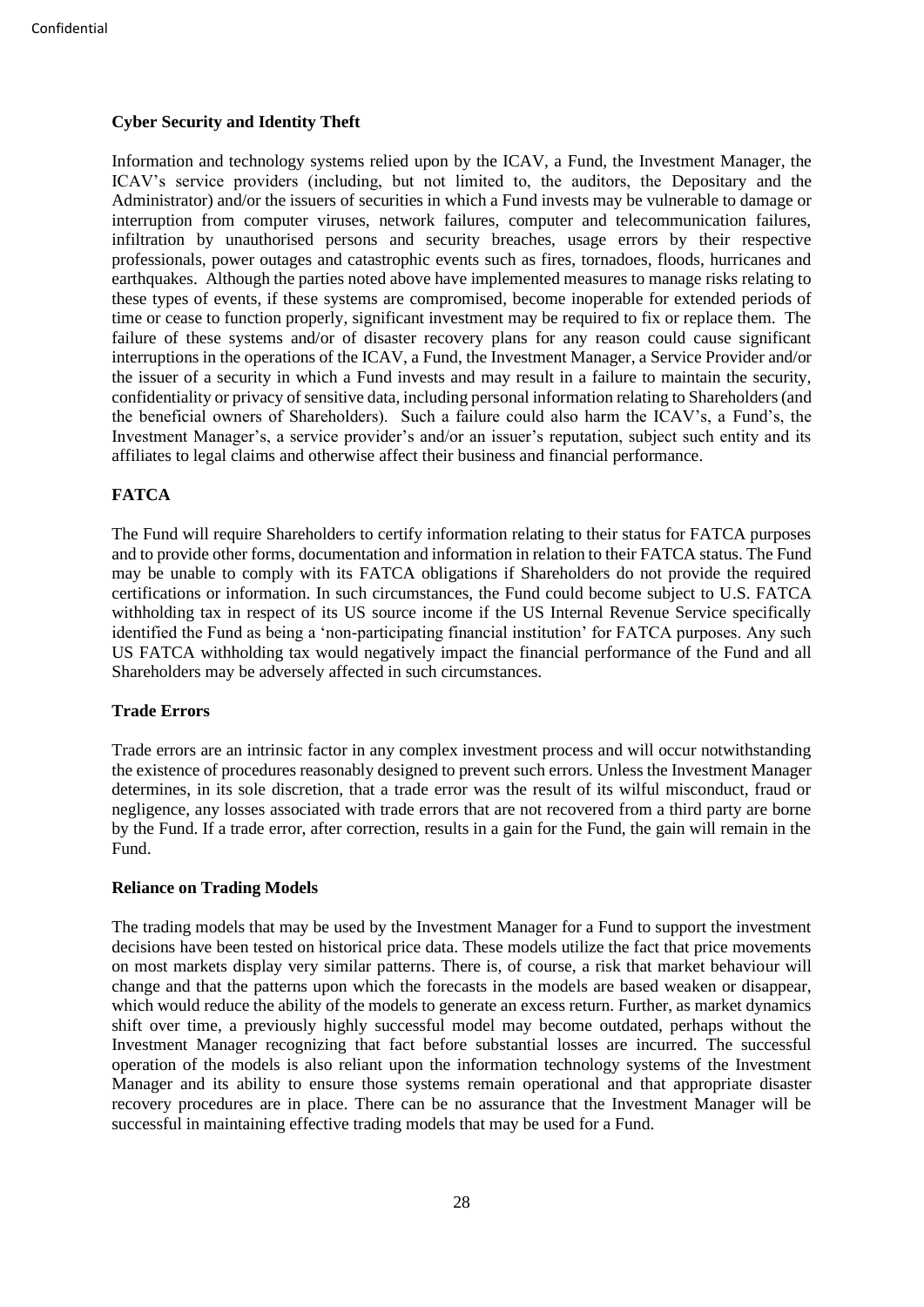# <span id="page-33-0"></span>**INVESTMENT SPECIFIC RISKS**

#### **General Trading Risks and Restrictions**

All investments present a risk of loss of capital. A Fund's investment program may utilise investment techniques which can, in certain circumstances, increase the adverse impact to which the Fund may be subject. No guarantee or representation is made that a Fund's investment strategy will be successful.

# **Currency Risk – Fund Level**

Currency risk includes the risk that currencies in which a Fund's investments are traded and/or in which a Fund receives income, or currencies in which a Fund has taken an active investment position, will decline in value relative to other currencies or otherwise perform in a manner that results in a loss to the Fund. In the case of hedging positions, currency risk includes the risk that the currency to which a Fund has obtained exposure declines in value relative to the foreign currency being hedged. In such event, a Fund may realise a loss on the hedging instrument at the same time a Fund is realising a loss on the currency being hedged. Currency exchange rates fluctuate significantly for many reasons, including changes in supply and demand in the currency exchange markets, actual or perceived changes in interest rates, intervention (or the failure to intervene) by governments, central banks or supranational agencies, and currency controls or other political and economic developments.

Derivative transactions in currencies (such as futures, forwards, options and swaps) may involve leveraging risk in addition to currency risk. The obligations of counterparties in currency derivative transactions may not be secured by collateral, which increases counterparty risk.

While the Base Currency of each Fund is a particular currency, the Fund's assets (including, without limitation, any active management of currency exposures) will often be denominated in other currencies and any income or capital received by the Fund will be denominated in the local currency of investment. Accordingly, changes in currency exchange rates (to the extent unhedged) will affect the value of a Fund's portfolio and the unrealised appreciation or depreciation of investments. To the extent unhedged, the value of a Fund's assets will fluctuate with the relevant currency exchange rates applicable to the Fund as well as with price changes of the Fund's investments in the various local markets and the performance of the Fund may be strongly influenced by movements in foreign exchange rates.

Where a Fund invests in assets that are denominated in a currency other than its Base Currency, if disclosed in a Relevant Supplement, the Fund will employ a hedging strategy in order to hedge against the fluctuations in the rates of the different currencies of the assets and its Base Currency. Whilst these hedging strategies are designed to reduce a Fund's losses if the currencies of its assets fall against that of its Base Currency, there can be no assurance that such hedging transactions will be effective and the use of such hedging strategies may substantially limit a Fund from benefiting if the currencies of the Fund's assets rise against that of its Base Currency. Furthermore, the Fund may incur costs in connection with conversions between various currencies.

It may not always be possible to execute hedging transactions, or to do so at prices, rates or levels advantageous to the Funds. The success of any hedging transactions will be subject to the movements in the direction of securities prices and currency and interest rates and the stability of pricing relationships. Therefore, while a Fund might enter into such transactions to reduce currency exchange rate and interest rate risks, unanticipated changes in exchange rates or interest rates may result in poorer overall performance for the Fund than if it had not engaged in such hedging. In addition, the degree of correlation between price movements of the instruments used in a hedging strategy and price movements in the position being hedged may vary. An imperfect correlation may prevent a Fund from achieving the intended hedge or expose a Fund to a risk of loss.

Currency exchange rates may fluctuate significantly over short periods of time. They generally are determined by the forces of supply and demand in the currency exchange markets, trade balances, the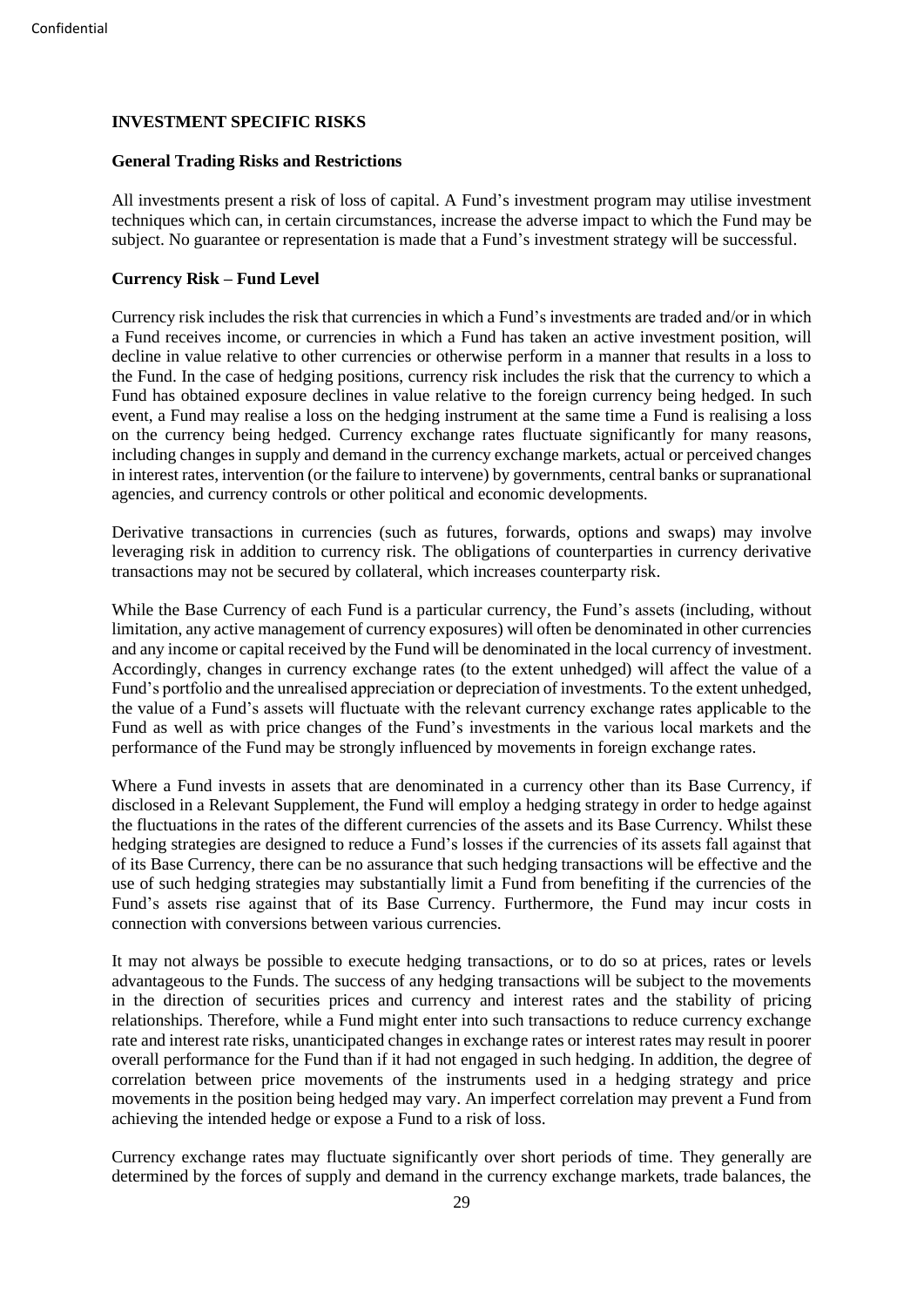relative merits of investments in different countries, actual or perceived changes in interest rates, differences in relative values of similar assets in different currencies, long-term opportunities for investment and capital appreciation, and other complex factors. Currency exchange rates also can be affected unpredictably as a result of intervention (or the failure to intervene) by governments, central banks or supranational agencies, or by currency or exchange controls or political and economic developments. Currencies in which a Fund's assets are denominated, or in which a Fund has taken a long position, may be devalued against other currencies, resulting in a loss to such Fund. Similarly, currencies in which a Fund has taken a short position may increase in value relative to other currencies, resulting in a loss to such Fund.

In addition, some currencies are illiquid (e.g., emerging country currencies) and each Fund may not be able to convert these currencies into its Base Currency, in which case the Investment Manager may decide to purchase its Base Currency in a parallel market where the exchange rate is materially and adversely different. Exchange rates for many currencies (e.g., emerging country currencies) are particularly affected by exchange control regulations.

#### **Currency Risk – Class Level**

A Fund may issue Classes denominated in a currency other than its Base Currency. Accordingly, changes in currency exchange rates (to the extent unhedged) between the Base Currency of a Fund and the designated currency of a Class may lead to a depreciation of the value of such Shares as expressed in the designated currency.

The Supplement for each Fund shall indicate whether a particular Class is hedged or unhedged. In the case of unhedged currency Classes, the value of the relevant Class of Shares expressed in the Class Currency will be subject to exchange rate risk in relation to the Base Currency of the relevant Fund. The Investment Manager may try to mitigate exchange rate risk by using efficient portfolio management techniques and instruments, including currency options and forward currency exchange contracts. Investors should be aware that this strategy may substantially limit Shareholders of the relevant Hedged Share Class from benefiting if the Class Currency falls against the Base Currency.

Transactions will be clearly attributable to a specific Hedged Share Class and therefore currency exposures of different currency Classes may not be combined or offset and currency exposures of assets of the Funds may not be allocated to separate Classes of Shares. The costs and gains or losses associated with any hedging transactions for Hedged Share Classes will accrue solely to the Hedged Share Class to which they relate. In the event that an unhedged currency Class of Shares is issued which is priced in a currency other than the currency of that Fund, currency conversion costs on subscription, redemption, switching and distributions will be borne by that Class and will take place at prevailing exchange rates. To the extent that the hedging is successful, the performance of the Hedged Share Class is likely to move in line with the performance of the underlying assets because some of the currency exposures have been reduced. Whilst these hedging strategies are designed to reduce the losses to a Shareholder's investment if the currency of that Hedged Share Class falls against that of its Base Currency, the use of class hedging strategies may substantially limit holders of Shares in the relevant Hedged Share Class from benefiting if the currency of that Hedged Share Class rises against that of its Base Currency. Investors in the Hedged Share Class will not benefit if the Hedged Share Class currency falls against the Base Currency and/or the currency in which the underlying assets are denominated.

While the various Funds constitute segregated portfolios of assets and liabilities, no separate pools of assets exist for the individual Classes of the same Fund. Although a Fund as a whole is, generally speaking, liable for the obligations incurred in relation to a specific Class, such as currency hedging transactions, such cross-liability among Classes should be effectively avoided in relation to the Funds if currency hedging agreements with counterparties provide for a limitation of liability to the net assets of the relevant Hedged Share Class. Accordingly, the costs associated with any Hedged Share Class level hedging, and the gains and losses arising from such hedging, will be borne by that Hedged Share Class and this is the basis on which currency class hedging transactions will be entered into with a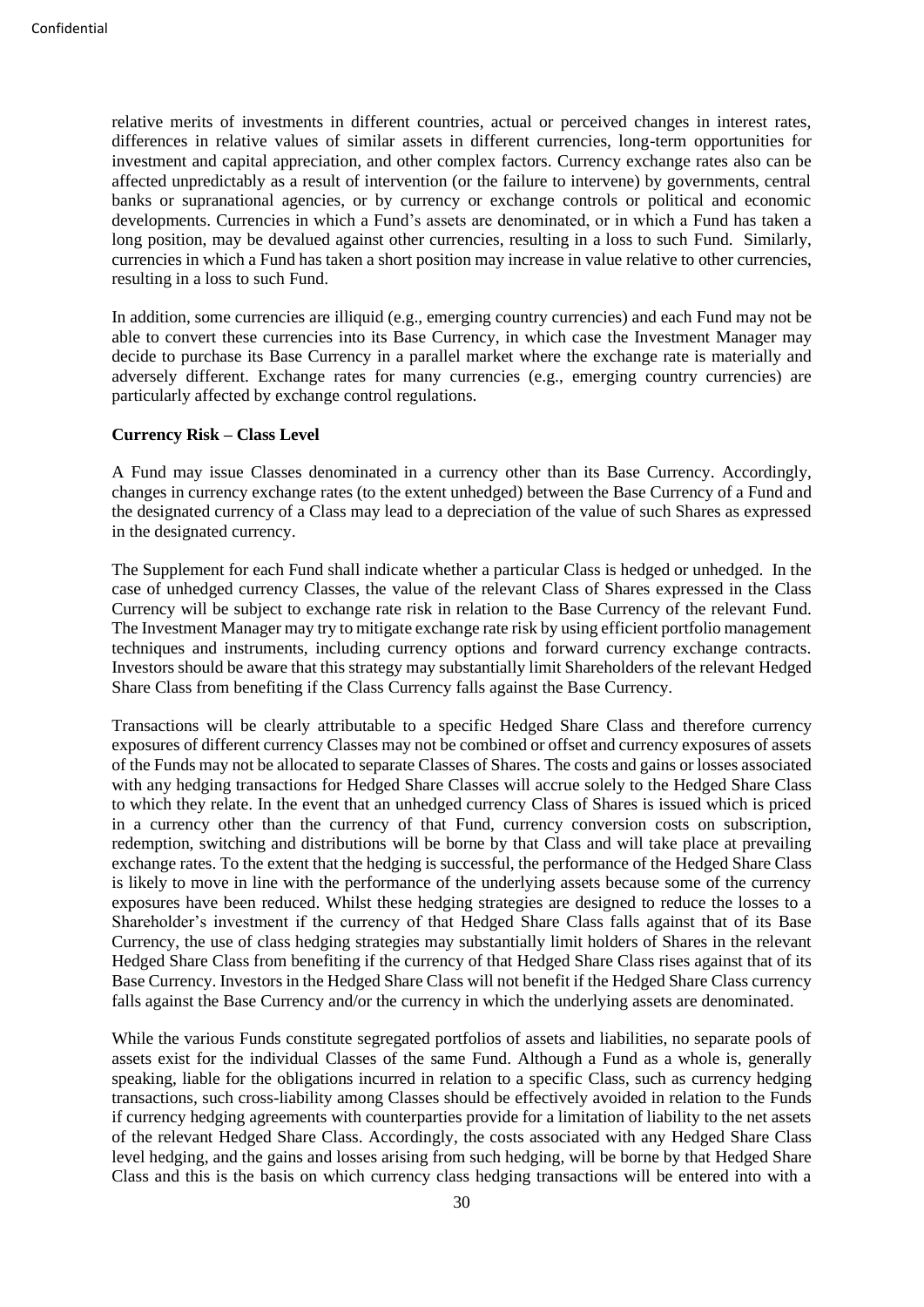counterparty. The creation of Hedged Share Classes is intended to create a benefit to Shareholders by allowing them to select their currency exposure in another currency than the Base Currency of the Fund.

# **Equity Market Risk**

Equity market risk is the risk that a particular share, a fund, an industry, or shares in general may fall in value. The value of investments in a Fund will go up and down with the prices of securities in which a Fund invests. The prices of stocks change in response to many factors, including the historical and prospective earnings of the issuer, the value of its assets, management decisions, demand for an issuer's products or services, production costs, general economic conditions, interest rates, currency exchange rates, investor perceptions and market liquidity.

In the case of securities purchased by a Fund in initial public offerings, such securities shall be valued at the offering price until such time as the securities are listed or traded on a Regulated Market. There may be significant volatility in the price of the securities relative to the offering price in the period following the initial public offering.

# **Reliance on the Integrity of Financial and Economic Reporting**

In following its investment objective and strategy each Fund may rely on the financial, economic and government policy data made available by companies, governmental agencies, rating agencies, exchanges, professional services firms and central banks. Such data can have a material effect on the investment positions the Investment Manager takes on behalf of the Funds. However, the Investment Manager generally has no ability independently to verify such financial, economic and/or economic policy information. The Investment Manager is dependent upon the integrity of both the individuals and the processes by which such data is generated. The Funds could incur material losses as a result of the misconduct or incompetence of such individuals and/or a failure of, or substantial inaccuracy in, the generation of such information.

## **Risk Associated with Decisions Based on Trend Following Analysis**

The trading decisions made on behalf of a Fund may be based in part on trading strategies which utilize mathematical analyses of past market price movement. The buy and sell signals generated may include a study of actual intraday, daily, weekly, and monthly price fluctuations, volume and open interest variations, and other market data and indicators. The profitability of any trading strategy based on this type of historical analysis is determined by the relationship of future price movements to historical prices, and the ability of the strategy to adapt to future market conditions. The Investment Manager attempts to develop strategies which will be successful under many possible future scenarios. However, there can be no guarantee that the strategies will be effective or applicable to future market conditions. Any increase in the use of model-based or trend following systems as a proportion of the overall volume of the futures markets as a whole or for particular futures contracts could result in traders attempting to initiate or liquidate substantial positions in a market at or about the same time or otherwise alter historical trading patterns, obscure developing price trends or affect the execution of trades to the detriment of a Fund.

# **Implementation of Trading Systems and Use of Automated Order Routing (AORS) and Execution Systems**

The Investment Manager's computerized trading systems rely on the Investment Manager's personnel to accurately monitor the systems' outputs and execution of the transactions called for by the trading models. In addition, the Investment Manager relies on its staff to properly operate and maintain its computer and communications systems upon which the trading systems rely. Execution and operation of the Investment Manager's systems and the resulting implementation of trading orders is therefore subject to human errors. Any failure, inaccuracy or delay in successfully implementing any of the Investment Manager's systems and in executing transactions using proper execution algorithms could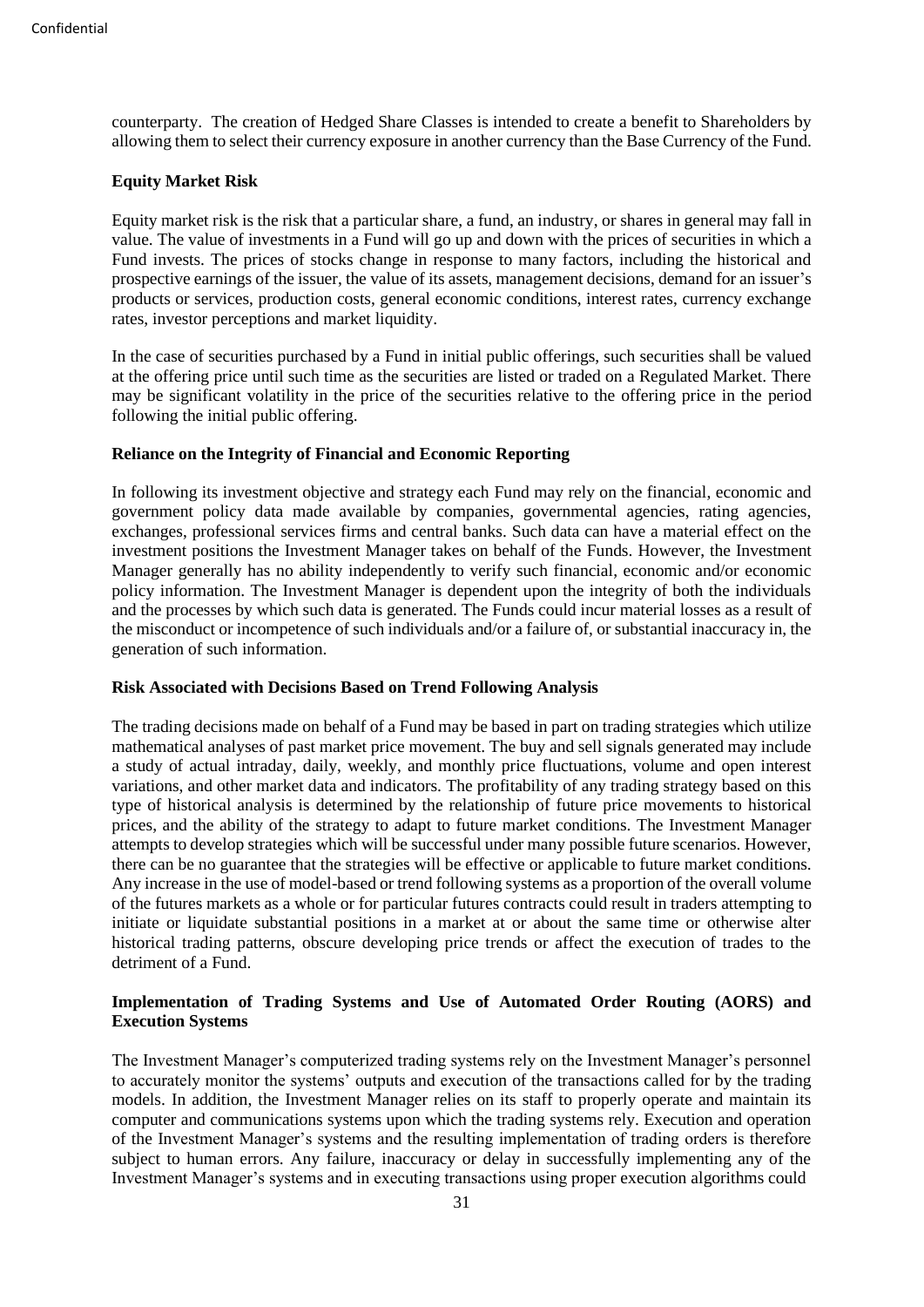impair its ability to identify profit opportunities and benefit from them. It could also result in decisions to undertake transactions based on inaccurate or incomplete information at the time. This could cause substantial losses on transactions.

Additionally, the Investment Manager may use automated order routing and execution systems in its trading. Such systems are typically facilitated and/or provided by executing brokers on an "as is" basis. Such systems may experience technical difficulties which may render them temporarily unavailable for order execution. In addition, such systems may fail to properly perform. Such failures may result in losses to a Fund for which losses the providers of such services have disclaimed all liability. In an effort to mitigate such risks, the Investment Manager closely monitors trades executed through automated order routing and execution systems and the operation of the systems themselves.

### **Custody Risks**

The Depositary and its sub-custodians, if any, will have custody of a Fund's securities, cash, distributions and rights accruing to the Fund's securities accounts. If the Depositary or a sub-custodian holds cash on behalf of a Fund, the Fund may be an unsecured creditor in the event of the insolvency of the Depositary or sub-custodian. Although this is generally done to reduce or diversify risk, there can be no assurance that holding securities through the Depositary or its sub-custodian will eliminate custodial risk. The Funds will be subject to credit risk with respect to the Depositary and the subcustodians, if any.

In addition, certain of a Fund's assets may be held by entities other than Depositary and its subcustodians, including, for example, margin passed to brokers in the course of FDI transactions.

The Fund may invest in markets where custodial and/or settlement systems are not fully developed, including in emerging markets. The assets of a Fund which are traded in such markets may be entrusted to sub-custodians in circumstances where the use of such sub-custodian is necessary.

#### **Counterparty Risk**

Each Fund is exposed to the risk that a counterparty will not settle a transaction due to a credit or liquidity problem, thus causing the Fund to suffer a loss. In addition, in the case of a default, the Fund could become subject to adverse market movements while replacement transactions are executed. Such "counterparty risk" is accentuated for contracts with longer maturities where events may intervene to prevent settlement, or where the Investment Manager has concentrated their transactions with a single counterparty or small group of counterparties. Other than as disclosed in this Prospectus and in compliance with the UCITS Requirements, the Investment Manager is not restricted from dealing with any particular counterparty or from concentrating any or all of its transactions with one counterparty.

#### **Credit Risk**

Credit risk is the risk that an issuer will be unable to make principal and interest payments on its outstanding debt obligations when due. A Fund's return to investors would be adversely impacted if an issuer of debt in which a Fund invests becomes unable to make such payments when due.

Although a Fund may make investments that the Investment Manager believes are secured by specific collateral, the value of which may initially exceed the principal amount of such investments or a Fund's fair value of such investments, there can be no assurance that the liquidation of any such collateral would satisfy the borrower's obligation in the event of non-payment of scheduled interest or principal payments with respect to such investment, or that such collateral could be readily liquidated.

With respect to a Fund's investments in debt, if the borrower or issuer breaches any of the covenants or restrictions under the agreement that governs indebtedness of such issuer or borrower, it could result in a default under the applicable indebtedness as well as the indebtedness held by a Fund. Such default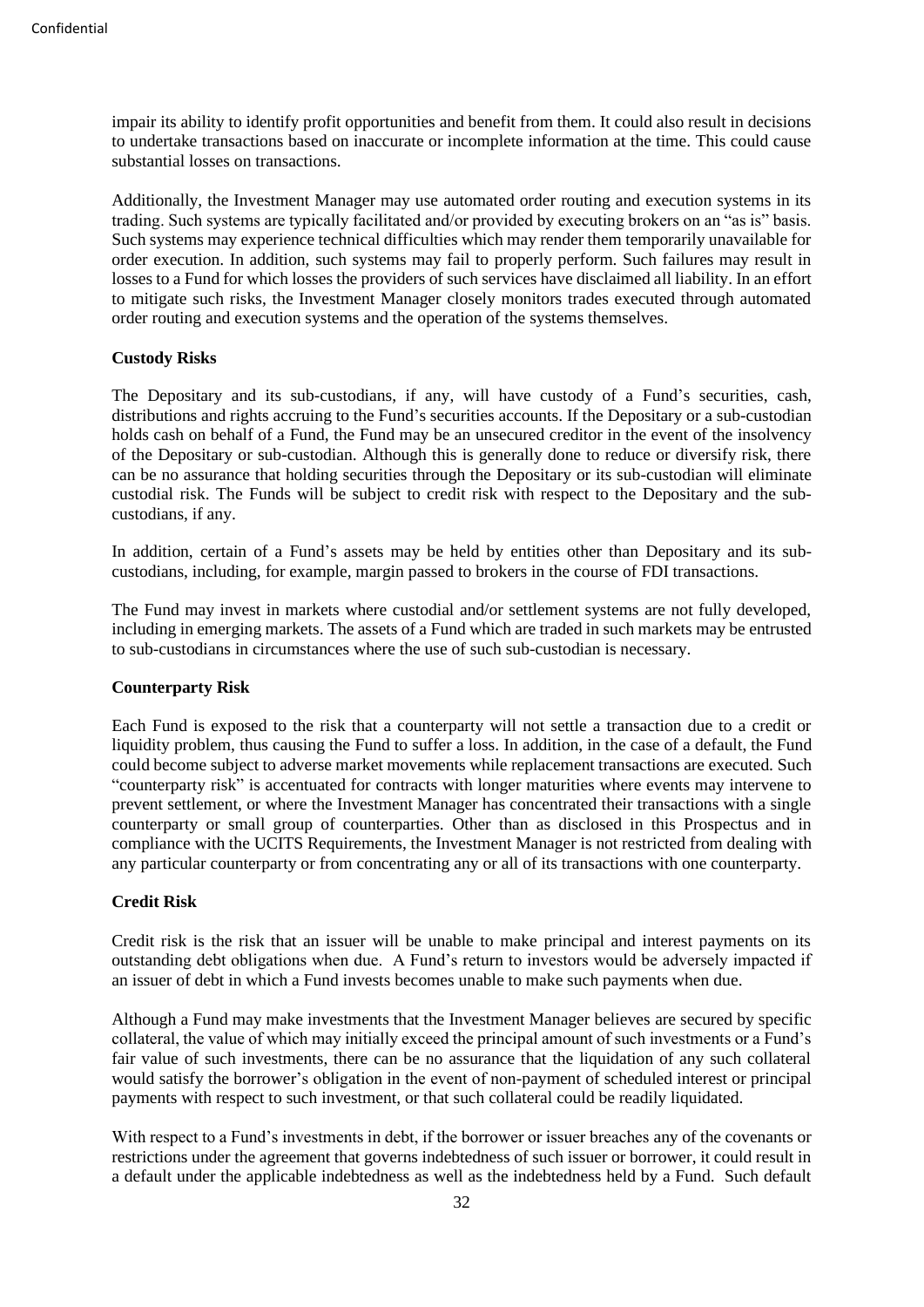may allow the creditors to accelerate the related debt and may result in the acceleration of any other debt to which a cross-acceleration or cross-default provision applies. This could result in an impairment or loss of a Fund's investment or a pre-payment (in whole or in part) of a Fund's investment.

#### **Credit Risk of Brokers**

A Fund will assume the credit risk associated with placing its cash, margin and securities with brokers, and the failure or bankruptcy of any of such brokers could have a material adverse impact on a Fund. In certain circumstances, the Fund might be able to recover, even in respect of property specifically traceable to the Fund, only a *pro rata* share of all property available for distribution to a bankrupt broker's customers. A Fund may carry substantially all of its positions at a single broker, thereby increasing this credit risk.

### **Settlement Risks**

The equity markets in different countries will have different clearance and settlement procedures and in certain markets there have been times when settlements have been unable to keep pace with the volume of transactions, thereby making it difficult to conduct such transactions. Delays in settlement could result in temporary periods when assets of a Fund are uninvested and no return is earned thereon. The inability of the Fund to make intended purchases due to settlement problems could cause it to miss attractive investment opportunities. Inability to dispose of portfolio securities due to settlement problems could result in either losses to a Fund due to subsequent declines in value of the portfolio security or, if it has entered into a contract to sell the security, it could result in a possible liability of it to the purchaser.

### **Emerging Markets Risks**

The Funds may invest in securities of issuers in emerging markets. Such securities may involve a high degree of risk and may be considered speculative. Risks include (i) greater risk of expropriation, confiscation, taxation, nationalisation, and social, political and economic instability; (ii) the smaller markets for securities of emerging markets issuers and lower volumes of trading, resulting in lack of liquidity and in greater price volatility; (iii) certain national policies which may restrict the investment opportunities available in respect of a Fund, including restrictions on investing in issuers or industries deemed sensitive to relevant national interests and on the realisation or repatriation of foreign investment; (iv) currency instability and hyper-inflation; and (v) the absence of developed legal structures governing private or foreign investment and private property.

The accounting, auditing and financial reporting standards of countries in which a Fund may invest are likely to be less extensive, particularly in emerging markets.

Certain markets in Central and Eastern Europe present specific risks in relation to the settlement and safekeeping of securities. These risks result from the fact that physical securities may not exist in certain countries (such as Russia); as a consequence, the ownership of securities is evidenced only on the issuer's register of shareholders. Each issuer is responsible for the appointment of its own registrar. In the case of Russia, this has resulted in a broad geographic distribution of several thousand registrars across Russia. Russia's Federal Commission for Securities and Capital Markets (the "Commission") has defined the responsibilities for registrar activities, including what constitutes evidence of ownership and transfer procedures. However, difficulties in enforcing the Commission's regulations mean that the potential for loss or error still remains and there is no guarantee that the registrars will act according to the applicable laws and regulations.

Widely accepted industry practices are still in the process of being established. When registration occurs, the registrar produces an extract of the register of shareholders as at that particular point in time. Ownership of shares is evidenced by the records of the registrar, but not by the possession of an extract of the register of shareholders. The extract is only evidence that registration has taken place. It is not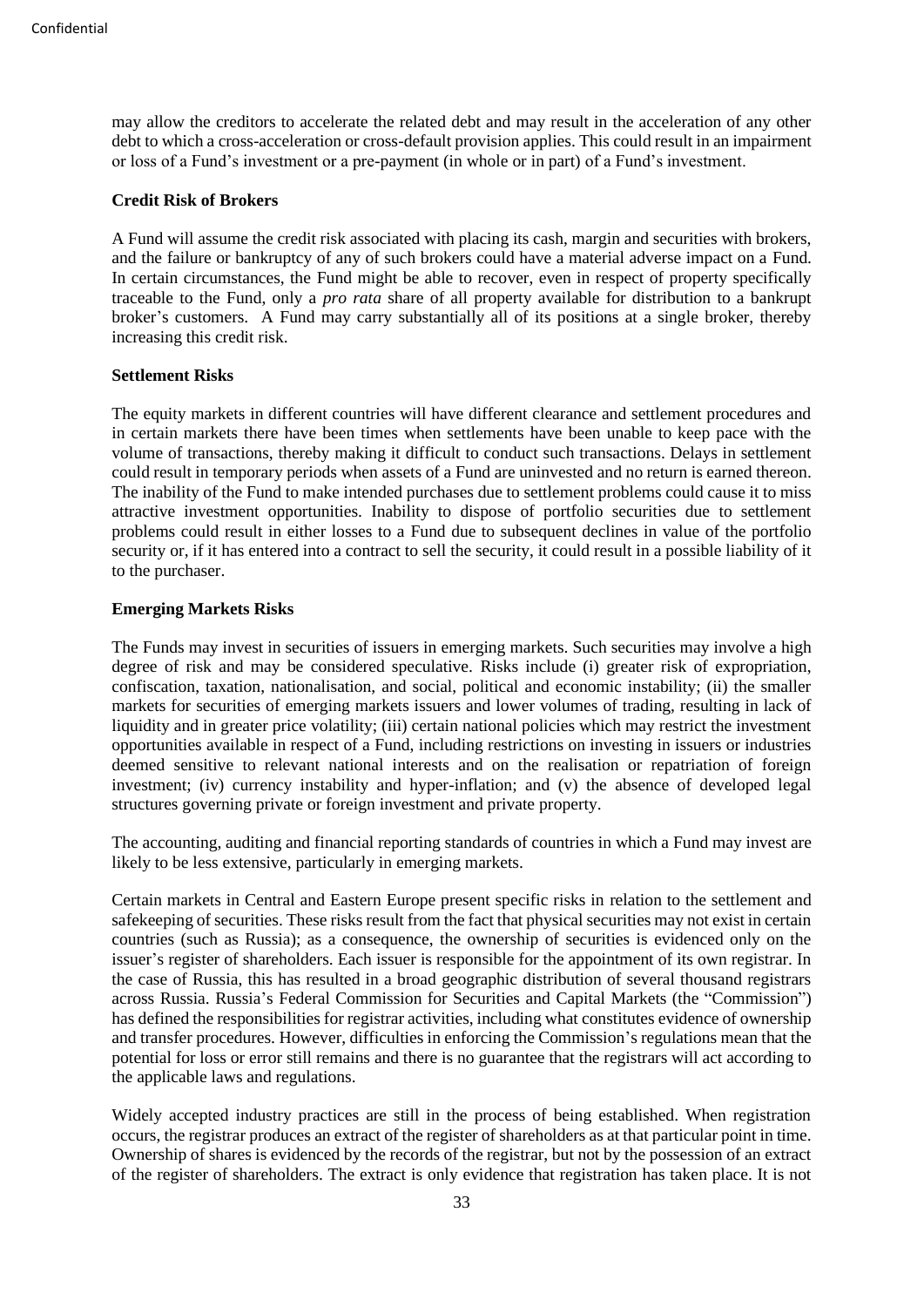negotiable and has no intrinsic value. In addition, a registrar will typically not accept an extract as evidence of ownership of shares and is not obligated to notify a custodian, or its local agents in Russia, if or when it amends the register of shareholders. As a consequence of this Russian securities are not on physical deposit with the Depositary or its local agents in Russia. Therefore, neither the custodian nor its local agents in Russia could be considered as performing a physical safekeeping or custody function in the traditional sense. The registrars are neither agents of, nor responsible to, the custodian or its local agents in Russia.

Investments in securities listed or traded in Russia will only be made in equity and/or fixed income securities that are listed or traded on level 1 or level 2 of the MICEX-RTS. In the event of losses due to the liquidation, bankruptcy, negligence or wilful default of any registrar the relevant Fund may have to pursue its rights directly against the issuer and/or its appointed registrar. A change occurred in the custody arrangements applicable to certain Russian securities on 1 April 2013. The holding of many Russian securities by investors such as a Fund is no longer be evidenced by a direct entry on the issuer's register of shareholders. Instead, the ownership of, and settlement of transactions in, those Russian securities has been moved to a central securities depositary, the National Securities Depositary ("NSD"). The Depositary, or its local sub-custodian in Russia, is a participant on the NSD. The NSD in turn is reflected as the nominee holder of the securities on the register of the relevant issuer. Therefore, while this is intended to introduce a centralised and regulated system for recording of the ownership of, and settlement of transactions in, Russian securities, it does not eliminate all of the risks associated with the registrar system outlined above. The aforesaid risks in relation to safekeeping of securities in Russia may exist, in a similar manner, in other Central and Eastern European countries in which a Fund may invest.

### **Position Limits**

"Position limits" imposed by various regulators may also limit a Fund's ability to effect desired trades. Position limits are the maximum amounts of net long or net short positions that any one person or entity may own or control in a particular financial instrument. All positions owned or controlled by the same person or entity, even if in different accounts, may be aggregated for purposes of determining whether the applicable position limits have been exceeded. Thus, even if the Fund does not intend to exceed applicable position limits, it is possible that different accounts managed by the Investment Manager and its affiliates may be aggregated. If at any time positions managed by the Investment Manager exceed applicable position limits, the Investment Manager would be required to liquidate positions, which might include positions of the Fund, to the extent necessary to come within those limits. Further, to avoid exceeding the position limits, the Fund might have to forego or modify certain of its contemplated trades.

### **Small- and Mid-Capitalisation Companies**

A portion of a Fund's assets may be invested in securities of small- and mid-cap companies. The securities of small- and mid-cap companies may pose greater investment risks because such companies may have limited product lines, distribution channels and financial and managerial resources. Further, there is often less publicly available information concerning such companies than for larger, more established businesses. The equity securities of small and mid-cap companies may not be traded in the volumes typical of large-cap companies that are listed on a large securities exchange and may be less liquid than large-cap companies. As a result of the less liquid nature of small or mid-cap companies, the Fund may be required to dispose of such securities over a longer (and potentially less favourable) period of time than is required to dispose of the securities of larger, more established companies.

#### **Non-Investment Grade Securities**

Certain Funds may hold or be exposed to the performance of fixed income securities rated below investment grade. Such securities may have greater price volatility, greater risk of loss of principal and interest, and greater default and liquidity risks, than more highly rated securities. **If a Fund invests**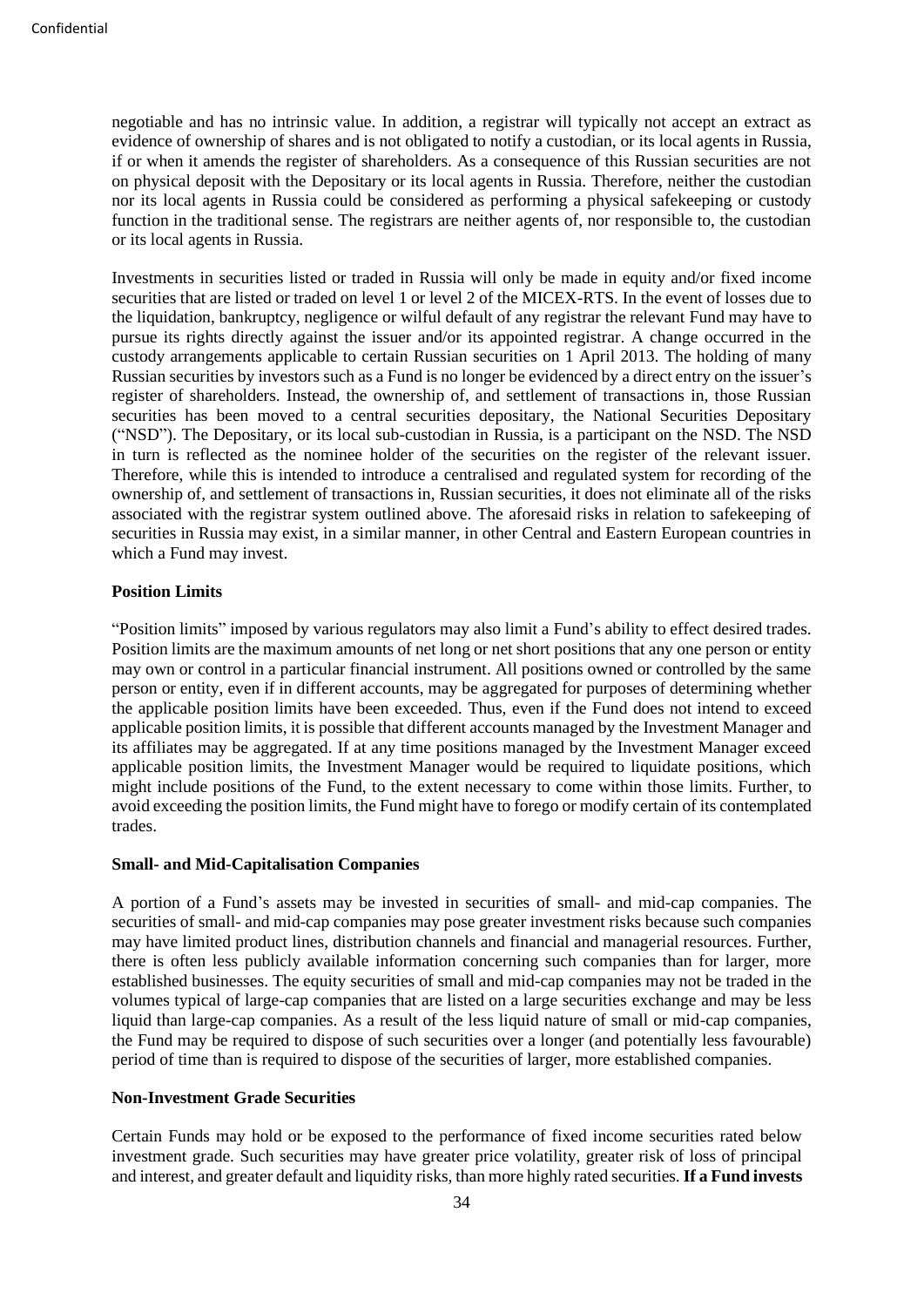**more than 30% in these securities then an investment in the Fund should not constitute a substantial proportion of an investment portfolio and may not be appropriate for all investors**.

#### **Certain Securities Markets**

Stock markets in certain countries may have a relatively low volume of trading. Securities of companies in such markets may also be less liquid and more volatile than securities of comparable companies elsewhere. There may be low levels of government regulation of stock exchanges, brokers and listed companies in certain countries. In addition, settlement of trades in some markets is slow and subject to failure.

### **Interest Rate Risk**

Interest rates are determined by factors of supply and demand in the international money markets which are influenced by macro economic factors, speculation and central bank and government intervention. Fluctuations in short term and/or long term interest rates may affect the value of the Units. Fluctuations in interest rates of the currency in which the Units are denominated and/or fluctuations in interest rates of the currency or currencies in which a Fund's assets are denominated may affect the value of the Units.

### **Exchange-Traded Funds ("ETFs")**

A Fund may invest in ETFs, which are shares of publicly-traded unit investment trusts, open-end funds, or depository receipts that seek to track the performance and dividend yield of specific indexes or companies in related industries. Depending on its characteristics, units in an ETF may be characterised under the UCITS Regulations as: (i) units in a UCITS or alternative investment fund; or (ii) transferable securities. However, ETF shareholders are generally subject to the same risk as holders of the underlying securities they are designed to track. ETFs are also subject to certain additional risks, including, without limitation, the risk that their prices may not correlate perfectly with changes in the prices of the underlying securities they are designed to track, and the risk of trading in an ETF halting due to market conditions or other reasons, based on the policies of the exchange upon which the ETF trades. In addition, a Fund may bear, along with other shareholders of an ETF, its *pro rata* portion of the ETF's expenses, including management fees. Accordingly, in addition to bearing their proportionate share of the Fund and the Fund's expenses, shareholders may also indirectly bear similar expenses of an ETF, which may have a material adverse effect on the performance of a Fund.

#### **Derivative Risks**

While the prudent use of FDI, including securities embedding FDI, can be beneficial, FDI also involve risks different from, and in certain cases greater than, the risks presented by more traditional investments.

If there is a default by the other party to any such transaction, there will be contractual remedies; however, exercising such contractual rights may involve delays or costs which could result in the value of the total assets of the related portfolio being less than if the transaction had not been entered.

#### *Position (Market) Risk*

There is also a possibility that ongoing FDI will be terminated unexpectedly as a result of events outside the control of the Manager, for instance, bankruptcy, supervening illegality or a change in the tax or accounting laws relative to those transactions at the time the agreement was originated.

#### *Liquidity Risk*

A liquid secondary market may not always exist for a Fund's FDI positions at any time. In fact, many OTC instruments will not be liquid and may not be able to be "closed out" when desired. There is also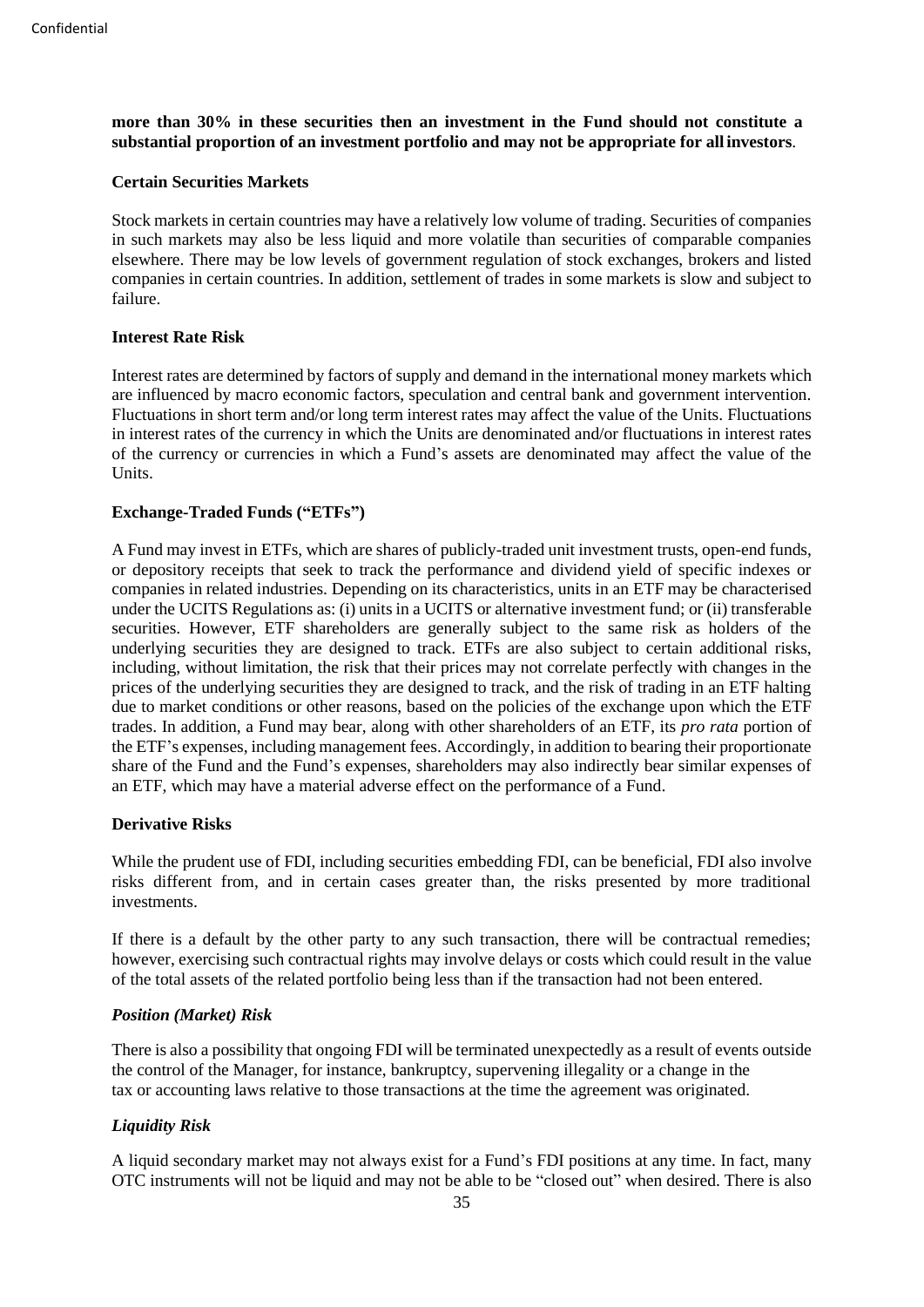a possibility that ongoing FDI transactions will be terminated unexpectedly as a result of events outside the control of the Manager, for instance, bankruptcy, supervening illegality or a change in the tax or accounting laws relative to those transactions at the time the agreement was originated.

#### *Settlement Risk*

A Fund is also subject to the risk of the failure of any of the exchanges on which the FDI are traded or of their clearing houses.

# *Correlation Risk*

FDI do not always perfectly or even highly correlate or track the value of the securities, rates or indices they are designed to track. Consequently, the use of FDI techniques may not always be an effective means of, and sometimes could be counter-productive to, a Fund's investment objective.

# *Legal Risk*

FDI also involve legal risk, the risk of loss due to the unexpected application of a law or regulation, or because contracts are not legally enforceable or documented correctly.

# **Leverage**

Subject to applicable regulatory constraints and any investment restrictions contained in this Prospectus, a Fund may use leverage in making investments. The Fund may obtain leverage by, among other methods, purchasing or entering into FDI that are inherently leveraged, such as options, forward contracts and swaps (including contracts for differences). The use of leverage increases risk and results in material interest expense. The Fund's use of leverage and FDI instruments results in certain additional risks. Leveraged investments, by their nature, increase the potential loss to investors resulting from any depreciation in the value of such investments. Consequently, a relatively small price movement in the security underlying a leveraged instrument may result in substantial losses. Furthermore, the use of leverage exposes a Fund to the risk of counterparties foreclosing on the collateral used to margin leveraged positions, resulting in materially increased losses on such positions. Access to leverage and financing could be impaired by many factors, including market forces or regulatory changes, and there can be no assurance that the Fund will be able to secure or maintain adequate leverage or financing.

# **Risks of Trading Non-Deliverable FX Forwards**

A special type of FX forward contract is a non-deliverable forward contract ("NDF"). An NDF is a forward transaction in a non-convertible or restricted currency, which is settled against a freely convertible currency. All NDFs have a fixing date, whereby the trade is fixed at a settlement price one or two days prior to the value date of the trade, depending upon the currencies traded. This is done regardless of whether or not the trade has been offset.

When trading NDFs there are certain unique risks inherent in such transactions including, but not limited to, a "Disruption Event." The risk associated with such an event is that the amount due by a client on the settlement date may vary due to the occurrence of such event, which would force the parties to the transaction to find an alternative basis for determining the settlement amount. Disruption Events that may occur with NDF transactions include, but are not limited to, general or specific default, inconvertibility, non-transferability and nationalization. If on any date upon which an NDF transaction is to be valued there has been or is continuing a Disruption Event, the settlement amount to be delivered may be adjusted by the counterparty, acting in good faith and in a reasonable manner. Such adjustments will result in changes to the prices at which such transactions were effected and such changes could be material.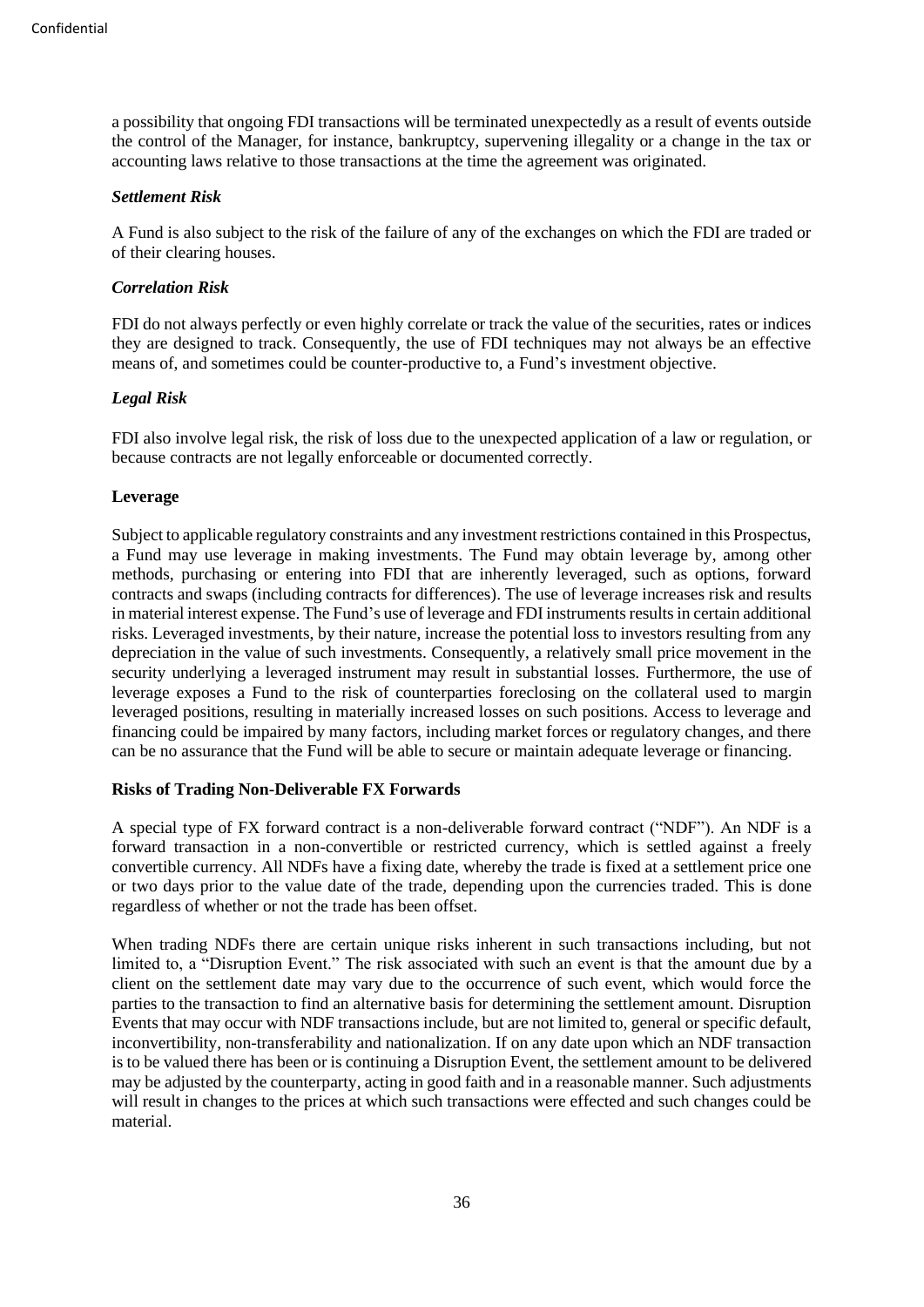The fixation of a trade at a settlement price, the determination of whether a Disruption Event has occurred and the settlement amount associated therewith are beyond the control of the Investment Manager.

Furthermore, in view of the specific characteristics of trading NDFs, usually a higher margin than for other forward contracts is required.

### **Repurchase Agreements**

The value of the security purchased may be more or less than the price at which the counterparty has agreed to purchase the security. If the other party to a repurchase agreement should default, the Fund might suffer a delay or loss to the extent that the proceeds from the sale of the underlying securities and other collateral held by the Fund in connection with the repurchase agreement are less than the repurchase price. In addition, in the event, of bankruptcy or similar proceedings of the other party to the repurchase agreement or its failure to repurchase the securities as agreed, the Fund could suffer losses, including loss of interest on or principal of the security and costs associated with delay and enforcement of the repurchase agreement.

### **Reverse Repurchase Agreements**

Reverse repurchase transactions involve risks in that (a) in the event of the failure of the counterparty with which cash of a Fund has been placed there is the risk that collateral received may realise less than the cash placed out, whether because of inaccurate pricing of the collateral, adverse market movements, a deterioration in the credit rating of issuers of the collateral, or the illiquidity of the market in which the collateral is traded; and that (b) (i) locking cash in transactions of excessive size or duration, (ii) delays in recovering cash placed out, or (iii) difficulty in realising collateral may restrict the ability of the Fund to meet redemption requests, security purchases or, more generally, reinvestment.

### **Securities Lending / Stock Lending Risk**

Securities lending, as applicable for a Fund, involves lending for a fee portfolio securities held by a Fund for a set period of time to willing, qualified borrowers who have posted collateral. In lending its securities, a Fund is subject to the risk that the borrower may not fulfil its obligations or go bankrupt leaving the Fund holding collateral worth less than the securities it has lent, resulting in a loss to the Fund.

As with any extensions of credit, there are risks of delay and recovery. Should the borrower of securities fail financially or default in any of its obligations under any securities lending transaction, the collateral provided in connection with such transaction will be called upon. However, a Fund could experience delays and costs in recovering the securities loaned or in gaining access to the collateral. The collateral will typically be maintained at a value of at least equal to the market value of any securities loaned. However in the event of a sudden market movement there is a risk that the value of the collateral may fall below the value of the securities transferred.

Any securities lending made with Connected Parties of the Depositary will be subject to the Conflicts of Interest section below. Please see the **"Portfolio Transactions and Conflicts of Interest"** section below.

#### **Collateral Risk**

Cash received as collateral may be invested in other eligible securities, including shares of a short term money market fund in accordance with the requirements of the Central Bank. Investing this cash subjects that investment, as well as the securities loaned, to market appreciation or depreciation and the risks associated with such investments, such as failure or default of the issuer of the relevant security.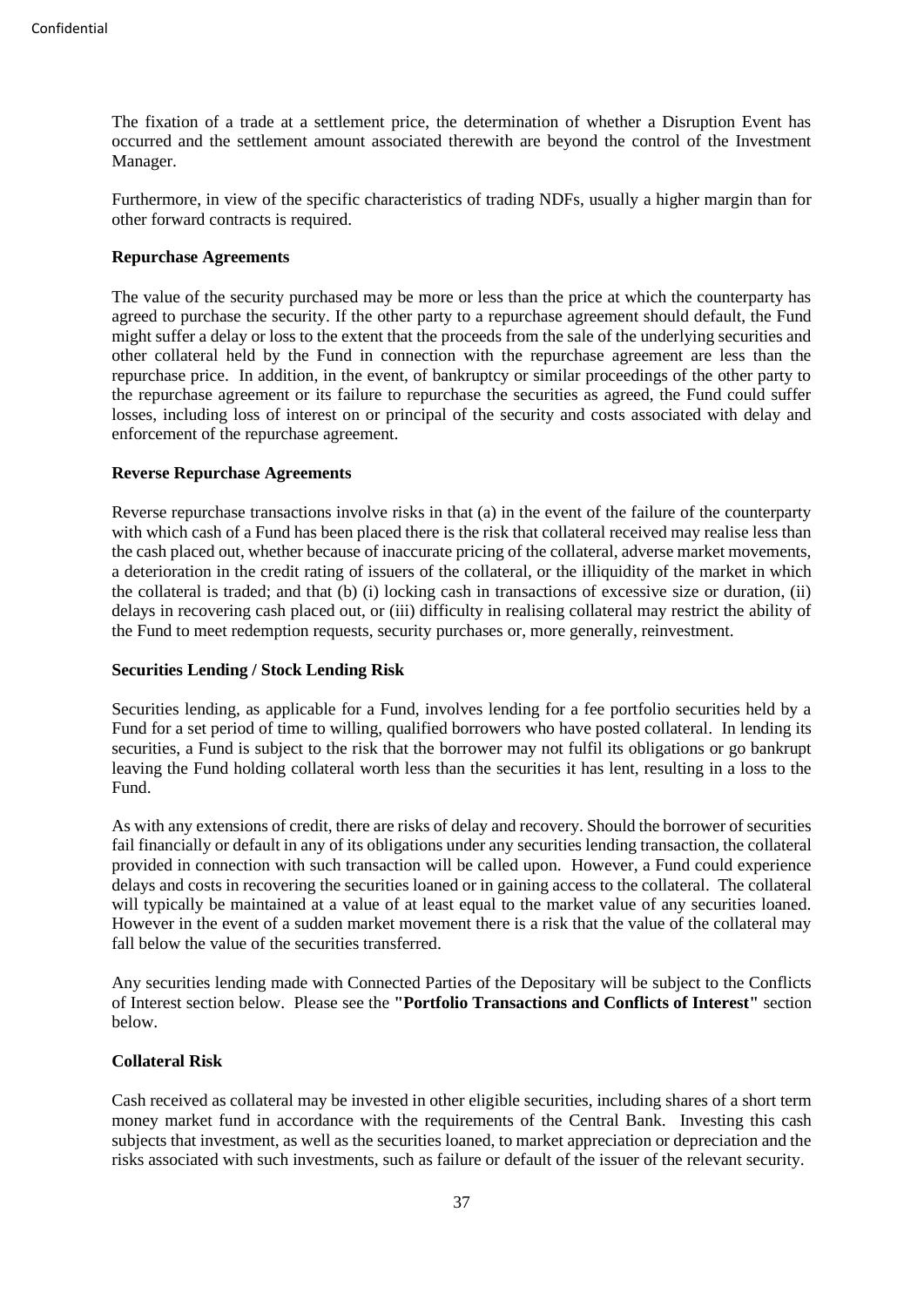# **Convertible Security Risk**

A Fund may also purchase various instruments convertible into equity securities. Many convertible securities have a fixed income component and therefore tend to increase in market value when interest rates decline and to decrease in value when interest rates rise. The price of a convertible security is also influenced by the market value of the underlying common stock and tends to increase as the market value of the underlying stock rises, whereas it tends to decrease as the market value of the underlying stock declines. Therefore, investments in convertible instruments tend to bear the same risks as direct investments in the underlying securities.

# **Liquidity Risk**

The effect of liquidity risk is particularly pronounced when low trading volume, lack of a market maker, large size of position, or legal restrictions (including daily price fluctuation limits or "circuit breakers") limit or prevent a Fund from selling particular securities or unwinding derivative positions at desirable prices. Less liquid securities are more susceptible than other securities to market value declines when markets decline generally.

A Fund is also exposed to liquidity risk when it has an obligation to purchase particular securities (e.g., as a result of writing a put). Some of the markets, exchanges or securities in which a Fund invests may be less liquid and this would affect the price at which, and the time period in which, the Fund may liquidate positions to meet redemption requests or other funding requirements.

Investments in emerging market securities that are not widely traded are sometimes subject to purchase and sale restrictions. Securities of companies with smaller market capitalisations that are not widely held trade less frequently and in lesser quantities than securities of companies with larger market capitalisations.

# **Risks Associated with Investment in Other Collective Investment Schemes**

A Fund may invest in one or more collective investment schemes including schemes managed by the Investment Manager or its affiliates. Non-Irish domiciled collective investment schemes may not provide a level of investor protection equivalent to that provided by collective investment schemes authorised by the Central Bank. A Fund may invest in shares of both open- and closed-ended collective investment schemes (including money market funds and exchange-traded funds). Investing in another collective investment scheme exposes a Fund to all the risks of that collective investment scheme.

As a shareholder of another collective investment scheme, a Fund would bear, along with other shareholders, its *pro rata* portion of the expenses of the other collective investment scheme, including management and/or other fees. These fees would be in addition to the management fees and other expenses which a Fund bears directly in connection with its own operations.

#### **Rating of Investment Risk**

There is no assurance that the ratings of each rating agency will continue to be calculated and published on the basis described in this Prospectus or that they will not be amended significantly. The past performance of a rating agency in rating an investment is not necessarily a guide to future performance.

# **Valuation**

Details of the method of calculation of the Net Asset Value per Share of a Fund are set out in the section entitled "Determination of Net Asset Value" below.

The Investment Manager may have a role with respect to the valuation of unlisted investments or securities that are listed, traded or dealt in on a Regulated Market but for which prices are not available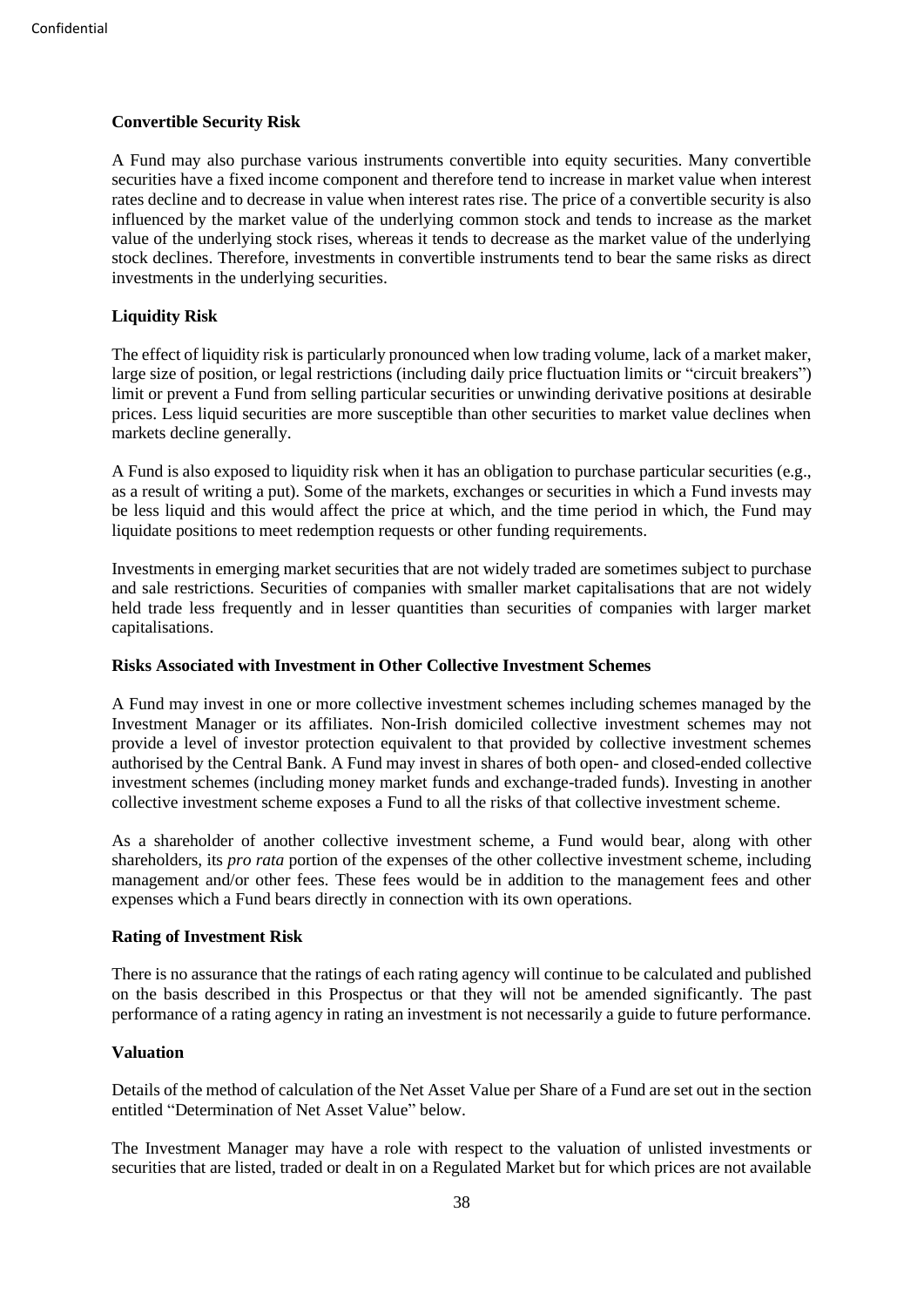or are unrepresentative. There is an inherent conflict of interest between the involvement of the Investment Manager in determining the valuation of the Fund's investments and the Investment Manager's other responsibilities.

When the Fund uses fair value pricing, it may take into account any factors it deems appropriate. The Fund may determine fair value based upon developments related to a specific security, current valuations of stock indices and/or sector or broader stock market indices. The price of securities used by the Fund to calculate its Net Asset Value may differ from quoted or published prices for the same securities. Fair value pricing may involve subjective judgments and it is possible that the fair value determined for a security is materially different than the value that could be realised upon the sale of that security.

# **High Portfolio Turnover**

Each Fund will be actively managed and the investment strategy followed by the Fund may involve a high volume of trading, resulting in high portfolio turnover. As a result, the Fund could potentially be subject to higher transaction expenses in the form of greater brokerage commissions than funds with a lower portfolio turnover rate.

### **Debt and Other Fixed Income Securities Generally**

Debt and other fixed income securities include fixed and floating rate securities of any maturity. Fixed rate securities pay a specified rate of interest or dividends. Floating rate securities pay a rate that is adjusted periodically by reference to a specified index or market rate. Fixed and floating rate securities include securities issued by governments and related agencies, and by a wide range of private issuers, and generally are referred to as "fixed income securities." Indexed bonds are a type of fixed income security whose principal value and/or interest rate is adjusted periodically according to a specified instrument, index, or other statistic (e.g., another security, inflation index, currency, or commodity). In addition, a Fund may create "synthetic" bonds (i.e. securities designed to mimic the cash flow and risk profile of a bond) which approximate desired risk and return profiles. A "synthetic bond" can contain items such as put and call options on bonds, bond futures, treasury bonds and credit default swaps. Investors should refer to the sections of the Prospectus entitled "Investment Techniques and Instruments" and "Derivative Risks" above for further details in respect of such derivatives. This may be done where a "non-synthetic" security having the desired risk/return profile either is unavailable (e.g., short-term securities of certain foreign governments) or possesses undesirable characteristics (e.g., interest payments on the security would be subject to withholding taxes).

Holders of fixed income securities are exposed to both market and credit risk. Market risk (or "interest rate risk") relates to changes in a security's value as a result of changes in interest rates. In general, the values of fixed income securities increase when interest rates fall and decrease when interest rates rise. Credit risk relates to the ability of an issuer to make payments of principal and interest. Obligations of issuers are subject to bankruptcy, insolvency and other laws that affect the rights and remedies of creditors. Fixed income securities denominated in foreign currencies also are subject to the risk of a decline in the value of the denominating currency.

Because interest rates vary, the future income of the Fund that invests in floating rate fixed income securities cannot be predicted with certainty. To the extent the Fund invests in indexed securities, the future income of the Fund also will be affected by changes in those securities' indices over time (e.g., changes in inflation rates, currency rates, or commodity prices).

A Fund may invest in a wide range of debt and fixed income instruments, including, but not limited to, asset-backed and mortgage-backed securities, Brady bonds, Euro bonds, auction rate securities, government securities, structured notes and zero coupon securities, each of which is described below.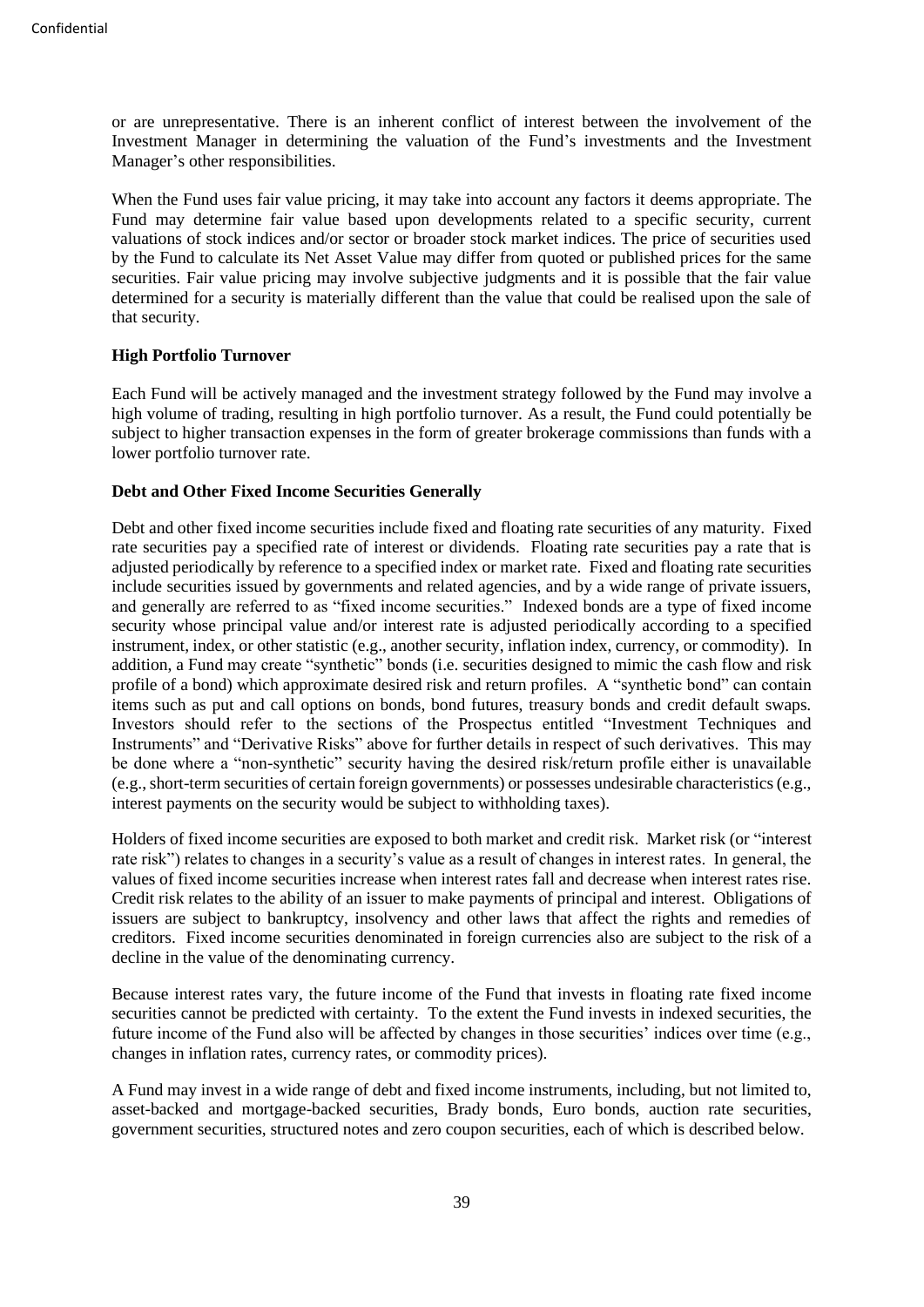### **Cash and Other High Quality Investments**

A Fund may invest a portion of its assets in cash or cash equivalents pending other investments or to maintain liquid assets required in connection with its investments. These cash equivalents and other high quality debt securities may include money market instruments, such as government-issued securities, bankers' acceptances, commercial paper, and bank certificates of deposit. If a custodian holds cash on behalf of the Fund, the Fund may be an unsecured creditor in the event of the insolvency of the custodian. In addition, the Fund will be subject to credit risk with respect to such a custodian, which may be heightened to the extent the Fund takes a temporary defensive position.

### **Investments in Money Market Funds**

A Fund may invest in daily dealing money market funds especially in periods when the Fund holds substantial cash balances. Daily dealing money market funds are not bank deposits or guaranteed by any governmental agency or by the promoter or investment manager of the fund.

### **Government Securities**

A Fund may invest in all types of debt instruments. Government securities include securities issued or guaranteed by governments or their authorities, agencies, or instrumentalities or by supra-national agencies. Different kinds of government securities have different kinds of government support. For example, some foreign government securities are supported by the full faith and credit of a foreign national government or political subdivision and some are not. Foreign government securities of some countries may involve varying degrees of credit risk as a result of financial or political instability in those countries or the possible inability of the Fund to enforce its rights against the foreign government. As with issuers of other fixed income securities, sovereign issuers may be unable or unwilling to satisfy their obligations to pay principal or interest payments.

Supra-national agencies are agencies whose member nations make capital contributions to support the agencies' activities. Examples include the International Bank for Reconstruction and Development (the World Bank), the Asian Development Bank, and the Inter-American Development Bank.

As with other fixed income securities, government securities expose their holders to market risk because their values typically change as interest rates fluctuate. For example, the value of government securities may fall during times of rising interest rates. Yields on government securities tend to be lower than those of corporate securities of comparable maturities.

#### **High Yield Securities**

A Fund may invest in high yield securities. Such securities are generally not exchange traded and as a result these instruments trade in the over-the-counter marketplace, which is less transparent than the exchange-traded marketplace (although it is a permitted market for UCITS such as the Fund). In addition, a Fund may invest in bonds of issuers that do not have publicly traded equity securities, making it more difficult to hedge the risks associated with such investments. High yield securities face ongoing uncertainties and exposure to adverse business, financial or economic conditions which could lead to the issuer's inability to meet timely interest and principal payment obligations. The market value of certain of these lower-rated and unrated debt securities tend to reflect individual corporate developments to a greater extent than do higher-rated securities which react primarily to fluctuations in the general level of interest rates, and tend to be more sensitive to economic conditions than are higherrated securities. Companies that issue such securities are often highly leveraged and may not have available to them more traditional methods of financing. It is possible that a major economic recession could disrupt severely the market for such securities and may have an adverse impact on the value of such securities. In addition it is possible that any such economic downturn could adversely affect the ability of the issuers of such securities to repay principal and pay interest thereon and increase the incidence of default of such securities.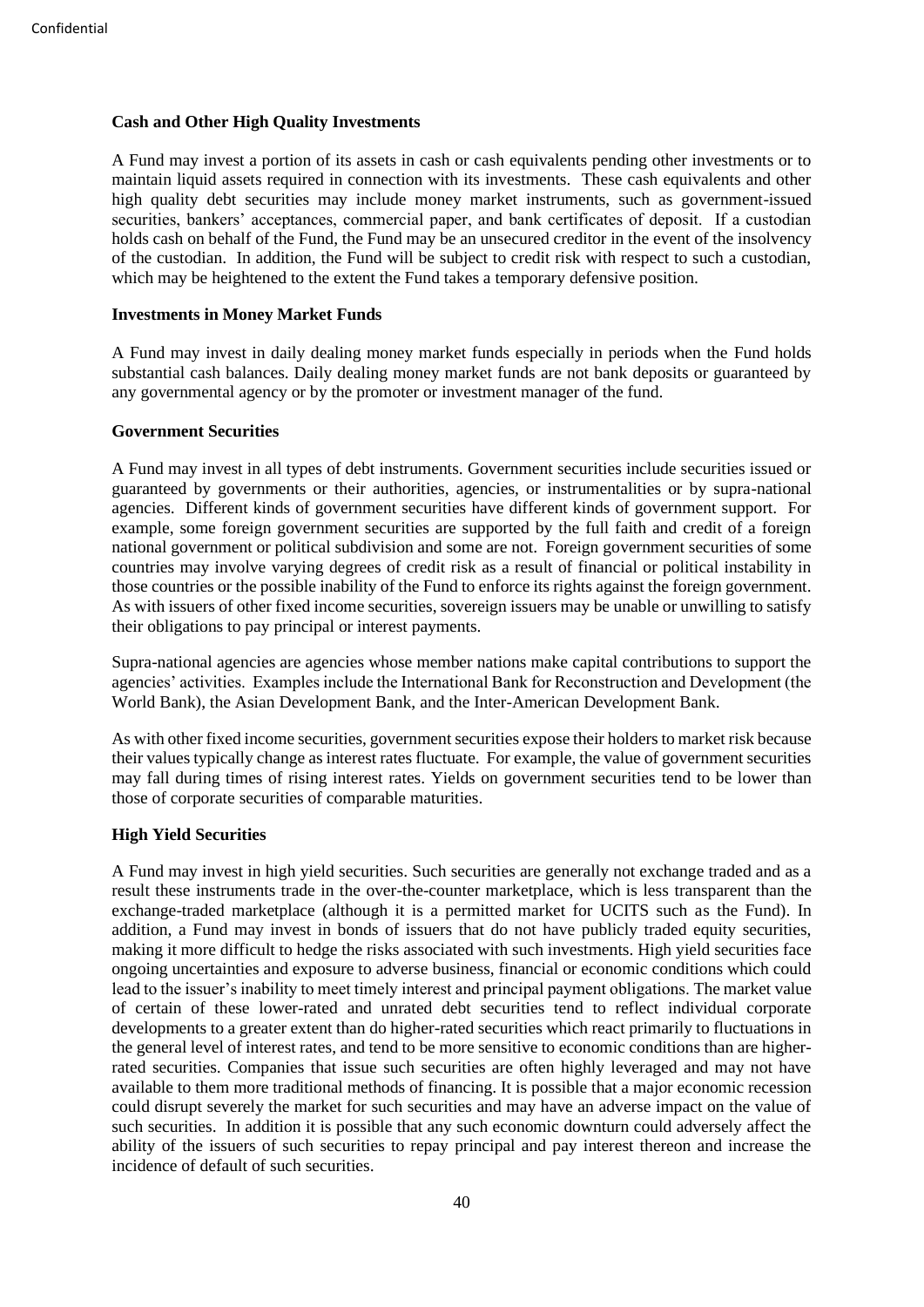# **European Market Infrastructure Regulation**

A Fund may enter into OTC derivative contracts. Regulation (EU) No 648/2012 of the European Parliament and Council on OTC derivatives, central counterparties and trade repositories dated 4 July 2012 ("EMIR") establishes certain requirements for OTC derivatives contracts including mandatory clearing obligations, bilateral risk-management requirements and reporting requirements. Although not all the regulatory technical standards specifying the risk-management procedures, including the levels and type of collateral and segregation arrangements, required to give effect to EMIR have been finalised and it is therefore not possible to be definitive, investors should be aware that certain provisions of EMIR impose obligations on the Funds in relation to its transaction of OTC derivative contracts.

The potential implications of EMIR for the Funds include, without limitation, the following:

- 1. clearing obligation: certain standardised OTC derivative transactions will be subject to mandatory clearing through a central counterparty (a "CCP"). Clearing derivatives through a CCP may result in additional costs and may be on less favourable terms than would be the case if such derivative was not required to be centrally cleared;
- 2. risk mitigation techniques: for those of its OTC derivatives which are not subject to central clearing, the Funds will be required to put in place risk mitigation requirements, which include the collateralisation of all OTC derivatives. These risk mitigation requirements may increase the cost of the Funds pursuing its investment strategy (or hedging risks arising from its investment strategy); and
- 3. reporting obligations: a Fund's derivative transactions must be reported to a trade depository or the European Securities and Markets Authority. This reporting obligation may increase the costs to the Funds of utilising derivatives.

# **Concentration Risk**

Where a Fund focuses its investments on a limited number of markets, countries, types of investment and/or issuers, it will not enjoy the same level of diversification of risks across different markets, countries, types of investment and/or issuers that would be possible if investments were not so concentrated. Such a concentration of investments could increase the potential for volatility and risk of loss, especially in periods of pronounced market volatility. While the Investment Manager may allocate a Fund's assets among differing investment strategies and techniques, there are no fixed allocation percentages. There is the risk that a disproportionate share of a Fund's assets may be committed to one or more strategies or techniques. Where a Fund has a concentrated portfolio this may increase the likelihood of volatile performance, especially in periods of pronounced market volatility.

# **Limited Recourse**

A Shareholder will solely be entitled to look to the assets of the relevant Fund in respect of all payments in respect of its Shares. If the realised net assets of the relevant Fund are insufficient to pay any amounts payable in respect of the Shares, the Shareholder will have no further right of payment in respect of such Shares nor any claim against or recourse to any of the assets of any other Fund or any other asset of the ICAV.

# **Possible Effects of Substantial Redemptions or Withdrawals**

Redemptions or withdrawals from a Fund could require that Fund to liquidate its positions more rapidly than otherwise desirable, which could adversely affect that Fund's net asset value. Illiquidity in certain securities could make it difficult for a Fund to liquidate positions on favorable terms, which may affect that Fund's net asset value. Although a Fund may suspend redemptions or withdrawals in the manner described under the section entitled **Suspension of Calculation of Net Asset Value** in order to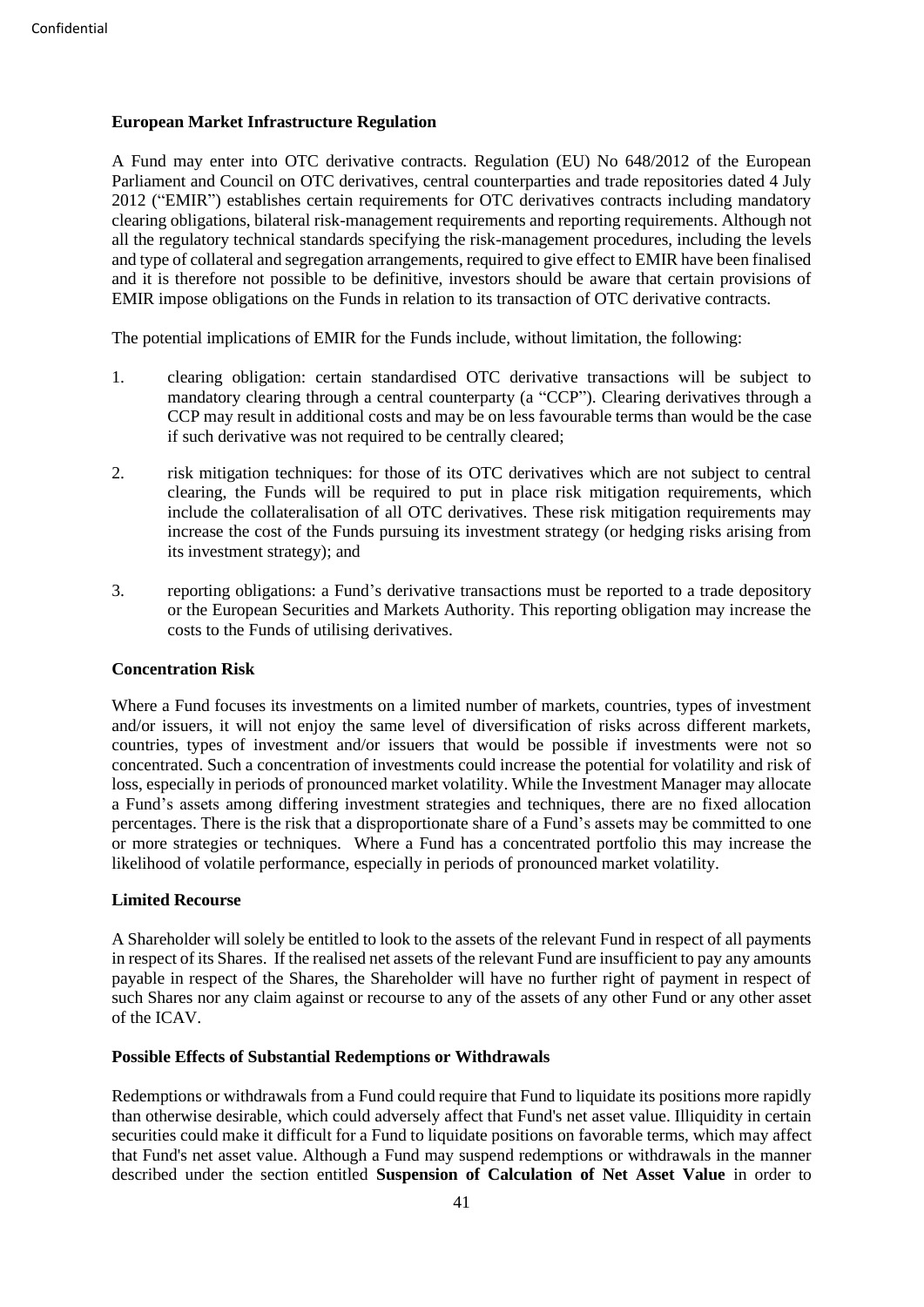minimize this risk, it might not always do so, nor would use of this provision eliminate such value or liquidity risks.

The purchase or redemption of a substantial number of shares in the Fund may require the Investment Manager to change the composition of the Fund's portfolio significantly or may force the Investment Manager to buy or sell investments at unfavorable prices, which may adversely affect the Fund's returns and its overall performance. Portfolio turnover for the Fund may also result in increased trading costs, and may adversely impact the Fund's trading expense ratio.

#### **Limitations on Redemption of Shares/Liquidity**

The Directors may limit (and in, certain cases refuse) requests to redeem Shares. Please refer to the section headed **Limitation on Redemptions** below and to the terms of the relevant Supplement. In addition, in certain circumstances the ICAV may decline to effect a redemption request which would have the effect of reducing the value of any holding of Shares relating to any Fund below the Minimum Holding for that Class of Shares of that Fund. Any redemption request having, such an effect may.be treated by the ICAV as a request to redeem the Shareholder's entire holding of that Class of Shares.

### **Regulatory Restrictions**

The investment strategies pursued by a Fund may be affected by national and federal laws governing the beneficial ownership of securities in a public company which may inhibit that Fund's ability to freely acquire and dispose of certain securities. Should a Fund be affected by such rules and regulations, it may not be able to transact in ways that would realise value for that Fund. In addition, any changes to government regulations could make some or all forms of corporate governance strategies unlawful or impractical. Accordingly, such changes, if any, could have an adverse effect on the ability of a Fund to achieve its investment objective.

#### **Specialisation Risk**

Some Funds may specialise in a particular industry, or in a single country or region of the world. This allows them to focus on the potential of that industry or geographic area, but it also means they may be more volatile than more broadly diversified funds because prices of securities in the same industry or region may tend to move up and down together. These Funds must continue to invest in a particular industry or geographic area, even if it is performing poorly.

Additional risk factors (if any) in respect of each Fund are set out in the Supplement for the relevant Fund.

# **INVESTING IN SHARES**

### **Share Classes**

A list of the Share Classes available in respect of each Fund and the characteristics of each such Class are set out in the Relevant Supplement.

#### **Application Procedure**

Application Forms for Shares may be obtained from the Administrator. Eligible investors who have forwarded the completed Application Form in writing, via fax or via email (in such format or method as shall be agreed in writing in advance with the Administrator) and provided satisfactory proof of identification to the Administrator before the Dealing Deadline specified in the Relevant Supplement will be entitled to purchase Shares. However, the ICAV reserves the right to reject any application for Shares, in whole or in part, in its absolute discretion and without assigning any reason therefor.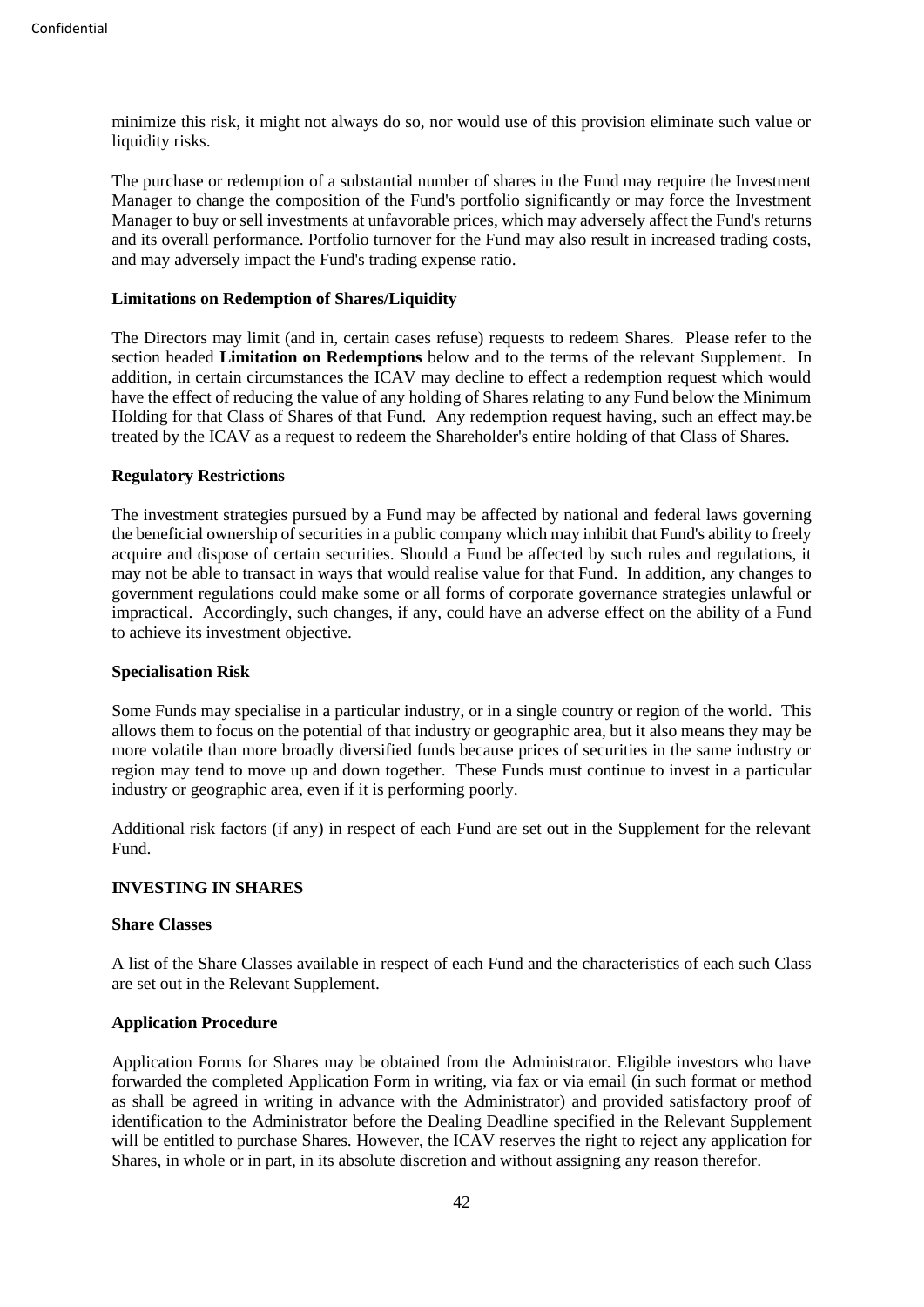Once an application for Shares has been received by the Administrator, it is irrevocable and binding on the investor. An application for Shares may be cancelled or modified only at the discretion of the Directors in consultation with the Manager, as appropriate, having received a written request for cancellation or modification from the relevant investor prior to the Dealing Deadline. Any application received by the Administrator after the Dealing Deadline shall be held in abeyance and shall be effective on the next succeeding Dealing Day. However, the ICAV may, in exceptional circumstances (as determined by the Directors in consultation with the Manager, as appropriate), decide to accept an application received by the Administrator after the Dealing Deadline but before the Valuation Point. Cleared funds must be received from an account in the name of the registered investor of the shares.

The ICAV may issue fractional shares rounded to two decimal places. Fractional shares shall not carry any voting rights.

### *Initial Subscriptions*

Initial subscriptions may be made by way of submitting a signed Application Form by post or fax or as an attachment to an email by the Dealing Deadline. As described below, all supporting anti-money laundering documentation must be received before an initial subscription can be accepted. No redemption payments may be made until all original anti-money laundering documentation has been received from the investor and all anti-money laundering procedures have been carried out to the satisfaction of the ICAV and its delegates.

The attention of investors is drawn to the following details in respect of the subscription process and associated risks.

As further set out under "Investing in Shares", payments for subscriptions should be made by SWIFT or electronic transfer to the bank account details as set out in the Application Form. Once all documentation required for anti-money laundering and customer identification requirements ("AML Documentation") have been received, monies will then be transferred to the Fund's custody account on the Dealing Day. Investors should note that subscriptions will not be processed and no Shares will issue until the relevant AML Documentation has been received in which case, the subscription application will be held over until the Dealing Day on which AML documentation has been received and cleared as in good order by the Fund Administrator.

Investors should ensure that all documentation required by the ICAV or Administrator to comply with anti-money laundering and anti-fraud procedures are submitted promptly to the ICAV/Administrator when subscribing for Shares

#### *Subsequent Subscriptions*

Subsequent subscriptions (i.e., subsequent to an initial subscription for Shares within a Fund) may be made by submitting a written instruction to the Administrator by the Dealing Deadline in writing, by fax or electronically (in such format or method as shall be agreed in writing in advance with the Administrator) and subject to and in accordance with the requirements of the Administrator and the Central Bank. Subscription requests received subsequent to the Dealing Deadline shall be effective on the next succeeding Dealing Day. However, the ICAV may, in exceptional circumstances (as determined by the Directors in consultation with the Manager, as appropriate), decide to accept a subscription request received by the Administrator after the Dealing Deadline but before the Valuation Point.

# **Anti-Money Laundering Procedures**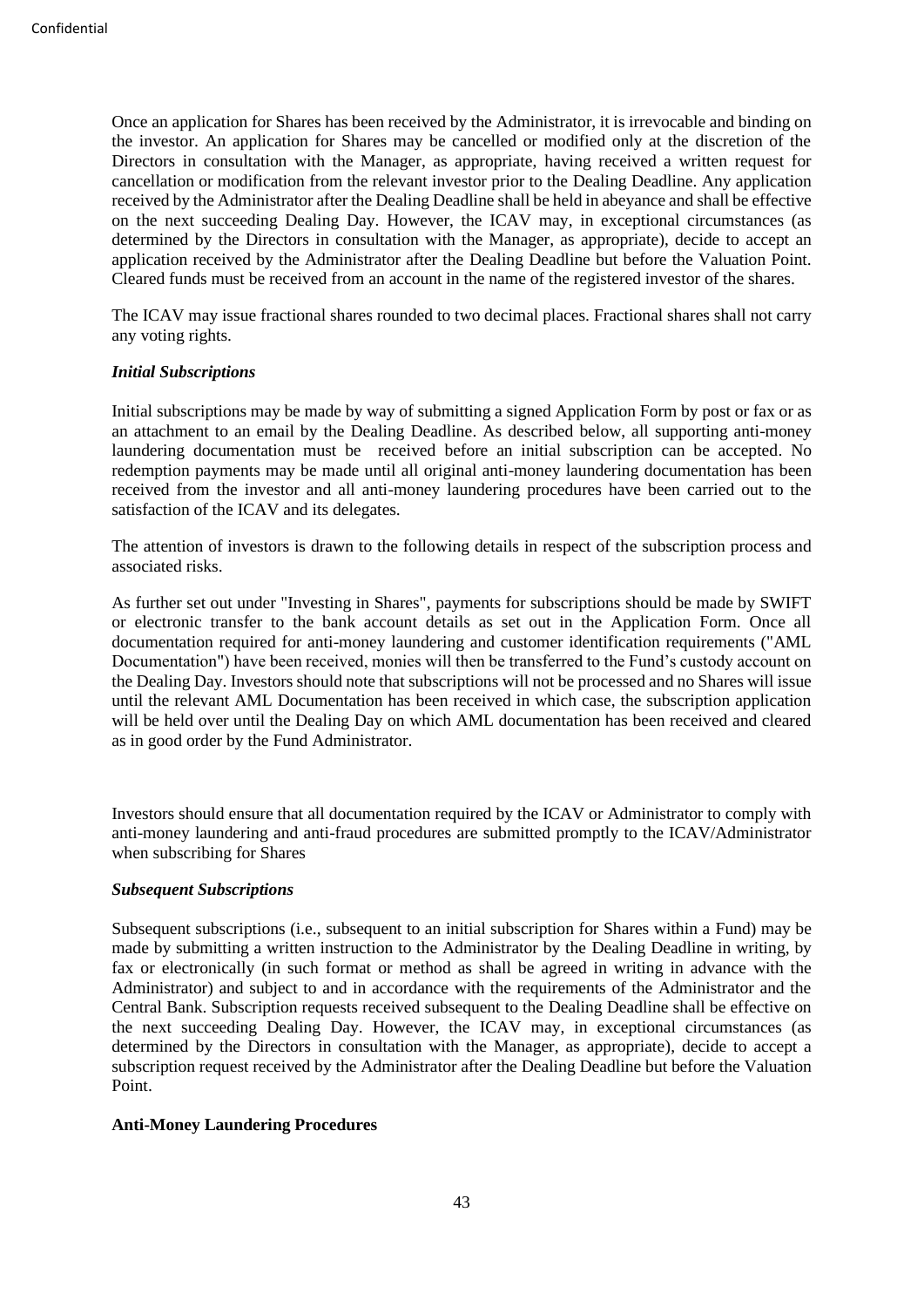Measures aimed at the prevention of money laundering may require an applicant to provide verification of identity to the Administrator. Individual and corporate entities will be required to provide anti-money laundering documentation as detailed in the 'Anti-Money Laundering' section of the Fund's Application Form.

By way of example, an individual will be required to produce a copy of a passport or identification card, which shows a photograph, signature and date of birth, duly certified by a public authority such as a notary public, the police or the ambassador in their country of residence, together with one item evidencing their address such as a utility bill or bank statement (not more than six months old). In the case of corporate applicants this may require production of certified copies of the certificate of incorporation (and any change of name) and of the memorandum and articles of association (or equivalent), a certified copy of the corporation's authorised signatory list, the names, occupations, dates of birth and residential and business addresses of all directors and beneficial owners (who may also be required to verify their identity as described above).

Politically exposed persons ("PEPs"), an individual who is or has, at any time in the preceding year, been entrusted with prominent public functions, and immediate family member, or persons known to be close associates of such persons, must also be identified.

Depending on the circumstances of each application, a detailed verification may not be required where (a) the investor is a regulated credit or financial institution; or (b) the application is made through a regulated financial intermediary. These exceptions will only apply if the financial institution or intermediary referred to above is located in a country which has equivalent anti money laundering legislation to that in place in Ireland. Applicants may contact the Administrator in order to determine whether they meet the above exceptions.

The Administrator reserves the right to request such information as is necessary to verify the identity of an applicant. In the event of delay or failure by the applicant to produce any information required for verification purposes, the Administrator may refuse to accept the application and return all subscription monies or compulsory redeem such Shareholder's Shares and/or payment of redemption proceeds may be delayed and none of the Funds, the Directors, the Investment Manager, the Depositary or the Administrator shall be liable to the subscriber or Shareholder where an application for Shares is not processed or Shares are compulsorily redeemed in such circumstances. If an application is rejected, the Administrator will return application monies or the balance thereof by telegraphic transfer in accordance with any applicable laws to the account from which it was paid at the cost and risk of the applicant. The Administrator may refuse to pay redemption proceeds where the requisite information for verification purposes has not been produced by a Shareholder.

The Administrator and the Funds shall be indemnified and held harmless against any loss arising as result of a failure to process an application for Shares or redemption request, if such information and documentation has been requested by the Administrator and has not been provided by the applicant. Furthermore the Directors or the Administrator also reserve the right to refuse to make any redemption payment or distribution to a Shareholder if any of the Directors or the Administrator suspects or is advised that the payment of any redemption or distribution moneys to such Shareholder might result in a breach or violation of any applicable anti-money laundering or other laws or regulations by any person in any relevant jurisdiction, or such refusal is considered necessary or appropriate to ensure the compliance by the Funds, the Directors or the Administrator with any such laws or regulations in any relevant jurisdiction.

#### **Subscription Price**

During the Initial Offer Period, the initial subscription price per Share of a Fund shall be the Initial Offer Price. Following the Initial Offer Period, Shares will be issued at the Subscription Price per Share as determined on the day on which they are deemed to be issued.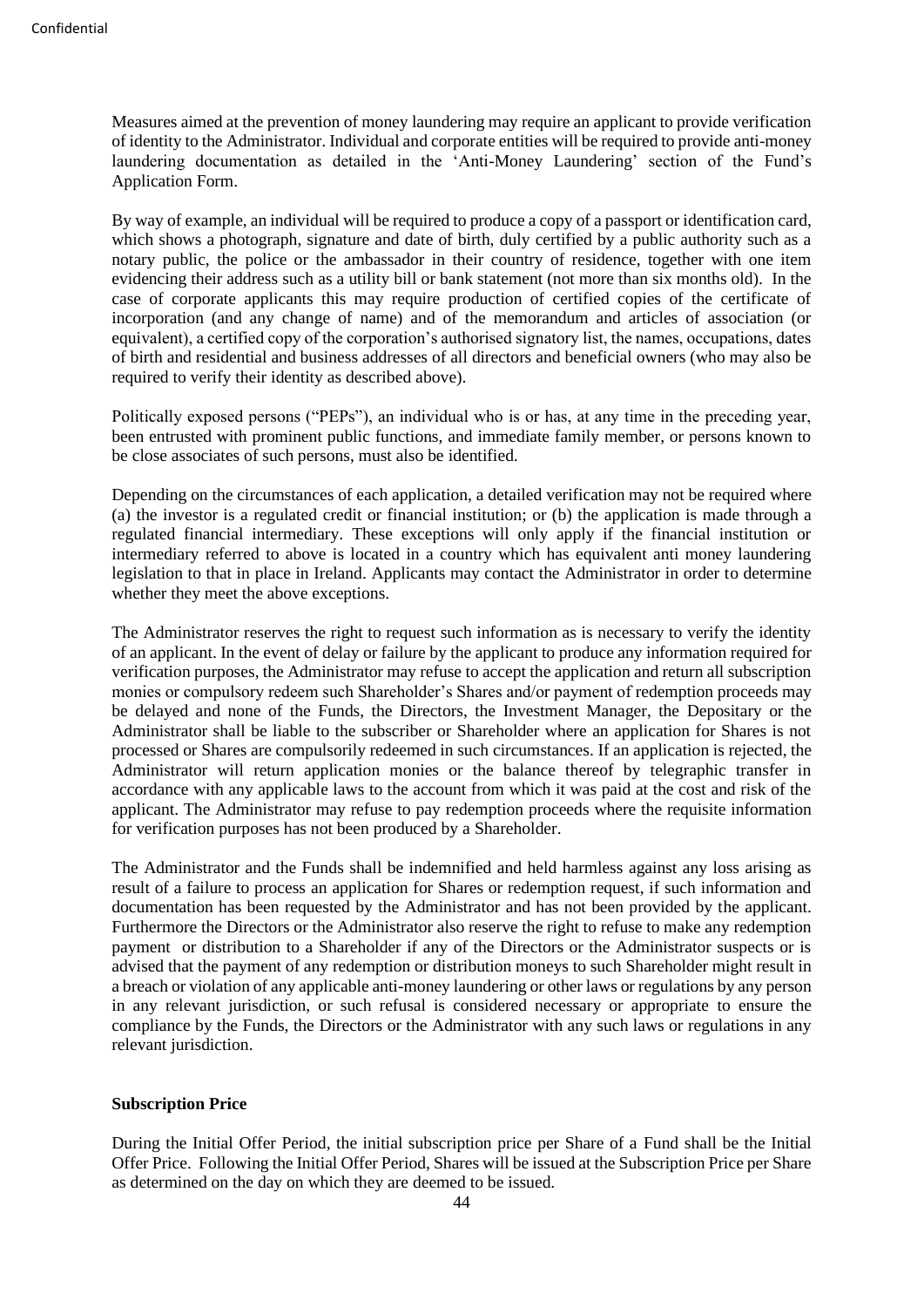The Directors may make an adjustment by way of an addition to the subscription amount which will be reflected in the Subscription Price when there are net subscriptions to include a charge/Anti-Dilution Levy which the Investment Manager considers represents an appropriate figure to cover dealing costs and/or to preserve the value of the underlying assets of the relevant Fund. Any such charge/levy shall be retained for the benefit of the relevant Fund and the Directors reserve the right to waive such charge at any time.

A Subscription Charge of up to 5% of the Subscription Price may be charged if provided for in the Supplement for the relevant Fund.

Subscriptions for Shares must be made in the relevant Class Currency. Investors should transmit cleared funds representing the subscription monies for initial or subsequent applications for Shares by wire instructions to the relevant accounts set out in the Application Form so that the monies are received in the ICAV's account by the relevant Settlement Time. Cleared funds must be received from an account in the name of the registered investor of the shares. If payment for a subscription is not received by the relevant Settlement Time, a subscription may be cancelled or the investor may be charged interest on the outstanding subscription monies at normal commercial rates. In such an event, the individual investor may be held liable for any loss to a Fund.

Applications for Shares by *in specie* transfer may be made by agreement with the Directors in consultation with the Manager and Investment Manager, as appropriate, on a case-by-case basis and subject to the approval of the Depositary. The Depositary must be satisfied that there is unlikely to be any material prejudice to the existing Shareholders of the ICAV. In such cases, the ICAV shall issue Shares in exchange for investments which the ICAV may acquire in accordance with its investment objectives, policies and restrictions and may hold or sell, dispose of or otherwise convert such securities into cash. No Shares shall be issued until the investments are vested in the Depositary or its nominee. The value of the Shares to be issued shall be calculated on the same basis as the valuation of Shares to be issued for cash.

# **Written Confirmations of Ownership**

The Administrator shall be responsible for maintaining the ICAV's register of Shareholders in which all issues, redemptions, conversions and transfers of Shares will be recorded. Written confirmations of ownership will be issued in relation to the Shares. Shares shall be in registered form. The Administrator shall not issue a Share certificate in respect of Shares. A Share may be registered in a single name or in up to four joint names. The register of Shareholders shall be available for inspection upon reasonable notice at the registered office of the ICAV during normal business hours where a Shareholder may inspect only his entry on the register.

#### **Limitation on Purchases**

Shares may not be issued or sold by the ICAV during any period when the calculation of the Net Asset Value of the relevant Fund is suspended in the manner described under **Suspension of Calculation of Net Asset Value** below. Applicants for Shares will be notified of such postponement and, unless withdrawn, their applications will be considered as at the next Dealing Day following the ending of such suspension.

Shares may not be directly or indirectly offered or sold in the United States or purchased or held by or for the benefit of U.S. Persons (unless the ICAV determines (i) the transaction is permitted under an exemption from registration available under the securities laws of the Unites States and (ii) that the relevant Fund and ICAV continue to be entitled to an exemption from registration as an investment company under the securities laws of the United States if such person holds Shares).

Other limits on subscriptions may be set out in the Relevant Supplement for a Fund.

#### **REDEEMING SHARES**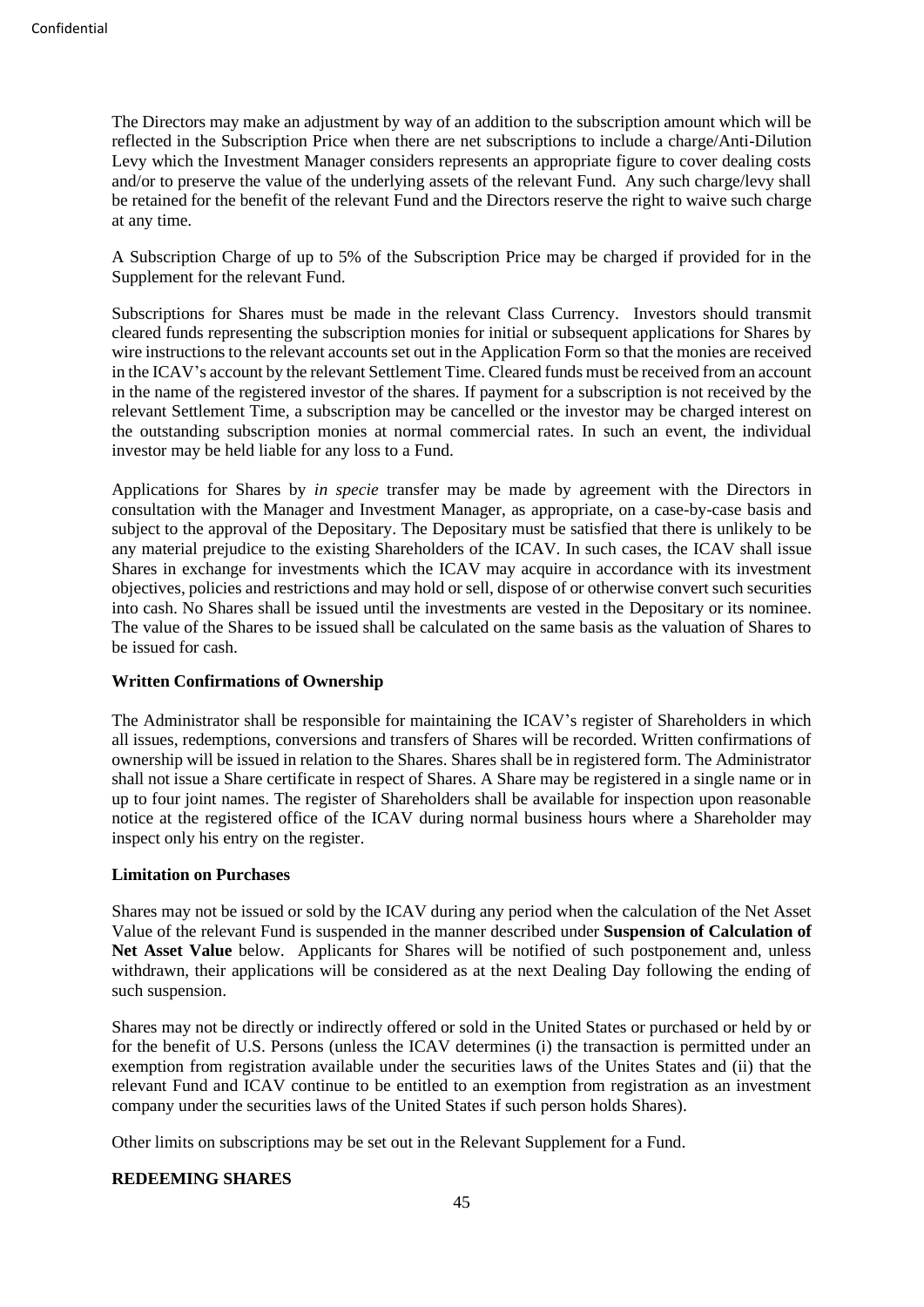# **Redemption Requests**

Shares may be redeemed on a Dealing Day by submitting a signed redemption form to the Administrator by the Dealing Deadline for that Dealing Day. The redemption request may be in writing, by fax or electronically (in such format or method as shall be agreed in writing in advance with the Administrator) and subject to and in accordance with the requirements of the Administrator and the Central Bank.

In the case of redemption requests, payment will only be made to the account of record and only where the account has been deemed to be in good order by the Administrator. Amendments to a Shareholder's registration details and payment instructions will only be effected upon receipt of original documentation or electronic instruction.

Redemption requests received subsequent to the Dealing Deadline for that Dealing Day shall be effective on the next succeeding Dealing Day. However, the ICAV may, in exceptional circumstances (as determined by the Directors in consultation with the Manager, as appropriate), decide to accept a redemption request received by the Administrator after the Dealing Deadline but before the Valuation Point.

### **Redemption Price**

The Redemption Price at which Shares will be redeemed on a Dealing Day is the Net Asset Value per Share of the relevant Class on the relevant Dealing Day less any duties and charges as set out in this Prospectus or the Relevant Supplement.

A Redemption Charge of up to 3% of the Redemption Price may be charged by the ICAV for payment to the Fund if provided for in the Relevant Supplement.

The Directors, or their delegate, may make an adjustment by way of a deduction from the Redemption Price or the Redemption Proceeds when there are net redemptions to include a charge/Anti-Dilution Levy that the Investment Manager considers represents an appropriate figure to cover dealing costs and to preserve the value of the underlying assets of the relevant Fund. Any such charge/levy shall be retained for the benefit of the relevant Fund and the Directors in consultation with the Manager, as appropriate, reserve the right to waive such charge at any time.

All payments of Redemption Proceeds shall be made by the relevant Settlement Time. The Redemption Proceeds shall be sent by wire transfer at the Shareholder's expense to the Shareholder's bank account, details of which shall be set out by the Shareholder in the application form and to the account originally designated by the Shareholder at the time of the subscription, unless the Shareholder has previously notified the Administrator in writing of a different account in the name of the Shareholder held in a FATF member country (as defined by the Financial Action Task Force on Money Laundering). Redemption Proceeds cannot be released until the signed Application Form and all documents required in connection with the obligation to prevent money laundering have been received by the Administrator and all anti-money laundering procedures have been completed satisfactorily. Redemption Proceeds shall typically be paid in the named currency of the relevant Class of Shares. However, upon the request of the Shareholder, the ICAV, in consultation with the Administrator, may at its discretion pay the equivalent amount of Redemption Proceeds in a different currency. The Administrator will not carry out any payments to a third party.

Any failure to supply the ICAV or the Administrator with any documentation requested by them for anti-money laundering or anti-fraud purposes may result in a delay in the settlement of redemption proceeds or dividend monies. In such circumstances, the Administrator will process any redemption request received by a Shareholder, however the proceeds of that redemption or the sums payable by way of dividends to the Shareholder shall remain an asset of the Fund and the Shareholder will rank as a general creditor of the ICAV until such time as the Administrator is satisfied that its anti-money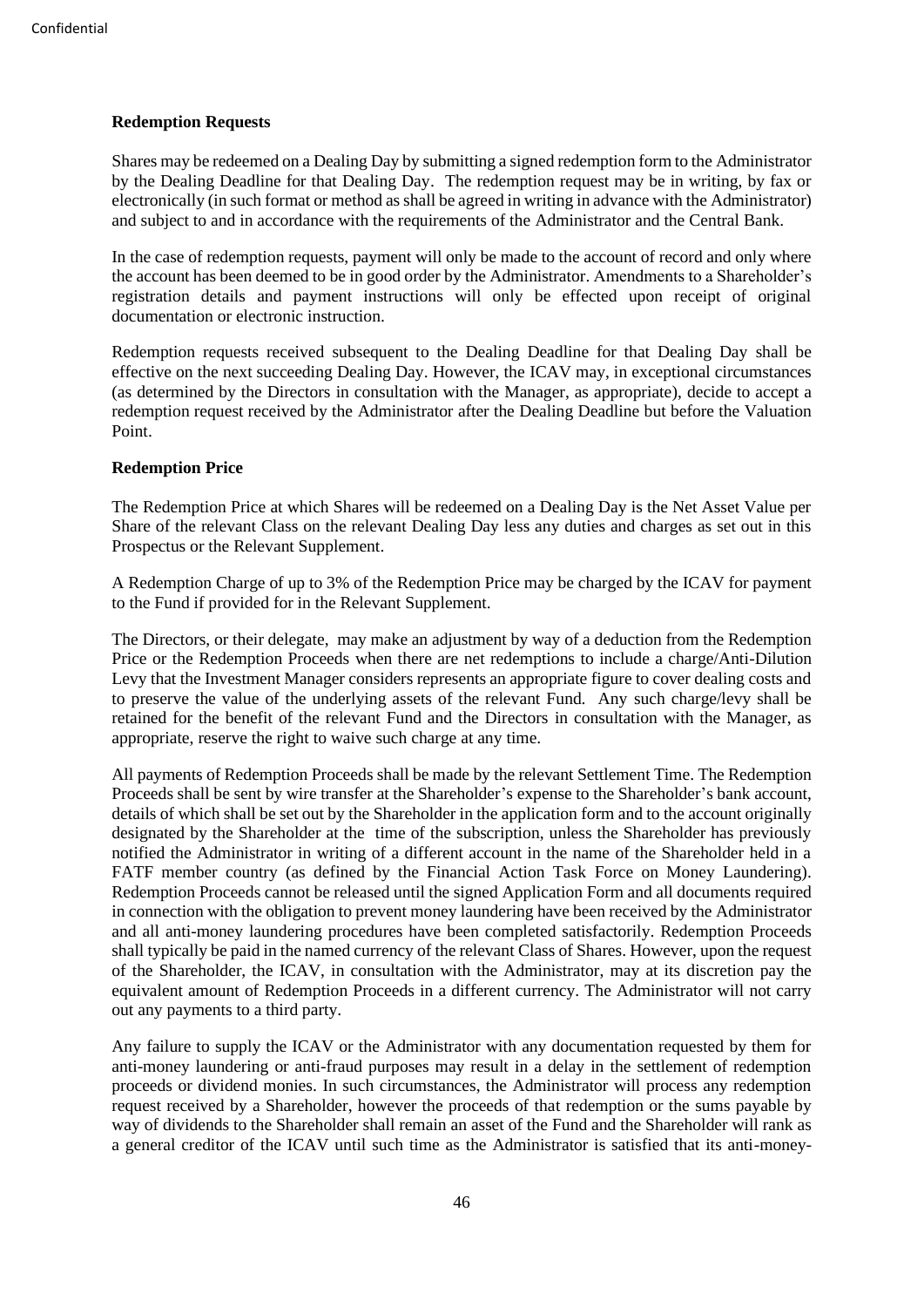laundering and anti-fraud procedures have been fully complied with, following which redemption proceeds or dividend monies will be released.

At the discretion of the ICAV in consultation with the Manager and Investment Manager, as appropriate, and with the consent of the Shareholder making such redemption request, assets may be transferred to a Shareholder in satisfaction of the Redemption Proceeds payable on the redemption of Shares. The Depositary must be satisfied that there is unlikely to be any material prejudice to the existing Shareholders. Where a redemption request represents 5% or more of the Net Asset Value of a Fund, the ICAV may satisfy the redemption request by the transfer of assets in specie to the Shareholder without the Shareholder's consent. The allocation of any such assets shall be subject to the approval of the Depositary. At the request of the relevant Shareholder making such redemption request such assets may be sold by the ICAV and the net proceeds of sale shall be transmitted to the Shareholder. The transaction costs incurred in the sale of the assets will be payable by the Shareholder.

#### **Limitations of Redemptions**

The ICAV may not redeem Shares of any Fund during any period when the calculation of the Net Asset Value of the relevant Fund is suspended in the manner described under the section entitled **Suspension of Calculation of Net Asset Value** below. Applicants for redemptions of Shares will be notified of such postponement and, unless withdrawn, their applications will be considered as at the next Dealing Day following the ending of such suspension.

The Directors may at their discretion in consultation with the Manager, as appropriate, limit the number of Shares of a Fund redeemed on any Dealing Day to Shares representing 10% or more of the total number of Shares in the Fund or Shares representing 10% or more of the Net Asset Value of that Fund on that Dealing Day. In this event, the limitation will apply pro rata so that all Shareholders wishing to have Shares of that Fund redeemed on that Dealing Daly realise the same proportion of such Shares. Shares not redeemed, but which would otherwise have been redeemed, will be carried forward for redemption on the next Dealing Day subject always to the foregoing limit. If requests for redemptions are so carried forward, the Administrator will inform the Shareholders affected.

### **Mandatory Redemption of Shares**

If a redemption causes a Shareholder's holding in the ICAV to fall below the Minimum Holding, the ICAV may redeem the whole of that Shareholder's holding. Before doing so, the ICAV shall notify the Shareholder in writing and allow the Shareholder 30 days to purchase additional Shares to meet the Minimum Holding.

Shareholders are required to notify the Administrator and the ICAV immediately in the event that they become U.S. Persons. Shareholders who become U.S. Persons may be required to dispose of their Shares to non-U.S. Persons on the next Dealing Day thereafter unless the Shares are held pursuant to an exemption which would allow them to hold the Shares. The ICAV reserves the right to redeem or require the transfer of any Shares which are or become owned, directly or indirectly, by a U.S. Person or other person if the holding of the Shares by such other person is unlawful or, in the opinion of the Directors, the holding might result in the ICAV or the Shareholders as a whole incurring any liability to taxation or suffering pecuniary or material administrative disadvantage which the ICAV or the Shareholders as a whole might not otherwise suffer or incur.

Additional circumstances when Shares may be compulsorily redeemed by the ICAV are set out in the ICAV's Instrument of Incorporation.

Any outstanding proceeds of such compulsory redemption will not be paid unless the original Application Form signed by or on behalf of the Shareholder has been received by the Administrator and all documentation required by the Administrator, including any document in connection with the AML Acts or other requirements and/or any anti-money laundering procedures have been completed.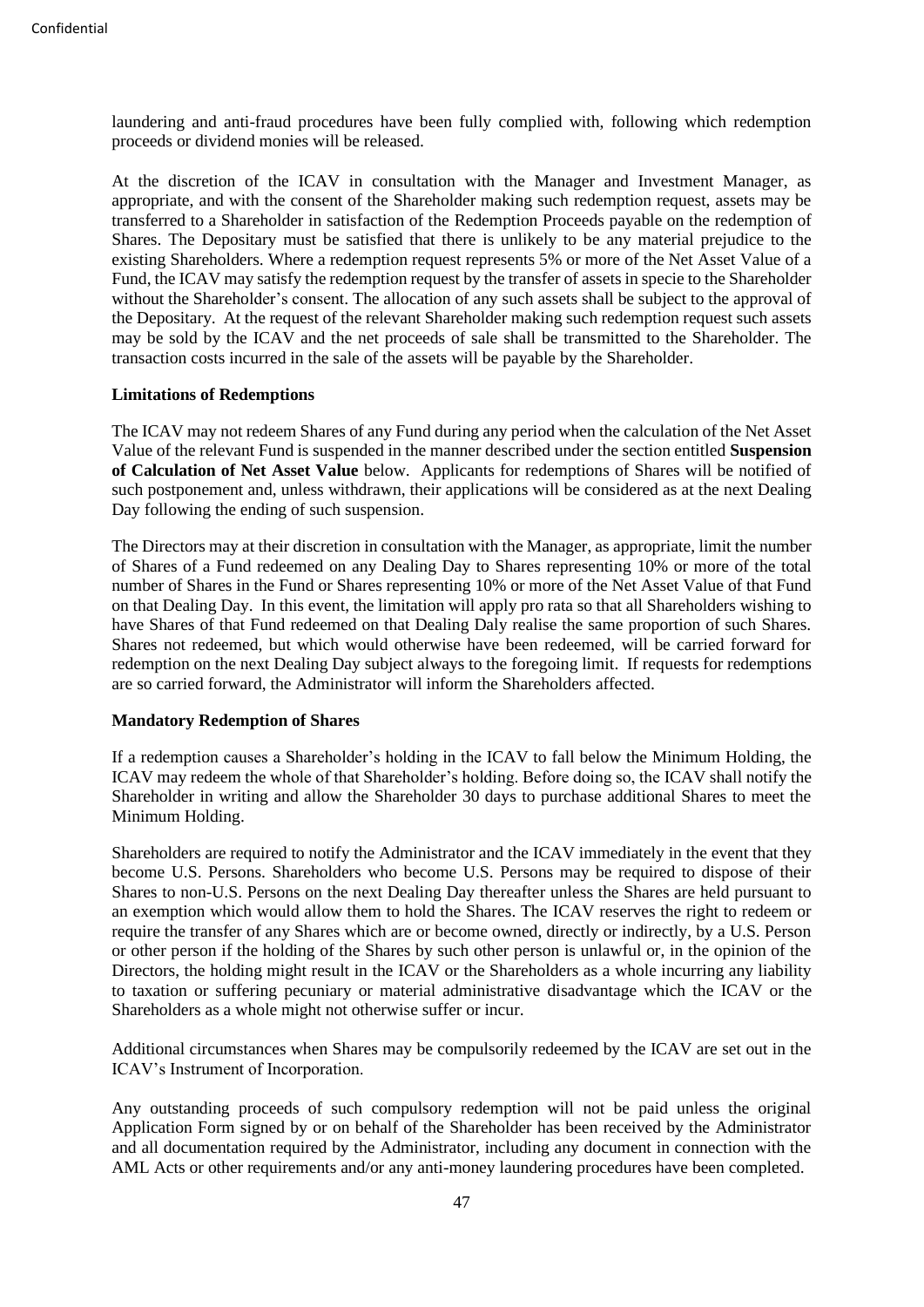### **TRANSFER OF SHARES**

All transfers of Shares shall be effected by transfer in writing in any usual or common form and every form of transfer shall state the full name and address of the transferor and the transferee, together with the account number and the ISIN code of the transferor. The instrument of transfer of a Share shall be signed by or on behalf of the transferor and the original form must be submitted to the Administrator. The transferor shall be deemed to remain the holder of the Share until the name of the transferee is entered in the Share register in respect thereof. Where the transferee is not an existing Shareholder in the Fund, the transferee must complete an Application Form and comply with the relevant anti-money laundering procedures.

The Directors may decline to register any transfer of Shares including if in consequence of such transfer the transferor or transferee would hold less than the Minimum Initial Subscription for the relevant Fund or would otherwise infringe the restrictions on holding Shares outlined above. The registration of transfers may be suspended at such times and for such periods as the Directors may from time to time determine, provided always that such registration shall not be suspended for more than 30 days in any year.

The Directors may decline to register any transfer of Shares unless the instrument of transfer is deposited at the registered office of the ICAV or at such other place as the Directors may reasonably require together with such other evidence as the Directors may reasonably require to show the right of the transferor to make the transfer. Such evidence may include a declaration that the proposed transferee is not a U.S. Person and that upon transfer the Shares will not be held by or for the account of any U.S. Person.

# **CONVERSION OF SHARES**

With the consent of the Directors, a Shareholder may convert Shares of one Fund or Class into Shares of another Fund or Class on giving notice to the Administrator in such form as the Administrator may require provided that the shareholding satisfies the minimum investment criteria and provided that the original application is received within the time limits specified above in the case of subscriptions. Conversion is not intended to facilitate short-term or excessive trading. The conversion is effected by arranging for the redemption of Shares of one Fund or Class and subscribing for the Shares of the other Fund or Class with the proceeds.

Conversion will take place in accordance with the following formula:

$$
NS = \frac{(A \times B - [TC] \times C)}{D}
$$

where:

- NS = the number of Shares which will be issued in the new Fund or Class;
- $A =$  the number of the Shares to be converted;
- B  $=$  the redemption price of the Shares to be converted;
- $C =$  the currency conversion factor (if any) as determined by the Directors;
- D  $=$  the issue price of Shares in the new Fund or Class on the relevant Dealing Day; and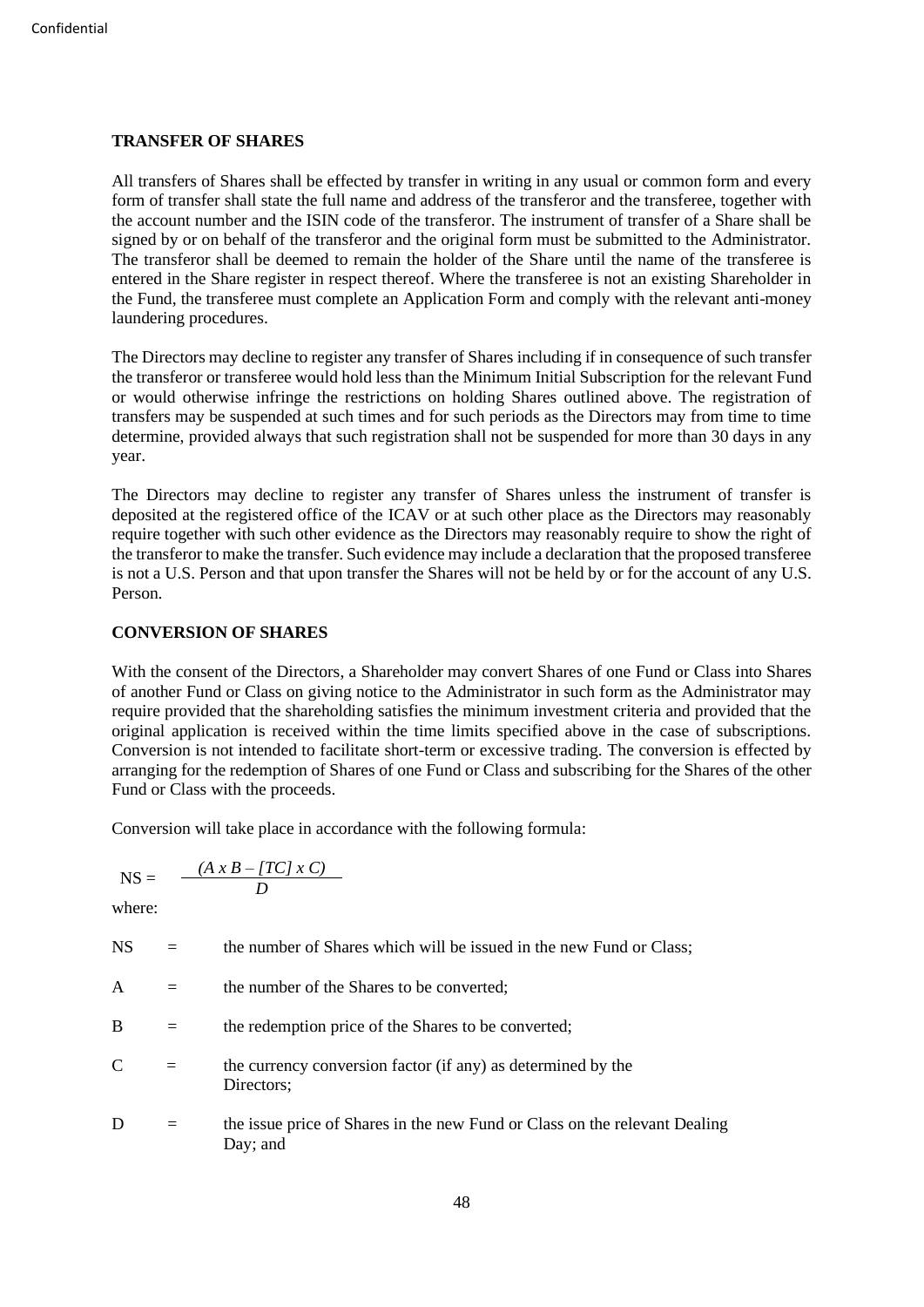TC = the transaction charge incurred in connection with the proposed transaction which shall not in any event exceed 5% of the Net Asset Value per Share.

If NS is not an integral number of Shares the Directors reserve the right to issue fractional Shares in the new Fund or Class or to return the surplus arising to the Shareholder seeking to convert the Shares.

A Conversion Charge of up to 3% of the Redemption Price of the Shares being converted may be charged if provided for in the Relevant Supplement.

The length of time for completion of a conversion will vary depending on the Funds involved and the time when the conversion is initiated. In general, the length of time for completion of a conversion will depend upon the time required to obtain payment of redemption proceeds from the Fund or Class whose Shares are being acquired. As the conversion of Shares requires the consent of the Directors, once a request is made the need for such consent may result in Shares being converted on a Dealing Day subsequent to the Dealing Day on which the Shareholder initially wished to have the Shares converted.

### **Limitations on Conversions**

Shares may not be converted for Shares of a different Fund or Class during any period when the calculation of the Net Asset Value of the relevant Fund or Funds is suspended in the manner described under the section entitled **Suspension of Calculation of Net Asset Value** below. Applications for the conversion of Shares will be notified of such postponement and, unless withdrawn, their applications will be considered as at the next Dealing Day following the ending of such suspension.

If on any Dealing Day a Fund receives aggregate requests for the redemption of Shares, including the redemption part of a conversion of Shares, which amounts to 10% or more of the outstanding Shares in issue of that Fund or Shares representing 10% or more of the Net Asset Value of that Fund on that Dealing Day, the ICAV or the Manager may elect to restrict the total number of Shares redeemed to 10% of the outstanding Shares in issue of such Fund or Shares representing 10% or more of the Net Asset Value of that Fund on that Dealing Day, as applicable, in which case requests will be scaled down pro rata. The balance will be redeemed or converted, as applicable, on the next appropriate Dealing Day whereby redemptions will be processed at the Redemption Price prevailing on that subsequent Dealing Day and conversions will be processed in accordance with the general rules for conversions, in each case subject to the repeated application of the 10% restriction if necessary.

# **GENERAL TRADING PRACTICES AND INFORMATION**

### **Umbrella Cash Accounts**

Cash account arrangements have been put in place in respect of the ICAV and the Funds as a consequence of the introduction of new requirements relating to subscription and/or redemption collection accounts. The following is a description of how such cash account arrangements are expected to operate. These cash accounts are not subject to the protections of the Investor Money Regulations and instead will be subject to the guidance issued by the Central Bank from time to time in relation to umbrella cash accounts.

The ICAV has established Umbrella Cash Accounts into which subscription monies received from and redemption and distribution monies due to investors in the Funds will be held. The Umbrella Cash Accounts are established in the name of the ICAV and assets in the Umbrella Cash Accounts will be the assets of the ICAV. Amounts within the Umbrella Cash Accounts can at all times be attributed to the individual Fund to which they relate. Shareholder monies will be held in a single Umbrella Cash Account for each currency in which a Share class is denominated.

The ICAV, in conjunction with the Depositary, has established a policy to govern the operation of the Umbrella Cash Accounts in accordance with the requirements of the Central Bank. The policy identifies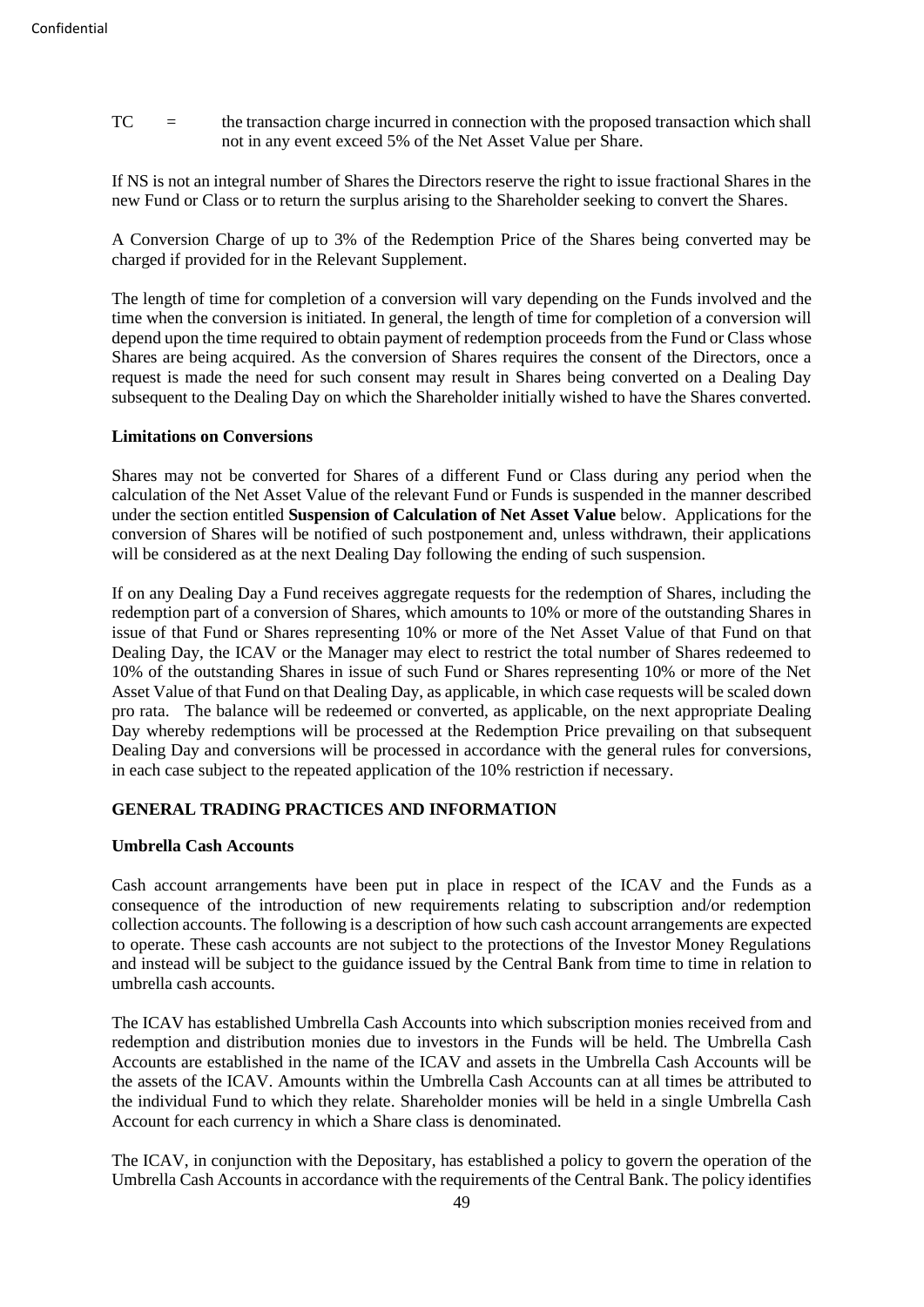certain procedures that must be adhered to in relation to the operation of the Umbrella Cash Accounts, the process for transferring money out of the accounts, the reconciliation process and reporting in relation to the accounts.

Subscription monies will become the property of the ICAV upon receipt and accordingly investors will be treated as general creditors of the relevant Fund during the period between receipt of subscription monies and the Dealing Day on which such Shares are issued. The subscribing investors will be exposed to the credit risk of the institution at which the relevant Umbrella Cash Account has been opened. Such investors will not benefit from any appreciation in the Net Asset Value of the Fund or any other Shareholder rights in respect of the subscription monies (including dividend entitlements) until such time as the Shares are issued on the relevant Dealing Day.

It is important for those subscribing in a Fund to understand that, in respect of any subscription monies that have been provided after the Settlement Time, the application for Shares in a Fund may be rejected by the ICAV in which case the subscription monies or balance thereof will normally be returned to the applicant within five working days of the date of the rejection of the application without interest.

Redeeming investors will cease to be Shareholders of the redeemed Shares from the relevant Dealing Day. Redemption and dividend payments will, pending payment to the relevant Shareholders, be held in an Umbrella Cash Account. Redeeming investors and investors entitled to dividend payments held in an Umbrella Cash Account will be unsecured creditors of the relevant Fund with respect to those monies. Where the redemption and dividend payments cannot be transferred to the relevant investors, for example where the investors have failed to supply such information as is required to allow the ICAV to comply with its obligations under applicable anti-money laundering and counter terrorist legislation, the redemption and dividend payments will be retained in an Umbrella Cash Account and investors should address the outstanding issues promptly. Redeeming investors will not benefit from any appreciation in the Net Asset Value of the Fund or any other Shareholder rights (including, without limitation, the entitlement to future dividends) in respect of such amounts.

For information on the risks associated with Umbrella Cash Accounts, see "Risks Associated with Umbrella Cash Accounts" in the section of the Prospectus entitled "Risk Factors".

#### **Withholdings and Deductions**

In the event that the ICAV is required to deduct, withhold or account for tax on a disposal of Shares by a Shareholder, upon the payment of a distribution to a Shareholder (whether in cash or otherwise) or in any other circumstances in which a taxation liability arises, the Directors or their delegate, shall be entitled to arrange for the redemption and cancellation of such number of the Shares of such Shareholder as is sufficient, after the deduction of any redemption fees to discharge any such tax liability and the Directors may decline to register a transferee as a Shareholder until such time as they receive from the transferee such declarations as to residency or status as they may require. Where the ICAV redeems any Shares held by a Shareholder in respect of which the ICAV is required to account for, deduct or withhold taxation, the ICAV shall be entitled to deduct from the redemption proceeds such amount of taxation as the ICAV is required to account for, deduct or withhold.

#### **Portfolio Holdings Information**

A list of the Funds' investments may be made available on a periodic basis by request to the Investment Manager to any Shareholder that requires such information for regulatory purposes.

In addition, information regarding the Funds' investments, such as asset class, sector and geographic allocation, may be made available to any Shareholder on a periodic basis by request to the Investment Manager.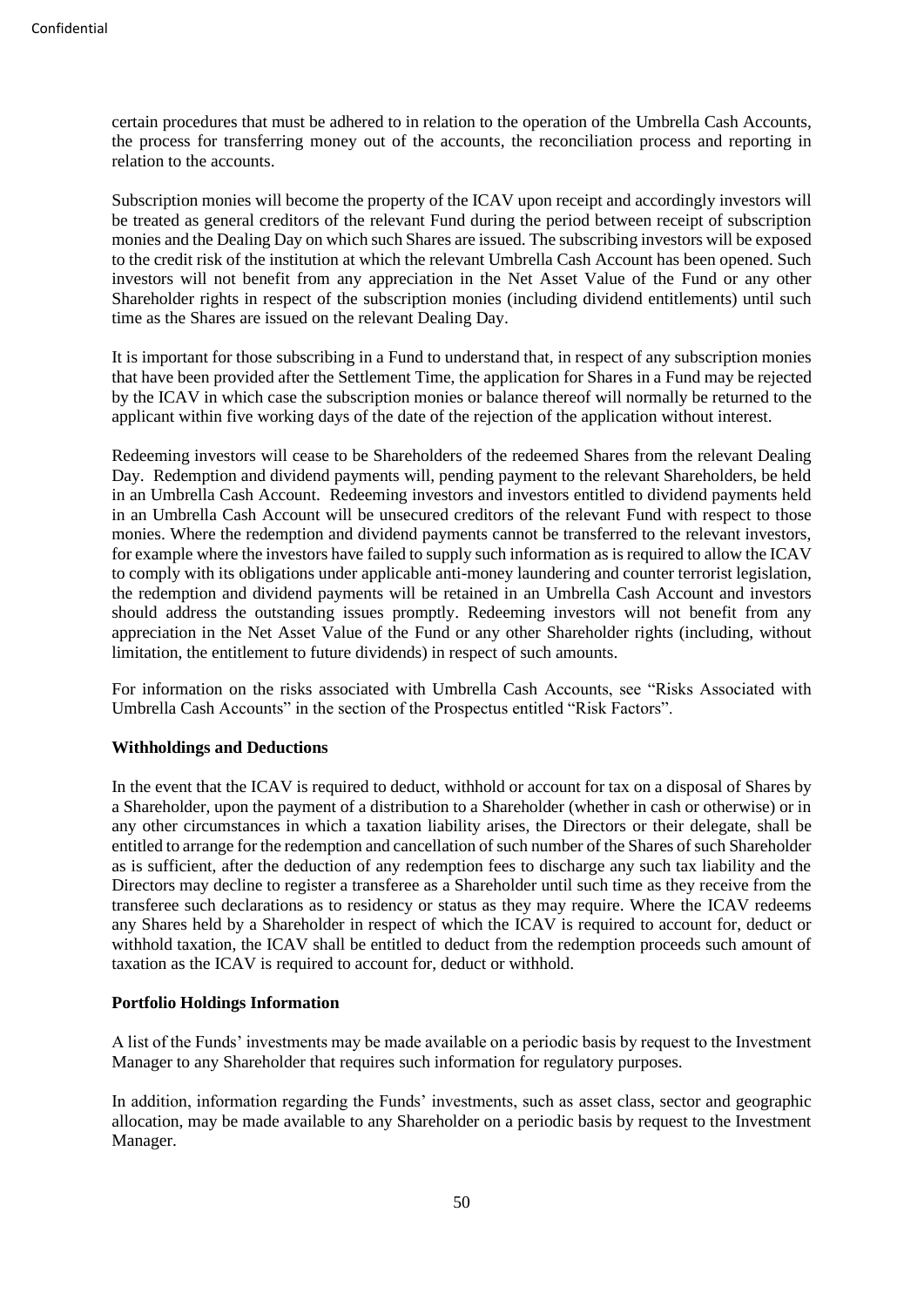Any publication of a list of Fund investments or portfolio information shall be for information purposes only and does not form part of this Prospectus. There will be an appropriate time-lag between the purchase/sale of the relevant Fund's investments and the time at which such publication occurs. Such information is provided on the understanding that the recipient shall keep it secret and confidential, shall not disclose or disseminate it directly or indirectly to any third party and shall not use or exploit it except in connection with its own analysis of a Fund's portfolio. The ICAV, the Manager and the Investment Manager do not make any warranty or representation concerning the accuracy or completeness of such information. Such information is intended for information purposes only and should not be used by the recipient for the purposes of market timing or seeking to gain an unfair advantage.

### **Share Price Information**

Except where the determination of the Net Asset Value has been temporarily suspended in the circumstances described below, the information regarding the Net Asset Value per Share shall be available upon request from the Administrator and shall be published on the website www.bloomberg.com. Such information shall relate to the Net Asset Value per Share obtained on the previous Dealing Day and is published for information purposes only. It is not an invitation to subscribe for, redeem or convert Shares at that Net Asset Value per Share.

### **Data Protection Notice**

Shareholders should note that they may provide personal information, which may constitute "personal data" within the meaning of the Data Protection Legislation.

Shareholders' personal data will be used by the ICAV for the following purposes:

- to manage and administer a Shareholder's holding in the ICAV and any related accounts on an ongoing basis in accordance with the contract between the Shareholder and the ICAV;
- to carry out statistical analysis and market research as the ICAV's legitimate business interest; and
- to comply with legal and regulatory obligations applicable to the investor and the ICAV from time to time including applicable anti-money laundering and counter terrorist financing legislation. In particular, in order to comply with the information reporting regimes set out in Section 891C and Section 891E to Section 891G (inclusive) of the TCA and regulations made pursuant to those sections), Shareholders' personal data (including financial information) may be shared with the Irish Revenue Commissioners. They in turn may exchange information (including personal data and financial information) with foreign tax authorities (including the U.S. Internal Revenue Service and foreign tax authorities located outside the European Economic Area). Please consult the AEOI (Automatic Exchange of Information) webpage on www.revenue.ie for further information in this regard.

Where processing is carried out on behalf of the ICAV, the ICAV shall engage a processor, within the meaning of Data Protection Legislation, which provides sufficient guarantees to implement appropriate technical and organizational security measures in a manner that such processing meets the requirements of Data Protection Legislation, and ensures the protection of the rights of investors. For example, the Administrator may process personal data relating to the Shareholder of the ICAV for the purposes of providing services to the ICAV, performing its legal and regulatory obligations and conducting financial crime risk management and other activities, including disclosing those data to the Fund and to third parties and transferring them internationally. The ICAV will enter into a written contract with the processor which will set out the processor's specific mandatory obligations laid down in Data Protection Legislation, including to process personal data only in accordance with the documented instructions from the ICAV. Shareholders' personal data may be transferred to countries which may not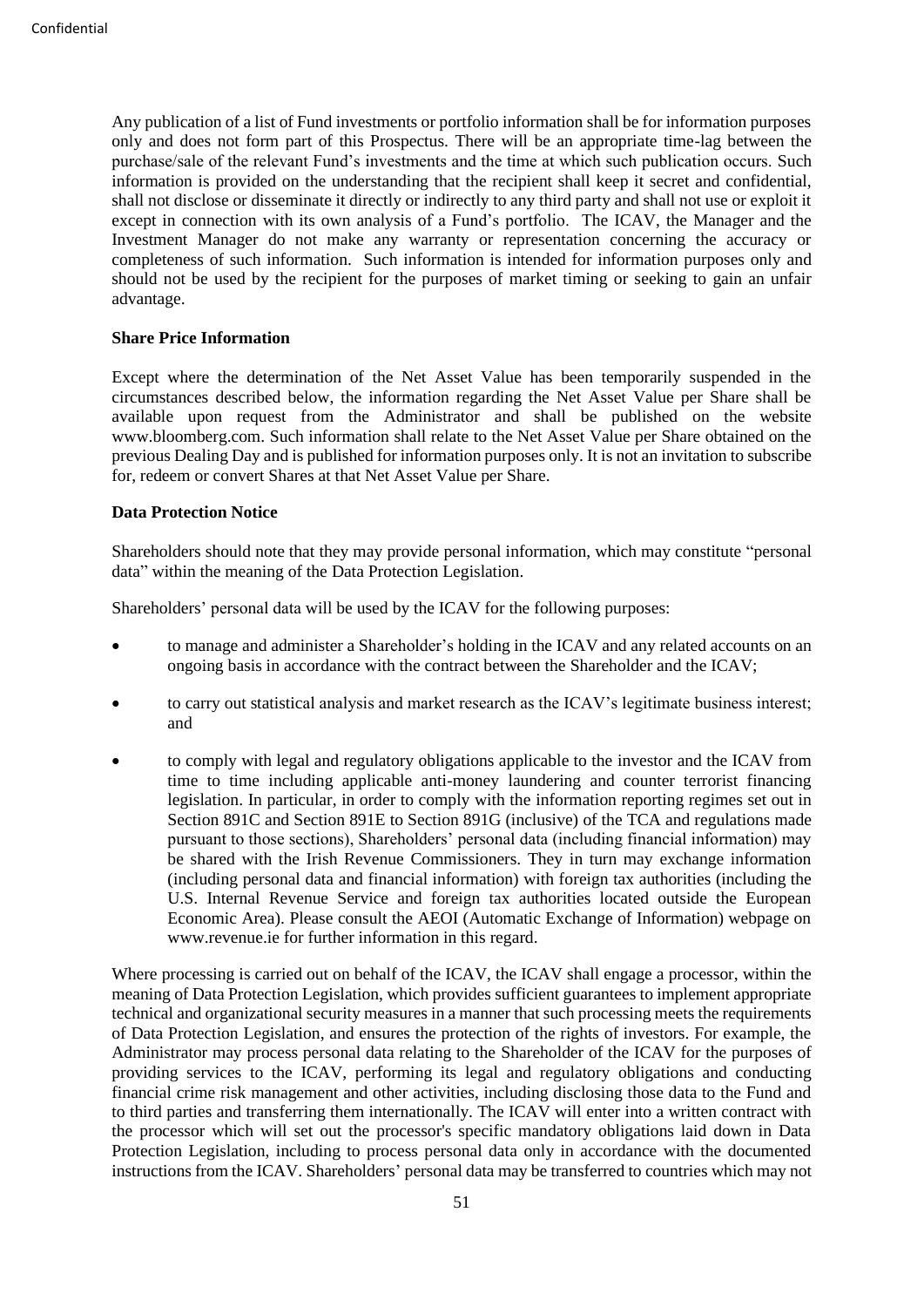have the same or equivalent data protection laws as Ireland. If such transfer occurs, the ICAV is required to ensure that such processing of Shareholders' personal data is in compliance with Data Protection Legislation and, in particular, that appropriate measures are in place such as entering into model contractual clauses (as published by the European Commission) or ensuring that the recipient is "Privacy Shield" certified, if appropriate.

Pursuant to the Data Protection Legislation, Shareholders have a number of rights which may be exercised in respect of their personal data, *i.e.*:

- the right of access to personal data held by the ICAV;
- the right to amend and rectify any inaccuracies in personal data held by the ICAV;
- the right to erase personal data held by the ICAV;
- the right to data portability of personal data held by the ICAV; and
- the right to request restriction of the processing of personal data held by the ICAV; and
- the right to object to processing of personal data by the ICAV.

These rights will be exercisable subject to limitations as provided for in the Data Protection Legislation. In certain circumstances it may not be feasible for the ICAV to discharge these rights, for example because of the structure of the ICAV or the manner in which the Shareholder holds Shares in a Fund. Shareholders may make a request to the ICAV to exercise these rights.

Please note that personal data may be retained by the ICAV for the duration of a Shareholder's investment and afterwards in accordance with the ICAV's legal and regulatory obligations, including but not limited to the ICAV's record retention policy.

The ICAV is a controller within the meaning of the Data Protection Legislation and undertakes to hold any personal information provided by Shareholders in confidence and in accordance with the Data Protection Legislation. For queries, requests or comments in respect of this notice or the way in which the ICAV uses Shareholders' personal data, Shareholders may contact the Directors at the registered office of the ICAV. Shareholders have the right to lodge a complaint with the Office of the Data Protection Commissioner if they are dissatisfied with the manner in which their personal data is used by the ICAV.

#### **DETERMINATION OF NET ASSET VALUE**

The Administrator shall determine the Net Asset Value per Share of each Class, on each Dealing Day at the Valuation Point on the basis set forth below and in accordance with the Instrument of Incorporation.

The Net Asset Value per Share of a Fund shall be the value of the gross assets attributable to such Fund less all of the liabilities attributable to such Fund (including such provisions as the Administrator considers appropriate in respect of the costs and expenses payable in relation to such Fund) divided by the number of Shares of such Fund outstanding as of the Dealing Day. Any liabilities of the ICAV which are not attributable to any Fund shall be allocated among all of the Funds *pro rata* to the relative Net Asset Value of the Funds.

The Net Asset Value of each Class shall be determined by calculating the amount of the Net Asset Value attributable to each Class. The amount of the Net Asset Value of a Fund attributable to a Class shall be determined by establishing the proportion of the assets of the Class as at the most recent Net Asset Value calculation, adjusted to take account of any subscription orders (after deduction of any redemption orders) and apportioning the Net Asset Value accordingly. The Net Asset Value per Share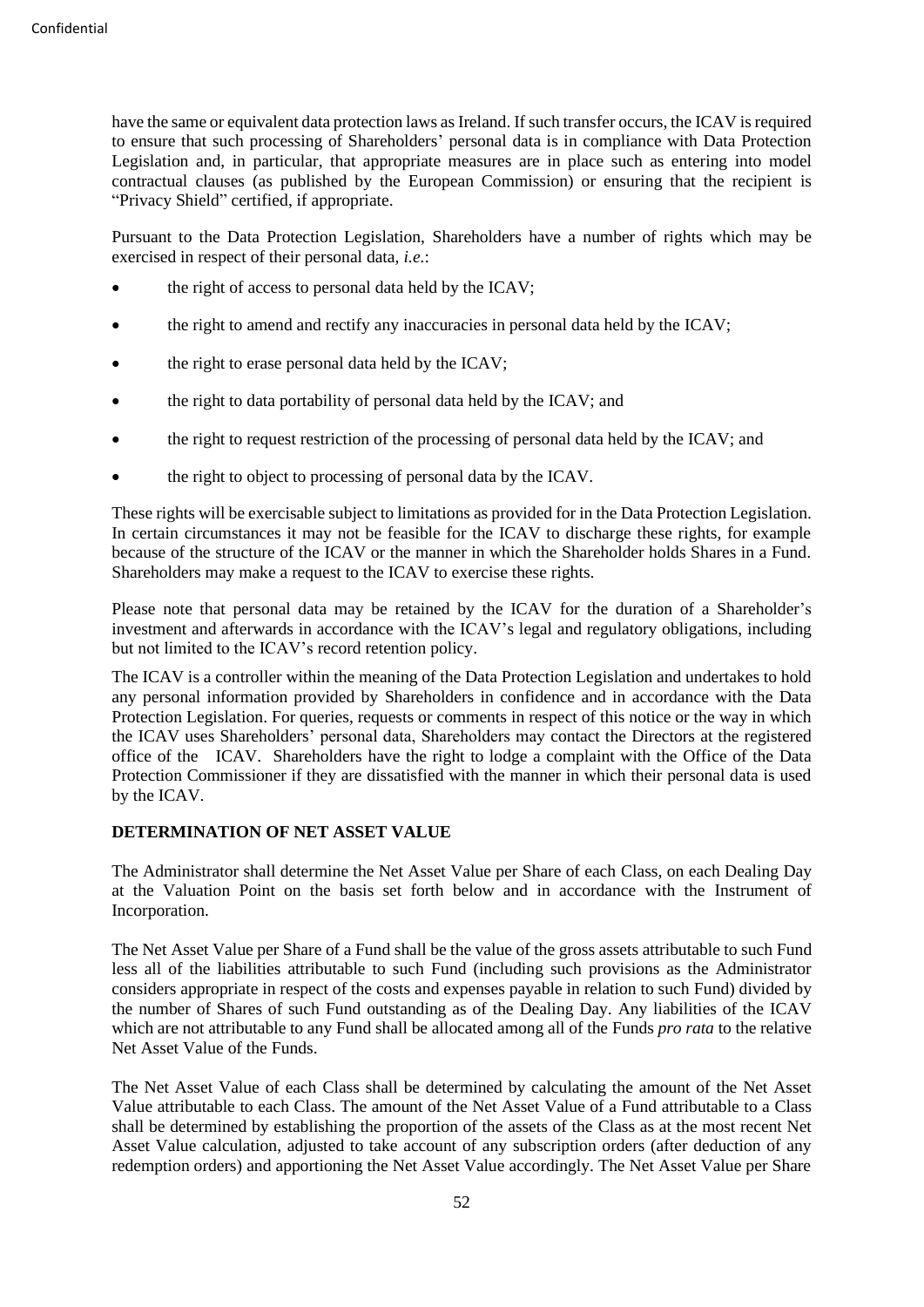of a Class shall be calculated by dividing the Net Asset Value of the Class by the number of Shares in issue in that Class. Class Expenses and fees relating specifically to a Class will be charged to that Class. Class Expenses or other fees or charges will normally be allocated amongst the Classes based on their respective Net Asset Value or any other reasonable basis having taken into account the nature of the fees and charges. In the event that Classes are priced in a currency other than the Base Currency, currency conversion costs will be borne by that Class.

"Class Expenses" means the expenses of registering a Class in any jurisdiction or with any stock exchange, regulated market or settlement system, and all other expenses arising from such registration and such further expenses howsoever arising as may be disclosed in the Prospectus. The cost of converting currency and the costs and gains/losses of the hedging transactions are borne solely by the relevant Class.

The Net Asset Value per Share shall be rounded upwards or downwards as appropriate to the nearest three decimal places.

In determining the value of the assets of a Fund:

- 1. Each investment listed, traded or dealt in on a Regulated Market for which market quotations are readily available shall be valued at the last traded price as at the Valuation Point, provided that the value of the investment listed, traded or dealt in on a Regulated Market but acquired or traded at a premium or at a discount outside or off the relevant stock exchange may be valued, taking into account the level of premium or discount as at the date of valuation of the investment. If the investment is normally listed, traded or dealt in on or under the rules of more than one Regulated Market, the relevant Regulated Market shall be that which constitutes the main market for the investment. If prices for an investment listed, traded or dealt in on the relevant Regulated Market are not available at the relevant time or are unrepresentative, or in the event that any investments are not listed or traded on any Regulated Market, such investment shall be valued at such value as shall be certified with care and good faith as the probable realisation value of the investment by a competent person appointed by the Directors and approved for such purpose by the Depositary (which may be the Investment Manager). Neither the Investment Manager nor the Administrator shall be under any liability if a price reasonably believed by them to be the latest available price for the time being may be found not to be such.
- 2. Units or shares in investment funds which are not valued in accordance with the provisions above shall be valued on the basis of the latest available net asset value per unit/share as published by the investment fund.
- 3. In the case of unlisted securities or any assets traded on a Regulated Market, but in respect of which a price or quotation is not available at the time of valuation which would provide a fair valuation, the value of such asset shall be estimated with care and in good faith by a competent person, appointed by the Directors and approved for the purpose by the Depositary (which may be the Investment Manager) and such value shall be determined on the basis of the probable realisation value of the investment.
- 4. Cash deposits and similar investments shall be valued at their face value together with accrued interest unless in the opinion of the Directors any adjustment should be made to reflect the fair value thereof.
- 5. Exchange-traded futures and options contracts shall be valued at the relevant settlement price on the applicable exchange, provided that if the settlement price of an exchange-traded future or option contract is not available, the instrument may be valued in accordance with paragraph (3) above. FDI not traded on an exchange shall be valued on a mark-to-market basis or, where market conditions prevent marking-to-market, on a mark-to-model basis where required by,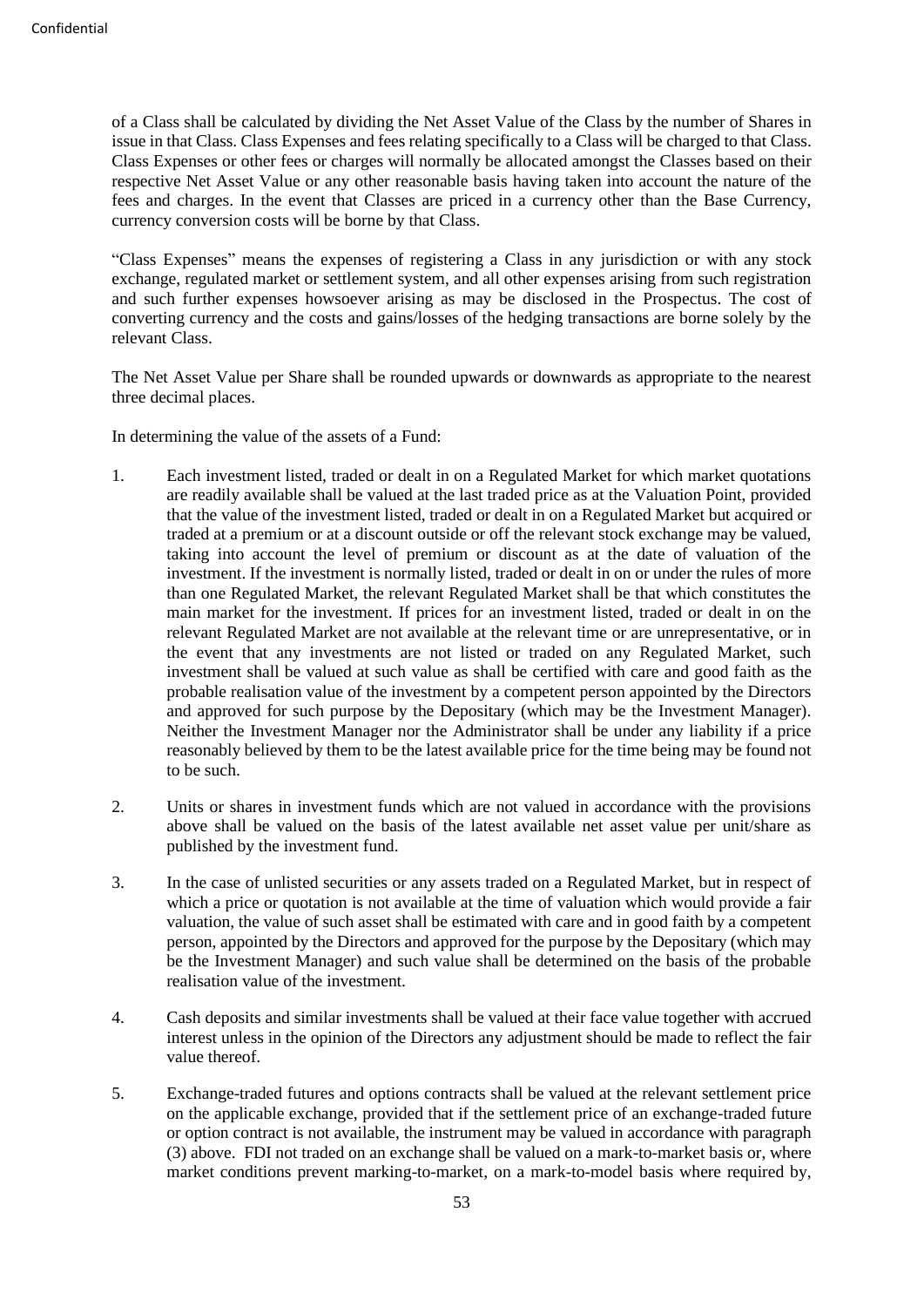and in accordance with, EMIR and related regulatory technical standards, and such valuation may be carried out by the Administrator or a competent person appointed by the Directors and approved for such purpose by the Depositary.

- 6. Forward foreign exchange contracts may be valued in accordance with the preceding paragraph or by reference to freely available market quotations.
- 7. The Funds may apply an amortised cost method of valuation in respect of a money market instrument in a non-money market fund, provided that such instrument has a residual maturity of less than 3 months and does not have any specific sensitivity to market parameters, including credit risk.
- 8. If the Directors determine that it is impossible or incorrect to carry out a valuation of a specific investment in accordance with the valuation rules set out above or if such valuation is not representative of an asset's fair market value, a competent person appointed by the Directors and approved for the purpose by the Depositary (which may be the Investment Manager) is entitled to use such other generally recognised valuation method in order to reach a proper valuation of that specific instrument, provided that such method of valuation has been approved by the Depositary and the rationale for the use of such method and the method itself shall be clearly documented.

The value of an asset may be adjusted by the Directors or a competent person appointed by the Directors and approved for the purpose by the Depositary (which may be the Investment Manager), where such an adjustment is considered necessary to reflect the fair value of an asset in the context of currency, marketability, dealing costs and/or such other considerations which are deemed relevant.

### **Suspension of Calculation of Net Asset Value**

The ICAV may temporarily suspend the determination of the Net Asset Value and the sale, conversion or redemption of Shares in the ICAV or any Fund during:

- 1. any period (other than ordinary holiday or customary weekend closings) when any market is closed which is the main market for a significant part of the Fund's investments, or when trading thereon is restricted or suspended;
- 2. any period during which the disposal or valuation of investments which constitute a substantial portion of the assets of the Fund is not practically feasible or if feasible would be possible only on terms materially disadvantageous to Shareholders;
- 3. any period when for any reason the prices of any investments of the Fund cannot be reasonably, promptly or accurately ascertained by the Administrator;
- 4. any period when remittance of monies which will, or may, be involved in the realisation of, or in the payment for, investments of the Fund cannot, in the opinion of the Directors, be carried out at normal rates of exchange;
- 5. any period when the proceeds of the sale or redemption of the shares cannot be transmitted to or from the Fund's account;
- 6. any period when a notice to merge or terminate the Fund has been served or when a meeting of Shareholders has been convened to consider a motion to terminate a Fund;
- 7. upon the occurrence of an event causing a Fund to terminate; or
- 8. in exceptional cases, where the circumstances so require, and where the Directors consider it justifiable to do so having regard to the best interests of the Shareholders as a whole.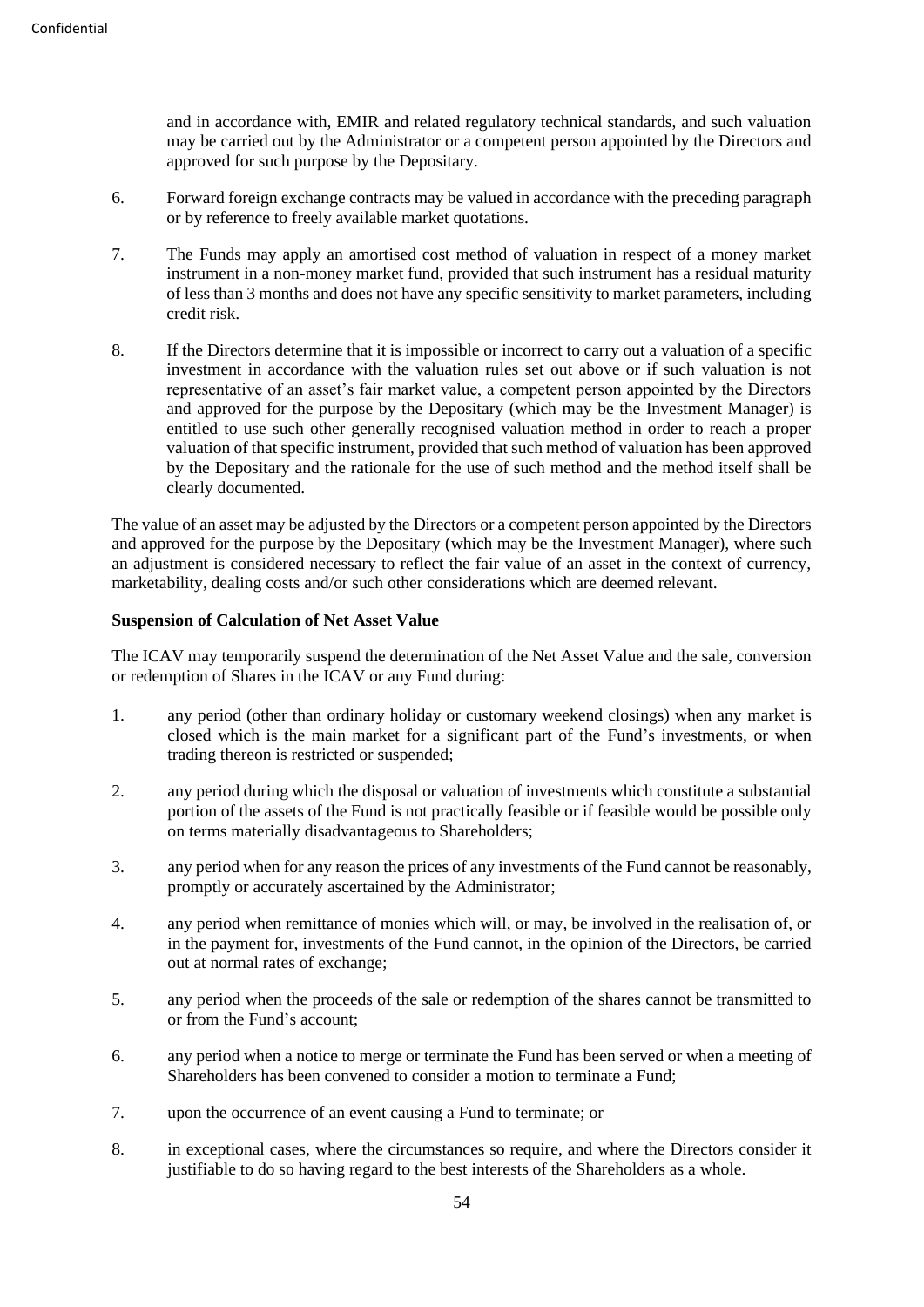A suspension of redemptions may be made at any time prior to the payment of the redemption monies and the removal of the Shareholder's name from the register of members or an amendment of the Shareholder's holding. A suspension of subscriptions may be made at any time prior to the entry of a Shareholder's name on the register of members.

Any such suspension shall be notified to the Shareholders of the Fund by the ICAV if, in the opinion of the ICAV, such suspension is likely to continue for a period exceeding 14 days and any such suspension shall be notified immediately and in any event within the same Business Day to the Central Bank. Where possible, all reasonable steps will be taken to bring a period of suspension to an end as soon as possible.

# **FEES AND EXPENSES**

### **General**

Each Fund shall pay all of its expenses and its allocable share of any expenses incurred by the ICAV. These expenses may include the costs of: (i) maintaining the ICAV, any subsidiary company and the Funds and registering the ICAV, the Funds and the Shares with any governmental or regulatory authority or with any stock exchange; (ii) expenses related to compliance-related matters and regulatory filings related to a Fund's activities; (iii) management, administration, depositary, compliance and related services; (iv) preparation, printing and posting of prospectuses, sales literature and reports to Shareholders, the Central Bank and other governmental agencies; (v) marketing expenses; (vi) taxes; (vii) commissions, bank, legal and brokerage fees; (viii) expenses incurred in connection with the acquisition and disposal of the assets of the ICAV, including without limitation, the payment of premiums in respect of insurance policies or life settlements; (ix) auditing, tax, compliance, director and legal fees (including fees and expenses arising in respect of legal or administrative proceedings); (x) insurance premiums and expenses; (xi) fees and expenses of paying agents, sub-distributors, local representatives and similar agents, such fees and expenses to be charged at normal commercial rates; (xii) listing fees, if applicable; and (xiii) other operating expenses.

The fees and charges may differ from one Class to another and, as a consequence, the Net Asset Value per Share may differ from one Class to another Class.

#### **Establishment Costs**

The cost of establishing the ICAV, including the expenses associated with obtaining authorisation from any authority (including, but not limited to, the Central Bank), filing fees, the preparation and printing of this Prospectus, marketing costs and the fees and expenses of legal counsel and other professionals involved in the establishment and initial offering of the ICAV, may be borne by the ICAV and amortised over the first five years of the ICAV's operation, on such terms and in such manner as the Directors may in their discretion and in consultation with the Manager determine (and, at the discretion of the Directors in consultation with the Manager, may also be charged to any other Funds established by the ICAV within such five year period. Any establishment costs charged to a Fund will be disclosed in the Relevant Supplement.

# **Directors' Fees**

The Instrument of Incorporation provides that the Directors may be entitled to a fee by way of remuneration for their services at a rate to be determined from time to time by the Directors. The Directors' remuneration will not exceed  $650,000$  per annum in the aggregate or such other amount as may be determined by the Directors and notified to Shareholders from time to time. Any such change in the Directors' remuneration shall also be disclosed in an update to the Prospectus or in the ICAV's financial statements, whichever is published sooner. Any Directors employed by the Investment Manager will waive their entitlement to fees. The Directors shall be entitled to be reimbursed by the ICAV for all reasonable disbursements and out-of-pocket expenses incurred by them, if any.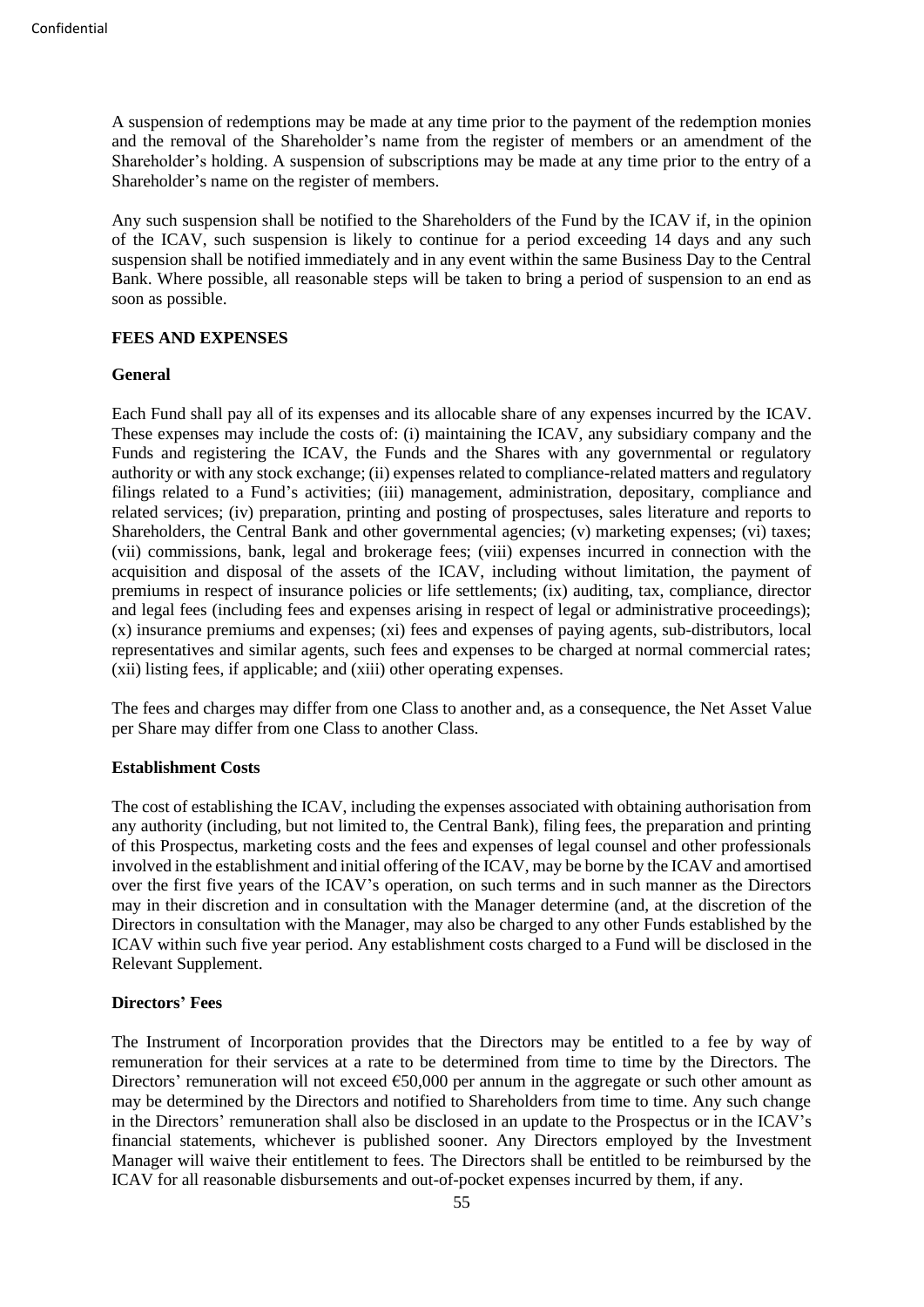### **Service Provider Fees**

Each of the Service Providers shall be entitled to receive, out of the assets of each Fund, an annual fee at the rate set out in the Relevant Supplement. Such fees shall accrue daily and shall be payable monthly in arrears. The Investment Manager may also be entitled to receive a performance fee, where provided for in the Relevant Supplement.

Each of the Service Providers shall also be entitled to be reimbursed by the ICAV, on demand, for all reasonable disbursements and out-of-pocket expenses incurred by them, if any.

In addition to the fees payable to the Administrator as set out in the Relevant Supplement, the Administrator shall also be entitled to receive fees for additional services as agreed with the ICAV from time to time including, without limitation, shareholder servicing fees, fund accounting fees and FATCA and CRS servicing fees.

In addition to the fees payable to the Depositary as set out in the Relevant Supplement, the Depositary shall be entitled to charge custody and sub-custody fees at normal commercial rates.

### **Anti-Dilution Levies**

In calculating the Subscription Price the Directors may on any Dealing Day when there are net subscriptions adjust the subscription price by adding an Anti-Dilution Levy to cover dealing costs and to preserve the value of the underlying assets of the Fund. Additionally, in calculating the Redemption Price, the Directors may on any Dealing Day when there are net repurchases adjust the Redemption Price or Redemption Proceeds by deducting an Anti-Dilution Levy to cover dealing costs and to preserve the value of the underlying assets of the Fund. Any Anti-Dilution Levies will be retained by the relevant Fund.

#### **Subscription Charge, Redemption Charge, Conversion Charge**

Where a Subscription Charge, Redemption Charge or Conversion Charge is payable in respect of a Class of Shares, that will be set out in the Relevant Supplement.

# **TAXATION**

**The following is a general summary of the main Irish tax considerations applicable to the ICAV and certain investors in the ICAV who are the beneficial owners of Shares in the ICAV. It does not purport to deal with all of the tax consequences applicable to the ICAV or to all categories of investors, some of whom may be subject to special rules. For instance, it does not address the tax position of Shareholders whose acquisition of Shares in the ICAV would be regarded as a shareholding in a Personal Portfolio Investment Undertaking (PPIU). Accordingly, its applicability will depend on the particular circumstances of each Shareholder. It does not constitute tax advice and Shareholders and potential investors are advised to consult their professional advisors concerning possible taxation or other consequences of purchasing, holding, selling, converting or otherwise disposing of the Shares under the laws of their country of incorporation, establishment, citizenship, residence or domicile, and in the light of their particular circumstances.**

The following statements on taxation are based on advice received by the Directors regarding the law and practice in force in Ireland at the date of this document. Legislative, administrative or judicial changes may modify the tax consequences described below and as is the case with any investment, there can be no guarantee that the tax position or proposed tax position prevailing at the time an investment is made will endure indefinitely.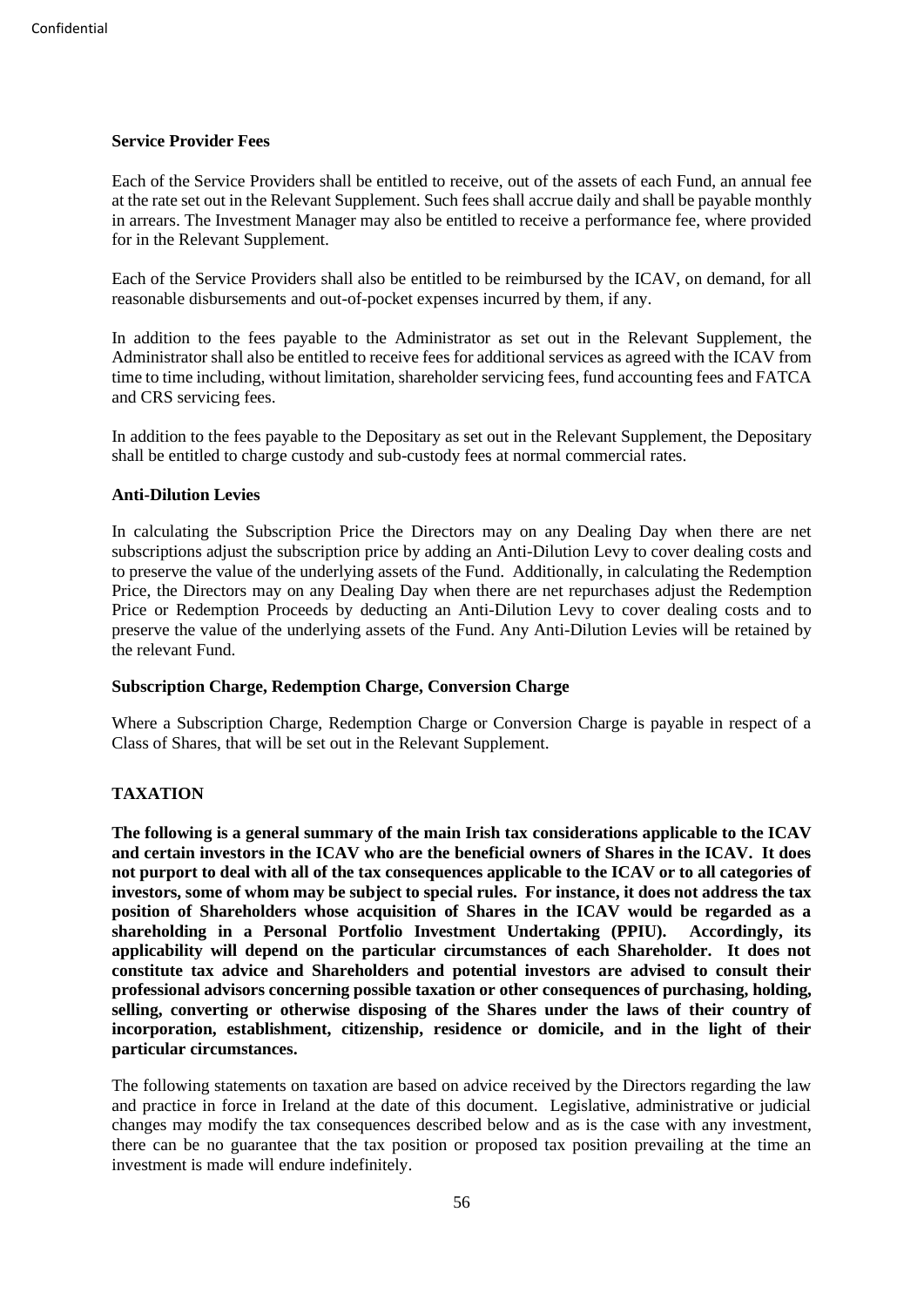# **Taxation of the ICAV**

The Directors have been advised that, under current Irish law and practice, the ICAV qualifies as an investment undertaking for the purposes of Section 739B of the TCA so long as the ICAV is resident in Ireland. Accordingly, it is generally not chargeable to Irish tax on its income and gains.

# *Chargeable Event*

However, Irish tax can arise on the happening of a "**chargeable event**" in the ICAV. A chargeable event includes any payments of distributions to Shareholders, any encashment, repurchase, redemption, cancellation or transfer of Shares and any deemed disposal of Shares as described below for Irish tax purposes arising as a result of holding Shares in the ICAV for a period of eight years or more. Where a chargeable event occurs, the ICAV is required to account for the Irish tax thereon.

No Irish tax will arise in respect of a chargeable event where:

- (a) the Shareholder is neither resident nor ordinarily resident in Ireland ("**Non-Irish Resident**") and it (or an intermediary acting on its behalf) has made the necessary declaration to that effect and the ICAV is not in possession of any information which would reasonably suggest that the information contained in the declaration is not, or is no longer, materially correct; or
- (b) the Shareholder is Non-Irish Resident and has confirmed that to the ICAV and the ICAV is in possession of written notice of approval from the Revenue Commissioners to the effect that the requirement to provide the necessary declaration of non-residence has been complied with in respect of the Shareholder and the approval has not been withdrawn; or
- (c) the Shareholder is an Exempt Irish Resident as defined below.

A reference to "**intermediary**" means an intermediary within the meaning of Section 739B(1) of the TCA, being a person who (a) carries on a business which consists of, or includes, the receipt of payments from an investment undertaking on behalf of other persons; or (b) holds units in an investment undertaking on behalf of other persons.

In the absence of a signed and completed declaration or written notice of approval from the Revenue Commissioners, as applicable, being in the possession of the ICAV at the relevant time there is a presumption that the Shareholder is resident or ordinarily resident in Ireland ("**Irish Resident**") or is not an Exempt Irish Resident and a charge to tax arises.

A chargeable event does not include:

- any transactions (which might otherwise be a chargeable event) in relation to Shares held in a recognised clearing system as designated by order of the Revenue Commissioners of Ireland; or
- a transfer of Shares between spouses/civil partners and any transfer of Shares between spouses/civil partners or former spouses/civil partners on the occasion of judicial separation, decree of dissolution and/or divorce, as appropriate; or
- an exchange by a Shareholder, effected by way of arm's length bargain where no payment is made to the Shareholder, of Shares in the ICAV for other Shares in the ICAV; or
- an exchange of Shares arising on a qualifying amalgamation or reconstruction (within the meaning of Section 739H of the TCA) of the ICAV with another investment undertaking.

If the ICAV becomes liable to account for tax on a chargeable event, the ICAV shall be entitled to deduct from the payment arising on that chargeable event an amount equal to the appropriate tax and/or,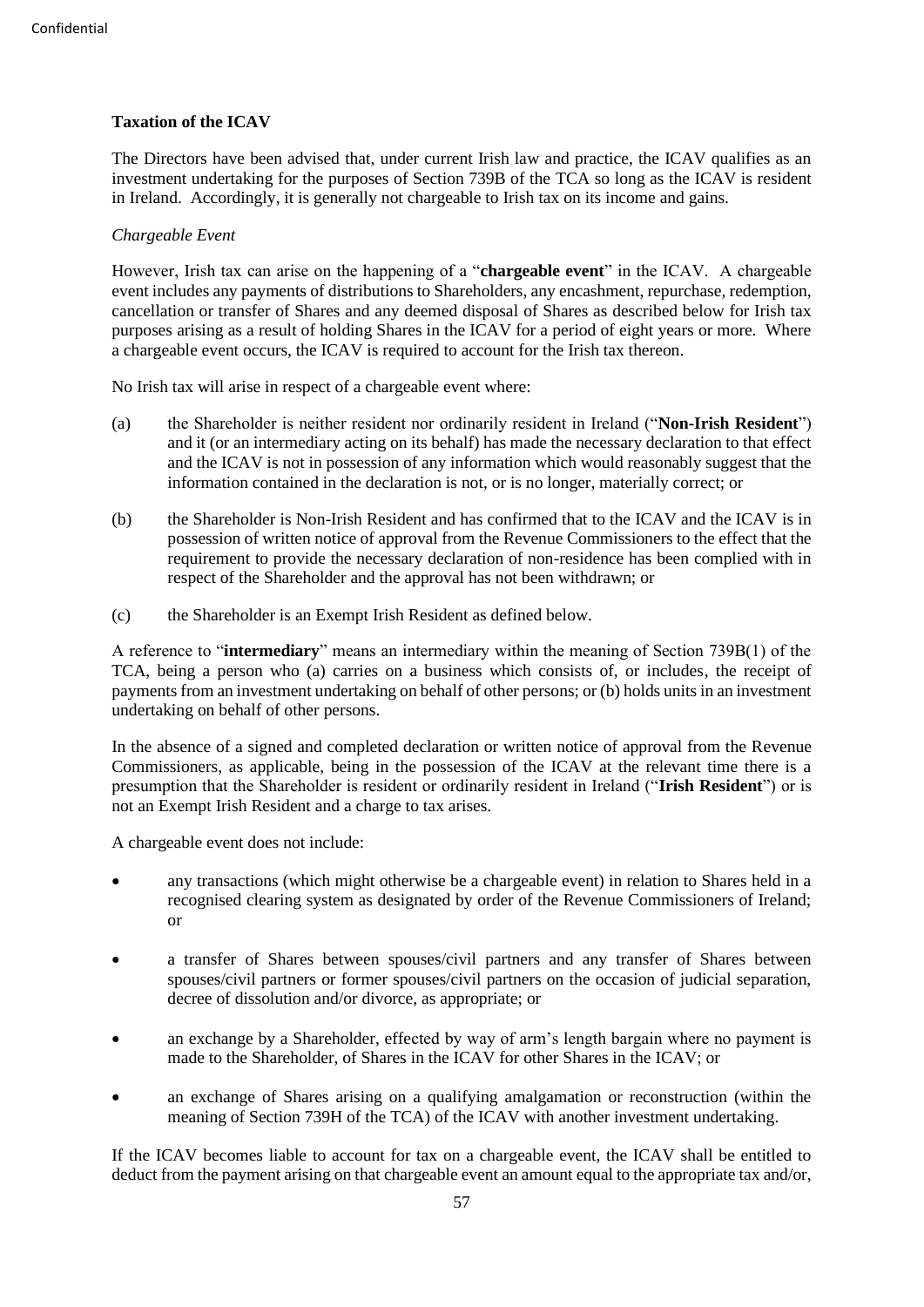where applicable, to repurchase and cancel such number of Shares held by the Shareholder as is required to meet the amount of tax. The relevant Shareholder shall indemnify and keep the ICAV indemnified against loss arising to the ICAV by reason of the ICAV becoming liable to account for tax on the happening of a chargeable event.

### *Deemed Disposals*

The ICAV may elect not to account for Irish tax in respect of deemed disposals in certain circumstances. Where the total value of Shares in a Fund held by Shareholders who are Irish Resident and, who are not Exempt Irish Residents as defined below, is 10% or more of the Net Asset Value of the Fund, the ICAV will be liable to account for the tax arising on a deemed disposal in respect of Shares in that Fund as set out below. However, where the total value of Shares in the Fund held by such Shareholders is less than 10% of the Net Asset Value of the Fund, the ICAV may, and it is expected that the ICAV will, elect not to account for tax on the deemed disposal. In this instance, the ICAV will notify relevant Shareholders that it has made such an election and those Shareholders will be obliged to account for the tax arising under the self-assessment system themselves. Further details of this are set out below under the heading "Taxation of Irish Resident Shareholders".

#### *Irish Courts Service*

Where Shares are held by the Irish Courts Service the ICAV is not required to account for Irish tax on a chargeable event in respect of those Shares. Rather, where money under the control or subject to the order of any Court is applied to acquire Shares in the ICAV, the Courts Service assumes, in respect of the Shares acquired, the responsibilities of the ICAV to, *inter alia*, account for tax in respect of chargeable events and file returns.

### **Exempt Irish Resident Shareholders**

The ICAV will not be required to deduct tax in respect of the following categories of Irish Resident Shareholders, provided the ICAV has in its possession the necessary declarations from those persons (or an intermediary acting on their behalf) and the ICAV is not in possession of any information which would reasonably suggest that the information contained in the declarations is not, or is no longer, materially correct. A Shareholder who comes within any of the categories listed below and who (directly or through an intermediary) has provided the necessary declaration to the ICAV is referred to herein as an **"Exempt Irish Resident":**

- (a) a pension scheme which is an exempt approved scheme within the meaning of Section 774 of the TCA, or a retirement annuity contract or a trust scheme to which Section 784 or Section 785 of the TCA, applies;
- (b) a company carrying on life business within the meaning of Section 706 of the TCA;
- (c) an investment undertaking within the meaning of Section 739B(1) of the TCA, or an investment limited partnership within the meaning of Section 739J of the TCA;
- (d) a special investment scheme within the meaning of Section 737 of the TCA;
- (e) a charity being a person referred to in Section  $739D(6)(f)(i)$  of the TCA;
- (f) a qualifying management company within the meaning of Section 739B(1) of the TCA;
- (g) a unit trust to which Section  $731(5)(a)$  of the TCA applies;
- (h) a person who is entitled to exemption from income tax and capital gains tax under Section 784A(2) of the TCA where the Shares held are assets of an approved retirement fund or an approved minimum retirement fund;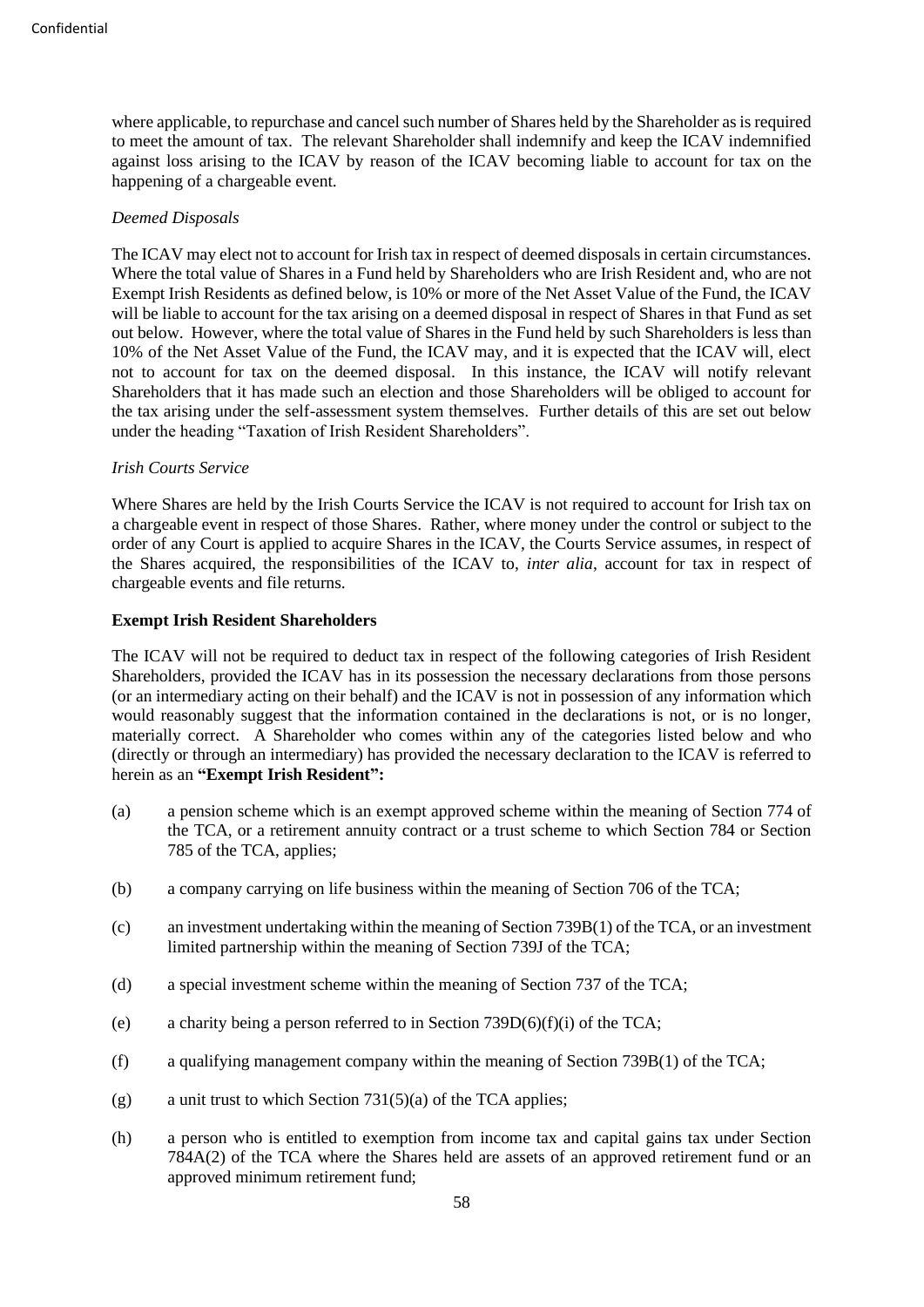- (i) a person who is entitled to exemption from income tax and capital gains tax by virtue of Section 787I of the TCA, and the Shares are assets of a PRSA;
- (j) a credit union within the meaning of Section 2 of the Credit Union Act, 1997;
- (k) the National Asset Management Agency
- (l) the National Treasury Management Agency or a fund investment vehicle (within the meaning of section 37 of the National Treasury Management Agency (Amendment) Act 2014) of which the Minister for Finance of Ireland is the sole beneficial owner or Ireland acting through the National Treasury Management Agency;
- (m) a company within the charge to corporation tax in accordance with Section 110(2) of the TCA (securitisation companies);
- (n) in certain circumstances, a company within the charge to corporation tax in respect of payments made to it by the ICAV; or
- (o) any other person who is resident or ordinarily resident in Ireland who may be permitted to own Shares under taxation legislation or by written practice or concession of the Revenue Commissioners without giving rise to a charge to tax in the ICAV or jeopardising the tax exemptions associated with the ICAV.

There is no provision for any refund of tax to Shareholders who are Exempt Irish Residents where tax has been deducted in the absence of the necessary declaration. A refund of tax may only be made to corporate Shareholders who are within the charge to Irish corporation tax.

### **Taxation of Non-Irish Resident Shareholders**

Non-Irish Resident Shareholders who (directly or through an intermediary) have made the necessary declaration of non-residence in Ireland, where required, are not liable to Irish tax on the income or gains arising to them from their investment in the ICAV and no tax will be deducted on distributions from the ICAV or payments by the ICAV in respect of an encashment, repurchase, redemption, cancellation or other disposal of their investment. Such Shareholders are generally not liable to Irish tax in respect of income or gains made from holding or disposing of Shares except where the Shares are attributable to an Irish branch or agency of such Shareholder.

Unless the ICAV is in possession of written notice of approval from the Revenue Commissioners to the effect that the requirement to provide the necessary declaration of non-residence has been complied with in respect of the Shareholder and the approval has not been withdrawn, in the event that a nonresident Shareholder (or an intermediary acting on its behalf) fails to make the necessary declaration of non-residence, tax will be deducted as described above on the happening of a chargeable event and notwithstanding that the Shareholder is not resident or ordinarily resident in Ireland any such tax deducted will generally not be refundable.

Where a Non-Irish Resident company holds Shares in the ICAV which are attributable to an Irish branch or agency, it will be liable to Irish corporation tax in respect of income and capital distributions it receives from the ICAV under the self-assessment system.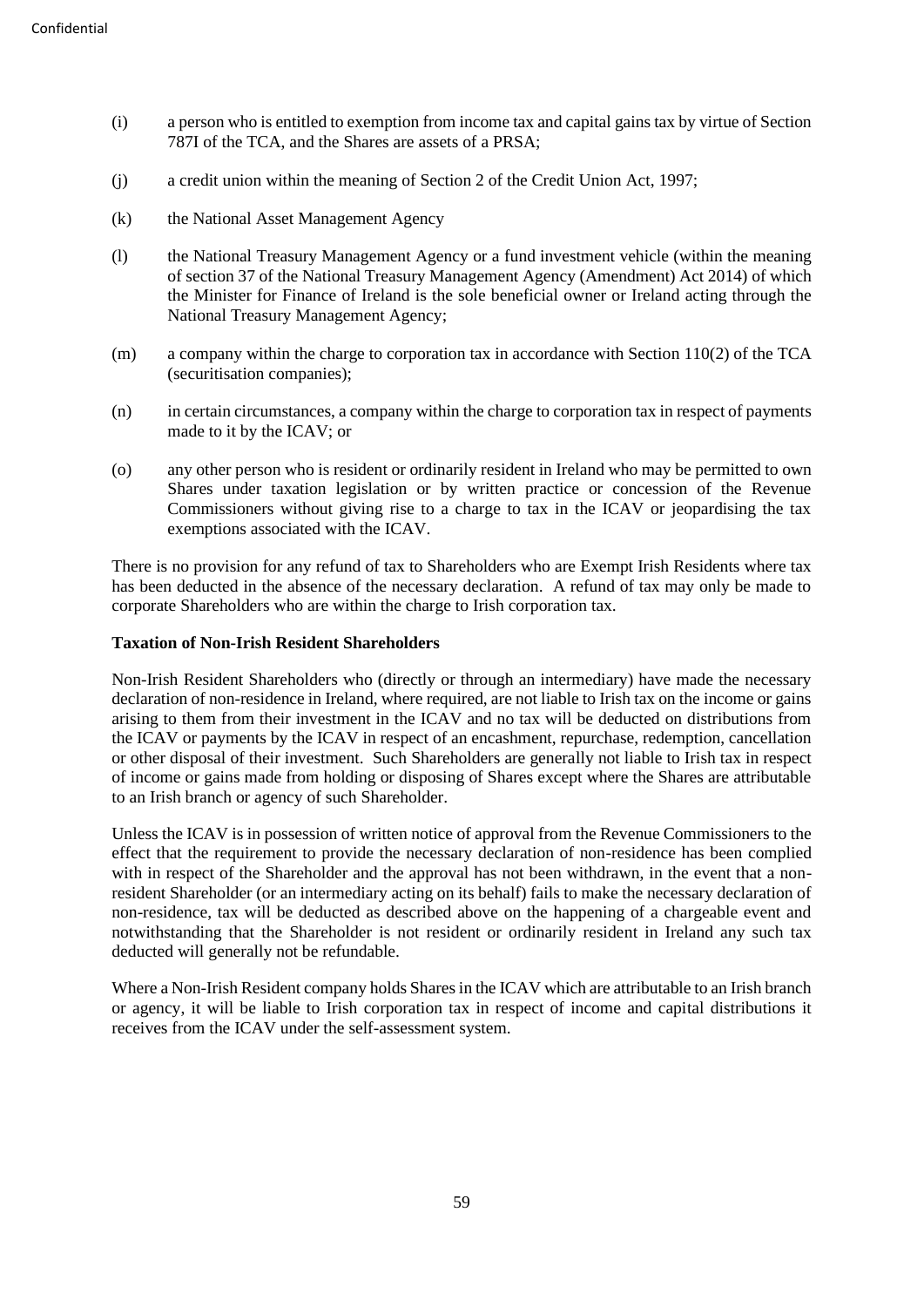# **Taxation of Irish Resident Shareholders**

# *Deduction of Tax*

Tax will be deducted and remitted to the Revenue Commissioners by the ICAV from any distributions made by the ICAV (other than on a disposal) to an Irish Resident Shareholder who is not an Exempt Irish Resident at the rate of 41%.

Tax will also be deducted by the ICAV and remitted to the Revenue Commissioners from any gain arising on an encashment, repurchase, redemption, cancellation or other disposal of Shares by such a Shareholder at the rate of 41%. Any gain will be computed as the difference between the value of the Shareholder's investment in the ICAV at the date of the chargeable event and the original cost of the investment as calculated under special rules.

Where the Shareholder is an Irish resident company and the ICAV is in possession of a relevant declaration from the Shareholder that it is a company and which includes the company's tax reference number, tax will be deducted by the ICAV from any distributions made by the ICAV to the Shareholder and from any gains arising on an encashment, repurchase, redemption, cancellation or other disposal of shares by the Shareholder at the rate of 25%.

### *Deemed Disposals*

Tax will also be deducted by the ICAV and remitted to the Revenue Commissioners in respect of any deemed disposal where the total value of Shares in a fund held by Irish Resident Shareholders who are not Exempt Irish Residents is 10% or more of the Net Asset Value of the Fund. A deemed disposal will occur on each and every eighth anniversary of the acquisition of Shares in the Fund by such Shareholders. The deemed gain will be calculated as the difference between the value of the Shares held by the Shareholder on the relevant eighth year anniversary or, as described below where the ICAV so elects, the value of the Shares on the later of the 30 June or 31 December prior to the date of the deemed disposal and the relevant cost of those Shares. The excess arising will be taxable at the rate of 41% (or in the case of Irish resident corporate Shareholders where a relevant declaration has been made, at the rate of 25%). Tax paid on a deemed disposal should be creditable against the tax liability on an actual disposal of those Shares.

Where the ICAV is obliged to account for tax on deemed disposals it is expected that the ICAV will elect to calculate any gain arising for Irish Resident Shareholders who are not Exempt Irish Residents by reference to the Net Asset Value of the relevant Fund on the later of the 30 June or 31 December prior to the date of the deemed disposal, in lieu of the value of the Shares on the relevant eight year anniversary.

The ICAV may elect not to account for tax arising on a deemed disposal where the total value of Shares in the relevant Fund held by Irish Resident Shareholders who are not Exempt Irish Residents is less than 10% of the Net Asset Value of the Fund. In this case, such Shareholders will be obliged to account for the tax arising on the deemed disposal under the self-assessment system themselves. The deemed gain will be calculated as the difference between the value of the Shares held by the Shareholder on the relevant eighth year anniversary and the relevant cost of those Shares. The excess arising will be regarded as an amount taxable under Case IV of Schedule D and will be subject to tax where the Shareholder is a company, at the rate of 25%, and where the Shareholder is not a company, at the rate of 41%. Tax paid on a deemed disposal should be creditable against the tax payable on an actual disposal of those Shares.

# *Residual Irish Tax Liability*

Corporate Shareholders resident in Ireland which receive payments from which tax has been deducted will be treated as having received an annual payment chargeable to tax under Case IV of Schedule D from which tax at the rate of 25% (or 41 % if no declaration has been made) has been deducted. Subject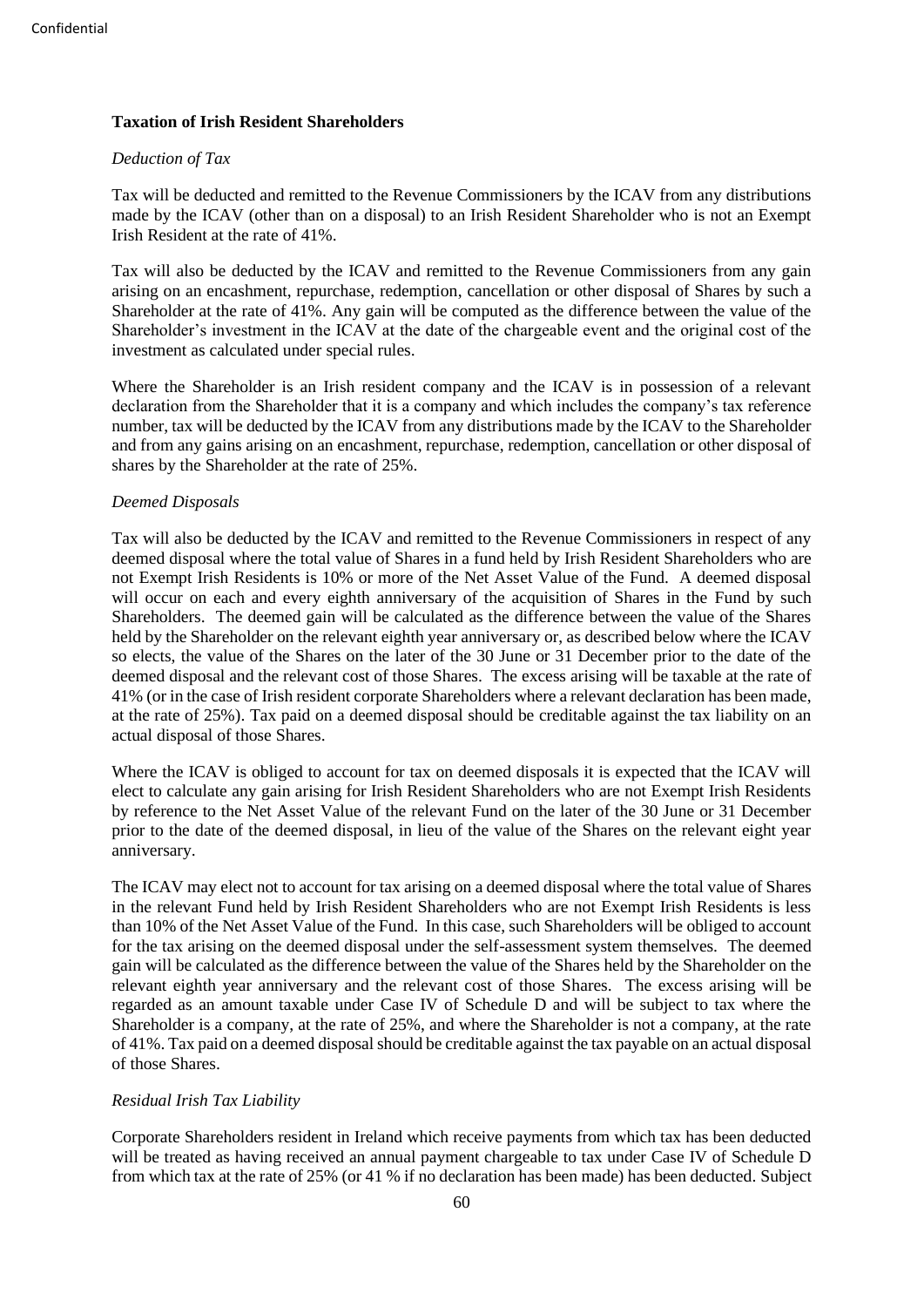to the comments below concerning tax on a currency gain, in general, such Shareholders will not be subject to further Irish tax on payments received in respect of their holding from which tax has been deducted. A corporate Shareholder resident in Ireland which holds the Shares in connection with a trade will be taxable on any income or gains received from the ICAV as part of that trade with a set-off against corporation tax payable for any tax deducted from those payments by the ICAV. In practice, where tax at a rate higher than 25% has been deducted from payments to a corporate Shareholder resident in Ireland, a credit of the excess tax deducted over the higher corporation tax rate of 25% should be available.

Subject to the comments below concerning tax on a currency gain, in general, non-corporate Irish Resident Shareholders will not be subject to further Irish tax on income arising on the Shares or gains made on disposal of the Shares, where the appropriate tax has been deducted by the ICAV from distributions paid to them.

Where a currency gain is made by a Shareholder on the disposal of Shares, the Shareholder will be liable to capital gains tax in respect of that gain in the year/s of assessment in which the Shares are disposed of.

Any Irish Resident Shareholder who is not an Exempt Irish Resident and who receives a distribution from which tax has not been deducted or who receives a gain on an encashment, repurchase, redemption, cancellation or other disposal from which tax has not been deducted, (for example, because the Shares are held in a recognised clearing system) will be liable to account for income tax or corporation tax as the case may be on the payment or on the amount of the gain under the selfassessment system and in particular, Part 41A of the TCA.

Pursuant to Section 891C of the TCA and the Return of Values (Investment Undertakings) Regulations 2013, the ICAV is obliged to report certain details in relation to Shares held by investors to the Revenue Commissioners on an annual basis. The details to be reported include the name, address and date of birth if on record of, and the investment number associated with and the value of the Shares held by, a Shareholder. In respect of Shares acquired on or after 1 January 2014, the details to be reported also include the tax reference number of the Shareholder (being an Irish tax reference number or VAT registration number, or in the case of an individual, the individual's PPS number) or, in the absence of a tax reference number, a marker indicating that this was not provided. These provisions do not require such details to be reported in respect of Shareholders who are:

- Exempt Irish Residents (as defined above);
- Shareholders who are neither Irish Resident nor ordinarily resident in Ireland (provided the relevant declaration has been made); or
- Shareholders whose Shares are held in a recognised clearing system,

however investors should note the section entitled "The OECD Common Reporting Standard" for information on additional investor information gathering and reporting requirements to which the ICAV is subject.

#### **Overseas Dividends**

Dividends (if any) and interest which the ICAV receives with respect to investments (other than securities of Irish issuers) may be subject to taxes, including withholding taxes, in the countries in which the issuers of the investments are located. It is not known whether the ICAV will be able to benefit from reduced rates of withholding tax under the provisions of the double tax treaties which Ireland has entered into with various countries.

However, in the event that the ICAV receives any repayment of withholding tax suffered, the Net Asset Value of the relevant Fund will not be restated and the benefit of any repayment will be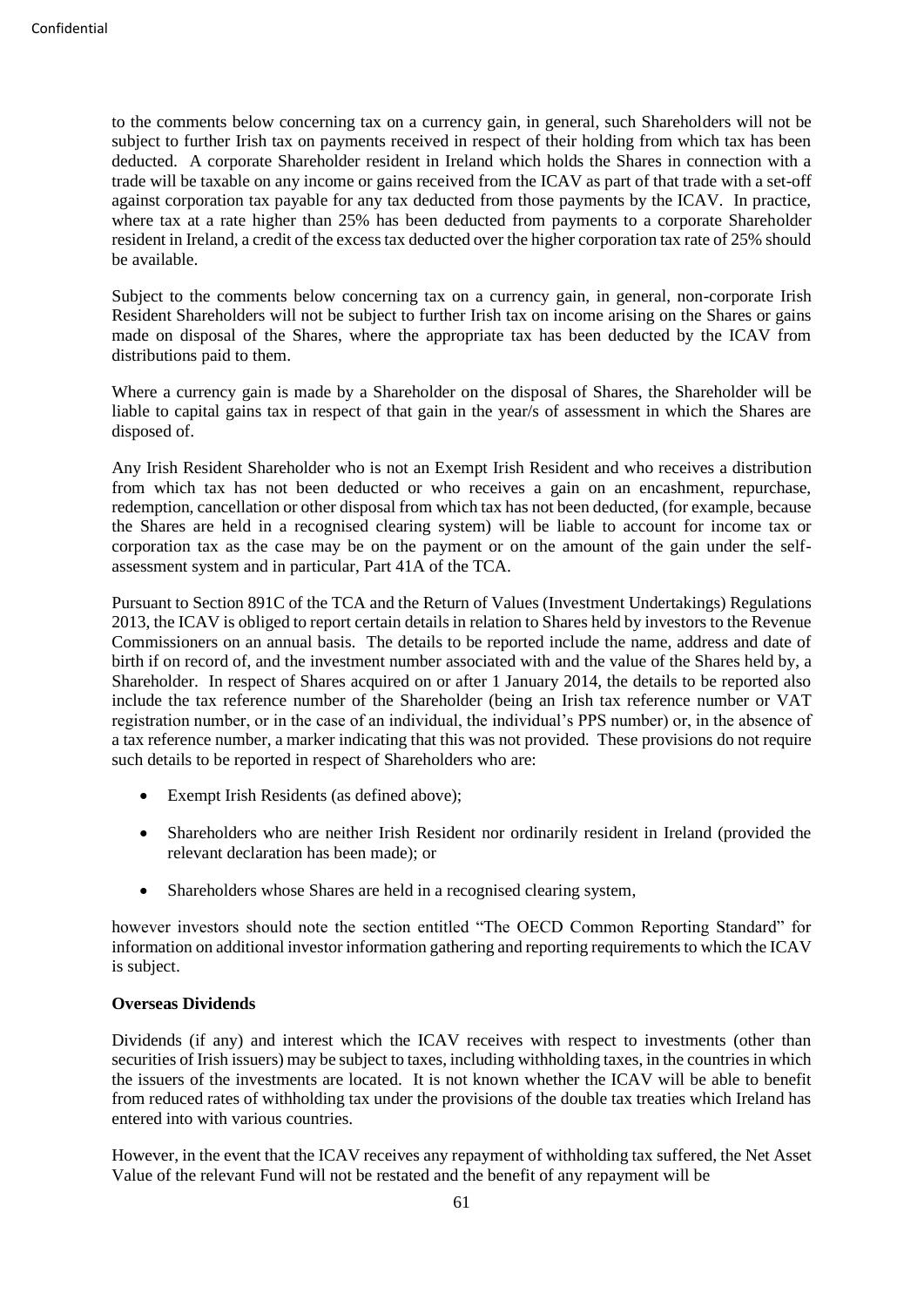allocated to the then existing Shareholders rateably at the time of such repayment.

### **Stamp Duty**

On the basis that the ICAV qualifies as an investment undertaking within the meaning of Section 739B of the TCA, generally, no stamp duty will be payable in Ireland on the issue, transfer, repurchase or redemption of Shares in the ICAV. However, where any subscription for or redemption of Shares is satisfied by an in-kind or in specie transfer of Irish securities or other Irish property, Irish stamp duty might arise on the transfer of such securities or properties.

No Irish stamp duty will be payable by the ICAV on the conveyance or transfer of stock or marketable securities of a company or other body corporate not registered in Ireland, provided that the conveyance or transfer does not relate to any immovable property situated in Ireland or any right over or interest in such property, or to any stocks or marketable securities of a company (other than a company which is an investment undertaking within the meaning of Section 739B of the TCA or a qualifying company within the meaning of Section 110 of the TCA) which is registered in Ireland.

### **Residence**

In general, investors in the ICAV will be either individuals, corporate entities or trusts. Under Irish rules, both individuals and trusts may be resident or ordinarily resident. The concept of ordinary residence does not apply to corporate entities.

# *Individual Investors*

### *Test of Residence*

An individual will be regarded as resident in Ireland for a particular tax year if the individual is present in Ireland: (1) for a period of at least 183 days in any one tax year; or (2) for a period of at least 280 days in any two consecutive tax years, provided that the individual is resident in Ireland for at least 31 days in each tax year. In determining days present in Ireland, an individual is deemed to be present if he / she is present in the country at any time during the day.

If an individual is not resident in Ireland in a particular tax year the individual may, in certain circumstances, elect to be treated as resident.

#### *Test of Ordinary Residence*

If an individual has been resident for the three previous tax years then the individual will be deemed "ordinarily resident" from the start of the fourth year. An individual will remain ordinarily resident in Ireland until the individual has been non-resident for three consecutive tax years.

# *Trust Investors*

A trust will generally be regarded as resident in Ireland where all of the trustees are resident in Ireland. Trustees are advised to seek specific tax advice if they are in doubt as to whether the trust is resident in Ireland.

# *Corporate Investors*

A company will be resident in Ireland if its central management and control is in Ireland or (in certain circumstances) if it is incorporated in Ireland. For Ireland to be treated as the location of a company's central management and control this typically means Ireland is the location where all fundamental policy decisions of the company are made.

All companies incorporated in Ireland are resident in Ireland for tax purposes except where: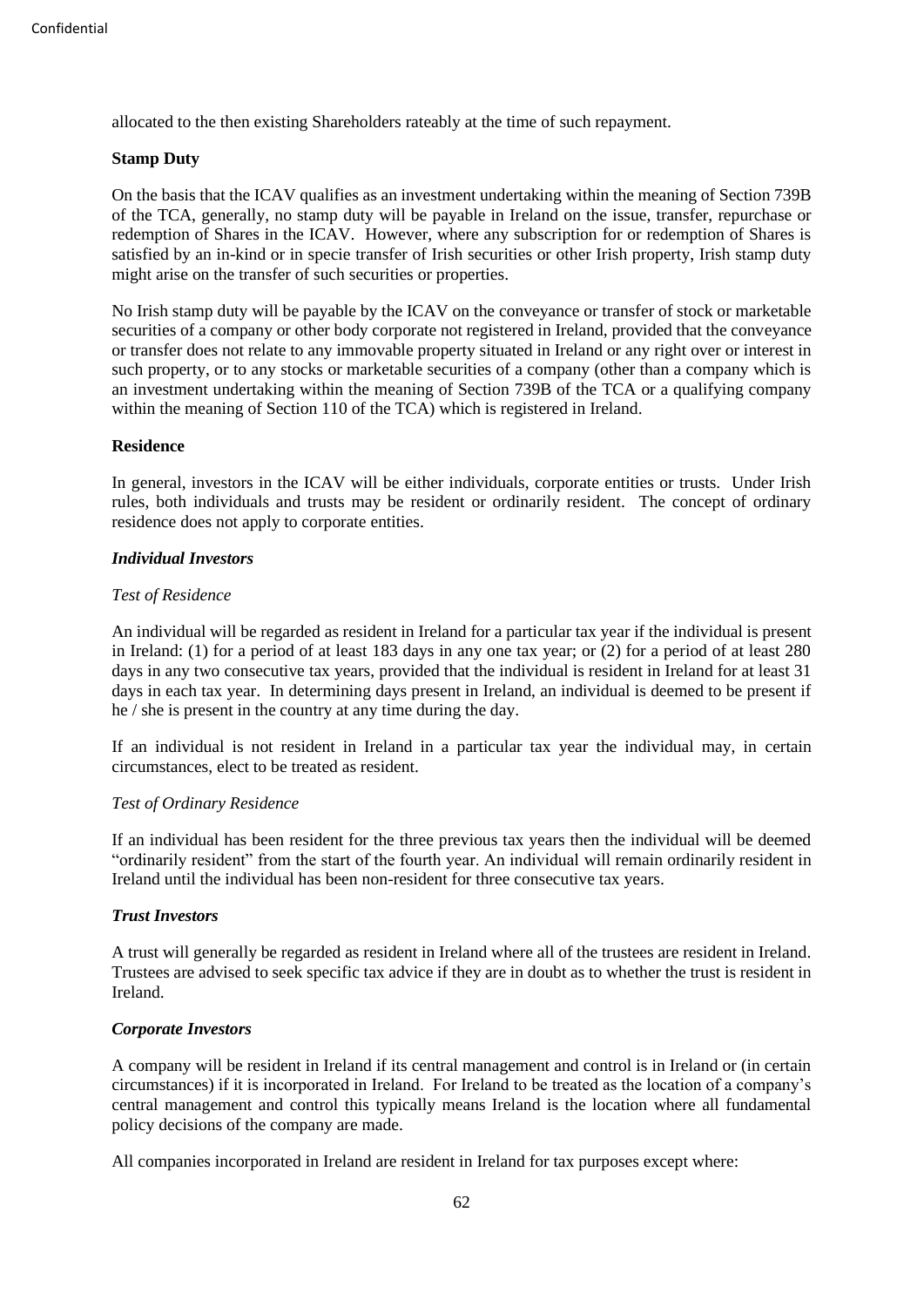- (i) in the case of a company incorporated before 1 January 2015, the company or a related company carries on a trade in Ireland, and either (a) the company is ultimately controlled by persons resident in a "relevant territory", being an EU member state (other than Ireland) or a country with which Ireland has a double taxation agreement in force by virtue of Section 826(1) of the TCA or that is signed and which will come into force once all the ratification procedures set out in Section 826(1) of the TCA have been completed, or (b) the principal class of the shares in the company or a related company is substantially and regularly traded on a recognised stock exchange in a relevant territory; or
- (ii) the company is regarded as resident in a country other than Ireland and not resident in Ireland under a double taxation agreement between Ireland and that other country.

A company incorporated in Ireland and coming within either (i) or (ii) above will not be regarded as resident in Ireland unless its central management and control is in Ireland, PROVIDED however, a company coming within (i) above which has its central management and control outside of Ireland will still be regarded as resident in Ireland if (a) it would by virtue of the law of a relevant territory be tax resident in that relevant territory if it were incorporated in that relevant territory but would not otherwise be tax resident in that relevant territory, (b) is managed and controlled in that relevant territory, and (c) would not otherwise by virtue of the law of any territory be regarded as resident in that territory for tax purposes.

The exception from the incorporation rule of tax residence at (i) above in respect of a company incorporated before 1 January 2015 will however cease to apply or be available after 31 December 2020, or, if earlier, from the date, after 31 December 2014, of a change in ownership (direct or indirect) of the company where there is a major change in the nature or conduct of the business of the company within the period beginning on the later of 1 January 2015 or the date which occurs one year before the date of the change in ownership of the company, and ending 5 years after the date of the change in ownership. For these purposes a major change in the nature or conduct of the business of the company includes the commencement by the company of a new trade or a major change arising from the acquisition by the company of property or of an interest in or right over property.

# **Disposal of Shares and Irish Capital Acquisitions Tax**

# (a) **Persons Domiciled or Ordinarily Resident in Ireland**

The disposal of Shares by means of a gift or inheritance made by a disponer domiciled or ordinarily resident in Ireland or received by a beneficiary domiciled or ordinarily resident in Ireland may give rise to a charge to Irish Capital Acquisitions Tax for the beneficiary of such a gift or inheritance with respect to those Shares.

# (b) **Persons Not Domiciled or Ordinarily Resident in Ireland**

On the basis that the ICAV qualifies as an investment undertaking within the meaning of Section 739B of the TCA, the disposal of Shares will not be within the charge to Irish Capital Acquisitions Tax provided that;

- the Shares are comprised in the gift or inheritance at the date of the gift or inheritance and at the valuation date;
- the donor is not domiciled or ordinarily resident in Ireland at the date of the disposition; and
- the beneficiary is not domiciled or ordinarily resident in Ireland at the date of the gift or inheritance.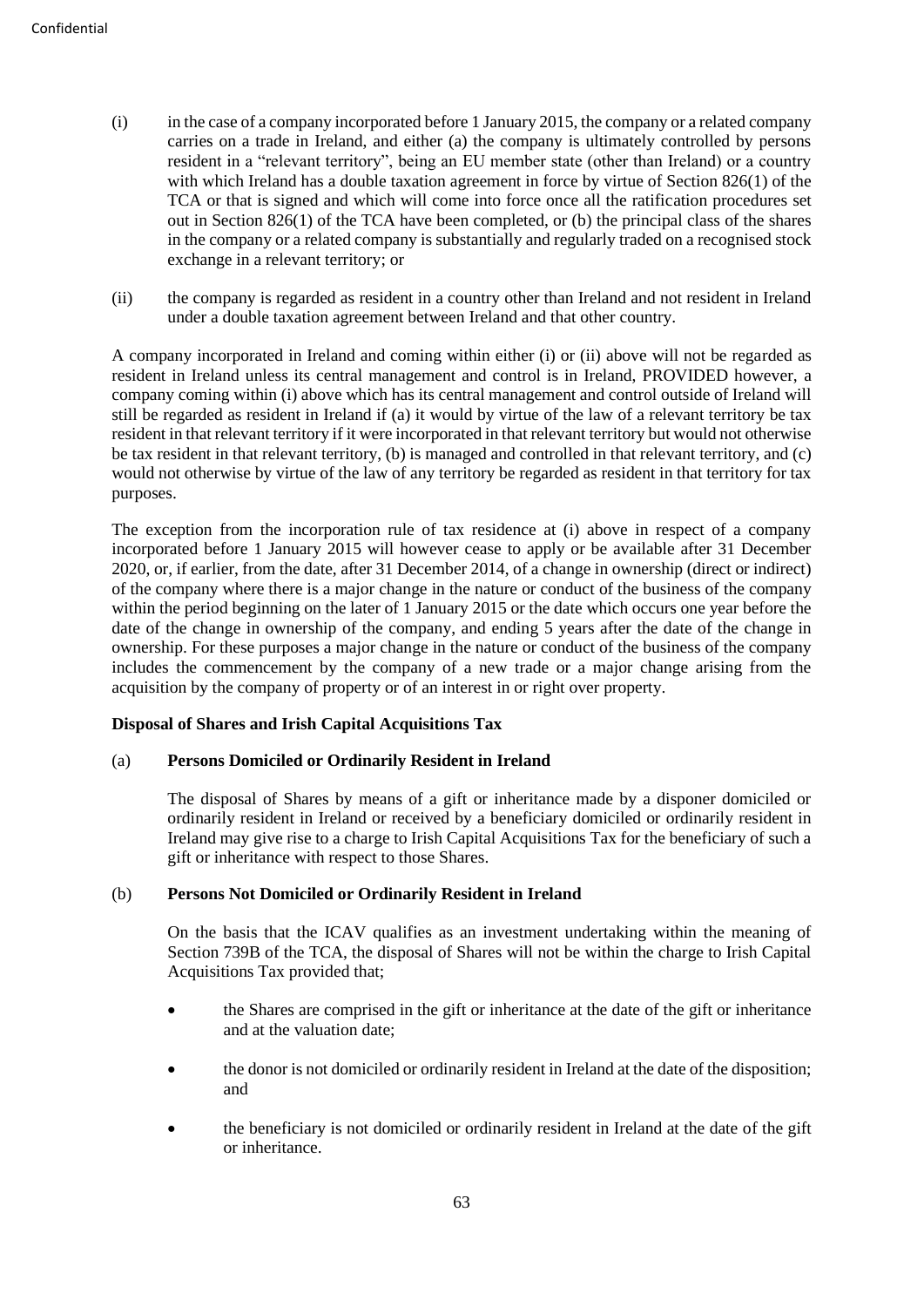# **AUTOMATIC EXCHANGE OF INFORMATION**

Ireland has implemented the "Standard for Automatic Exchange of Financial Account Information", also known as the Common Reporting Standard ("CRS"), into Irish law.

The CRS is a single global standard on Automatic Exchange of Information ("AEOI") which was approved by the Council of the Organisation for Economic Cooperation and Development ("OECD") in July 2014. It draws on earlier work of the OECD and the EU, global anti-money laundering standards and, in particular, the Model FATCA Intergovernmental Agreement. The CRS sets out details of the financial information to be exchanged, the financial institutions required to report, together with common due diligence standards to be followed by financial institutions.

Under the CRS, participating jurisdictions are required to exchange certain information held by financial institutions regarding their non-resident customers.

To comply with its obligations under the CRS (or similar information sharing arrangements), the ICAV may require additional information and documentation from Shareholders. Shareholders should note that the ICAV is required to disclose the name, address, jurisdiction(s) of tax residence, date and place of birth, account reference number and tax identification number(s) of each reportable person in respect of a reportable account for CRS and information relating to each Shareholder's investment (including but not limited to the value of and any payments in respect of the Shares) to the Revenue Commissioners of Ireland who may in turn exchange this information with the tax authorities in territories who are participating jurisdictions for the purposes of the CRS. In order to comply with its obligations, the ICAV may require additional information and documentation from Shareholders.

By signing the application form to subscribe for Shares in the ICAV, each Shareholder is agreeing to provide such information upon request from the ICAV or its delegate. Shareholders refusing to provide the requisite information to the ICAV may be reported to the Revenue Commissioners.

Pursuant to information-sharing arrangements in place between Ireland and/or the European Union and certain third countries and/or dependant or associated territories of CRS-participating jurisdictions, to the extent that those countries or territories are not "Reportable Jurisdictions" under the CRS, the Administrator, or such other entity considered to be a paying agent for these purposes, may be obliged to collect certain information (including the tax status, identity and residency of the Shareholders) in order to satisfy the disclosure requirements under those arrangements and to disclose such information to the relevant tax authorities. Those tax authorities may in turn be obliged to provide the information disclosed to the tax authorities of other relevant jurisdictions.

Shareholders will be deemed by their subscription for Shares in a Fund to have authorised the automatic disclosure of such information by the Administrator, or other relevant person to the relevant tax authorities.

The above description is based in part on regulations, guidance from the OECD and the CRS, all of which are subject to change. Each prospective investor should consult its own tax advisers on the requirements applicable to it under these arrangements.

# **OTHER TAX CONSIDERATIONS**

The ICAV may from time to time purchase investments that will subject the ICAV to exchange controls or withholding taxes in various jurisdictions. In the event that exchange controls or foreign withholding taxes are imposed with respect to any of the ICAV's investments, the effect generally reduces the income received by the ICAV on its investments.

# **MANAGEMENT AND ADMINISTRATION**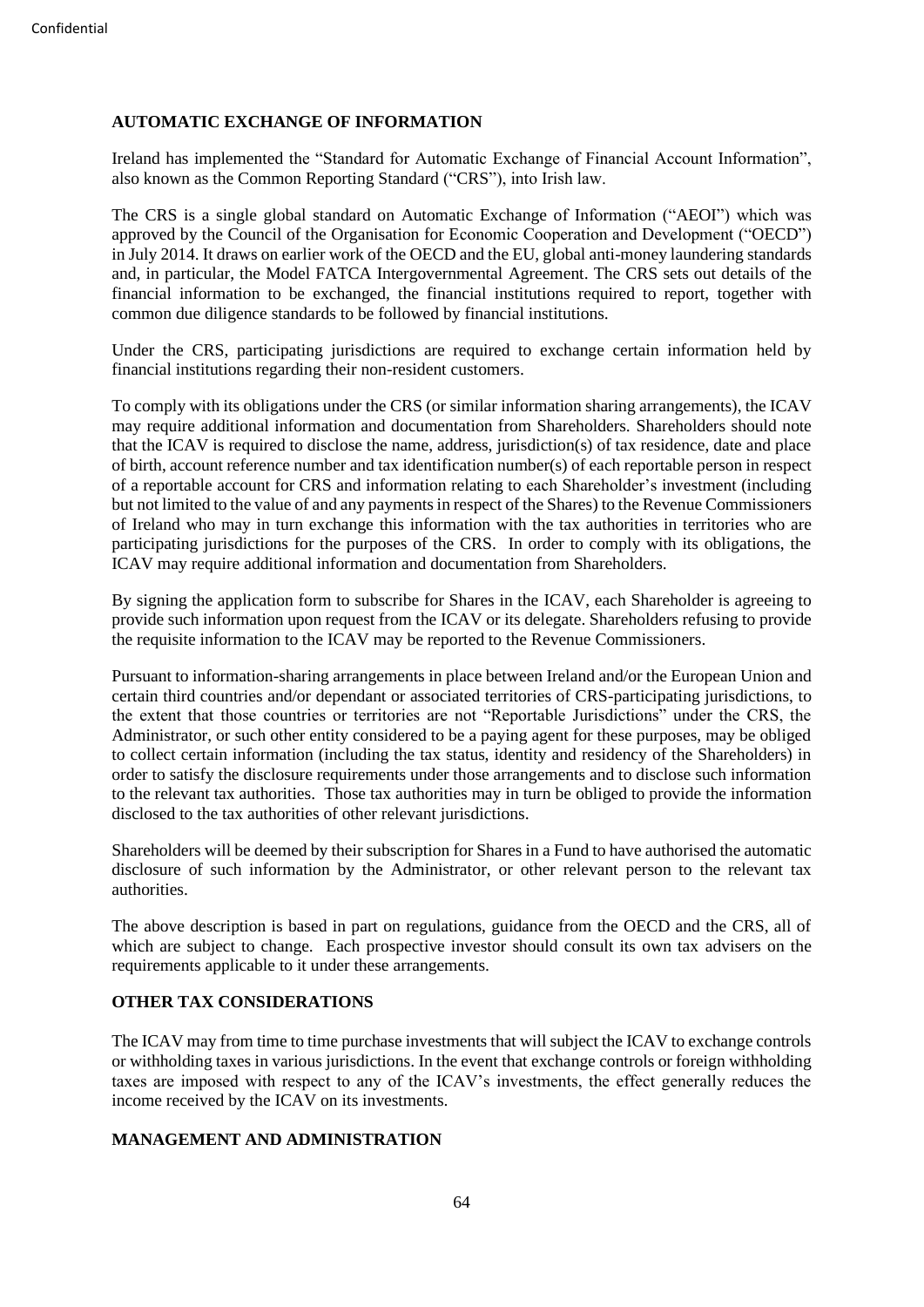# **The Board of Directors**

The Board of Directors is responsible for managing the business affairs of the ICAV in accordance with the Instrument of Incorporation. The Directors may delegate certain functions to the Service Providers and other parties, subject to supervision and direction by the Directors and provided that the delegation does not prevent the ICAV from being managed in the best interests of its Shareholders.

The Directors and their principal occupations are set forth below. The address of the Directors is the registered office of the ICAV.

*Henrik Landén* Henrik Landén (b.1983) is the legal counsel of Lynx Asset Management AB ("Lynx"). Mr. Landén graduated with an LL.M. from the School of Business, Economics and Law, Gothenburg University in 2007. Between September 2007 and February 2009 Mr. Landén was an associate lawyer at Gernandt & Danielsson Advokatbyrå where he mainly worked on commercial law, public mergers & acquisitions and real estate. From March 2009 to August 2010 Mr. Landén worked as a court clerk at Stockholm District Court. Between September 2010 and May 2011 Mr. Landén was an associate lawyer at Hannes Snellman Attorneys Ltd. where he mainly worked on banking & financing law. From May 2011 to May 2016 Mr. Landén was legal counsel at B & P Fund Services AB, a wholly owned subsidiary of Brummer & Partners AB. During this time he provided legal advice to the investment management companies within the Brummer & Partners group, including establishment of new funds in different jurisdictions, negotiating service, trading and investment management agreements and work on general commercial and company law. Mr. Landén joined Lynx as legal counsel in May 2016. In his role Mr. Landén oversees Lynx' global legal activities. He also serves as the firm's corporate secretary and data protection manager.

# *Fiona Mulhall (Irish Resident)*

Fiona Mulhall has over 20 years experience in the funds industry in Ireland. From 2002 until 2014, Ms. Mulhall was Head of the Investments Funds & Debt Securities division with Investec Capital & Investments (Ireland) Ltd. (previously NCB Stockbrokers). Fiona specialised in listing, regulatory and compliance requirements for Irish and offshore domiciled funds and structured products.

Since 2014, Ms. Mulhall has acted as an external consultant to service providers within the funds industry and has been acting as an independent Non-Executive Director, to a range of UCITS and Alternative Investment Funds and Management Companies.

Ms. Mulhall is a Fellow of the Institute of Chartered Accountants in Ireland, a Certified Investment Fund Director and a member of the Association of Compliance Officers. Ms. Mulhall holds an honors degree in Economics from University College Dublin and a Professional Diploma in Accounting from Dublin City University.

#### *Brian Dunleavy* **(Irish Resident)**

Brian Dunleavy is a Senior Consultant with KB Associates' AIFMD and UCITS authorised management company, KBA Consulting Management Limited where he advises asset managers on the establishment and ongoing operation of both AIFMD and UCITS compliant funds. Prior to joining KB Associates, Brian was a Vice President in the Trustee & Depositary group in J.P. Morgan Bank where he assisted clients with new fund and product initiatives together with ongoing compliance requirements. Previously he held the position of Senior Associate with King & Wood Mallesons solicitors in Sydney specialising in asset management and financial services regulation. He commenced his career with McCann FitzGerald solicitors in Dublin and London where he qualified and worked for a number of years in its asset management and investment funds practice. Brian holds a Bachelor of Business and Law (Hons) from University College Dublin and was admitted to the Roll of Solicitors in Ireland in 2008.

The Secretary is KB Associates.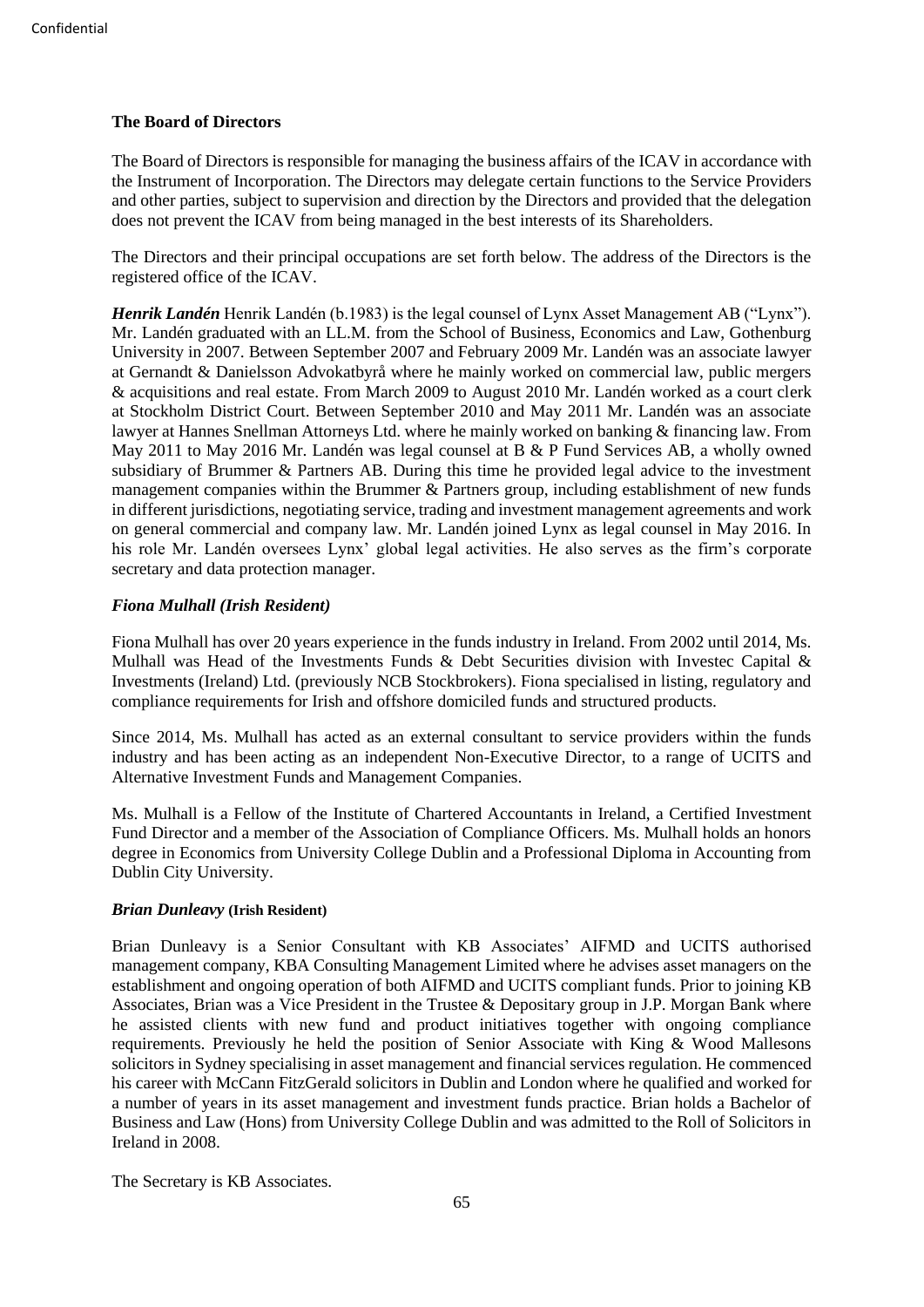The Instrument of Incorporation does not stipulate a retirement age for Directors and does not provide for retirement of Directors by rotation. The Instrument of Incorporation provides that a Director may be a party to any transaction or arrangement with the ICAV or in which the ICAV is interested provided that he has disclosed to the Directors the nature and extent of any material interest which he may have. A Director may vote in respect of any proposal concerning any other Irish collective asset-management vehicle, body corporate, company, trust, partnership or other body of persons in which he is interested, directly or indirectly, whether as an officer, shareholder, employee or otherwise, provided that he is not the holder of 5% or more of the issued shares of any class of such company or of the voting rights available to members of such company. A Director may also vote in respect of any proposal concerning an offer of Shares in which he is interested as a participant in an underwriting or sub-underwriting arrangement and may also vote in respect of the giving of any security, guarantee or indemnity in respect of money lent by the Director to the ICAV or in respect of the giving of any security, guarantee or indemnity to a third party in respect of a debt obligation of the ICAV for which the Director has assumed responsibility in whole or in part. Questions arising at any meeting of the Directors shall be determined by a majority of votes of the Directors. In the case of an equality of votes, the Chairman shall have a second or casting vote.

#### **The Manager**

KBA Consulting Management Limited has been appointed as manager for the ICAV pursuant to the Management Agreement. Under the terms of the Management Agreement, the Manager has responsibility for the management and administration of the ICAV's affairs, subject to the overall supervision and control of the Directors. The Board of the ICAV retains the discretion to delegate as determined by the Directors.

The Manager was incorporated as a limited liability company in Ireland under the Companies Act 2014 (as may be amended) under registration number 430897 on 4 December 2006 and is authorised by the Central Bank to act as a management company on behalf of UCITS funds pursuant to the UCITS Regulations. The Manager has an authorised share capital of  $\epsilon 1,000,000$  of which  $\epsilon 1,000,000$  is paid up. The Manager's main business is the provision of fund management and administration services to collective investment schemes such as the ICAV. The secretary of the Manager is KB Associates.

The Management Agreement provides for the termination of the appointment of the Manager by either party on not less than ninety days' notice to the other. The Management Agreement may be also terminated at any time immediately by either party in the event that the other party goes into liquidation or is unable to pay its debts or commits an act of bankruptcy or a receiver is appointed over the assets of the other party or some event having equivalent effect occurs or an examiner, administrator or similar person is appointed to the other party or the other party commits a material breach of the Management Agreement and fails to remedy a breach of the Management Agreement (if such breach is capable of remedy) within thirty days of being requested to do so or the Manager ceases to be permitted under applicable law to act as such under any applicable laws or regulations.

The Directors of the Manager are described below:

Mike Kirby (Irish Resident) is Managing Principal at KB Associates a firm which provides a range of advisory and project management services to the promoters of offshore mutual funds. He has previously held senior positions at Bank of New York (previously RBS Trust Bank) (1995-2000) where he was responsible for the establishment and ongoing management of its Dublin operations. He has also held senior positions in the custody and fund administration businesses of JP Morgan in London and Daiwa Securities in Dublin. Mr. Kirby holds a Bachelor of Commerce (Honours) Degree from University College Dublin and is a Fellow of the Institute of Chartered Accountants in Ireland.

Peadar De Barra (Irish Resident) is an executive director and Chief Operating Officer of KBA Consulting Management Limited with responsibility for risk, operations and compliance. Mr De Barra joined KB Associates in 2008. Prior to this Mr. De Barra was Vice-President at Citi Fund Services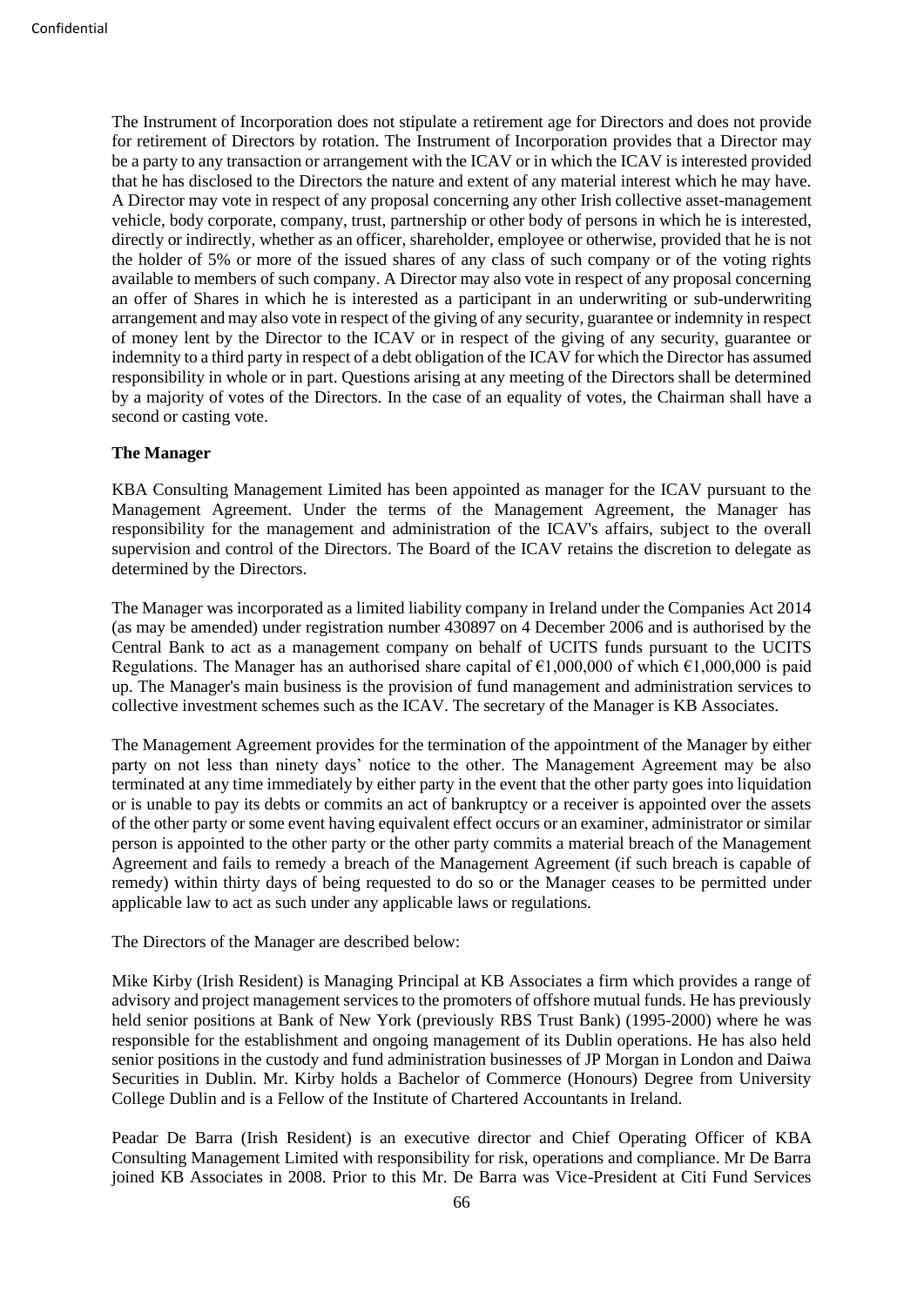(Ireland) Ltd (formerly BISYS), where he was responsible for the Financial Administration team (2003 to 2007). Prior to this Mr. De Barra was an accountant and auditor with PricewaterhouseCoopers Dublin and Boston (1998 to 2002) and was an assistant manager at AIB/BNY Fund Management (Ireland) Ltd (2002 to 2003) with responsibilities for statutory reporting. Mr. De Barra holds a Bachelor of Commerce Degree from University College Galway and is a Fellow of the Institute of Chartered Accountants in Ireland.

John Oppermann (Irish Resident) has been involved in the financial services sector for over 30 years in both London and Dublin. He has extensive experience with investment funds domiciled in various locations across a variety of asset classes and investment strategies. From 2004 to July 2008, Mr Oppermann served as General Manager of Olympia Capital Ireland Limited, a fund administration company based in Dublin. Mr Oppermann held senior roles with RMB International in Dublin from 2003 to 2004 (part of the First Rand Group) and International Fund Services (IFS) from 2001 to 2004. He established Capita's Registrar operations in Ireland and was Country Manager from 1998 to 2001. Mr Oppermann is a Fellow of the Chartered Association of Certified Accountants and holds an MBA from the Michael Smurfit Graduate School of Business. He has received the accreditation of Certified Investment Fund Director from the Institute of Banking School of Professional Finance. Mr Oppermann is a non-executive director for a number of companies and is a member of the Institute of Directors.

Samantha McConnell (Irish Resident) has over 20 years' experience in the financial and pensions industry covering administration, investment services, change and integration management as well as expert in devising solutions to complex issues. Currently, Samantha has overall responsibility at WillisTowersWatson for Transaction Advisory Services in Ireland covering individual as well as group pension administration, operations and client system development. She has worked in investments for over 17 years in a large variety of roles with Ulster Bank Investment Managers, KBC Asset Managers and Fexco. Samantha holds a first class honours degree in commerce from UCD and graduated first in Ireland in the ACCA exams. She is a CFA Charterholder, a holder of the Institute of Directors Diploma in Company Direction and was recently awarded the Graduate of Merit award from the Institute of Directors.

#### **The Investment Manager and Distributor**

Lynx Asset Management AB has been appointed as Investment Manager of the ICAV.

The Manager has appointed Lynx Asset Management AB as Investment Manager to provide discretionary investment management services to the ICAV. The Investment Manager is also the promoter of the ICAV and the Investment Manager's primary business is providing investment management services.

The Manager has delegated responsibility for the investment and re-investment of the Funds' assets to the Investment Manager, pursuant to the Investment Management Agreement. The Investment Manager will be responsible to the Manager for managing the assets of the Funds in accordance with the investment objectives and policies described in this Prospectus, subject always to the supervision and direction of the Manager and Directors.

The Investment Management and Distribution Agreement between the ICAV and the Investment Manager provides that the Investment Manager shall be responsible for the investment and reinvestment of the Funds' assets and for the distribution of the Shares. The Investment Management and Distribution Agreement shall continue in force until terminated immediately at any time by the ICAV or by the Investment Manager on not less than 90 days' notice in writing.

Notwithstanding the foregoing, either party may at any time terminate the Investment Management and Distribution Agreement: (a) in the event that any of the parties shall go into liquidation (except a voluntary liquidation for the purpose of reconstruction or amalgamation upon terms previously approved in writing) or be unable to pay its debts or commit any act of bankruptcy under the laws of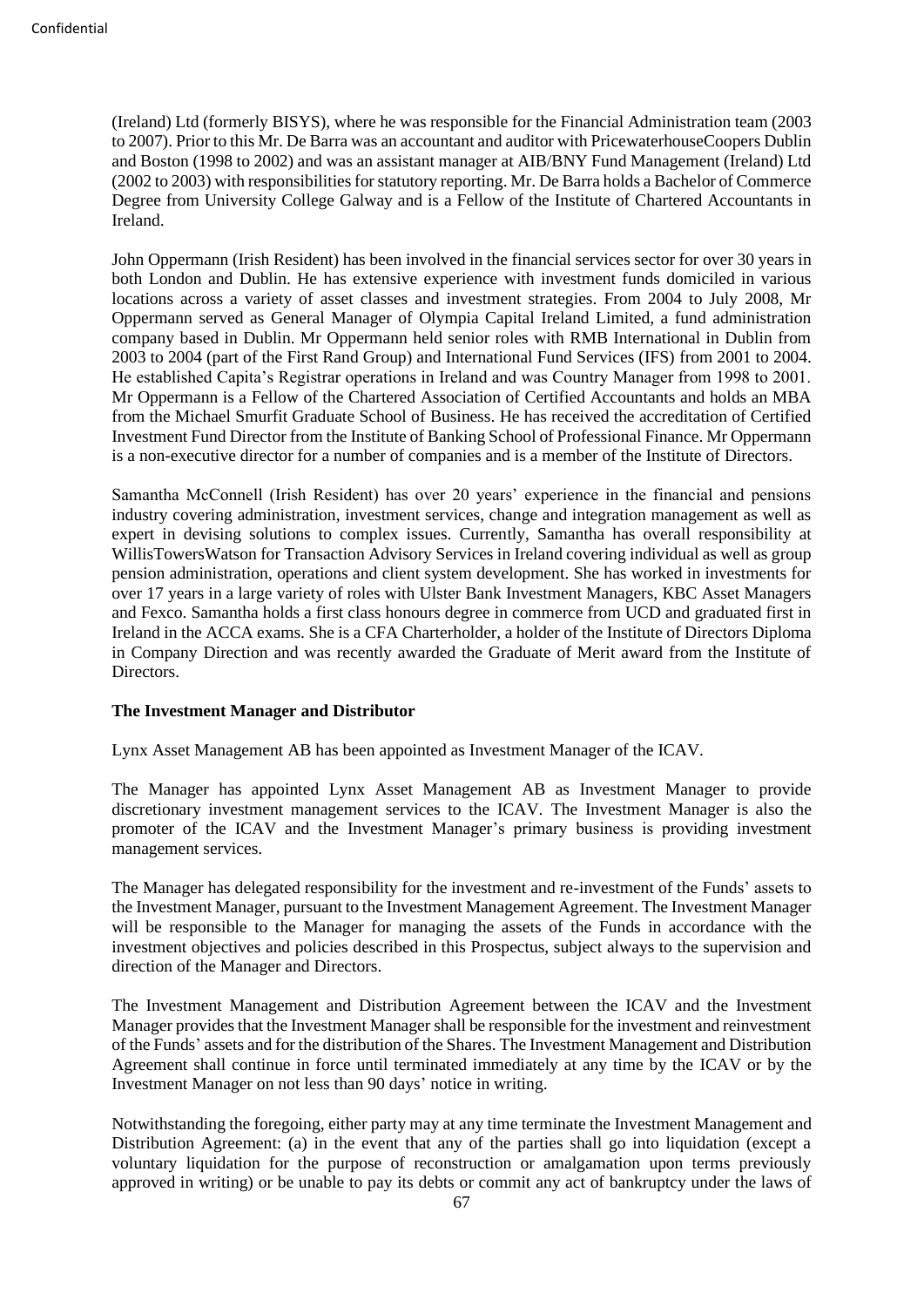Ireland or if a receiver is appointed over any of the assets of such other party or if some event having an equivalent effect occurs; (b) if the Investment Manager ceases to be permitted to perform its duties under any applicable laws; (c) any party shall commit any material breach of the Investment Management Agreement and shall not have remedied such breach (if capable of remedy) within 30 days of notice requiring the same to be remedied; or (d) an examiner, administrator or similar person is appointed to either party.

In the absence of wilful default, fraud, bad faith, negligence or reckless disregard on the part of the Investment Manager, the Investment Manager shall not be liable to the ICAV, the Funds or any Shareholder for any of its acts or omissions in the course of, or connected in any way with, rendering the services provided for in the Investment Management Agreement or for any losses which may be sustained in the purchase, holding or sale of any of the investments of the Funds and the Investment Manager shall not be liable for indirect, special or consequential damages of any nature. The ICAV shall indemnify and hold harmless the Investment Manager its affiliates and their employees, directors, owners (direct and indirect) and agents of the Investment Manager and its affiliates against all actions, proceedings and claims and against all costs, demands, loss and expenses (including legal and professional expenses and settlement costs) arising which may be brought against, suffered or incurred by the Investment Manager by reason of its performance of its duties under the terms of the Investment Management Agreement (otherwise than due to the wilful default, fraud, bad faith, negligence or reckless disregard in the performance by the Investment Manager or its agents of its obligations or functions under the Investment Management Agreement).

The Investment Manager may, with the prior approval of the ICAV, delegate its investment management and/or distribution functions to one or more investment advisers, sub-investment managers, sub-distributors or other delegates duly appointed by the Investment Manager provided that such delegation is made in accordance with the requirements of the Central Bank Regulations. Information on any delegates will be provided to Shareholders on request and details of the investment adviser will be disclosed in the annual report and the half-yearly accounts. The fees of any such investment advisers shall be discharged by the Investment Manager.

### **The Administrator**

The Administrator is responsible under the overall supervision of the Board of Directors for, inter alia, the general administration of the ICAV, which includes arranging for the issue and redemption of Shares of the ICAV, keeping the register of shareholders, applying anti-money laundering procedures to all applicants of the ICAV in accordance with Irish laws and regulations, and calculating Net Asset Value and the Net Asset Value per Share of the Funds.

The Administrator was incorporated in Ireland as a limited liability company on 29 November 1991 and is authorised by the Central Bank to act as an administrator of funds. The Administrator is an indirect wholly owned subsidiary of HSBC Holdings plc, a public limited company incorporated in England and Wales. As at 31 December 2016, HSBC Holdings plc had consolidated gross assets of approximated US\$ 2,608 billion.

The Administrator is entitled to be indemnified by the ICAV against all liabilities, obligations, losses, damages, penalties, actions, judgments, suits, costs, expenses or disbursements of any kind or nature whatsoever (other than those resulting from the fraud, negligence or wilful misconduct on the part of the Administrator) which may be imposed on, incurred by or asserted against the Administrator as a result of or in connection with performing its obligations or duties.

The Administrator shall be entitled, without verification, further enquiry or liability on the Administrator's part, to rely on pricing information in relation to specified investments held by the Funds which is provided by price sources set out in a particular Fund's pricing policy, as set out in the Administration Agreement, this Prospectus and/or the Fund's constituent document or, in the absence of any such price sources, any price sources on which the Administrator may choose to rely. Without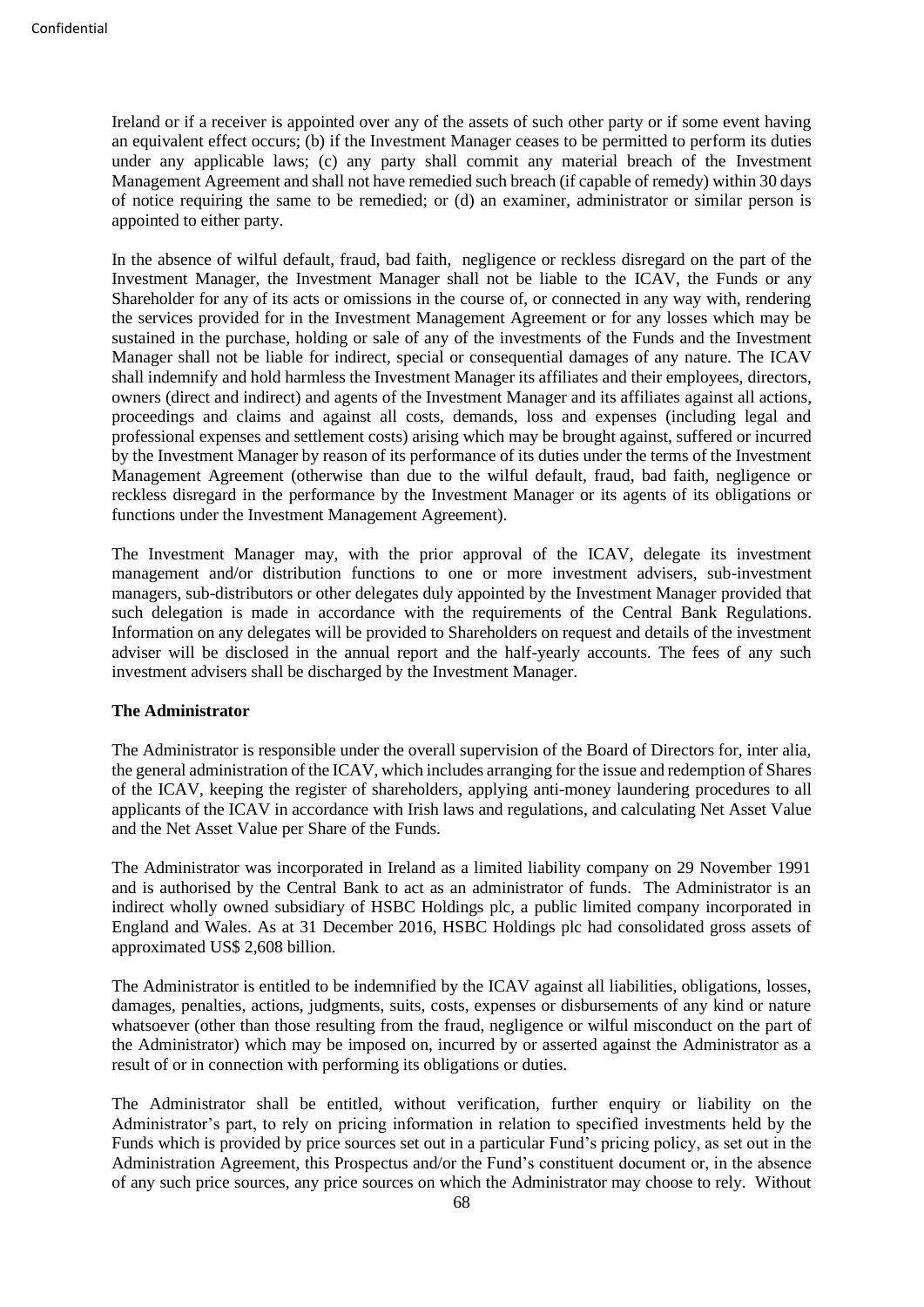prejudice to the generality of the foregoing, the Administrator shall not be responsible or liable to any person for the valuation or pricing of any assets or liabilities of the ICAV (save as provided in the services set out in the Administration Agreement) or for any inaccuracy, error or delay in pricing or valuation information provided by pricing agents, pricing sources or pricing models provided by any person to the Administrator.

The Administrator will use reasonable endeavours to independently verify the price of any such assets or liabilities of the Funds using its network of automated pricing services, brokers, market makers, intermediaries or using other pricing sources or pricing models provided by any person.

In the absence of readily available independent pricing sources, the Administrator may rely solely upon any valuation or pricing information (including, without limitation, fair value pricing information) about any such assets or liabilities of the Funds which is processed by it or provided to it by: (i) the ICAV, the ICAV's Board of Directors (or other governing body), any external valuer appointed by the Investment Manager or the Funds to value any of the Fund's assets (if applicable) or the Investment Manager; and/or (ii) third parties including, but not limited to, any valuer, third party valuation agent, intermediary or other third party, including but not limited to those appointed or authorised by the ICAV, the ICAV's Board of Directors (or other governing body), the external valuer (if applicable) or the Investment Manager to provide pricing or valuation information in respect of the ICAV's assets or liabilities to the Administrator.

The Administrator in no way acts as guarantor or offeror of the Fund's Shares or any underlying investment. The Administrator is a service provider to the ICAV and has no responsibility or authority to make investment decisions, or render investment advice, with respect to the assets of the Funds. The Administrator is not responsible for, and accepts no responsibility or liability for any losses suffered by the Funds or any investors in the Funds as a result of any failure by the Funds or the Investment Manager to adhere to the investment objective, policy, investment restrictions, borrowing restrictions or operating guidelines. The Administrator will not participate in transactions or activities or make any payments denominated in U.S. Dollars, which, if carried out by a US person, would be subject to OFAC sanctions.

The Administrator shall not be liable or otherwise responsible for any loss suffered by any person by reason of: (i) any act or omission of any person prior to the commencement date of the Administration Agreement; (ii) any defect, error, inaccuracy, breakdown or delay in any product or service provided to the Administrator by any third party service provider; (iii) any inaccuracy, error or delay in information provided to the Administrator by or on behalf of the Funds or Investment Manager (including any broker, market maker or intermediary) or the external valuer, and (iv) actions which are reasonably taken by the Administrator or any Affiliate related to taxes. The Administrator shall not otherwise be liable for any loss to the Funds or any other person unless direct loss is sustained as a result of its fraud, negligence or wilful misconduct.

Under the terms of the Administration Agreement, the Administrator is able to delegate certain of its core functions and duties to any member of the HSBC Group, subject to the requirements of the Central Bank.

The appointment of the Administrator may be terminated without cause by not less than 180 days' notice in writing.

The Administrator is a service provider to the ICAV and is not responsible for the preparation of this document or for the activities of the Fund and therefore accepts no responsibility for any information contained in this document.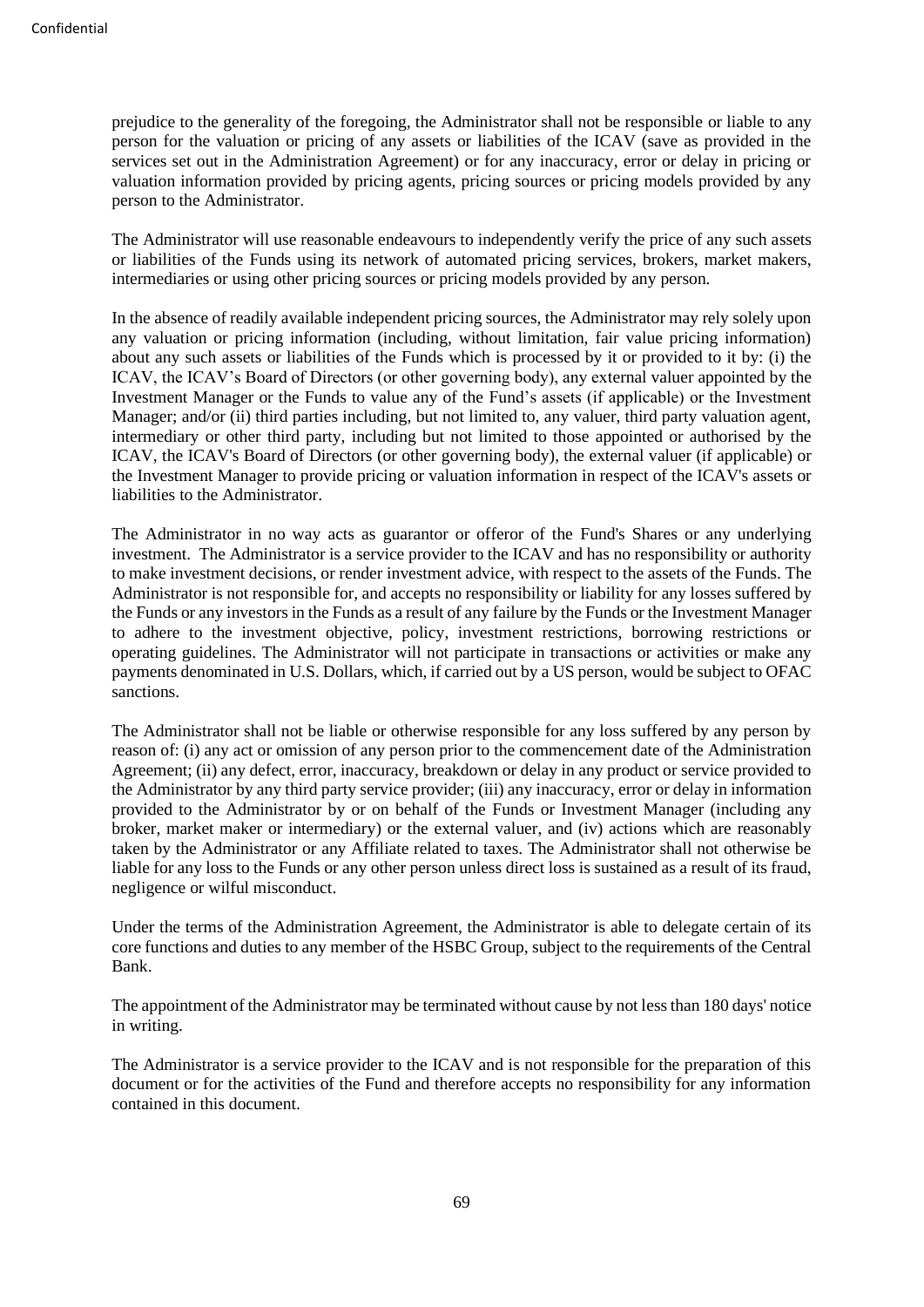# **The Depositary**

HSBC Continental Europe is a subsidiary of HSBC Holdings plc. It is incorporated under the laws of France as a société anonyme (registered number 775 670 284 RCS Paris), having its registered office at 38 avenue Kléber, 75116 Paris, France. HSBC Continental Europe is based in Paris and supervised by the European Central Bank (ECB), as part of the Single Supervisory Mechanism, the French Prudential Supervisory and Resolution Authority (l'Autorité de Contrôle Prudentiel et de Résolution) (ACPR) as the French National Competent Authority and the French Financial Markets Authority (l'Autorité des Marchés Financiers) (AMF) for the activities carried out over financial instruments or in financial markets. Further, HSBC Continental Europe is registered as an insurance broker with the French Organisation for the Registration of financial intermediaries (Organisme pour le Registre unique des Intermédiaires en Assurance, banque et finance – www.orias.fr) under nr.07005894. HSBC Continental Europe, Ireland is also subject to the local supervision of the Central Bank. HSBC Continental Europe, Ireland is lawfully established in Ireland as a branch and is duly registered with the companies registration office with number 908966.

The Depositary shall provide such services as agreed in the Depositary Agreement and subject to such terms set out therein including:

- safekeeping the ICAV's assets in accordance with the UCITS Regulations and the requirements of the Central Bank, which includes (i) holding in custody all financial instruments that may be held in custody; and (ii) verifying the ownership of other assets and maintaining records accordingly;
- ensuring that the ICAV's cash flows are properly monitored in accordance with the UCITS Regulations and the requirements of the Central Bank, and that all payments made by or on behalf of applicants in respect of the subscriptions for Shares have been received;
- carrying out its oversight functions and ensuring that issues, redemptions and cancellations and the valuation of the Shares are calculated in accordance with the UCITS Regulations and the requirements of the Central Bank;
- carrying out the instructions of the ICAV unless they conflict with the UCITS Regulations, the requirements of the Central Bank or Instrument of Incorporation;
- ensuring that in transactions involving the ICAV's assets any consideration is remitted to the ICAV within the usual time limits;
- enquiring into the conduct of the ICAV in each financial year and reporting thereon to the Shareholders. The Depositary's report shall state, amongst other things, whether in the Depositary's opinion the ICAV has been managed in that period:
	- (i) in accordance with the limitations imposed on the investment and borrowing powers of the ICAV and the Depositary by the Instrument of Incorporation, the requirements of the Central Bank and the UCITS Regulations; and
	- (ii) otherwise in accordance with the provisions of the Instrument of Incorporation, requirements of the Central Bank and the UCITS Regulations.

If the ICAV has not complied with (i) or (ii) above, the Depositary will state why this is the case and outline the steps which the Depositary has taken to rectify the situation. The duties provided for above may not be delegated by the Depositary to a third party.

• ensuring that the ICAV's income is applied in accordance with the UCITS Regulations, the requirements of the Central Bank or Instrument of Incorporation.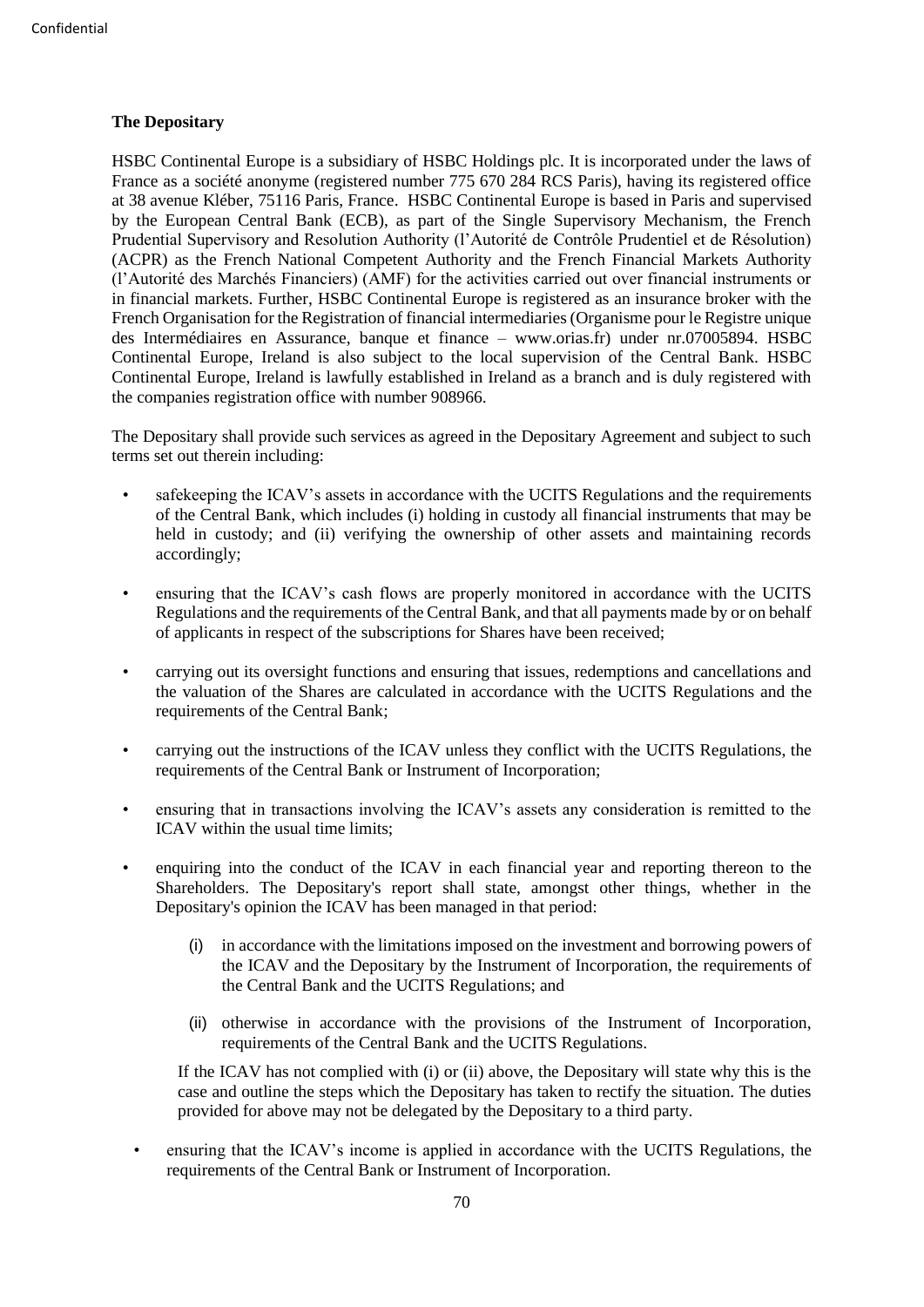The Depositary may delegate its safekeeping functions to one or more delegates in accordance with, and subject to the UCITS Regulations and the requirements of the Central Bank on the terms set out in the Depositary Agreement. The performance of the safekeeping function of the Depositary in respect of certain of a Fund's assets has been delegated to the sub-delegates listed in Appendix IV. An up to date list of any such sub-delegates is available from the ICAV on request. The Depositary will have certain tax information-gathering, reporting and withholding obligations relating to payments arising in respect of assets held by the Depositary or a delegate on its behalf.

Subject to the paragraph below, and pursuant to the Depositary Agreement, the Depositary will be liable to the Fund and its Shareholders for the loss of a financial instrument of the Fund which is entrusted to the Depositary for safekeeping. The Depositary shall also be liable for all other losses suffered by a Fund as a result of its negligence or intentional failure to properly fulfil its obligations under the UCITS Regulations. The liability of the Depositary will not be affected by the fact that it has delegated safekeeping to a third party.

The Depositary shall not be liable for the loss of a financial instrument held in custody by the Depositary where the loss of the financial instrument arises as a result of an external event beyond the reasonable control of the Depositary, the consequences of which would have been unavoidable despite all reasonable efforts to the contrary. The Depositary shall not be liable for any indirect, special or consequential loss.

The ICAV shall indemnify the Depositary, every delegate and their respective officers, agents and employees ("Indemnified Persons") on an after-tax basis in respect of any and all Liabilities (as defined in the Depositary Agreement) brought against, suffered or incurred by that Indemnified Person as a result of or in connection with:

- (i) the appointment of the Depositary under the Depositary Agreement or the performance by the Depositary of the services set out in the Depositary Agreement;
- (ii) any breach by the ICAV of Applicable Law (as defined in the Depositary Agreement), the Constitutional Documents, the Depositary Agreement, this Prospectus or fraud, negligence or wilful default of the ICAV to disclose to the Shareholders any information required by the Depositary Agreement or the UCITS Regulations, or to provide to the Depositary with any information required by the Depositary in order to provide the services listed in the Depositary Agreement;
- (iii) any Identified Custody Risk or any Identified Segregation Risk (as defined in the Depositary Agreement);
- (iv) the registration of Financial Instruments and Other Assets in the name of the Depositary or any delegate or Settlement System (as defined in the Depositary Agreement);
- (v) any breach of or default under any of the representations, warranties, covenants, undertakings or agreements made by the Depositary, a delegate or sub-delegate of a delegate (or a nominee of the Depositary, a delegate or sub-delegate of a delegate) on behalf of the ICAV in connection with any subscription agreements, application forms, shareholder questionnaires, purchase agreements, related documentation or similar materials relating to the ICAV's investment in any collective investment scheme, managed account, investment ICAV or similar pooled investment vehicle on behalf of the ICAV, provided that such indemnity shall not apply to any Liabilities (as defined in the Depositary Agreement) arising out of the negligence, fraud or wilful default of the Indemnified Person or to the extent that such indemnity would require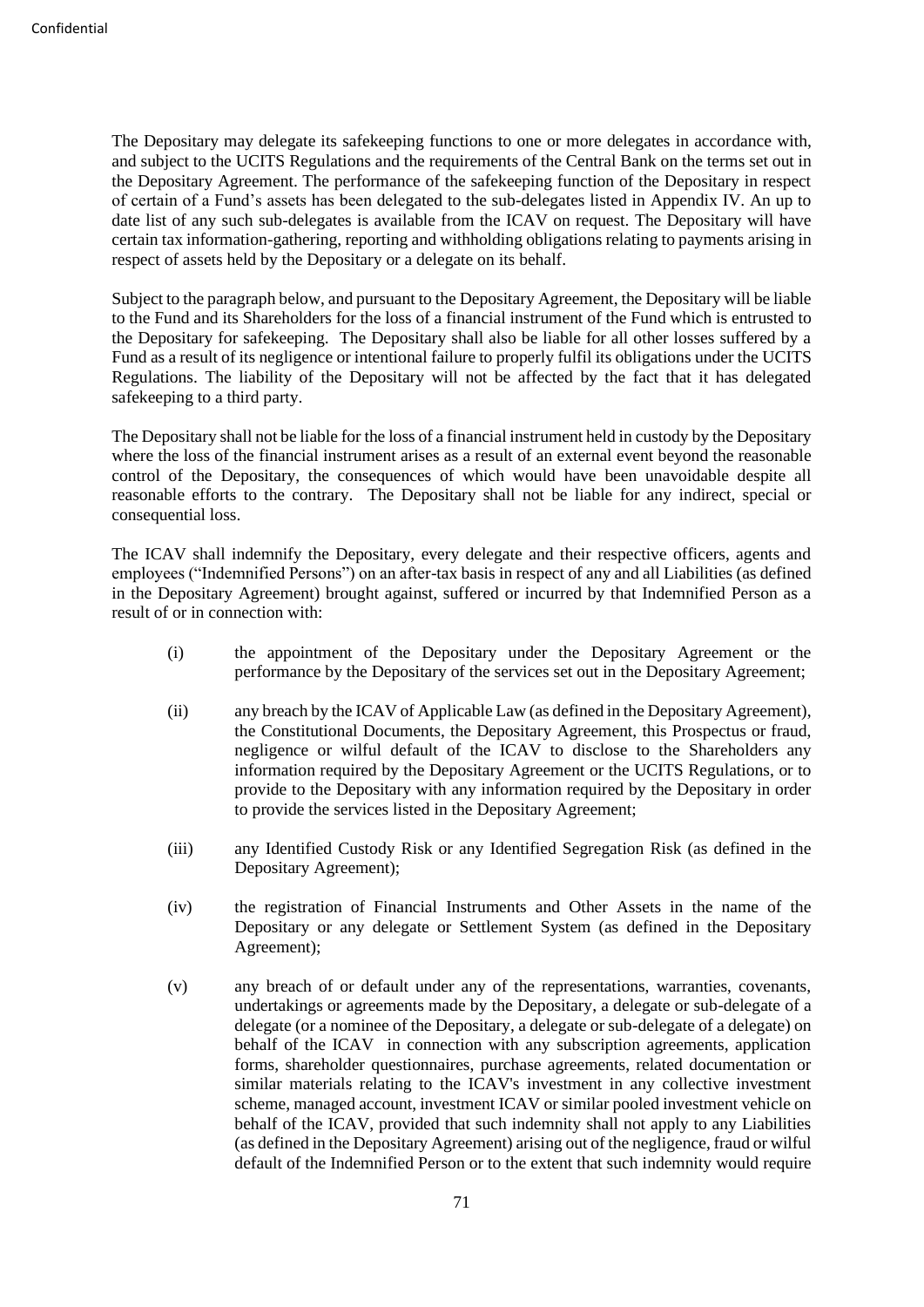the ICAV to indemnify the Depositary for any loss for which the Depositary is liable to the ICAV under the UCITS Regulations.

The Depositary's liability to the Shareholders of the ICAV may be invoked directly or indirectly though the ICAV provided this does not lead to duplication of redress or to unequal treatment of Shareholders.

The appointment of the Depositary under the Depositary Agreement may be terminated without cause by not less than (90) days' written notice provided that the Depositary Agreement does not terminate until a replacement Depositary has been appointed.

From time to time actual or potential conflicts of interest may arise between the Depositary and its delegates, for example, and without prejudice to the generality of the foregoing, where an appointed delegate is an affiliated group company and is providing a product or service to the ICAV and has a financial or business interest in such product or service, or receives remuneration for other related products or services it provides to the ICAV. The Depositary maintains a conflict of interest policy to address this.

Potential conflicts of interest may arise from time to time from the provision by the Depositary and/or its affiliates of other services to the ICAV, the Manager and/or other parties. For example, the Depositary and/or its affiliates may act as the depositary, trustee and/or administrator of other funds. It is therefore possible that the Depositary (or any of its affiliates) may in the course of its business have conflicts or potential conflicts of interest with those of the ICAV, the Manager and/or other funds for which the Depositary (or any of its affiliates) act. Potential conflicts of interest may also arise between the Depositary and its delegates, for example where an appointed delegate is an affiliated group company which receives remuneration for another custodial service it provides to the ICAV. In the event of any potential conflict of interest which may arise during the normal course of business, the Depositary will have regard to the applicable laws.

Where a conflict or potential conflict of interest arises, the Depositary will have regard to its obligations to the ICAV and/or the Manager and will treat the ICAV, the Manager and the other funds for which it acts fairly and such that, so far as is practicable, any transactions are effected on terms which are not materially less favourable to the ICAV and/or the Manager than if the conflict or potential conflict had not existed.

The Depositary in no way acts as guarantor or offeror of the shares in a Fund or any underlying investment. The Depositary is a service provider to the ICAV and has no responsibility or authority to make investment decisions, or render investment advice, with respect to the assets of a Fund. Save as required by the UCITS Regulations, the requirements of the Central Bank and the Depositary Agreement, the Depositary is not responsible for, and accepts no responsibility or liability for, any losses suffered by a Fund or any Shareholder, as a result of any failure by the Fund or the Investment Manager to adhere to the relevant Fund's investment objectives, policy, investment restrictions, borrowing restrictions or operating guidelines.

Up-to-date information regarding the following is available to Shareholders upon request: (i) a description of the Depositary's duties; (ii) a description of the conflicts of interest that may arise concerning the Depositary; and (iii) a description of any safekeeping functions delegated by the Depositary, the list of any such delegates or sub-delegates and any conflicts of interest that may arise from such delegation.

# **The Paying Agents**

The ICAV or the Manager may appoint various paying agents in connection with the public distribution of its Shares in certain jurisdictions. Local regulations in EEA countries may require the appointment of paying agents and the maintenance of accounts by such agents through which subscriptions and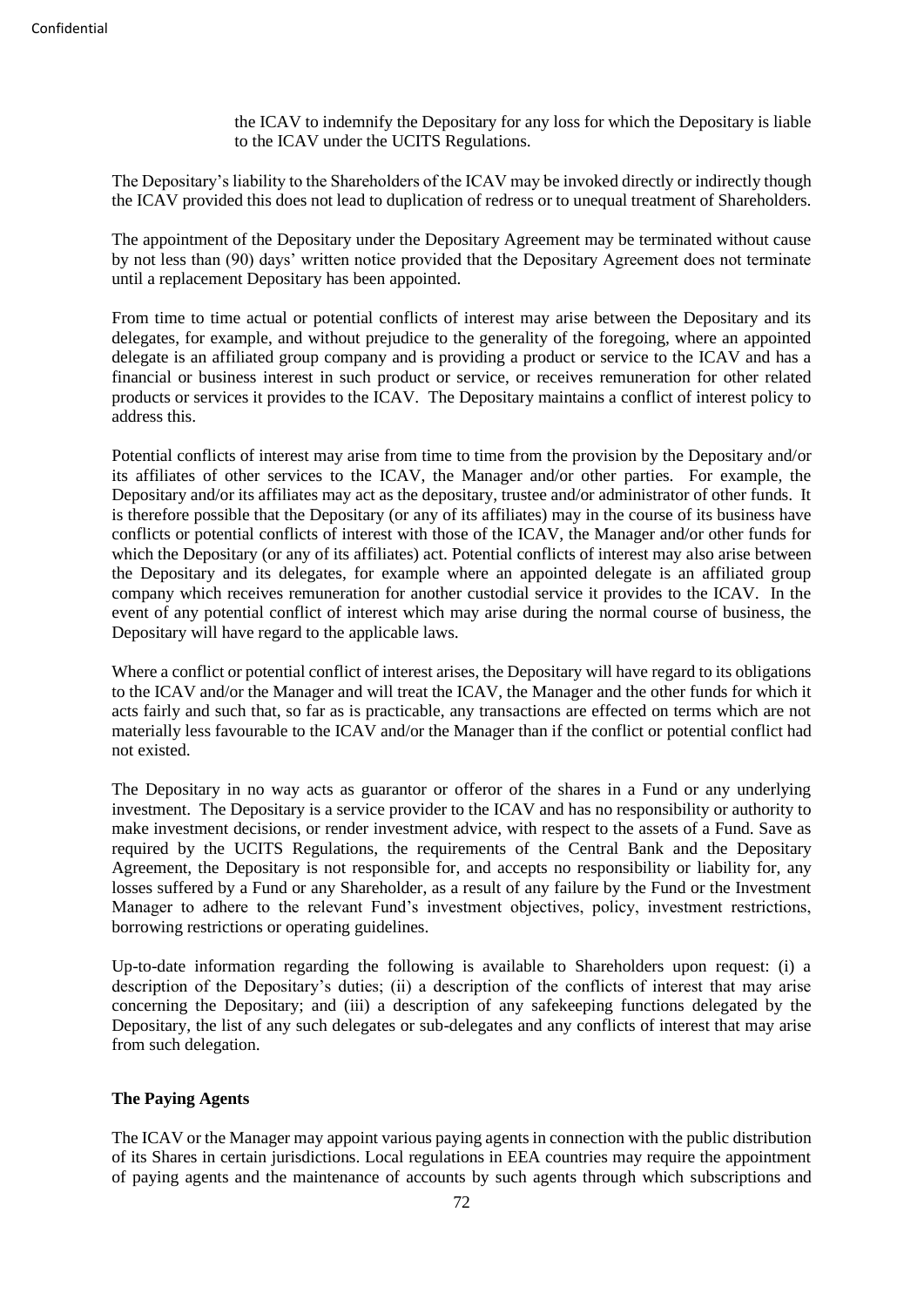redemption monies may be paid. Investors who choose or are obliged under local regulations to pay/receive subscription/redemption monies via an intermediary entity rather than directly to the Depositary (e.g., a sub-distributor or agent in the local jurisdiction) bear a credit risk against that intermediate entity with respect to (i) subscription monies prior to the transmission of such monies to the Depositary for the account of the ICAV; and (ii) redemption monies payable by such intermediate entity to the relevant redeeming Shareholder.

## **GENERAL**

### **Conflicts of Interest**

The ICAV has policies designed to ensure that in all transactions, a reasonable effort is made to avoid conflicts of interest and, when they cannot be avoided, that the Funds and their Shareholders are fairly treated.

The Directors, the Manager, the Investment Manager, the Depositary and the Administrator may from time to time act as investment manager, investment advisor, depositary, administrator, company secretary, dealer or distributor in relation to, or be otherwise involved in, other funds established by parties other than the ICAV which have similar investment objectives to those of the ICAV and any Fund. The Investment Manager and its affiliates shall not be under any obligation to offer investment opportunities of which any of them becomes aware to the ICAV or to account to the ICAV in respect of (or share with the ICAV or inform the ICAV of) any such transaction or any benefit received by any of them from any such transaction, but will allocate any such opportunities on an equitable basis between the ICAV and other clients, taking into consideration the investment objectives, investment limitations, capital available for investment and diversification posture of the ICAV and other clients. The Investment Manager and its affiliates may hold Shares in any Fund. It is, therefore, possible that any of them may, in the course of business, have potential conflicts of interest with the ICAV and a Fund. Each will, at all times, have regard in such event to its obligations to the ICAV and the Fund and will ensure that such conflicts are resolved fairly.

Any transaction between the ICAV and a Connected Person shall be conducted at arm's length and shall be in the best interests of Shareholders.

The ICAV may enter into a transaction with a Connected Person if at least one of the conditions in the following paragraphs (a), (b) or (c) is complied with : (a) the value of the transaction is certified by either (i) a person who has been approved by the Depositary as being independent and competent or (ii) a person who has been approved by the Directors as being independent and competent in the case of transactions involving the Depositary; (b) the transaction is executed on best terms on an organised investment exchange in accordance with the rules of the relevant exchange; or (c) where (a) and (b) are not practical, the transaction is executed on terms which the Depositary is or, in the case of a transaction involving the Depositary, the Directors are, satisfied conform to the requirement that transactions with Connected Person shall be conducted at arm's length and shall be in the best interests of Shareholders. The Depositary or, in the case of a transaction involving the Depositary, the Directors, shall document how it complied with the requirements of (a), (b) or (c) above. Where transactions are conducted in accordance with (c) above, the Depositary or, in the case of a transaction involving the Depositary, the Directors, shall document its or their rationale for being satisfied that the transaction conformed to the requirement that transactions with Connected Persons shall be conducted at arm's length and shall be in the best interest of Shareholders.

Conflicts of interest may arise as a result of transactions in FDI and efficient portfolio management techniques and instruments. For example, the counterparties to, or agents, intermediaries or other entities which provide services in respect of, such transactions may be related to the Depositary. As a result, those entities may generate profits, fees or other income or avoid losses through such transactions. Furthermore, conflicts of interests may also arise where the collateral provided by such entities is subject to a valuation or haircut applied by a related party.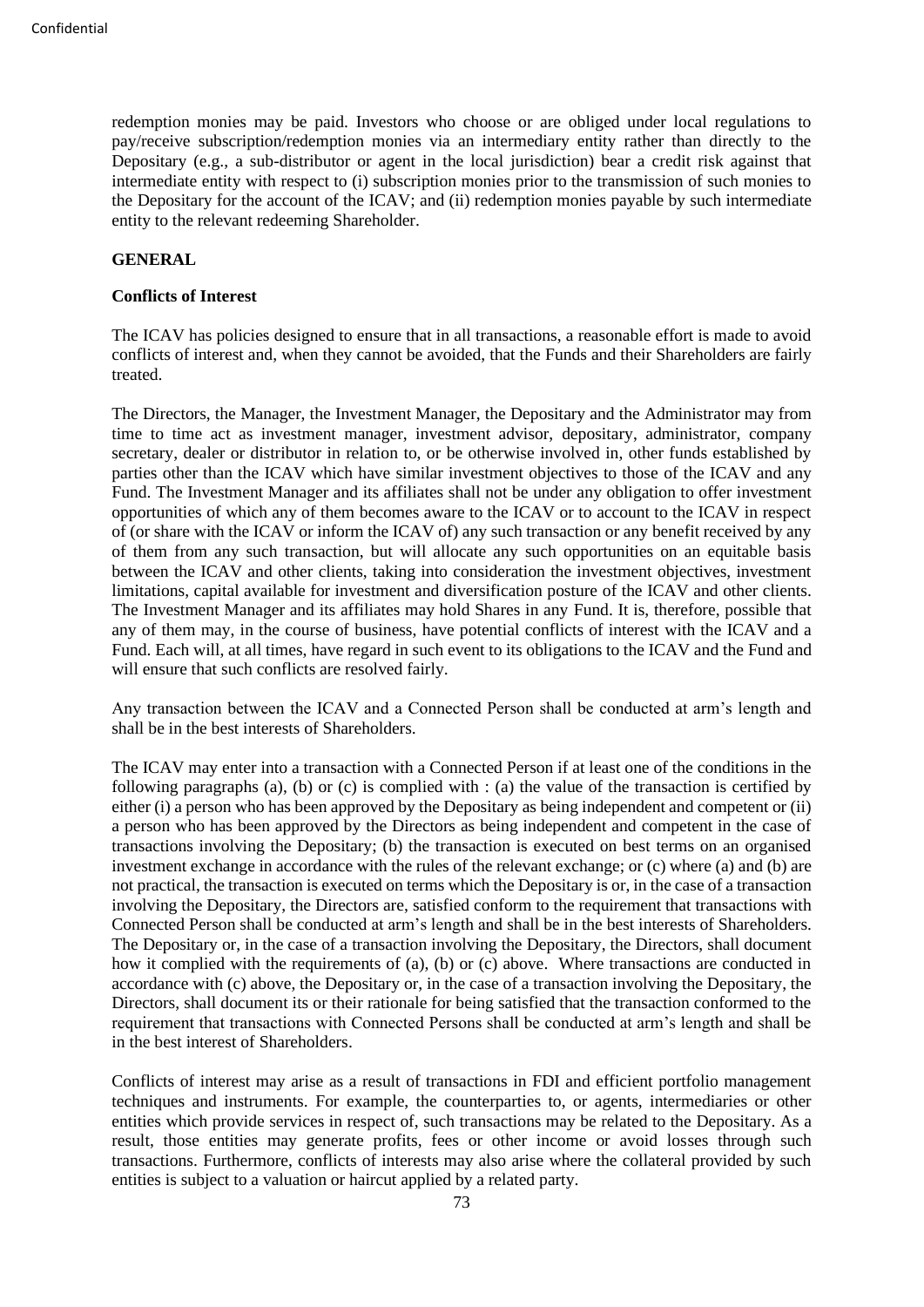The Investment Manager and its affiliates may invest, directly or indirectly, or manage or advise other investment funds or accounts which invest in assets which may also be purchased or sold by the ICAV. Neither the Investment Manager nor any of its affiliates is under any obligation to offer investment opportunities of which any of them becomes aware to the ICAV or to account to the ICAV in respect of or share with the ICAV or inform the ICAV of any such transaction or any benefit received by any of them from any such transaction, but will allocate any such opportunities on an equitable basis between the ICAV and other clients.

The Investment Manager may be responsible for valuing certain securities held by the Funds. The Investment Manager is paid a fee which is a percentage of the Net Asset Value of each Class. Consequently, a conflict of interest could arise between its interests and those of the Funds. In the event of such a conflict of interest, the Investment Manager shall have regard to its obligations to the ICAV and the Fund and will ensure that such a conflict is resolved fairly and in the best interests of the Shareholders.

One of the Directors, Mr. Landén, is also an employee of the Investment Manager. As such, Mr. Landén may have a conflict of interest between his duties to act in the interests of the ICAV and the Investment Manager. One of the directors, Mr Dunleavy, is also an employee of the Manager. As such, Mr. Dunleavy may have a conflict of interest between his duties to act in the interests of the ICAV and the Manager.

### **Soft Commissions**

The Investment Manager may direct transactions to brokers in return for research services (such as written research reports on companies, sectors, or economies or the subscription of on-line data bases that provide real time, historical pricing information and meetings with portfolio company representatives). In such circumstances, the Investment Manager may enter into soft commission agreements or similar arrangements with such brokers. Under such arrangements, the Investment Manager must ensure that the broker or counterparty to the arrangement has agreed to provide best execution to the Funds. The benefit provided must assist the Investment Manager in its provision of investment services to the Funds.

# **Complaints**

Information regarding the ICAV's complaint procedures is available to Shareholders free of charge upon request to the Investment Manager. Shareholders may file any complaints about the ICAV or a Fund free of charge at the registered office of the ICAV.

### **The Share Capital**

The share capital of the ICAV shall at all times equal the Net Asset Value of the ICAV. The Directors are empowered to issue up to five hundred billion Shares of no par value in the ICAV at the Net Asset Value per Share on such terms as they may think fit. There are no rights of pre-emption upon the issue of Shares in the ICAV.

As of the date of this document the ICAV has issued Subscriber Shares to the value of  $\epsilon$ 2. The Subscriber Shares entitle the Shareholders holding them to attend and vote at all meetings of the ICAV, but do not entitle the holders to participate in the dividends or net assets of any Fund or of the ICAV.

Each of the Shares entitles the Shareholder to participate equally on a *pro rata* basis in the dividends and net assets of a Fund attributable to the relevant Class in respect of which they are issued, save in the case of dividends declared prior to becoming a Shareholder. The Subscriber Shares' entitlement is limited to the amount subscribed and accrued interest thereon.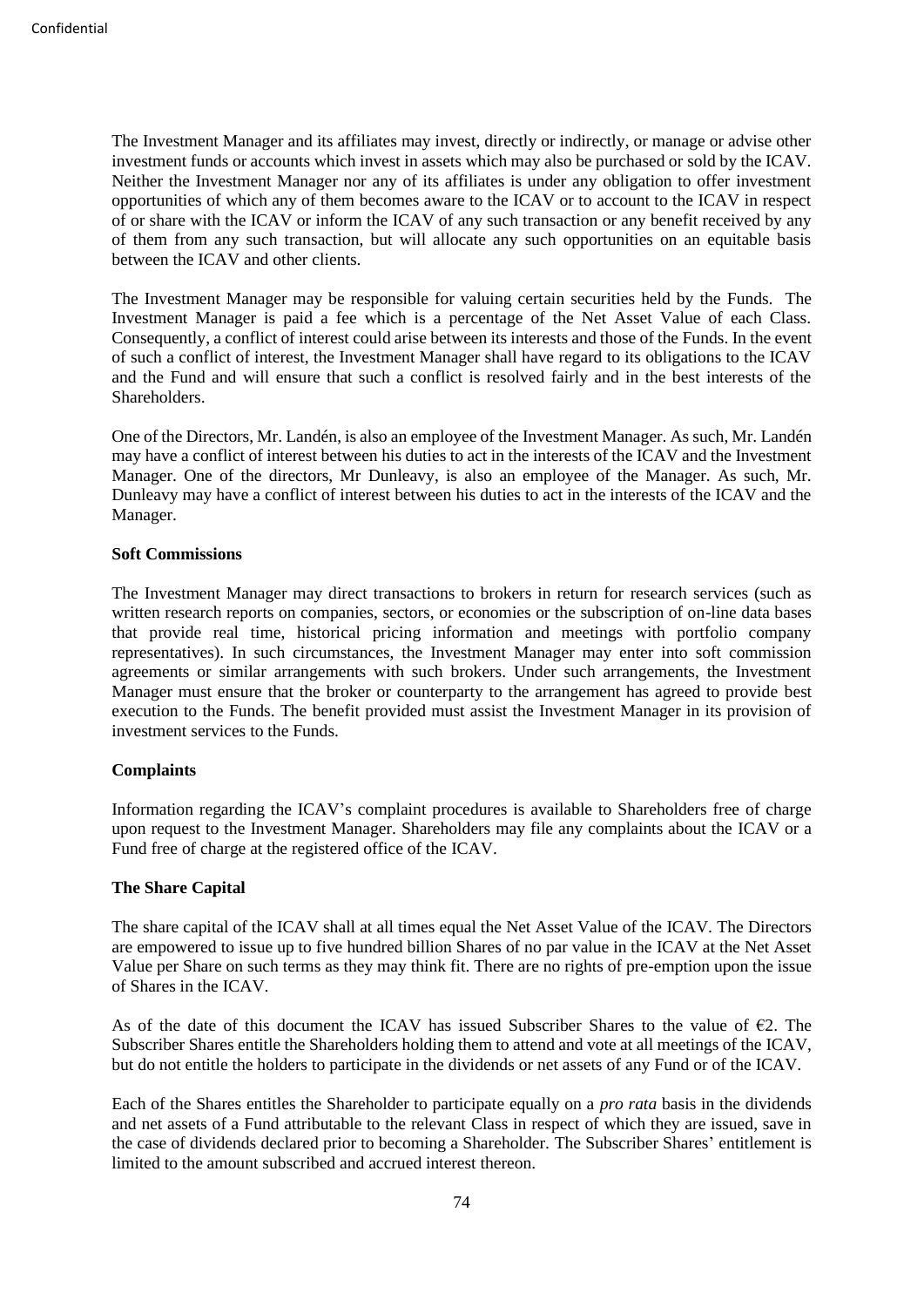The proceeds from the issue of Shares shall be applied in the books of the ICAV to the relevant Fund and shall be used in the acquisition on behalf of the relevant Fund of assets in which the Fund may invest. The records and accounts of each Fund shall be maintained separately.

The Directors reserve the right to redesignate any Class of Shares from time to time, provided that shareholders in that Class shall first have been notified by the ICAV that the Shares will be redesignated and shall have been given the opportunity to have their Shares redeemed by the ICAV, except that this requirement shall not apply where the Directors redesignate Shares in issue in order to facilitate the creation of an additional Class of Shares.

The Relevant Supplement specifies whether a Class of Shares has voting rights. Certain Shares entitle the holder to attend and vote at meetings of the ICAV and of the Fund represented by those Shares. No Class of Shares confers on the holder thereof any preferential or pre-emptive rights or any rights to participate in the profits and dividends of any other Class of Shares or any voting rights in relation to matters relating solely to any other Class of Shares.

Any resolution to alter the Class rights of the Shares requires the approval of three quarters of the holders of the Shares represented or present and voting at a general meeting duly convened in accordance with the Instrument of Incorporation.

The Instrument of Incorporation of the ICAV empowers the Directors to issue fractional Shares in the ICAV. Fractional Shares may be issued and shall not carry any voting rights at general meetings of the ICAV or of any Fund or Class and the Net Asset Value of any fractional Share shall be the Net Asset Value per Share adjusted in proportion to the fraction.

# **The Funds and Segregation of Liability**

The ICAV is an umbrella fund with segregated liability between Funds and each Fund may comprise one or more Classes of Shares in the ICAV.

The assets and liabilities of each Fund will be allocated in the following manner:

- 1. the proceeds from the issue of Shares representing a Fund shall be applied in the books of the ICAV to the Fund and the assets and liabilities and income and expenditure attributable thereto shall be applied to such Fund subject to the provisions of the Instrument of Incorporation;
- 2. where any asset is derived from another asset, such derivative asset shall be applied in the books of the ICAV to the same Fund as the assets from which it was derived and in each valuation of an asset, the increase or diminution in value shall be applied to the relevant Fund;
- 3. where the ICAV incurs a liability which relates to any asset of a particular Fund or to any action taken in connection with an asset of a particular Fund, such a liability shall be allocated to the relevant Fund, as the case may be; and
- 4. where an asset or a liability of the ICAV cannot be considered as being attributable to a particular Fund, such asset or liability, subject to the approval of the Depositary, shall be allocated to all the Funds *pro rata* to the Net Asset Value of each Fund.

Any liability incurred on behalf of or attributable to any Fund shall be discharged solely out of the assets of that Fund, and neither the ICAV nor any Director, receiver, examiner, liquidator, provisional liquidator, or other person shall apply, nor be obliged to apply, the assets of any such Fund in satisfaction of any liability incurred on behalf of, or attributable to, any other Fund.

There shall be implied in every contract, agreement, arrangement, or transaction entered into by the ICAV the following terms, that: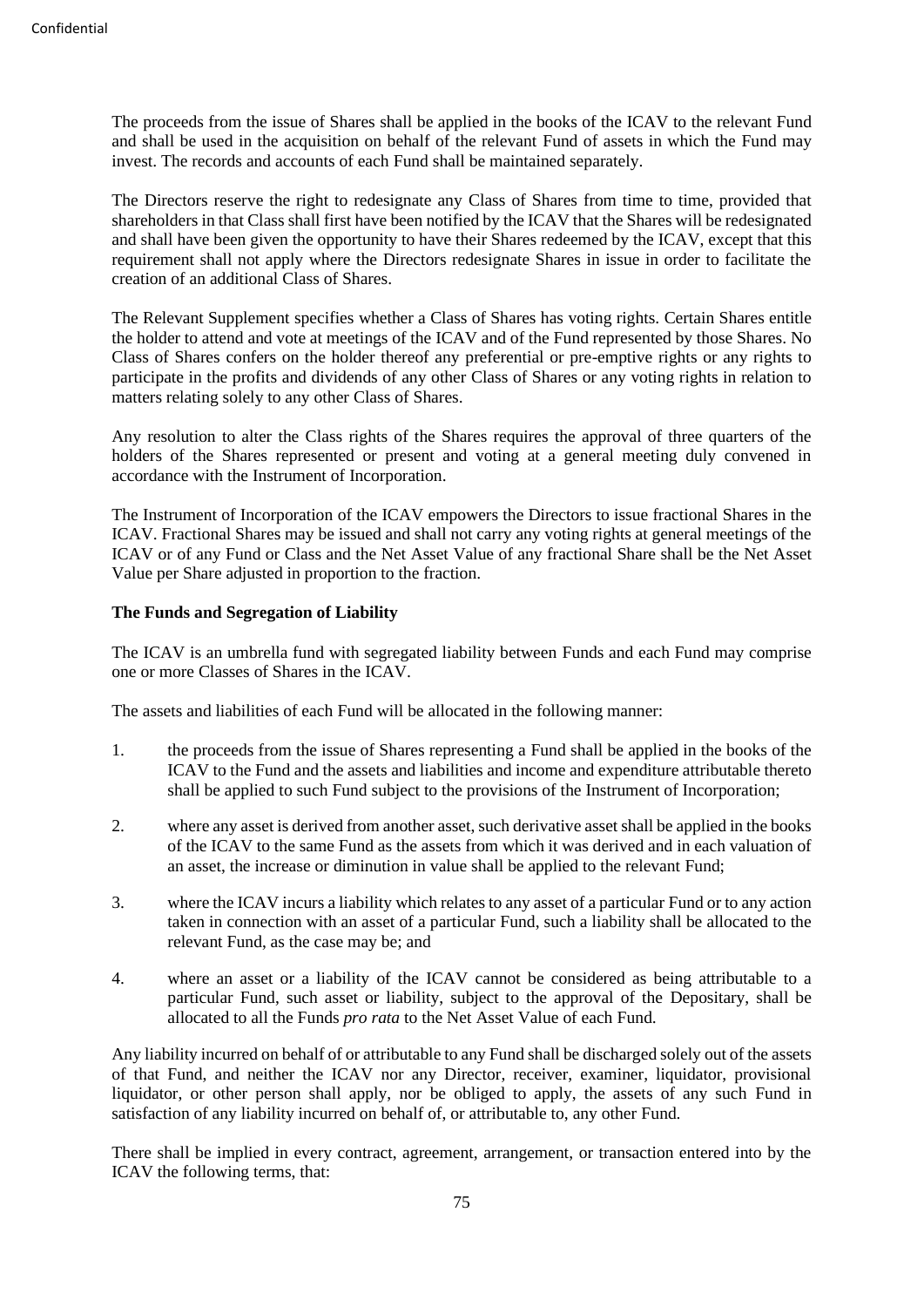- 1. the party or parties contracting with the ICAV shall not seek, whether in any proceedings or by any other means whatsoever or wheresoever, to have recourse to any assets of any Fund in the discharge of all or any part of a liability that was not incurred on behalf of that Fund;
- 2. if any party contracting with the ICAV shall succeed by any means whatsoever or wheresoever in having recourse to any assets of any Fund in the discharge of all or any part of a liability which was not incurred on behalf of that Fund, that party shall be liable to the ICAV to pay a sum equal to the value of the benefit thereby obtained by it; and
- 3. if any party contracting with the ICAV shall succeed in seizing or attaching by any means, or otherwise levying execution against, the assets of a Fund in respect of a liability which was not incurred on behalf of that Fund, that party shall hold those assets or the direct or indirect proceeds of the sale of such assets on trust for the ICAV and shall keep those assets or proceeds separate and identifiable as such trust property.

All sums recoverable by the ICAV shall be credited against any concurrent liability pursuant to the implied terms set out in 1 to 3 above.

Any asset or sum recovered by the ICAV shall, after the deduction or payment of any costs of recovery, be applied so as to compensate the relevant Fund.

In the event that assets attributable to a Fund are taken in execution of a liability not attributable to that Fund, and in so far as such assets or compensation in respect thereof cannot otherwise be restored to the Fund affected, the Directors, with the consent of the Depositary, shall certify or cause to be certified, the value of the assets lost to the Fund affected and transfer or pay from the assets of the Fund or Funds to which the liability was attributable, in priority to all other claims against such Fund or Funds, assets or sums sufficient to restore to the Fund affected, the value of the assets or sums lost to it.

A Fund is not a legal person separate from the ICAV but the ICAV may sue and be sued in respect of a particular Fund and may exercise the same rights of set-off, if any, as between its Funds as apply at law in respect of Irish collective asset-management vehicles and the property of a Fund is subject to orders of the court as it would have been if the Fund were a separate legal person.

Separate records shall be maintained in respect of each Fund.

# **Termination**

All of the Shares in the ICAV or all of the Shares in a Fund or Class may be redeemed by the ICAV in the following circumstances:

- 1. a majority of votes cast at a general meeting of the ICAV or the relevant Fund or Class, as appropriate, approve the redemption of the Shares;
- 2. if so determined by the Directors in consultation with the Manager, provided that not less than 21 days' written notice has been given to the holders of the Shares of the ICAV or the Fund or the Class, as appropriate, that all of the Shares of the ICAV, the Fund or the Class, as the case may be, shall be redeemed by the ICAV; or
- 3. if no replacement depositary shall have been appointed during the period of 90 days commencing on the date the Depositary or any replacement thereof shall have notified the ICAV of its desire to retire as depositary or shall have ceased to be approved by the Central Bank.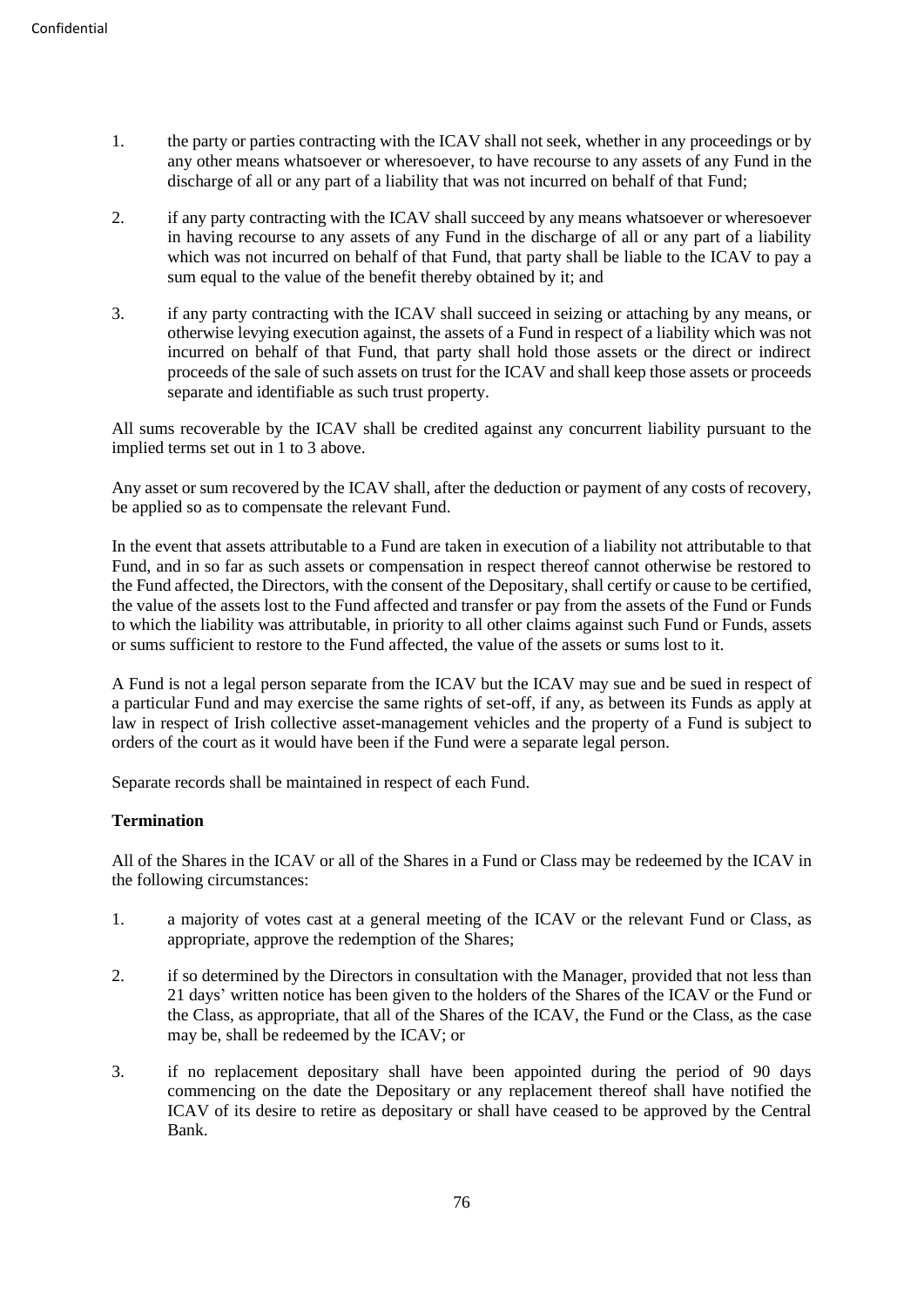Where a redemption of Shares would result in the number of Shareholders falling below two or such other minimum number stipulated by statute or where a redemption of Shares would result in the issued share capital of the ICAV falling below such minimum amount as the ICAV may be obliged to maintain pursuant to applicable law, the ICAV may defer the redemption of the minimum number of Shares sufficient to ensure compliance with applicable law. The redemption of such Shares will be deferred until the ICAV is wound up or until the ICAV procures the issue of sufficient Shares to ensure that the redemption can be effected. The ICAV shall be entitled to select the Shares for deferred redemption in such manner as it may deem to be fair and reasonable and as may be approved by the Depositary.

On a winding-up or if all of the Shares in any Fund are to be redeemed, the assets available for distribution (after satisfaction of creditors' claims) shall be distributed *pro rata* to the holders of the Shares in proportion to the number of the Shares held in that Fund. The balance of any assets of the ICAV then remaining that are not attributable to any particular Fund shall be apportioned among the Funds *pro rata* to the Net Asset Value of each Fund immediately prior to any distribution to Shareholders and shall be distributed among the Shareholders of each Fund *pro rata* to the number of Shares in that Fund held by them. With the authority of an ordinary resolution of the Shareholders or with the consent of any Shareholder, the ICAV may make distributions *in specie* to Shareholders or to any individual Shareholder who so consents. At the request of any Shareholder the ICAV shall arrange the sale of such assets at the expense of such Shareholder and without any liability on the part of the ICAV, the Administrator or the Investment Manager if the proceeds of sale of any asset are less than the value of the assets at the time at which it was distributed *in specie*. The transaction costs incurred in the disposal of such investments shall be borne by the Shareholder.

### **Meetings**

### *General Meetings*

All general meetings of the ICAV or of a Fund shall be held in Ireland. The quorum for general meetings shall be two persons present in person or by proxy. Fourteen days' notice (excluding the day of posting and the day of the meeting) shall be given in respect of each general meeting of the ICAV. The notice shall specify the venue and time of the meeting and the business to be transacted at the meeting. A proxy may attend on behalf of any Shareholder. An ordinary resolution is a resolution passed by a plurality of votes cast and a special resolution is a resolution passed by a majority of 75% or more of the votes cast. The Instrument of Incorporation provides that matters may be determined by a meeting of Shareholders on a show of hands (with each Shareholder having one vote) unless a poll is requested by five Shareholders or by Shareholders holding 10% or more of the Shares or unless the Chairman of the meeting requests a poll. Each Share (including the Subscriber Shares) gives the holder one vote in relation to any matters relating to the ICAV, which are submitted to Shareholders for a vote by poll.

### *Notice of Election to Dispense with Annual General Meetings*

The Directors have elected, pursuant to section 89(4) of the ICAV Act, to dispense with the holding of annual general meetings of the ICAV. This election is effective for 2019 and subsequent years. However, pursuant to section 89(6) of the ICAV Act: (i) one or more Shareholders of the ICAV holding, or together holding, not less than 10% of the voting rights in the ICAV; or (ii) the auditor of the ICAV, may require the ICAV to hold an annual general meeting in any year by giving notice in writing to the ICAV in the previous year or at least one month before the end of that year.

# **Remuneration Policy**

The Manager has remuneration policies and practices in place consistent with the requirements of the UCITS Regulations and will also comply with the requirements of the ESMA Guidelines, as required and when applicable. The Manager will procure that any delegate, including the Investment Manager, to whom such requirements also apply pursuant to the ESMA Guidelines will have equivalent remuneration policies and practices in place as required and when applicable.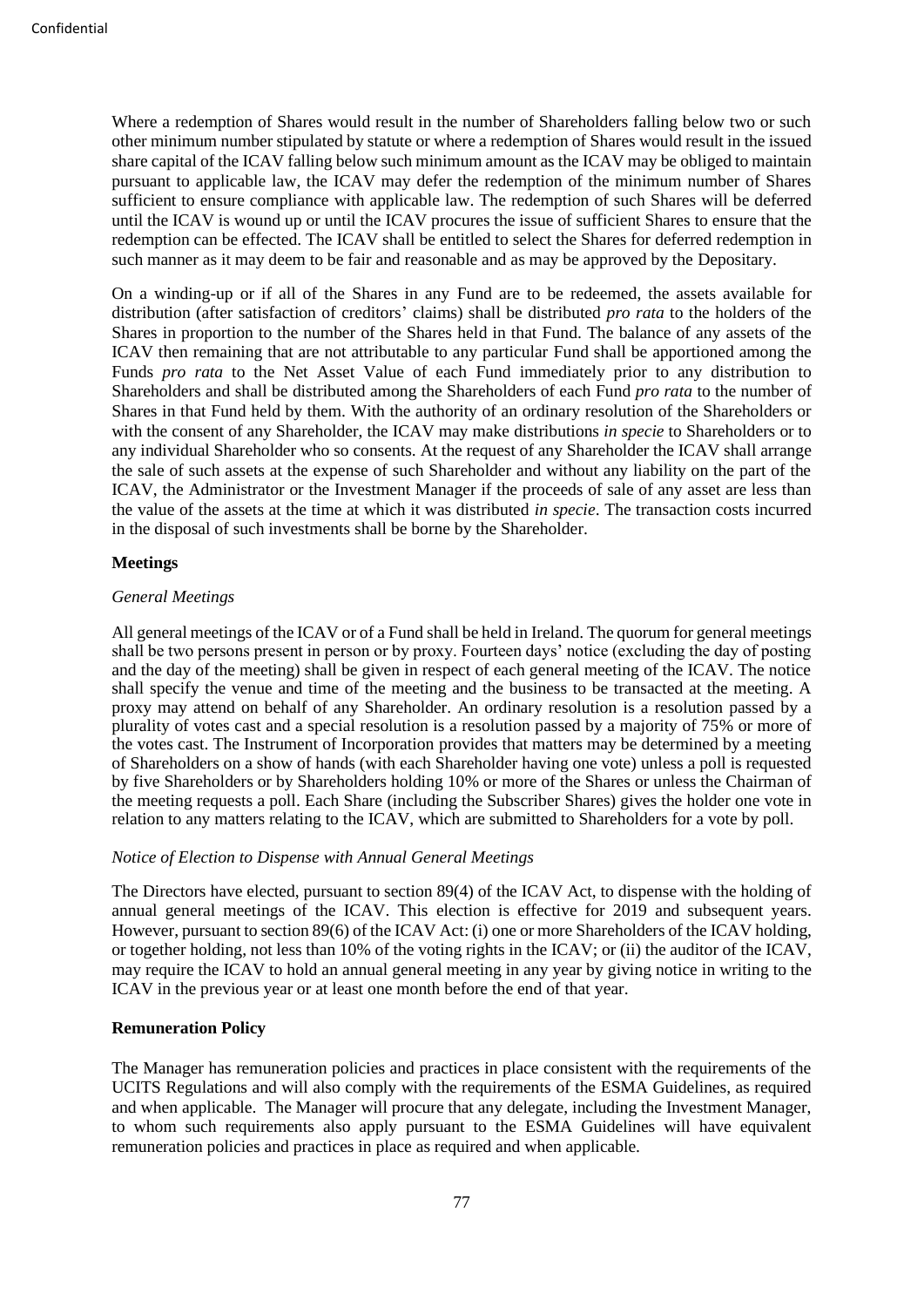The remuneration policy reflects the Manager's objective for good corporate governance, promotes sound and effective risk management and does not encourage risk-taking which is inconsistent with the risk profile of the Funds or the Instrument. The remuneration policy includes, but is not limited to, a description of the types of remuneration subject to the ESMA Guidelines and indicates that the policy is for the Manager to pay identified staff as defined in the UCITS Regulations and the ESMA Guidelines (i.e. those categories of staff of the ICAV whose professional activities have a material impact on the risk profile of the ICAV or the Funds) a fixed component with the potential for identified staff to receive a variable component where certain requirements are applied and which will depend on a number of factors as set out in more detail in the policy. It is also aligned with the investment objectives of the each Fund and includes measures to avoid conflicts of interest. For instance, payment of variable remuneration is not guaranteed and will be determined by the board of the Manager with the relevant affected director absenting himself from such discussions. The remuneration policy applies to staff whose professional activities have a material impact on the risk profile of the ICAV or the Funds, and ensures that no individual will be involved in determining or approving their own remuneration. The remuneration policy indicates that the board of the Manager has determined that in light of the size of the Manager and of the funds under its management and the nature, scale and complexity of its operations that a remuneration committee is not required in accordance with the ESMA Guidelines. The remuneration policy will be reviewed on an annual basis (or more frequently, if required) by the Manager, to ensure that the overall remuneration system operates as intended and that the remuneration pay-outs are appropriate for each Fund. This review will also ensure that the policy reflects best practice guidelines and regulatory requirements, as may be amended from time to time.

Where the Manager delegates investment management functions in respect of any Fund of the ICAV, it will ensure that:

a. the entities to which investment management activities have been delegated are subject to regulatory requirements on remuneration that are equally as effective as those applicable under the ESMA Guidelines; or

b. appropriate contractual arrangements are put in place to ensure that there is no circumvention of the remuneration rules set out in the ESMA Guidelines.

Details of the up-to-date remuneration policy (which includes details of the persons responsible for awarding the remuneration and benefits and a description as to how these are calculated) and the details of any remuneration committee (where such a committee exists), will be available on www.kbassociates.ie. A paper copy will be made available to Shareholders free of charge upon request as soon as it becomes available.

### **Reports**

In each year, the Directors shall cause to be prepared an annual report and audited annual accounts for the ICAV. These will be sent to Shareholders (by post or, where a Shareholder so elects, by electronic mail or other form of electronic communication, including by posting them on the website of the ICAV) to Shareholders within four months of the end of the financial year and at least 21 days before the annual general meeting. In addition, the ICAV shall prepare and circulate to Shareholders within two months of the end of the relevant period a half-yearly report, which shall include unaudited half-yearly accounts for the ICAV.

Annual accounts shall be made up to 31 December in each year and the first set of annual accounts will be made up to 31 December 2019. If 31 December is not a Business Day, the value of the investments of the Funds shall be based upon the closest preceding Business Day.

Unaudited half-yearly accounts shall be made up to 30 June in each year. If 30 June is not a Business Day, the value of the investments of the Funds shall be based upon the closest preceding Business Day. Annual accounts and unaudited half-yearly accounts shall be sent to Shareholders (by post or, where a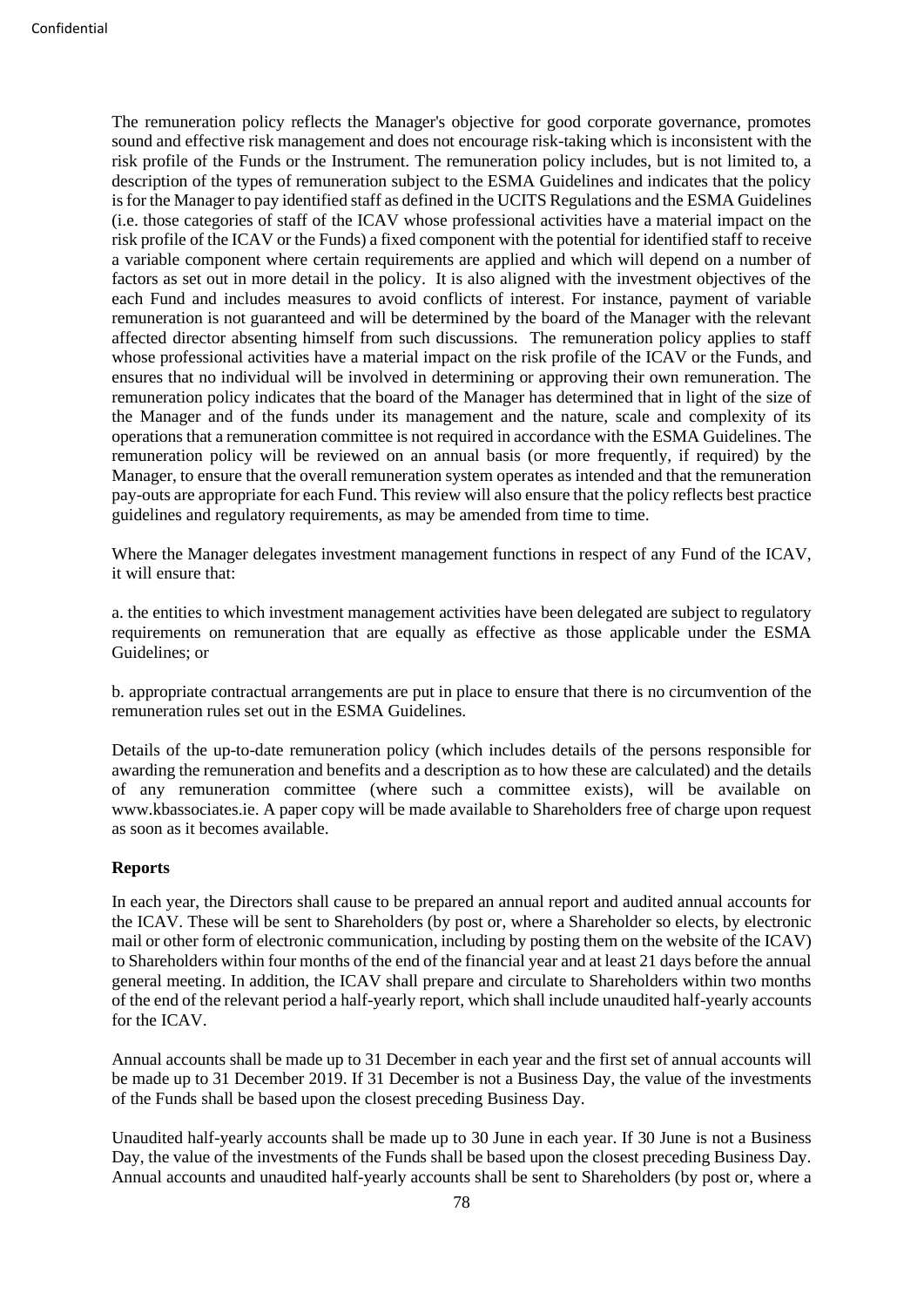Shareholder so consents, by electronic mail or other form of electronic communication, including by posting them on a website). The Instrument of Incorporation provides that consent to receipt of the annual accounts and unaudited half-yearly accounts by electronic mail or other form of electronic communication, including by posting them on a website shall be deemed to have been given by a Shareholder subscribing for or holding Shares. A Shareholder has the ability to revoke this deemed consent at any time by giving 30 days' prior written notice to the ICAV of the fact that the Shareholder does not want to receive the annual accounts and unaudited half-yearly accounts via electronic means. Shareholders have the right to request a hard copy of the annual accounts and unaudited half-yearly accounts from the ICAV at any time free of charge and these will also be made available for inspection at the registered office of the ICAV.

# **Material Contracts**

The following contracts, details of which are set out in the section entitled "Management and Administration", have been entered into and are, or may be, material:

- 1. the Management Agreement, pursuant to which the Manager was appointed as manager in relation to the ICAV;
- 2. the Investment Management and Distribution Agreement, pursuant to which the Investment Manager acts as investment manager and distributor of the ICAV;
- 3. the Depositary Agreement, pursuant to which the Depositary acts as depositary of the ICAV; and
- 4. the Administration Agreement, pursuant to which the Administrator acts as administrator of the ICAV.

## **Supply and Inspection of Documents**

The following documents are available for inspection free of charge during normal business hours on Business Days (Saturdays, Sundays and public holidays excepted) at the registered office of the ICAV:

- 1. the certificate of registration and Instrument of Incorporation;
- 2. the UCITS Regulations and the Central Bank Regulations.

Copies of the Instrument of Incorporation and the latest financial reports of the ICAV may be obtained, free of charge, upon request at the registered office of the ICAV.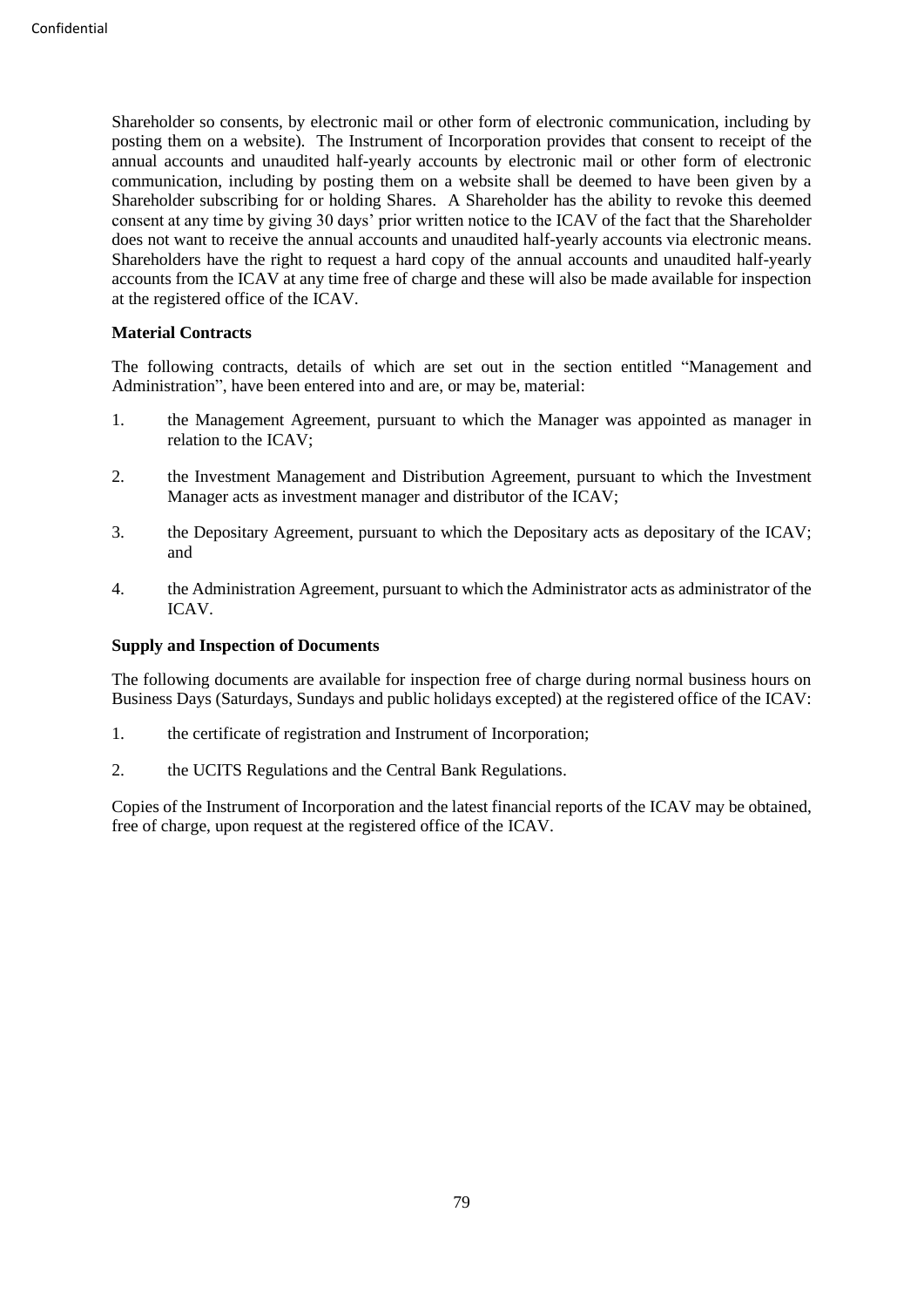### **SCHEDULE 1**

### **The Regulated Markets**

With the exception of permitted investments in unlisted securities, in OTC derivative instruments or in units of open-ended collective investment schemes, the ICAV will only invest in securities traded or listed on a stock exchange or market which meets with the regulatory criteria of the Central Bank (i.e. regulated, operating regularly and open to the public) and which is listed in this Prospectus. For the avoidance of doubt, should an exchange or market listed below change its name or merge with another exchange or market listed below, the list shall be deemed to be amended to refer to the new name of the exchange or market or the name of the merged exchange or market, as the case may be.

The Regulated Markets shall comprise:

- (i) any stock exchange in the European Union; all stock exchanges in a member state of the European Economic Area; any stock exchange in the U.S., Australia, Canada, Japan, New Zealand, Switzerland and the U.K. (in the event that the U.K. is no longer a member state of the European Union) which is a stock exchange within the meaning of the law of the country concerned relating to stock exchanges;
- (ii) the market organised by the International Capital Markets Association; NASDAQ; the market in U.S. government securities which is conducted by primary dealers which are regulated by the Federal Reserve Bank of New York; the over-the-counter market in the U.S. conducted by primary dealers and secondary dealers which are regulated by the U.S. Securities and Exchange Commission and by the Financial Industry Regulatory Authority, Inc. and by banking institutions regulated by the US Comptroller of the Currency, the Federal Reserve System or Federal Deposit Insurance Corporation; the market conducted by listed money market institutions as described in the Financial Conduct Authority publication entitled "The Regulation of the Wholesale Cash and OTC Derivatives Markets: 'The Grey Paper'" dated April, 1988 (as amended or revised from time to time); the over-the-counter market in Japan regulated by the Securities Dealers Association of Japan; AIM - the Alternative Investment Market in the UK, regulated by the London Stock Exchange; the French Market for Titres de Creance Negotiable (the over-the-counter market in negotiable debt instruments); NASDAQ Europe; the over-the-counter market in Canadian Government Bonds regulated by the Investment Dealers Association of Canada; SESDAQ and KOSDAQ;
- (iii) all of the following stock exchanges:

| Argentina       | <b>Buenos Aires Stock Exchange</b>           |
|-----------------|----------------------------------------------|
| Argentina       | Bolsa de Comercio de Cordoba                 |
| Argentina       | Bolsa de Comercio de Rosario                 |
| Argentina       | Bolsa de Comercio de la Plata                |
| Argentina       | Bolsa de Comercio de Mendoza                 |
| <b>Bahrain</b>  | <b>Bahrain Stock Exchange</b>                |
| Bangladesh      | Dhaka Stock Exchange                         |
| Bangladesh      | <b>Chittagong Stock Exchange</b>             |
| Bermuda         | Bermuda Stock Exchange                       |
| <b>Botswana</b> | Botswana Stock Exchange                      |
| <b>Brazil</b>   | Rio de Janeiro Stock Exchange                |
| <b>Brazil</b>   | Bahia-Sergipe-Alagoas Stock Exchange         |
| <b>Brazil</b>   | Extremo Sul Stock Exchange, Porto Allegre    |
| <b>Brazil</b>   | Minas Esperito Santo Brasilia Stock Exchange |
| <b>Brazil</b>   | Parana Stock Exchange, Curtiba               |
| Brazil          | Pernambuco e Paraiba Stock Exchange          |
| <b>Brazil</b>   | Regional Stock Exchange, Fortaleza           |
|                 |                                              |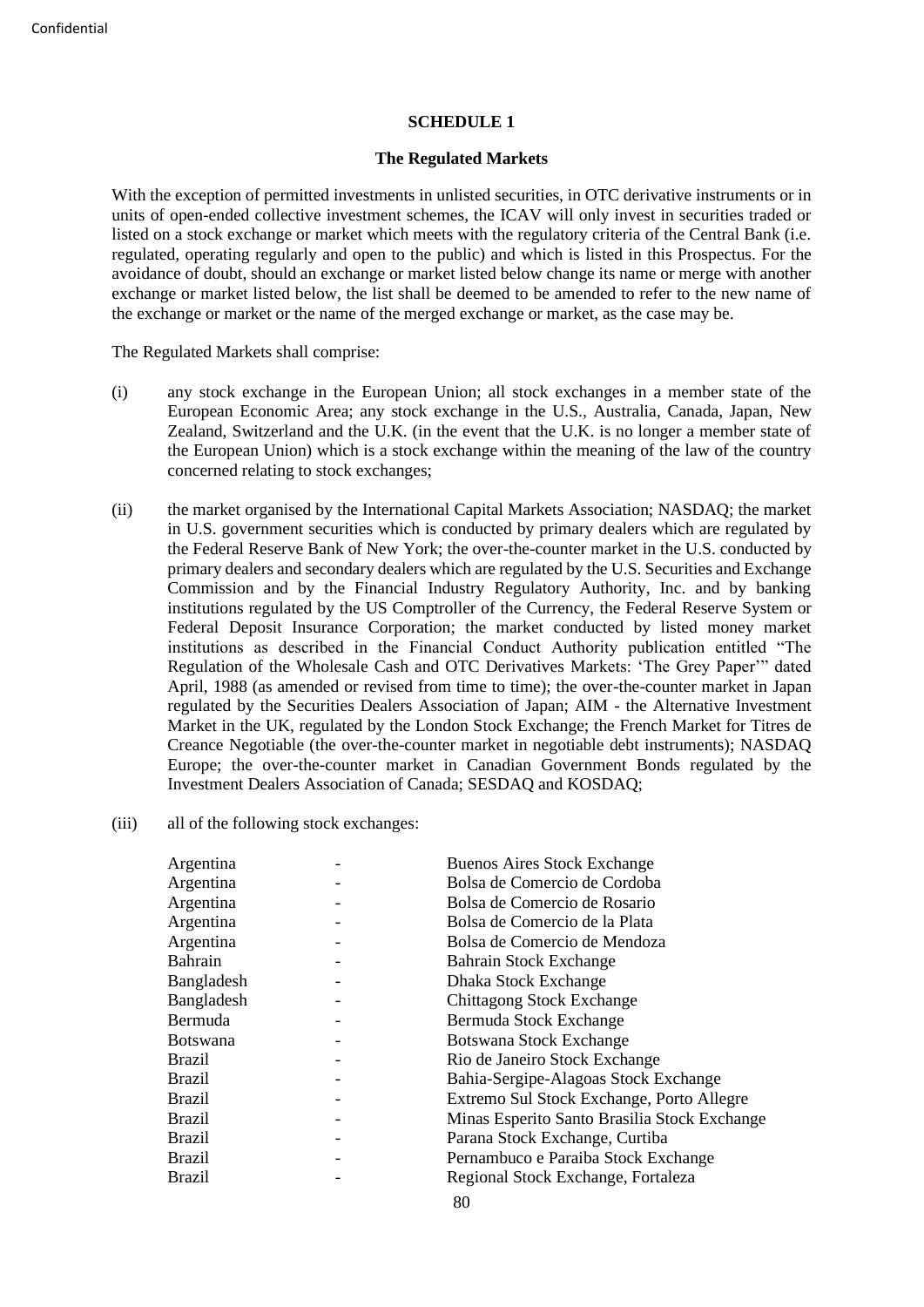| <b>Brazil</b>        | -                            | <b>Santos Stock Exchange</b>                    |
|----------------------|------------------------------|-------------------------------------------------|
| <b>Brazil</b>        |                              | <b>BM&amp;F</b> Bovespa                         |
| Chile                |                              | Santiago Stock Exchange,                        |
| Chile                |                              | Bolsa Electronica de Chile                      |
| Chile                |                              | Valparaiso Stock Exchange                       |
| China                |                              | Shanghai Securities Exchange                    |
| China (Peoples' Rep. |                              | Shenzhen Stock Exchange                         |
| of Shenzhen)         |                              |                                                 |
| Colombia             |                              | <b>Bogota Stock Exchange</b>                    |
| Colombia             | $\qquad \qquad \blacksquare$ | Medellin Stock Exchange                         |
| Colombia             |                              | Bolsa de Occidente                              |
| Croatia              |                              | Zagreb Stock Exchange                           |
| Egypt                |                              | Cairo Stock Exchange                            |
| Egypt                |                              | Alexandria Stock Exchange                       |
| Ghana                |                              | Ghana Stock Exchange                            |
| Hong Kong            |                              | <b>Stock Exchange of Hong Kong</b>              |
| India                |                              | <b>Bangalore Stock Exchange</b>                 |
| India                |                              | Mumbai Stock Exchange                           |
| India                |                              | <b>Calcutta Stock Exchange</b>                  |
| India                |                              | Delhi Stock Exchange Association                |
| India                |                              | Guahati Stock Exchange                          |
| India                |                              | Hyderabad Stock Exchange                        |
| India                |                              | Ludhiana Stock Exchange                         |
| India                |                              | <b>Madras Stock Exchange</b>                    |
| India                |                              | <b>Pune Stock Exchange</b>                      |
| India                |                              | <b>Uttar Pradesh Stock Exchange Association</b> |
| India                |                              |                                                 |
| India                |                              | National Stock Exchange of India                |
| India                |                              | Ahmedabad Stock Exchange                        |
|                      |                              | Cochin Stock Exchange                           |
| India                |                              | <b>Magadh Stock Exchange</b>                    |
| Indonesia            |                              | Jakarta Stock Exchange                          |
| Indonesia            |                              | Surabaya Stock Exchange                         |
| <b>Israel</b>        |                              | Tel Aviv Stock Exchange                         |
| Jordan               |                              | Amman Stock Exchange                            |
| Kazakhstan (Rep. Of) |                              | Central Asian Stock Exchange                    |
| Kazakhstan (Rep. Of) |                              | Kazakhstan Stock Exchange                       |
| Kenya                |                              | Nairobi Stock Exchange                          |
| Korea                |                              | Korea Stock Exchange                            |
| Kuwait               |                              | Kuwait Stock Exchange                           |
| Lebanon              |                              | <b>Beirut Stock Exchange</b>                    |
| Malaysia             |                              | Kuala Lumpur Stock Exchange                     |
| Mauritius            |                              | <b>Stock Exchange of Mauritius</b>              |
| Mexico               |                              | <b>Mexican Stock Exchange</b>                   |
| Morocco              |                              | Casablanca Stock Exchange                       |
| Morocco              |                              | Societe de la Bourse des Valeurs de Casablanca  |
| Morocco              |                              | Morocco Stock Exchange                          |
| Namibia              |                              | Namibian Stock Exchange                         |
| Nigeria              |                              | Nigerian Stock Exchange <sup>1</sup>            |
| Oman                 |                              | <b>Muscat Securities Market</b>                 |
| Pakistan             |                              | Islamabad Stock Exchange                        |
| Pakistan             |                              | Karachi Stock Exchange                          |
| Pakistan             |                              | Lahore Stock Exchange                           |
|                      |                              |                                                 |

<sup>&</sup>lt;sup>1</sup> This exchange is approved only for T-Bills, Government Debt and Equities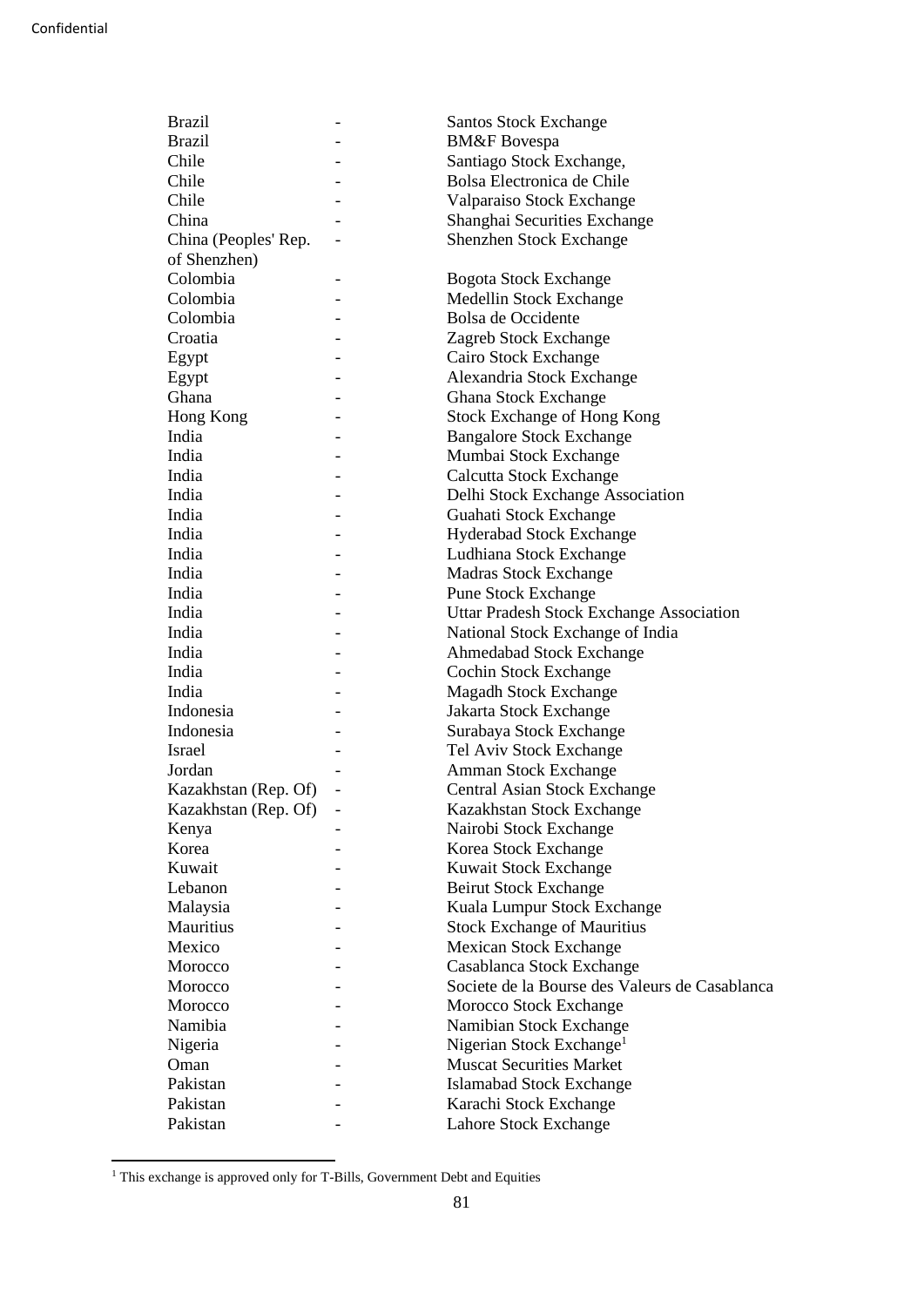| Peru                        | Lima Stock Exchange                    |
|-----------------------------|----------------------------------------|
| Philippines                 | Philippines Stock Exchange             |
| Qatar                       | Doha Securities Market                 |
| Russia                      | Moscow Exchange MICEX - RTS            |
| Saudi Arabia                | Saudi Arabia Stock Exchange            |
| Serbia                      | The Belgrade Stock Exchange (BSE)      |
| Singapore                   | <b>Stock Exchange of Singapore</b>     |
| South Africa                | Johannesburg Stock Exchange            |
| Sri Lanka                   | Colombo Stock Exchange                 |
| Taiwan                      | Taiwan Stock Exchange                  |
| Taiwan                      | GreTai Securities Market               |
| Thailand                    | <b>Stock Exchange of Thailand</b>      |
| Tunisia                     | Bourse des Valeurs Mobilieres de Tunis |
| Turkey                      | Istanbul Stock Exchange                |
| <b>United Arab Emirates</b> | Abu Dhabi Stock Exchange               |
| <b>United Arab Emirates</b> | Dubai Financial Exchange               |
| United Arab Emirates        | Dubai International Financial Exchange |
| Vietnam                     | Ho Chi Minh Stock Exchange             |
| Zambia <sup>2</sup>         | Lusaka Stock Exchange                  |
| Zimbabwe                    | Zimbabwe Stock Exchange                |

- (iv) for investments in financial derivative instruments:
	- (A) the market organised by the International Capital Markets Association; the over-thecounter market in the U.S. conducted by primary and secondary dealers regulated by the Securities and Exchange Commission and by the Financial Industry Regulatory Authority, Inc. and by banking institutions regulated by the U.S. Comptroller of the Currency, the Federal Reserve System or Federal Deposit Insurance Corporation; the market conducted by listed money market institutions as described in the Financial Conduct Authority publication entitled "The Regulation of the Wholesale Cash and OTC Derivatives Markets": "The Grey Paper" (as amended or revised from time to time); the over-the-counter market in Japan regulated by the Securities Dealers Association of Japan; AIM - the Alternative Investment Market in the UK, regulated by the London Stock Exchange; the French Market for Titres de Creance Negotiable (over-the-counter Market in negotiable debt instruments); the over-the-counter market in Canadian Government Bonds regulated by the Investment Dealers Association of Canada and all futures and options exchanges in a member state of the European Union or a member state of the European Economic Area; and
	- (B) American Stock Exchange, Australian Stock Exchange, BM&F Bovespa, Bolsa Mexicana de Valores, Chicago Board of Trade, Chicago Board Options Exchange, Chicago Mercantile Exchange, Copenhagen Stock Exchange (including FUTOP), European Options Exchange, Eurex Deutschland, Financiele Termijnmarkt Amsterdam, Finnish Options Market, Hong Kong Futures Exchange, International Capital Market Association, Irish Futures and Option Exchange (IFOX), Kansas City Board of Trade, Financial Futures and Options Exchange, Marche a Terme des International de France, Marche des options Negociables de Paris (MONEP), MEFF Rent Fija, MEFF Renta Variable, Midwest Stock Exchange, Montreal Stock Exchange, New York Futures Exchange, New York Mercantile Exchange, New York Stock Exchange, New Zealand Futures Exchange, OMLX The London Securities and Derivatives Exchange Ltd., OM Stockholm AB, Osaka Securities Exchange, Pacific Stock Exchange, Philadelphia Board of Trade, Philadelphia Stock Exchange,

<sup>&</sup>lt;sup>2</sup> This exchange is approved only for Government Debt, Corporate Debt and Equities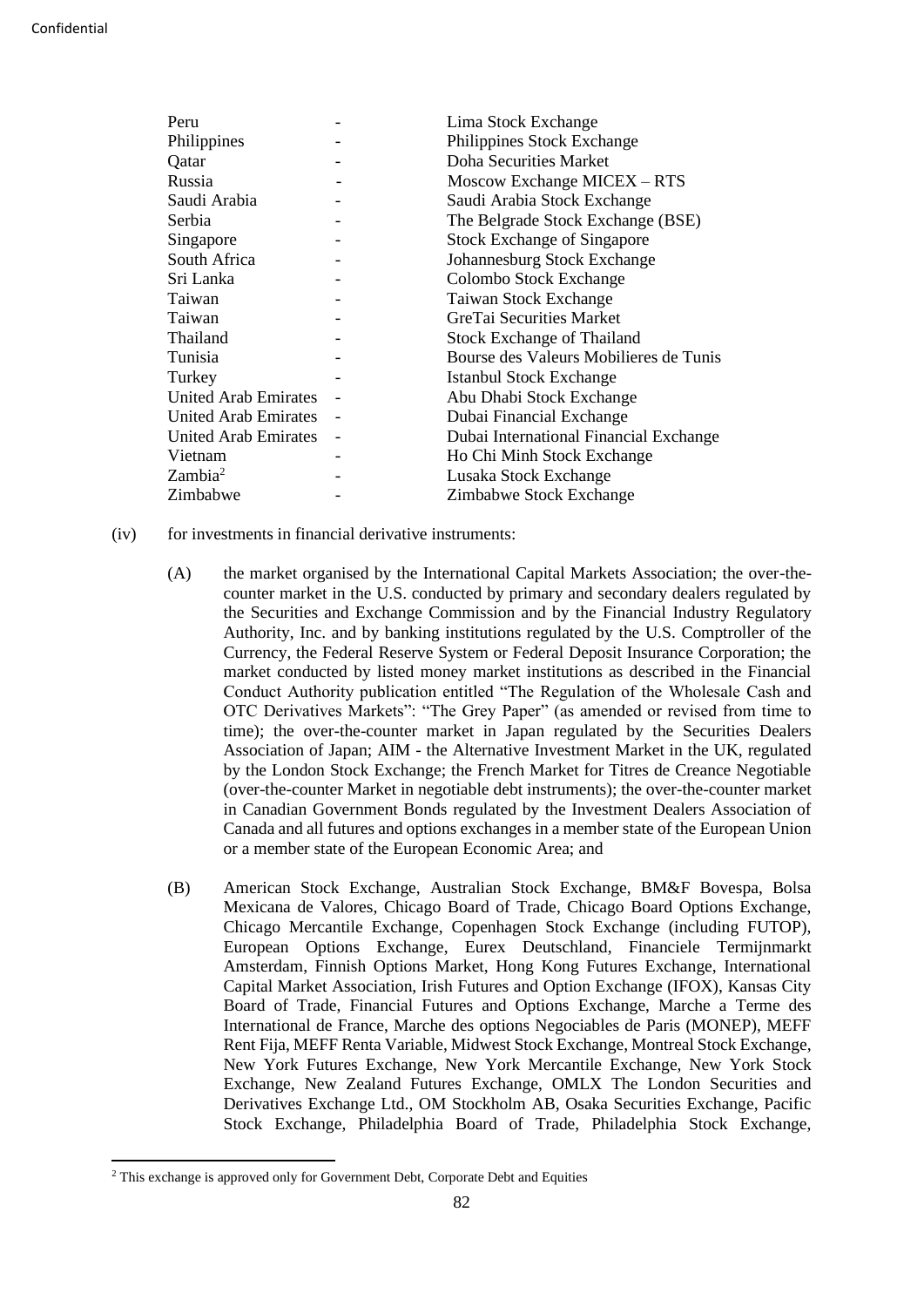Singapore International Monetary Exchange, South Africa Futures Exchange (SAFEX), Sydney Futures Exchange, The National Association of Securities Dealers Automated Quotations System (NASDAQ); Tokyo Stock Exchange; Toronto Futures Exchange.

These exchanges and markets are listed in accordance with the regulatory criteria as defined in the Central Bank Regulations. The Central Bank does not issue a list of approved exchanges and markets.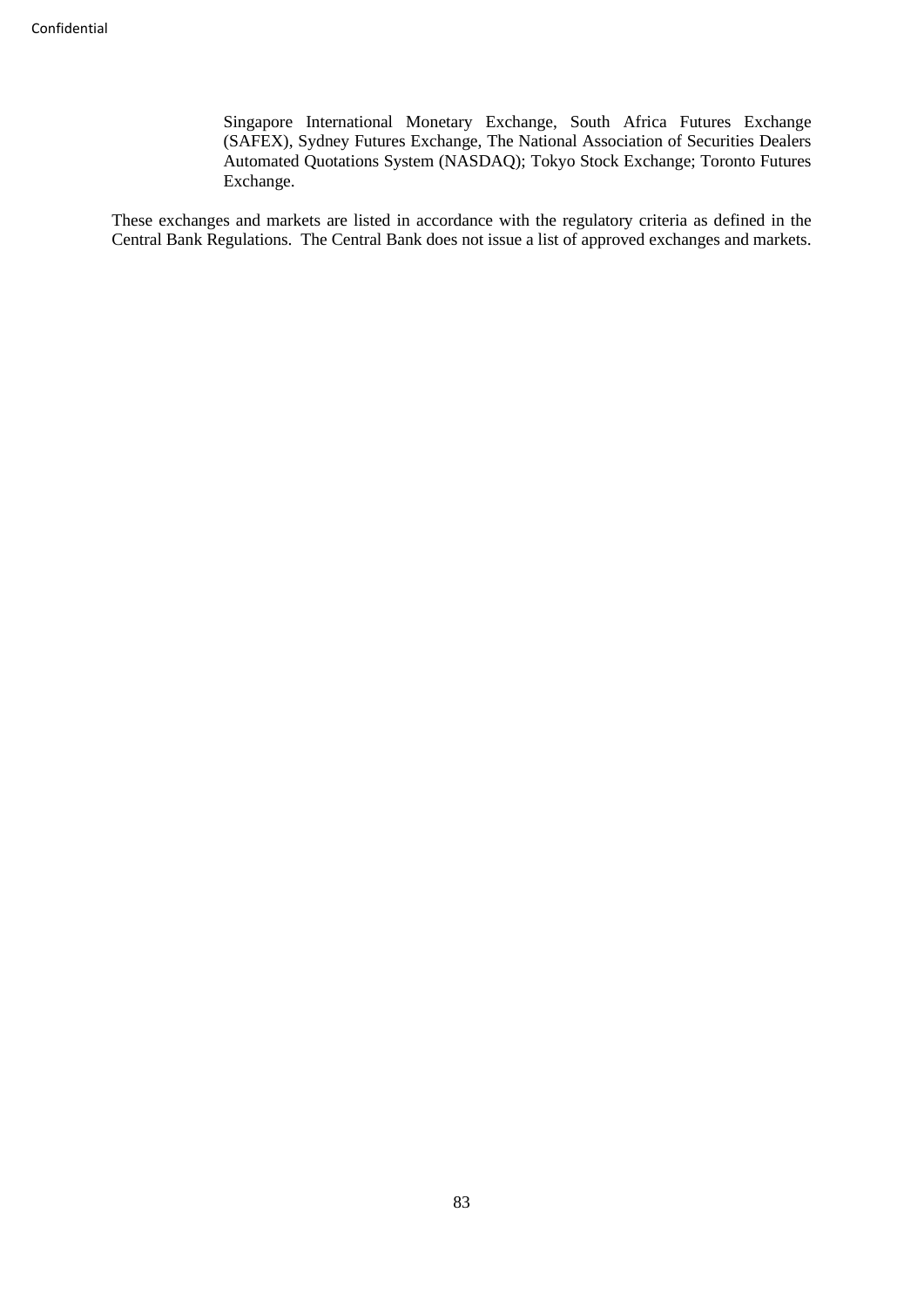# **SCHEDULE 2**

# **Investment Restrictions applicable to the Funds**

| $\mathbf{1}$   | <b>Permitted Investments</b>                                                                                                                                                                                                                                                                                                                                                                                                                                                                                                                                         |  |
|----------------|----------------------------------------------------------------------------------------------------------------------------------------------------------------------------------------------------------------------------------------------------------------------------------------------------------------------------------------------------------------------------------------------------------------------------------------------------------------------------------------------------------------------------------------------------------------------|--|
|                | Investments of a Fund are confined to:                                                                                                                                                                                                                                                                                                                                                                                                                                                                                                                               |  |
| 1.1            | Transferable securities and money market instruments which are either admitted to official listing on a<br>stock exchange in a Member State or non-Member State or which are dealt on a market which is regulated,<br>operates regularly, is recognised and open to the public in a Member State or non-Member State.                                                                                                                                                                                                                                                |  |
| 1.2            | Recently issued transferable securities which will be admitted to official listing on a stock exchange or<br>other market (as described above) within a year.                                                                                                                                                                                                                                                                                                                                                                                                        |  |
| 1.3            | Money market instruments other than those dealt on a Regulated Market.                                                                                                                                                                                                                                                                                                                                                                                                                                                                                               |  |
| 1.4            | Units of UCITS.                                                                                                                                                                                                                                                                                                                                                                                                                                                                                                                                                      |  |
| 1.5            | Units of alternative investment funds ("AIFs").                                                                                                                                                                                                                                                                                                                                                                                                                                                                                                                      |  |
| 1.6            | Deposits with credit institutions.                                                                                                                                                                                                                                                                                                                                                                                                                                                                                                                                   |  |
| 1.7            | Financial derivative instruments.                                                                                                                                                                                                                                                                                                                                                                                                                                                                                                                                    |  |
| $\overline{2}$ | <b>Investment Restrictions</b>                                                                                                                                                                                                                                                                                                                                                                                                                                                                                                                                       |  |
| 2.1            | A Fund may invest no more than 10 per cent. of Net Asset Value in transferable securities and money<br>market instruments other than those referred to in paragraph 1.                                                                                                                                                                                                                                                                                                                                                                                               |  |
| 2.2            | <b>Recently Issued Transferable Securities</b>                                                                                                                                                                                                                                                                                                                                                                                                                                                                                                                       |  |
|                | Subject to paragraph (2), a Fund shall not invest any more than 10 per cent. of its assets in securities<br>(1)<br>of the type to which Regulation $68(1)(d)$ of the UCITS Regulations apply.                                                                                                                                                                                                                                                                                                                                                                        |  |
|                | (2)<br>Paragraph (1) does not apply to an investment by a Fund in U.S. securities known as Rule 144A<br>securities, provided that:                                                                                                                                                                                                                                                                                                                                                                                                                                   |  |
|                | the relevant securities have been issued with an undertaking to register the securities with the SEC<br>(a)<br>within one year of issue; and                                                                                                                                                                                                                                                                                                                                                                                                                         |  |
|                | (b)<br>the securities are not illiquid securities i.e., they may be realised by the Fund within seven days at<br>the price, or approximately at the price, at which they are valued by the Fund.                                                                                                                                                                                                                                                                                                                                                                     |  |
| 2.3            | A Fund may invest no more than 10 per cent. of Net Asset Value in transferable securities or money market<br>instruments issued by the same body, provided that the total value of transferable securities and money<br>market instruments held in the issuing bodies in each of which it invests more than 5 per cent. is less than<br>40 per cent.                                                                                                                                                                                                                 |  |
| 2.4            | The limit of 10 per cent. (in 2.3) is raised to 25 per cent. in the case of bonds that are issued by a credit<br>institution which has its registered office in a Member State and is subject by law to special public<br>supervision designed to protect bond-holders. If a Fund invests more than 5 per cent. of its Net Asset Value<br>in these bonds issued by one issuer, the total value of these investments may not exceed 80 per cent. of the<br>Net Asset Value of the Fund. A Fund will not avail of this without the prior approval of the Central Bank. |  |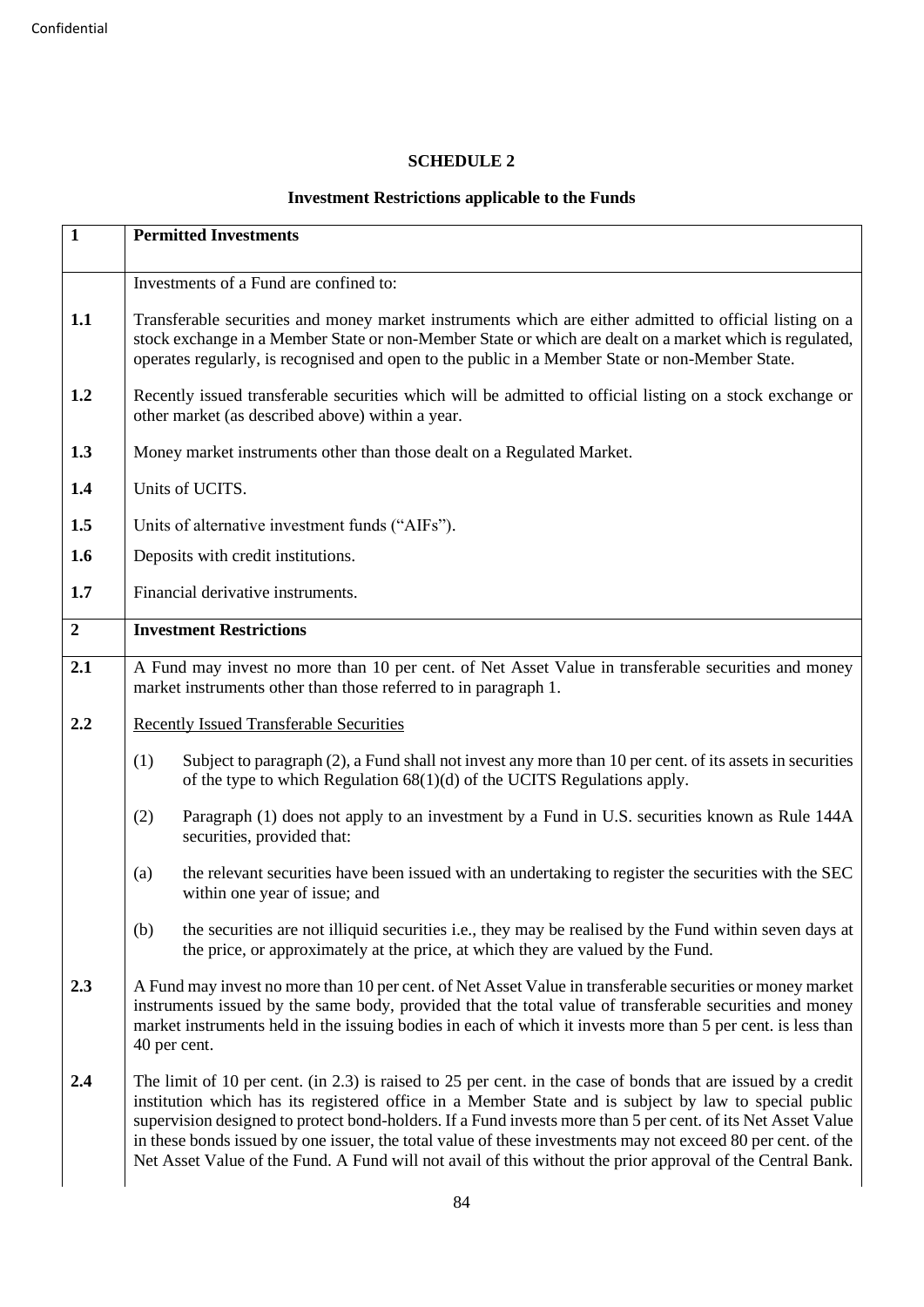- **2.5** The limit of 10 per cent. (in 2.3) is raised to 35 per cent. if the transferable securities or money market instruments are issued or guaranteed by a Member State or its local authorities or by a non-Member State or public international body of which one or more Member States are members.
- **2.6** The transferable securities and money market instruments referred to in 2.4. and 2.5 shall not be taken into account for the purpose of applying the limit of 40 per cent. referred to in 2.3.
- **2.7** Cash booked in accounts and held as ancillary liquidity shall not exceed 20% of the net assets of a Fund.
- **2.8** The risk exposure of a Fund to a counterparty to an OTC derivative may not exceed 5 per cent. of Net Asset Value.

This limit is raised to 10 per cent. in the case of a credit institution authorised in the EEA; a credit institution authorised within a signatory state (other than an EEA member state) to the Basle Capital Convergence Agreement of July 1988; or a credit institution authorised in Jersey, Guernsey, the Isle of Man, Australia or New Zealand.

- **2.9** Notwithstanding paragraphs 2.3, 2.7 and 2.8 above, a combination of two or more of the following issued by, or made or undertaken with, the same body may not exceed 20 per cent. of Net Asset Value:
	- (i) investments in transferable securities or money market instruments;
	- (ii) deposits; and/or
	- (iii) counterparty risk exposures arising from OTC derivatives transactions.
- **2.10** The limits referred to in 2.3, 2.4, 2.5, 2.7, 2.8 and 2.9 above may not be combined, so that exposure to a single body shall not exceed 35 per cent. of Net Asset Value.
- **2.11** Group companies are regarded as a single issuer for the purposes of 2.3, 2.4, 2.5, 2.7, 2.8 and 2.9. However, a limit of 20 per cent. of Net Asset Value may be applied to investment in transferable securities and money market instruments within the same group.
- **2.12** A Fund may invest up to 100 per cent. of Net Asset Value in different transferable securities and money market instruments issued or guaranteed by any Member State, its local authorities, non-Member States or public international body of which one or more Member States are members.

The individual issuers must be listed in the prospectus and may be drawn from the following list:

The individual issuers must be listed in the prospectus and may be drawn from the following list:

OECD Governments (provided the relevant issues are investment grade), Government of the People's Republic of China, Government of Brazil (provided the issues are of investment grade), Government of India (provided the issues are of investment grade), Government of Singapore, European Investment Bank, European Bank for Reconstruction and Development, International Finance Corporation, International Monetary Fund, Euratom, The Asian Development Bank, European Central Bank, Council of Europe, Eurofima, African Development Bank, International Bank for Reconstruction and Development (The World Bank), The Inter American Development Bank, European Union, Federal National Mortgage Association (Fannie Mae), Federal Home Loan Mortgage Corporation (Freddie Mac), Government National Mortgage Association (Ginnie Mae), Student Loan Marketing Association (Sallie Mae), Federal Home Loan Bank, Federal Farm Credit Bank, Tennessee Valley Authority, Straight-A Funding LLC.

The Fund must hold securities from at least six different issues, with securities from any one issue not exceeding 30 per cent. of Net Asset Value.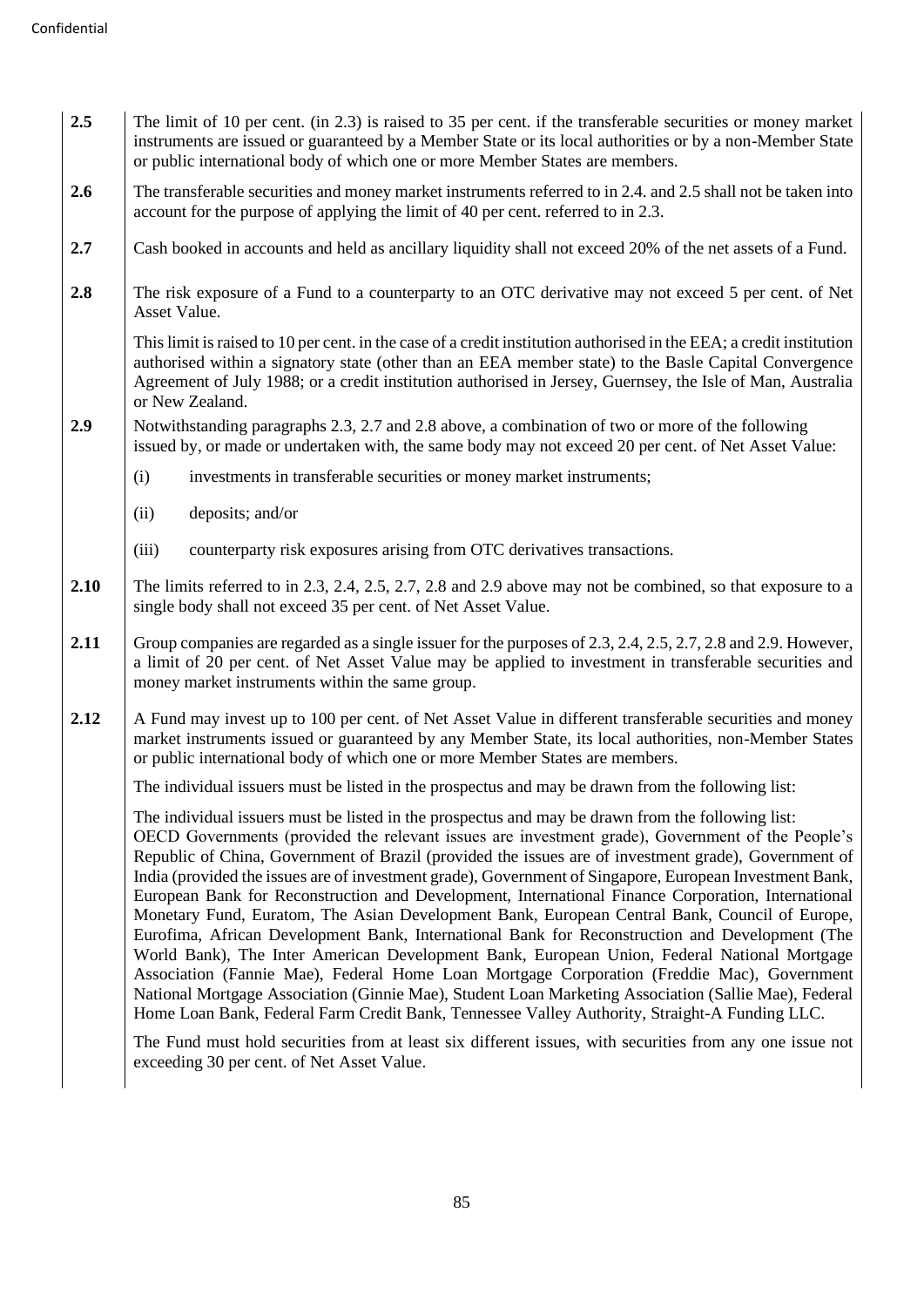| $\overline{\mathbf{3}}$ | <b>Investment in Collective Investment Schemes ("CIS")</b>                                                                                                                                                                                                                                                                                                                                                                                                                |  |
|-------------------------|---------------------------------------------------------------------------------------------------------------------------------------------------------------------------------------------------------------------------------------------------------------------------------------------------------------------------------------------------------------------------------------------------------------------------------------------------------------------------|--|
| 3.1                     | A Fund may not invest more than 20 per cent. of Net Asset Value in any one CIS.                                                                                                                                                                                                                                                                                                                                                                                           |  |
| 3.2                     | Investment in AIFs may not, in aggregate, exceed 30 per cent. of Net Asset Value.                                                                                                                                                                                                                                                                                                                                                                                         |  |
| 3.3                     | The CIS are prohibited from investing more than 10 per cent. of Net Asset Value in other open-ended CIS.                                                                                                                                                                                                                                                                                                                                                                  |  |
| 3.4                     | When a Fund invests in the units of other CIS that are managed, directly or by delegation, by the UCITS<br>management company or by any other company with which the UCITS management company is linked<br>by common management or control, or by a substantial direct or indirect holding, that management<br>company or other company may not charge subscription, conversion or redemption fees on account of the<br>Fund's investment in the units of such other CIS. |  |
| 3.5                     | Where by virtue of investment in the units of another investment fund, the ICAV or its manager, an<br>investment manager or an investment advisor receives a commission on behalf of a Fund (including a<br>rebated commission), the ICAV or its manager shall ensure that the relevant commission is paid into the<br>property of the Fund.                                                                                                                              |  |
| $\overline{\mathbf{4}}$ | <b>Index Tracking UCITS</b>                                                                                                                                                                                                                                                                                                                                                                                                                                               |  |
| 4.1                     | A Fund may invest up to 20 per cent. of Net Asset Value in shares and/or debt securities issued by the<br>same body where the investment policy of a Fund is to replicate an index which satisfies the criteria set<br>out in the Central Bank Regulations and is recognised by the Central Bank.                                                                                                                                                                         |  |
| 4.2                     | The limit in 4.1 may be raised to 35 per cent., and applied to a single issuer, where this is justified by<br>exceptional market conditions.                                                                                                                                                                                                                                                                                                                              |  |
| 5                       | <b>General Provisions</b>                                                                                                                                                                                                                                                                                                                                                                                                                                                 |  |
| 5.1                     | An investment company, Irish collective asset-management vehicle ("ICAV") or management company<br>acting in connection with all of the CIS it manages, may not acquire any shares carrying voting rights<br>which would enable it to exercise significant influence over the management of an issuing body.                                                                                                                                                              |  |
| 5.2                     | A Fund may acquire no more than:                                                                                                                                                                                                                                                                                                                                                                                                                                          |  |
|                         | 10 per cent. of the non-voting shares of any single issuing body;<br>(i)<br>10 per cent. of the debt securities of any single issuing body;<br>(ii)<br>25 per cent. of the units of any single CIS;<br>(iii)<br>10 per cent. of the money market instruments of any single issuing body.<br>(iv)                                                                                                                                                                          |  |
|                         | NOTE: The limits laid down in (ii), (iii) and (iv) above may be disregarded at the time of acquisition if at<br>that time the gross amount of the debt securities or of the money market instruments, or the net amount of<br>the securities in issue cannot be calculated.                                                                                                                                                                                               |  |
| 5.3                     | 5.1 and 5.2 shall not be applicable to:                                                                                                                                                                                                                                                                                                                                                                                                                                   |  |
|                         | transferable securities and money market instruments issued or guaranteed by a Member State or<br>(i)<br>its local authorities;                                                                                                                                                                                                                                                                                                                                           |  |
|                         | transferable securities and money market instruments issued or guaranteed by a non-Member<br>(ii)<br>State;                                                                                                                                                                                                                                                                                                                                                               |  |
|                         | transferable securities and money market instruments issued by public international bodies of<br>(iii)<br>which one or more Member States are members;                                                                                                                                                                                                                                                                                                                    |  |
|                         | shares held by a Fund in the capital of a company incorporated in a non-Member State which<br>(iv)<br>invests its assets mainly in the securities of issuing bodies having their registered offices in that                                                                                                                                                                                                                                                               |  |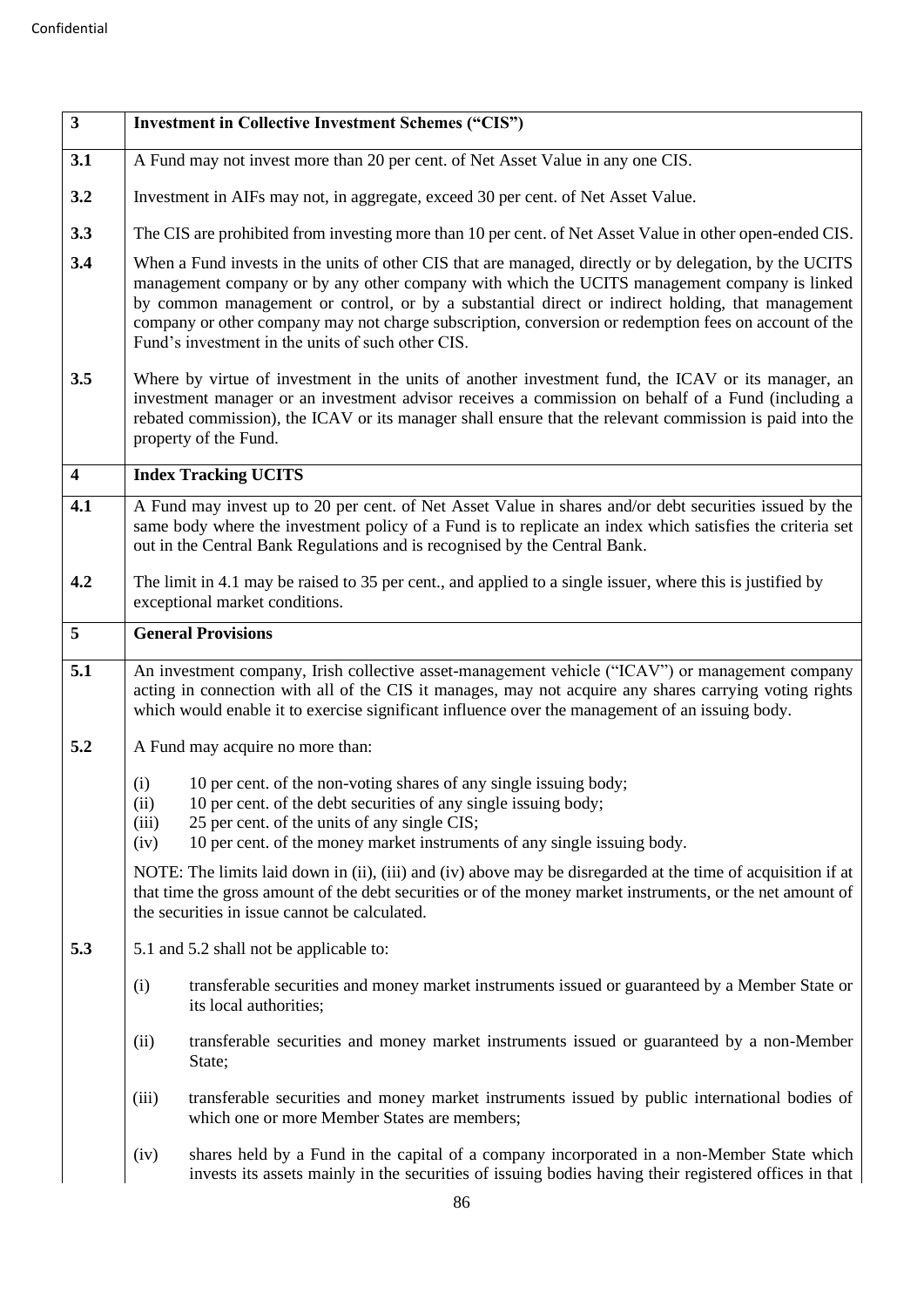State, where under the legislation of that State such a holding represents the only way in which the Fund can invest in the securities of issuing bodies of that State. This waiver is applicable only if in its investment policies the company from the non-Member State complies with the limits laid down in 2.3 to 2.11, 3.1, 3.2, 5.1, 5.2, 5.4, 5.5 and 5.6, and provided that where these limits are exceeded, paragraphs 5.5 and 5.6 below are observed; and

- (v) Shares held by an investment company or investment companies or ICAV or ICAVs in the capital of subsidiary companies carrying on only the business of management, advice or marketing in the country where the subsidiary is located, in regard to the repurchase of units at unit-holders' request exclusively on their behalf.
- **5.4** A Fund need not comply with the investment restrictions herein when exercising subscription rights attaching to transferable securities or money market instruments which form part of their assets.
- **5.5** The Central Bank may allow recently authorised Funds to derogate from the provisions of 2.3 to 2.12, 3.1, 3.2, 4.1 and 4.2 for six months following the date of their authorisation, provided they observe the principle of risk spreading.
- **5.6** If the limits laid down herein are exceeded for reasons beyond the control of a Fund or as a result of the exercise of subscription rights, the Fund must adopt as a priority objective for its sales transactions the remedying of that situation, taking due account of the interests of its unitholders.
- **5.7** Neither an investment company, ICAV nor a management company or a trustee acting on behalf of a unit trust or a management company of a common contractual fund, may carry out uncovered sales of:
	- (i) transferable securities;
	- $(ii)$  money market instruments<sup>3</sup>;
	- (iii) units of investment funds; or
	- (iv) financial derivative instruments.
- **5.8** A Fund may hold ancillary liquid assets.

# **6 Financial Derivative Instruments ("FDIs")**

- **6.1** A Fund's global exposure relating to FDI must not exceed its total net asset value.
- **6.2** Position exposure to the underlying assets of FDIs, including embedded FDIs in transferable securities or money market instruments, when combined where relevant with positions resulting from direct investments, may not exceed the investment limits set out in the Central Bank Regulations/guidance. (This provision does not apply in the case of index-based FDI provided the underlying index is one which meets with the criteria set out in the Central Bank Regulations.
- **6.3** A Fund may invest in FDIs dealt in over-the-counter (OTC), provided that the counterparties to over-thecounter transactions (OTCs) are institutions subject to prudential supervision and belonging to categories approved by the Central Bank.
- **6.4** Investment in FDI is subject to the conditions and limits laid down by the Central Bank.

<sup>&</sup>lt;sup>3</sup> Any short selling of money market instruments by a Fund is prohibited.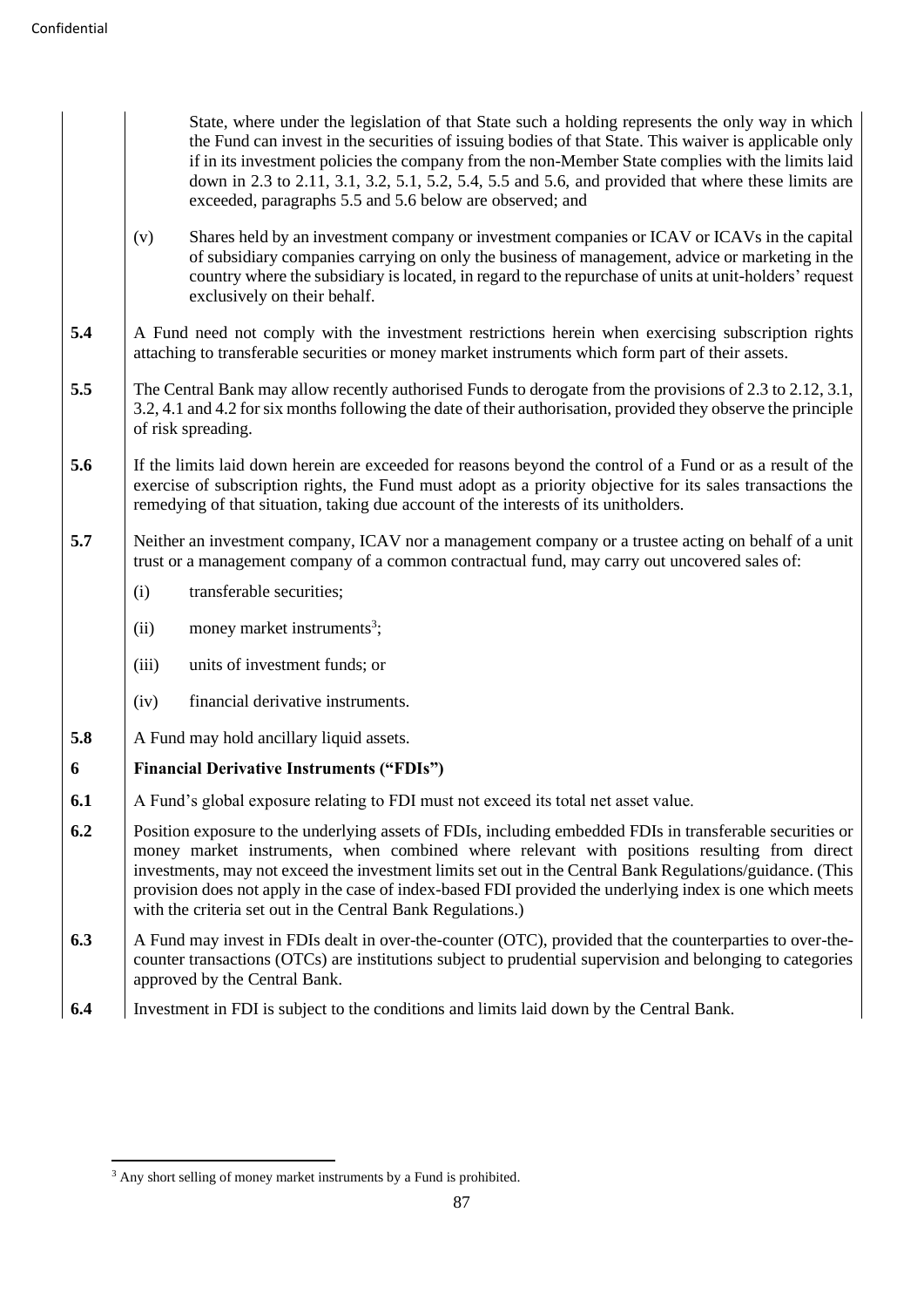### **SCHEDULE 3**

### **Investment Techniques and Instruments**

A Fund may use derivative instruments traded on an organised exchange and on over-the-counter markets, whether such instruments are used for investment purposes or the purposes of the efficient portfolio management of the Fund. A Fund's ability to use these strategies may be limited by market conditions, regulatory limits and tax considerations and these strategies may be used only in accordance with the investment objectives of the Fund.

### **Financial Derivative Instruments**

### **Permitted financial derivative instruments ("FDI")**

- 1. The ICAV shall only invest assets of a Fund in an FDI if:
	- 1.1 the relevant reference items or indices consist of one or more of the following: instruments referred to in Regulation  $68(1)(a) - (f)$  and (h) of the UCITS Regulations, including financial instruments having one or several characteristics of those assets, financial indices, interest rates, foreign exchange rates or currencies;
	- 1.2 the FDI does not expose the Fund to risks which the Fund could not otherwise assume;
	- 1.3 the FDI does not cause the Fund to diverge from its investment objectives;
	- 1.4 the FDI is dealt in on a Regulated Market or alternatively the conditions in paragraph 6 are satisfied.
- 2 The reference in 1.1 above to financial indices shall be understood as a reference to indices which fulfil the following criteria:
	- 2.1 they are sufficiently diversified, in that the following criteria are fulfilled:
		- (a) the index is composed in such a way that price movements or trading activities regarding one component do not unduly influence the performance of the whole index;
		- (b) where the index is composed of assets referred to in Regulation 68(1) of the UCITS Regulations, its composition is at least diversified in accordance with Regulation 71 of the UCITS Regulations;
		- (c) where the index is composed of assets other than those referred to in Regulation 68(1) of the UCITS Regulations, it is diversified in a way which is equivalent to that provided for in Regulation 71(1) of the UCITS Regulations;
	- 2.2 they represent an adequate benchmark for the market to which they refer, in that the following criteria are fulfilled:
		- (a) the index measures the performance of a representative group of underlyings in a relevant and appropriate way;
		- (b) the index is revised or rebalanced periodically to ensure that it continues to reflect the markets to which it refers following criteria which are publicly available;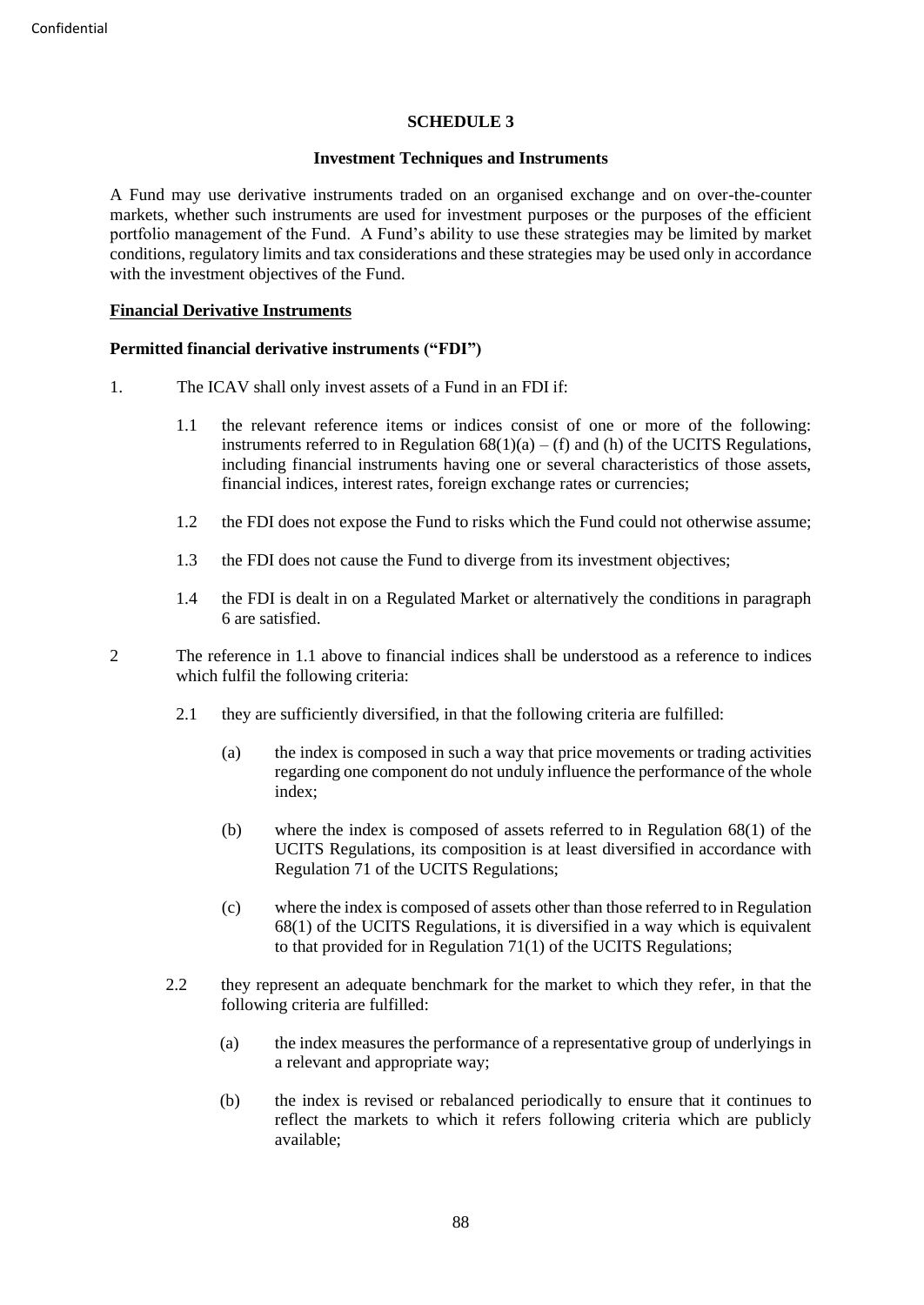- (c) the underlyings are sufficiently liquid, which allows users to replicate the index, if necessary;
- 2.3 they are published in an appropriate manner, in that the following criteria are fulfilled:
	- (a) their publication process relies on sound procedures to collect prices and to calculate and to subsequently publish the index value, including pricing procedures for components where a market price is not available;
	- (b) material information on matters such as index calculation, rebalancing methodologies, index changes or any operational difficulties in providing timely or accurate information is provided on a wide and timely basis.

Where the composition of assets which are used as underlyings by FDI does not fulfil the criteria set out in 2.1, 2.2 or 2.3 above, those FDI shall, where they comply with the criteria set out in Regulation  $68(1)(g)$  of the UCITS Regulations, be regarded as FDI on a combination of the assets referred to in Regulation  $68(1)(g)(i)$  of the UCITS Regulations, excluding financial indices.

- 3. A transferable security or money market instrument embedding an FDI shall be understood as a reference to financial instruments which fulfil the criteria for transferable securities or money market instruments set out in the UCITS Regulations and which contain a component which fulfils the following criteria:
	- 3.1 by virtue of that component some or all of the cash flows that otherwise would be required by the transferable security or money market instrument which functions as host contract can be modified according to a specified interest rate, financial instrument price, foreign exchange rate, index of prices or rates, credit rating or credit index, or other variable, and therefore vary in a way similar to a stand-alone FDI;
	- 3.2 its economic characteristics and risks are not closely related to the economic characteristics and risks of the host contract;
	- 3.3 it has a significant impact on the risk profile and pricing of the transferable security or money market instrument.
- 4. A transferable security or a money market instrument shall not be regarded as embedding a FDI where it contains a component which is contractually transferable independently of the transferable security or the money market instrument. Such a component shall be deemed to be a separate financial instrument.
- 5. Where the ICAV enters, on behalf of a Fund, into a total return swap or invests in other FDI with similar characteristics, the assets held by the Fund must comply with Regulations 70, 71, 72, 73 and 74 of the UCITS Regulations.

# **OTC FDI**

- 6. The ICAV shall only invest assets of a Fund in an OTC FDI if the FDI counterparty is within at least one of the following categories:
	- 6.1 a credit institution that is within any of the categories set out in Regulation 7 of the Central Bank Regulations;
	- 6.2 an investment firm authorised in accordance with MiFID; or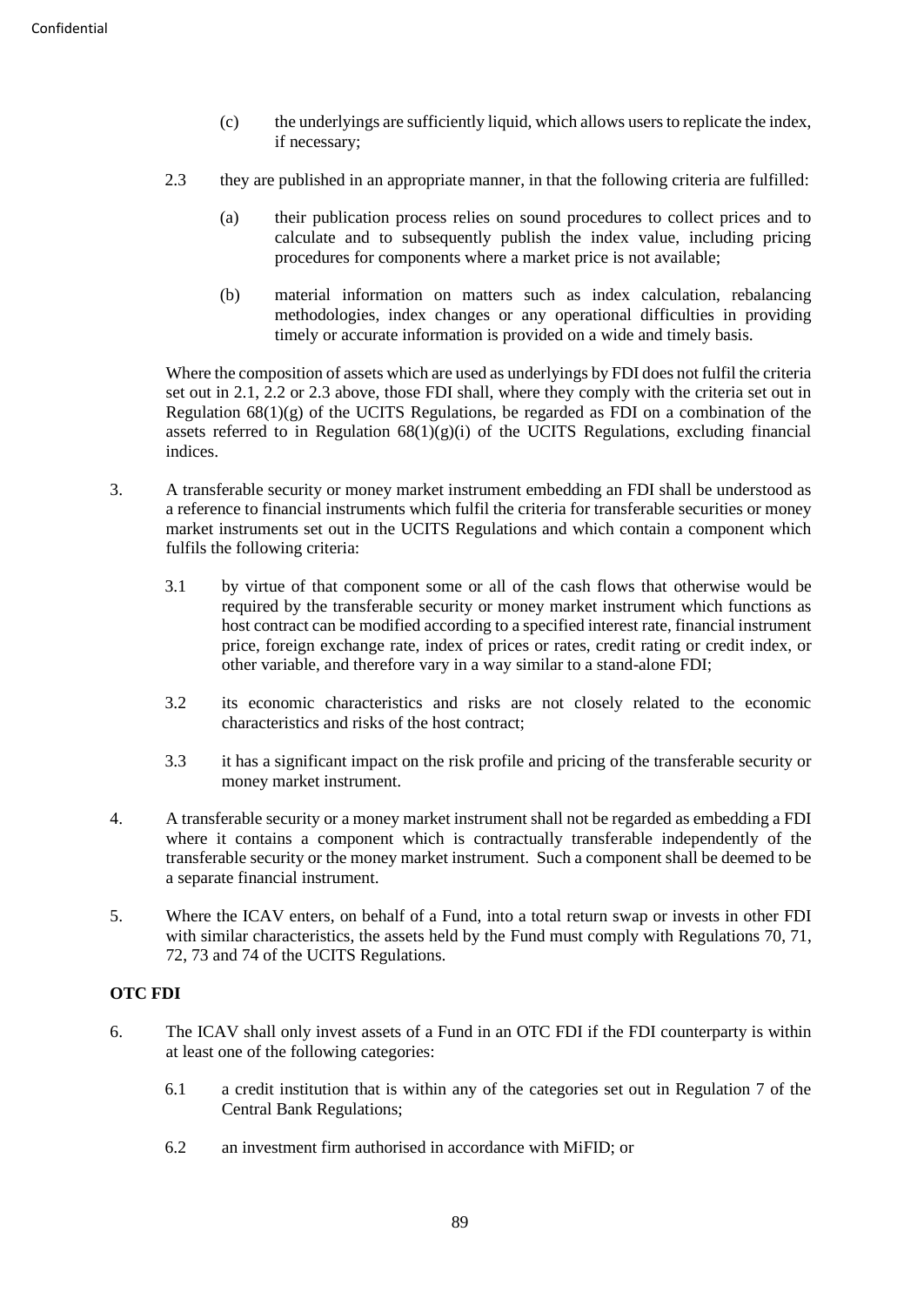- 6.3 a group company of an entity issued with a bank holding company licence from the Federal Reserve of the United States of America where that group company is subject to bank holding company consolidated supervision by that Federal Reserve.
- 7. Where a counterparty within paragraphs 6.2 or 6.3:
	- 7.1 was subject to a credit rating by an agency registered and supervised by ESMA that rating shall be taken into account by the ICAV in the credit assessment process; and
	- 7.2 where a counterparty is downgraded to A-2 or below (or comparable rating) by the credit rating agency referred to in paragraph 7.1 this shall result in a new credit assessment being conducted of the counterparty by the ICAV without delay.
- 8. Where an OTC FDI referred to in paragraph 6 is subject to a novation, the counterparty after the novation must be:
	- 8.1 an entity that is within any of the categories set out in paragraph 6; or
	- 8.2 a central counterparty that is:
		- (a) authorised or recognised under EMIR; or
		- (b) pending recognition by ESMA under Article 25 of EMIR, an entity classified:
			- (A) by the SEC as a clearing agency; or
			- (B) by the Commodity Futures Trading Commission as a derivatives clearing organisation.
- 9. 9.1 Risk exposure to the counterparty shall not exceed the limits set out in Regulation 70(1)(c) of the UCITS Regulations, assessed in accordance with paragraph 9.2.
	- 9.2 In assessing risk exposure to the counterparty to an OTC FDI for the purpose of Regulation 70(1)(c) of the UCITS Regulations:
		- (a) the ICAV shall calculate the exposure to the counterparty using the positive mark-to-market value of the OTC FDI with that counterparty;
		- (b) the ICAV may net FDI positions with the same counterparty, provided that the Fund is able to legally enforce netting arrangements with the counterparty. For this purpose netting is permissible only in respect of OTC FDI with the same counterparty and not in relation to any other exposures the Fund has with the same counterparty;
		- (c) the ICAV may take account of collateral received by the FDI in order to reduce the exposure to the counterparty, provided that the collateral meets with the requirements specified in paragraphs  $(3)$ ,  $(4)$ ,  $(5)$ ,  $(6)$ ,  $(7)$ ,  $(8)$ ,  $(9)$  and  $(10)$  of Regulation 24 of the Central Bank Regulations.
- 10. OTC FDI must be subject to reliable and verifiable valuation on a daily basis and sold, liquidated or closed by an offsetting transaction at any time at their fair value at the Fund's initiative.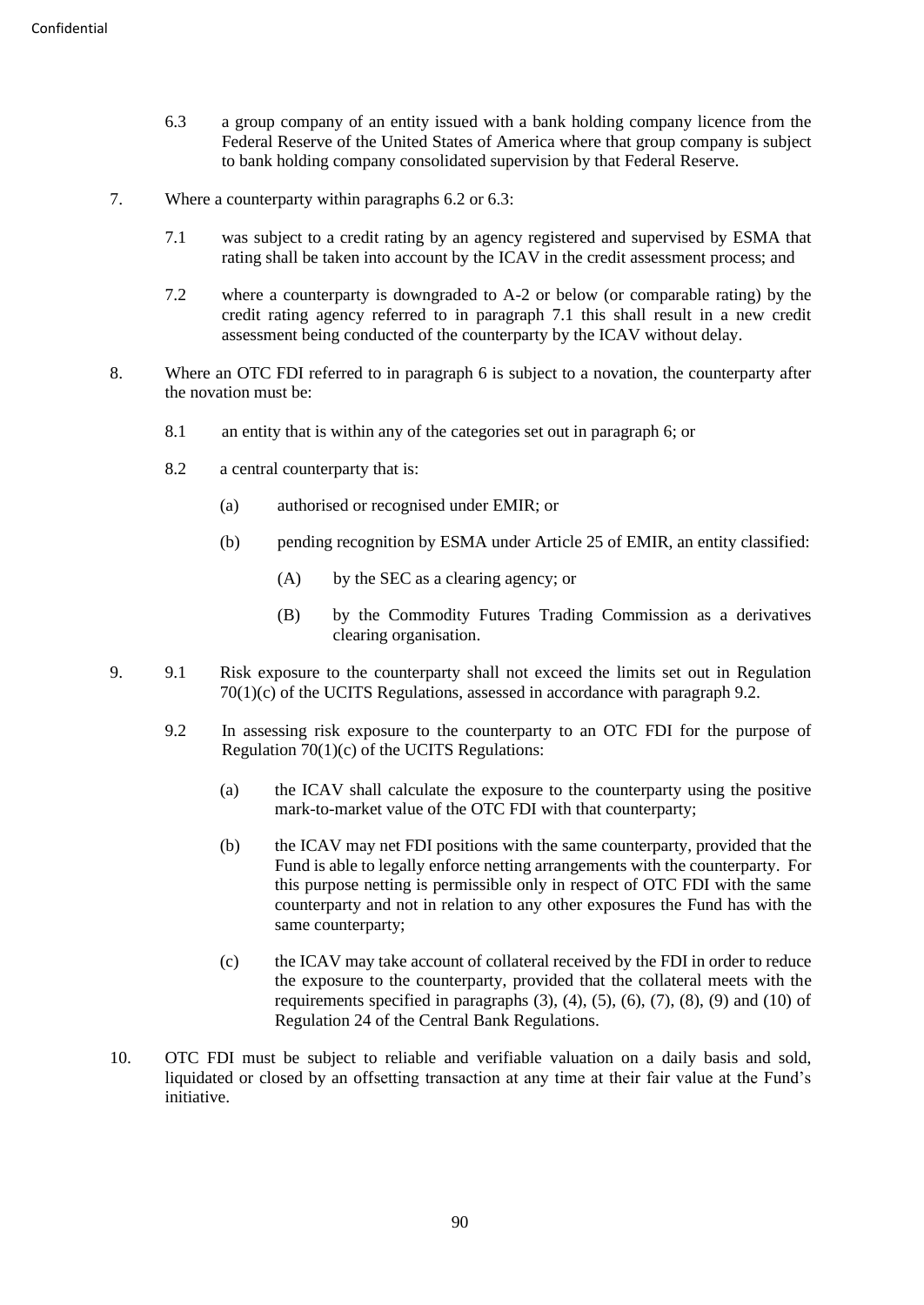# **Issuer concentration limits**

- 11. For the purpose of Regulation 70 of the UCITS Regulations and the calculation of issuer concentration limits of a Fund, the ICAV shall:
	- 11.1 include any net exposure to a counterparty generated through a securities lending or repurchase agreement, where net exposure means the amount receivable by the Fund less any collateral provided by the Fund;
	- 11.2 include exposures created through the reinvestment of collateral; and
	- 11.3 establish whether the exposure of the Fund is to an OTC counterparty, a broker, a central counterparty or a clearing house.
- 12. The position exposure of the Fund, if any, to the underlying assets of an FDI, including an FDI that is embedded in transferable securities, money market instruments or investment funds, when combined with positions resulting from direct investments:
	- 12.1 shall be calculated in accordance with paragraph 13; and
	- 12.2 shall not exceed the investment limits set out in Regulations 70 and 73 of the UCITS Regulations.
- 13. For the purposes of paragraph 12:
	- 13.1 when calculating issuer-concentration risk, the FDI (including embedded FDI) must be looked through in determining the resultant position exposure and this position exposure shall be taken into account in the issuer concentration calculations;
	- 13.2 the ICAV shall calculate the position exposure of the Fund using the commitment approach or the VaR approach as a result of default by the issuer approach, whichever is greater; and
	- 13.3 the ICAV shall calculate the position exposure, regardless of whether the Fund uses VaR for global exposure purposes.
- 14. Paragraph 12 does not apply in the case of an index-based FDI provided the underlying index meets the criteria set out in Regulation 71(1) of the UCITS Regulations.
- 15. Collateral received must at all times meet with the requirements set out in paragraphs 30 to 38 below.
- 16. Collateral passed to an OTC FDI counterparty by or on behalf of a Fund must be taken into account in calculating exposure of the Fund to counterparty risk as referred to in Regulation  $70(1)(c)$  of the UCITS Regulations. Collateral passed may be taken into account on a net basis only if the Fund is able to legally enforce netting arrangements with this counterparty.
- 17. The risk exposures to a counterparty arising from OTC FDI transactions and efficient portfolio management techniques must be combined when calculating the OTC counterparty limit as referred to in Regulation 70(1)(c) of the UCITS Regulations.

# **Cover requirements**

18. Where the initial margin posted to and variation margin receivable from a broker relating to an exchange-traded FDI or an OTC FDI is not protected by client money rules or other similar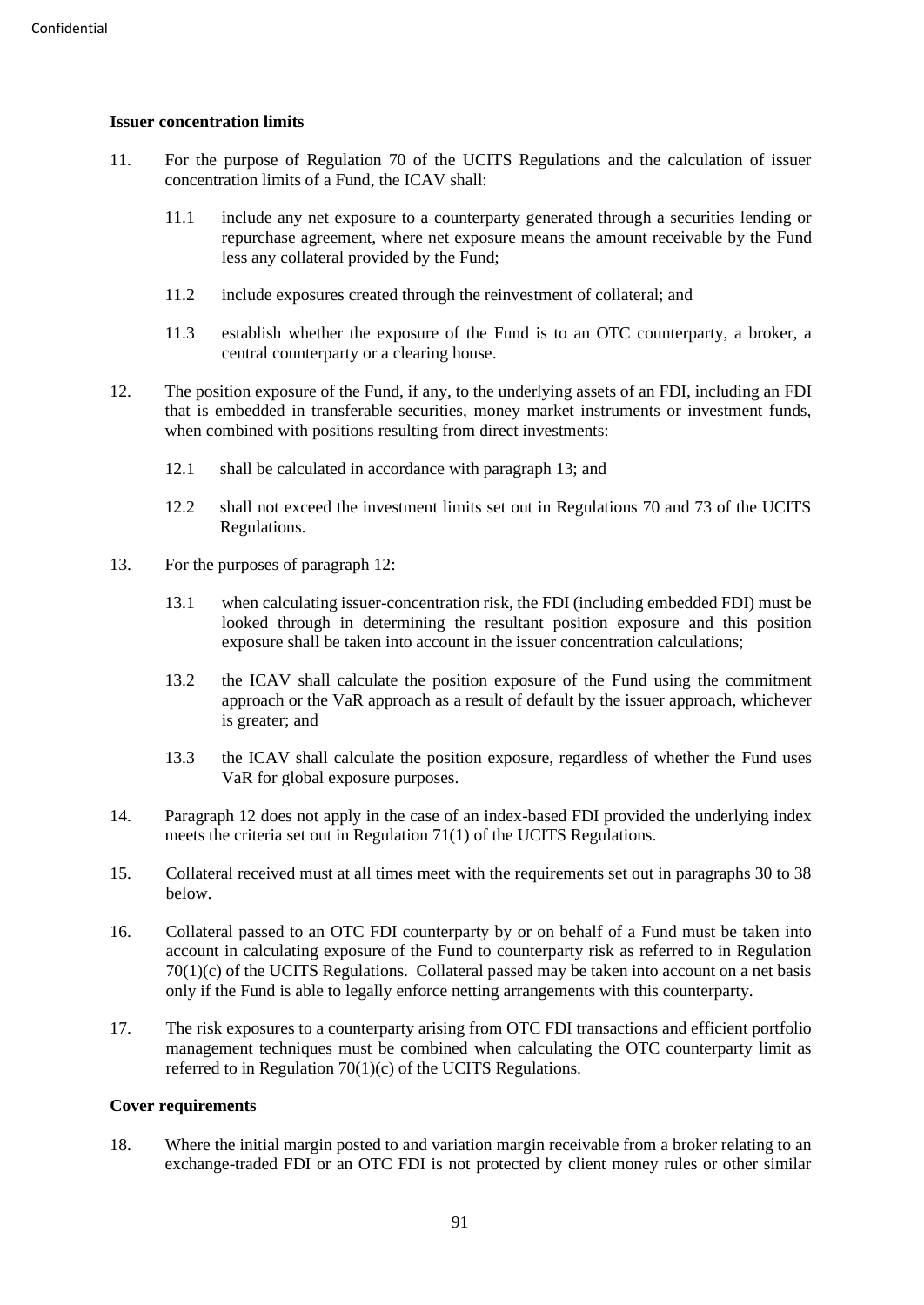arrangements to protect the Fund in the event of the insolvency of the broker, the ICAV shall calculate exposure of the Fund within the OTC counterparty limit as referred to in Regulation 70(1)(c) of the UCITS Regulations.

- 19. The ICAV shall ensure that, at all times:
	- 19.1 the Fund is capable of meeting all its payment and delivery obligations incurred by transactions involving FDI;
	- 19.2 the risk management process of the ICAV includes the monitoring of FDI transactions to ensure that every such transaction is covered adequately;
	- 19.3 a transaction in FDI which gives rise to, or could potentially give rise to, a future commitment on behalf of a Fund is covered in accordance with the conditions specified in paragraph 20.
- 20. The conditions to which paragraph 19.3 refers are:
	- 20.1 in the case of an FDI that is, automatically or at the discretion of the Fund, cash-settled, the Fund must, at all times, hold liquid assets that are sufficient to cover the exposure;
	- 20.2 in the case of an FDI that requires physical delivery of the underlying asset, either:
		- (a) the asset must at all times be held by a Fund; or
		- (b) where either or both of the conditions in paragraphs 21.1 and 21.2 applies, the Fund must cover the exposure with sufficient liquid assets.
- 21. The conditions to which paragraph 20.2(b) refers are:
	- 21.1 the underlying asset consists, or the underlying assets consist, of highly liquid fixed income securities;
	- 21.2 (a) the exposure can be covered without the need to hold the underlying assets;
		- (b) the specific FDI is addressed in the risk management process; and
		- (c) details of the exposure are provided in the prospectus.

In this regard, please note that in the case of the instruments referred to in the section entitled "Investment Techniques and Instruments", the ICAV considers that from time to time the exposure may be covered with sufficient liquid assets.

### **Risk management process and reporting**

- 22. A Fund must provide the Central Bank with details of its proposed risk management process vis-à-vis its FDI activity pursuant to Chapter 3 of Part 2 of the Central Bank Regulations. The initial filing is required to include information in relation to:
	- 22.1 permitted types of FDI, including embedded FDI in transferable securities and money market instruments;
	- 22.2 details of the underlying risks;
	- 22.3 relevant quantitative limits and how these will be monitored and enforced; and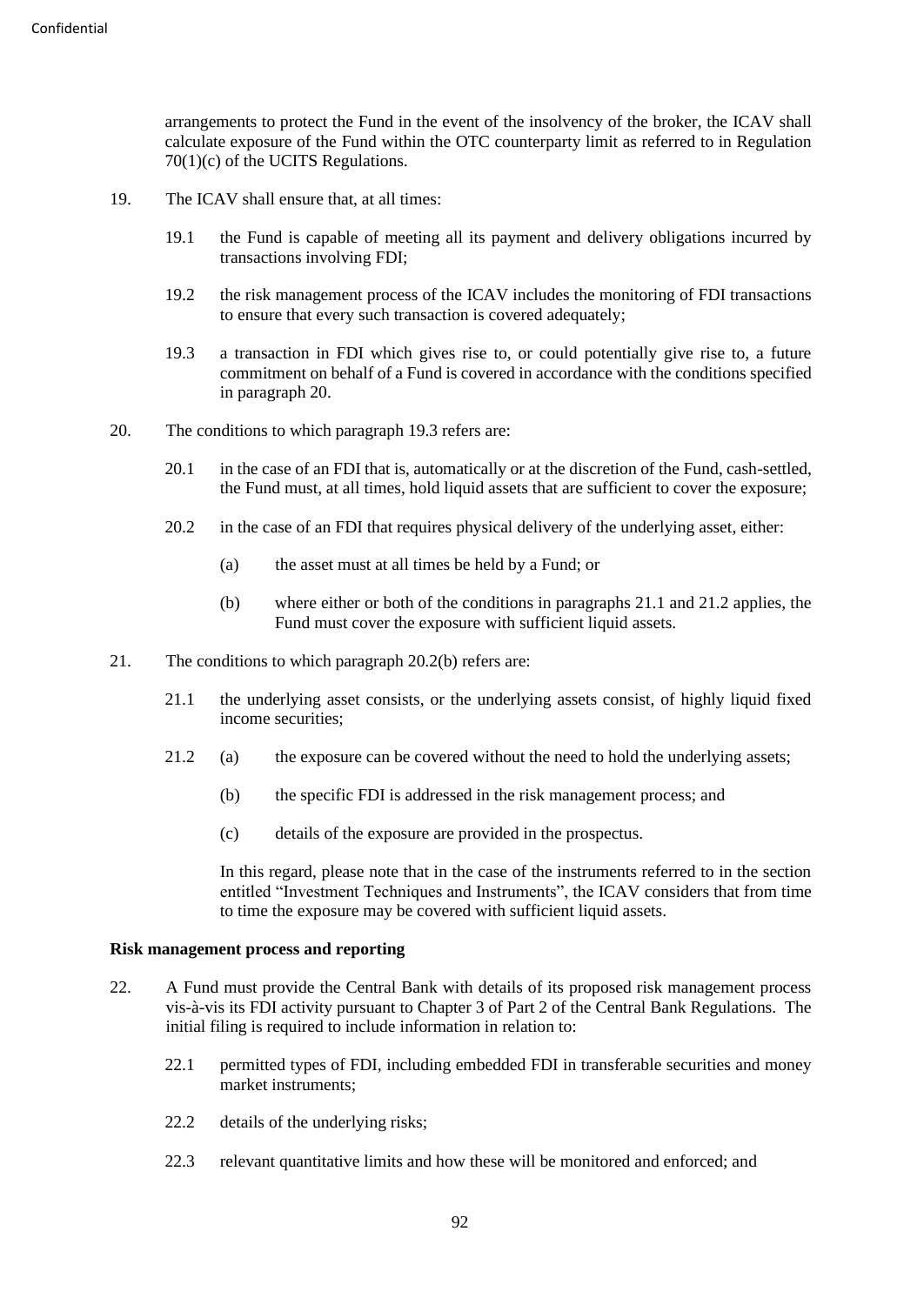- 22.4 methods for estimating risks.
- 23. 23.1 The ICAV shall in writing notify the Central Bank of material amendments to the initial filing of the risk management process of a Fund, in advance of the amendment being made.
	- 23.2 The Central Bank may object to the making of any proposed amendment that is notified to it under paragraph 23.1.
	- 23.3 (a) No proposed amendment to which the Bank has objected under paragraph 23.2 shall be made to the risk management process of a Fund.
		- (b) Where the Central Bank has objected under paragraph 23.2 to the making of a proposed amendment to the risk management process of a Fund.

The relevant Fund shall not engage in any activity that is associated with or which would derive from the proposed amendment to which the objection has been made.

24. The ICAV must submit a report to the Central Bank on the Funds' FDI positions on an annual basis. The report, which must include information which reflects a true and fair view of the types of FDI used by the Funds, the underlying risks, the quantitative limits and the methods used to estimate those risks, must be submitted with the annual report of the ICAV. The ICAV must, at the request of the Central Bank, provide this report at any time.

### **Calculation of global exposure**

- 25. The ICAV shall ensure that in the case of each Fund, at all times:
	- 25.1 the Fund complies with the limits on global exposure;
	- 25.2 the Fund establishes and implements appropriate internal risk management measures and limits, irrespective of whether the Fund uses a commitment approach or the VaR approach or any other methodology to calculate global exposure. For the purpose of subparagraph (1), paragraph 12 of Schedule 9 of the UCITS Regulations, a UCITS shall only select a methodology where ESMA has published guidelines on the selected methodology; and
	- 25.3 it calculates the global exposure in accordance with Schedule 2 to the Central Bank Regulations.

# **Efficient Portfolio Management**

### **Portfolio Management Techniques**

- 26. The ICAV shall only use efficient portfolio management techniques and instruments for the purposes of Regulation 69(2) of the UCITS Regulations where same are in the best interests of the relevant Fund.
- 27. The ICAV shall ensure that all the revenues arising from efficient portfolio management techniques and instruments, net of direct and indirect operational costs, are returned to the relevant Fund.
- 28. Techniques and instruments which relate to transferable securities or money market instruments and which are used for the purpose of efficient portfolio management shall be understood as a reference to techniques and instruments which fulfil the following criteria: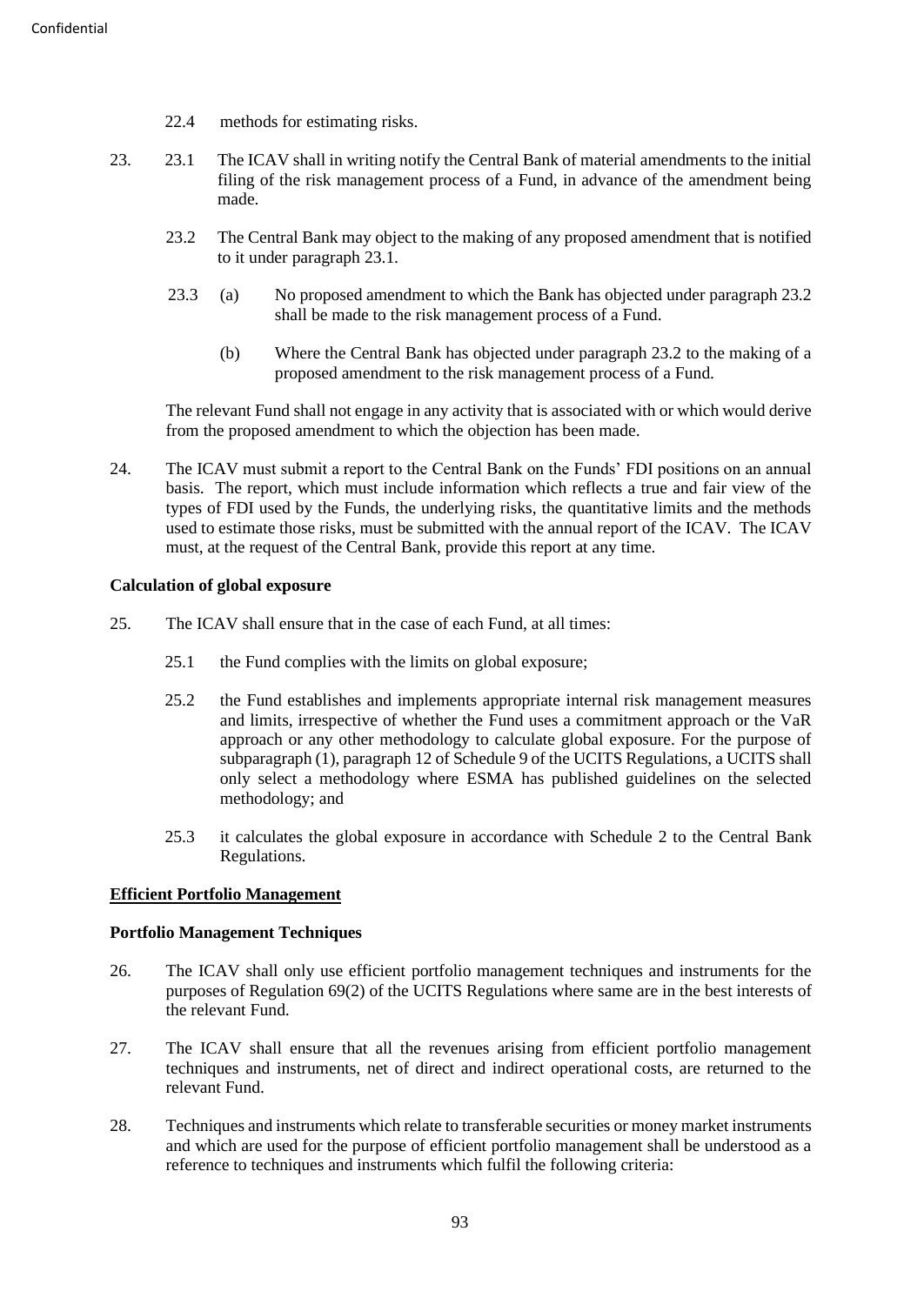- 28.1 they are economically appropriate in that they are realised in a cost-effective way;
- 28.2 they are entered into for one or more of the following specific aims:
	- (a) reduction of risk;
	- (b) reduction of cost;
	- (c) generation of additional capital or income for the Fund with a level of risk which is consistent with the risk profile of the Fund and the risk diversification rules set out in Regulations 70 and 71 of the UCITS Regulations; and
- 28.3 their risks are adequately captured by the risk management process of the Fund.
- 29. Repurchase/reverse repurchase agreements and securities lending (i.e., efficient portfolio management techniques) may only be effected in accordance with normal market practice.

### **Collateral**

- 30. The ICAV shall ensure, in engaging in efficient portfolio management techniques and instruments, that:
	- 30.1 every asset that is received by a Fund as a result of engaging in efficient portfolio management techniques and instruments is treated as collateral;
	- 30.2 such techniques comply with the criteria set down in paragraph 24(2) of the Central Bank Regulations;
	- 30.3 at all times, collateral that is received by a Fund meets the criteria specified in paragraph 31.
- 31. The conditions for the receipt of collateral by a Fund, to which paragraph 30 refers, are:
	- 31.1 **Liquidity**: Collateral received, other than cash, should be highly liquid and traded on a Regulated Market or multilateral trading facility with transparent pricing in order that it can be sold quickly at a price that is close to its pre-sale valuation. Collateral received should also comply with the provisions of Regulation 74 of the UCITS Regulations.
	- 31.2 **Valuation**: Collateral that is received should be valued on at least a daily basis and assets that exhibit high price volatility should not be accepted as collateral unless suitably conservative haircuts are in place.
	- 31.3 **Issuer credit quality**: Collateral received should be of high quality. The ICAV shall ensure that:
		- (a) where the issuer was subject to a credit rating by an agency registered and supervised by ESMA that rating shall be taken into account by the ICAV in the credit assessment process; and
		- (b) where an issuer is downgraded to A-2 or below (or comparable rating) by the credit rating agency referred to in sub-paragraph (a) this shall result in a new credit assessment being conducted of the issuer by the ICAV without delay.
	- 31.4 **Correlation**: Collateral received should be issued by an entity that is independent from the counterparty. There should be a reasonable ground for the ICAV to expect that it would not display a high correlation with the performance of the counterparty.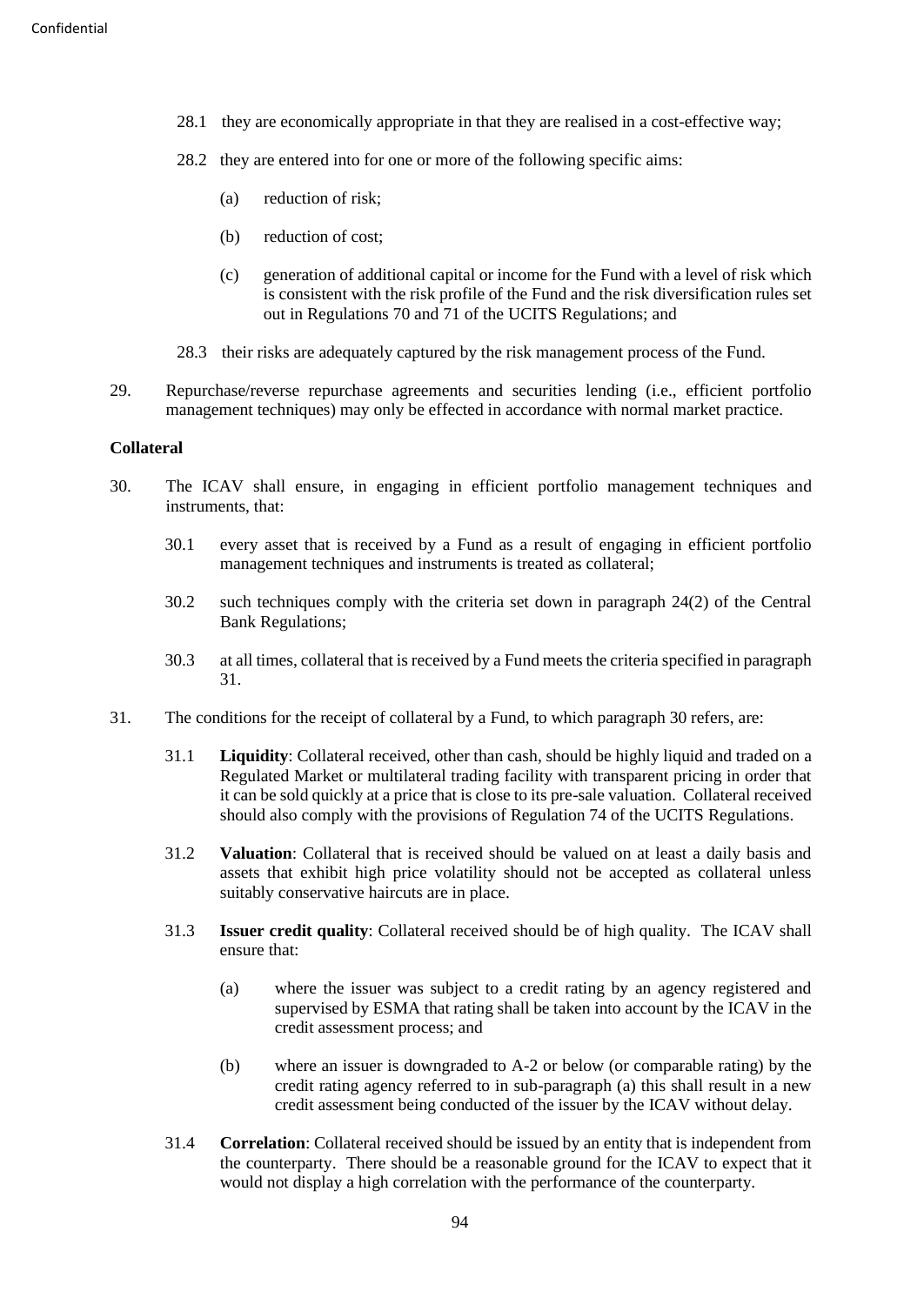# 31.5 **Diversification (asset concentration)**:

- (a) Subject to sub-paragraph (b) below, collateral received should be sufficiently diversified in terms of country, markets and issuers with a maximum exposure to a given issuer of 20 per cent. of the Net Asset Value of the Fund. When a Fund is exposed to different counterparties, the different baskets of collateral should be aggregated to calculate the 20 per cent. limit of exposure to a single issuer.
- (b) It is intended that a Fund may be fully collateralised in different transferable securities and money market instruments issued or guaranteed by a Member State, one or more of its local authorities, a third country, or a public international body to which one or more Member States belong. The Fund should receive securities from at least six different issues, but securities from any single issue should not account for more than 30 per cent. of the Fund's Net Asset Value. The Member States, local authorities, third countries, or public international bodies or issuing or guaranteeing securities which a Fund is able to accept as collateral for more than 20 per cent. of its Net Asset Value shall be drawn from the following list:

OECD Governments (provided the relevant issues are investment grade), the Government of Brazil, the Government of India and the Government of the People's Republic of China (provided the relevant issues are investment grade), the Government of Singapore, the EU, the Council of Europe, Eurofima, the European Investment Bank, Euratom, the Inter-American Development Bank, the Asian Development Bank, the International Bank for Reconstruction and Development (The World Bank), the African Development Bank, the European Central Bank, the European Bank for Reconstruction and Development, the International Monetary Fund, the International Finance Corporation, the Federal National Mortgage Association (Fannie Mae), the Federal Home Loan Mortgage Corporation (Freddie Mac), the Government National Mortgage Association (Ginnie Mae), the Student Loan Marketing Association (Sallie Mae), the Federal Home Loan Bank, the Federal Farm Credit Bank, the Tennessee Valley Authority, Straight A Funding LLC and issues backed by the full faith and credit of the U.S. government.

- 31.6 **Immediately available**: Collateral received should be capable of being fully enforced by the Fund at any time without reference to or approval from the counterparty.
- 32. The ICAV shall ensure that the Fund's risk management process identifies, manages and mitigates risks linked to the management of collateral, including operational risks and legal risks.
- 33. Where a Fund receives collateral on a title transfer basis, the ICAV shall ensure that the collateral is to be held by the Depositary. Where a Fund receives collateral on any basis other than a title transfer basis, that collateral may be held by a third party depositary, provided that that depositary is subject to prudential supervision and is unrelated and unconnected to the provider of the collateral.
- 34. The ICAV shall not sell, pledge or re-invest the non-cash collateral received by a Fund.
- 35. Where the ICAV invests cash collateral received by a Fund, such investments shall only be made in one or more of the following: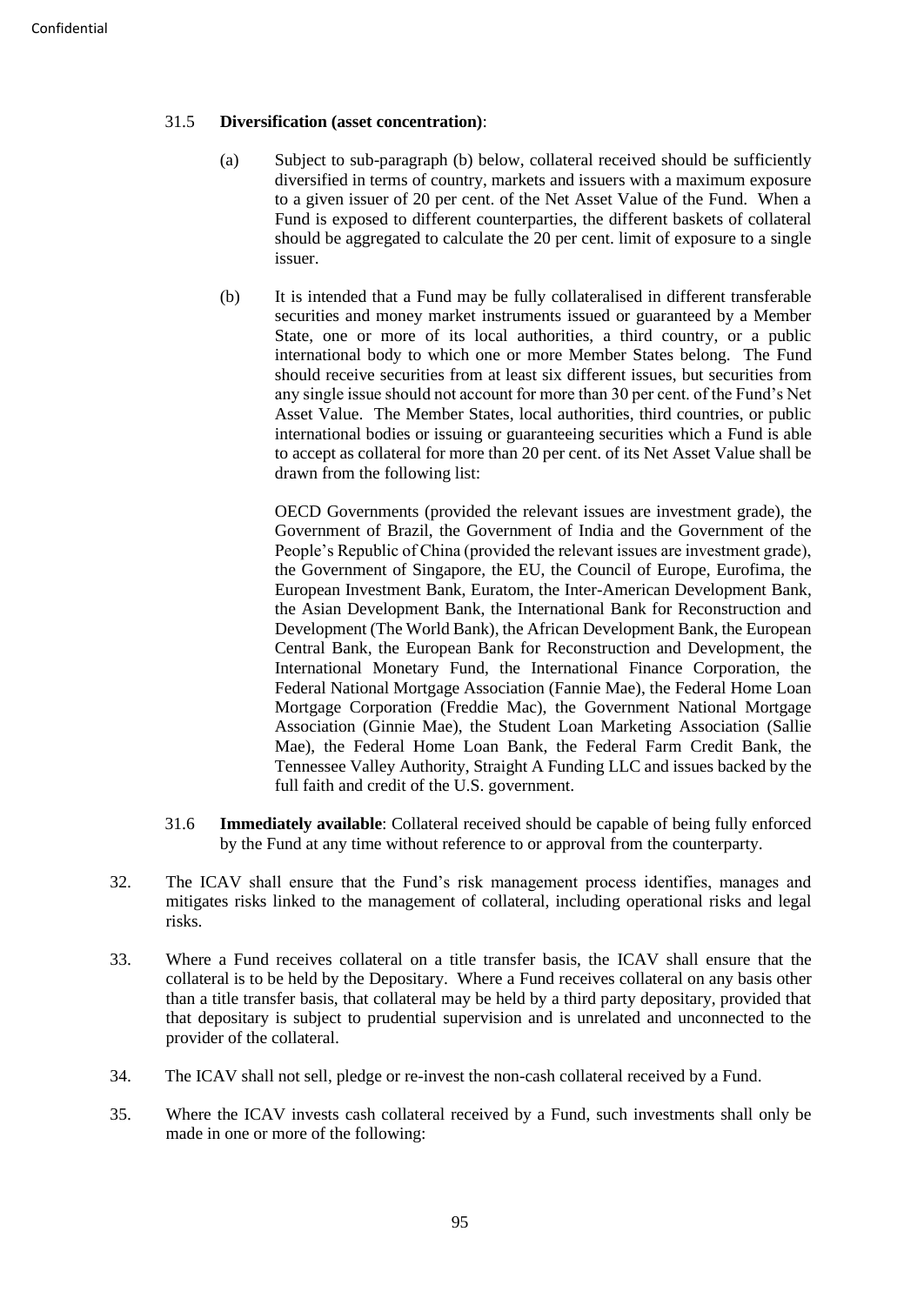- 35.1 a deposit with a credit institution referred to in Regulation 7 of the Central Bank Regulations;
- 35.2 a high-quality government bond;
- 35.3 a reverse repurchase agreement provided the transaction is with a credit institution referred to in Regulation 7 of the Central Bank Regulations and the Fund is able to recall at any time the full amount of cash on an accrued basis; or
- 35.4 short-term money market funds as defined in the ESMA Guidelines on a Common Definition of European Money Market Funds (Ref: CESR/10-049).
- 36. Where the ICAV invests cash collateral received by a Fund: (a) that investment shall comply with the diversification requirements applicable to non-cash collateral; and (b) invested cash collateral shall not be placed on deposit with the counterparty or with any entity that is related or connected to the counterparty.
- 37. The ICAV shall ensure that, where a Fund receives collateral for at least 30 per cent. of its assets, there is in place an appropriate stress testing policy and stress tests are carried out regularly under normal and exceptional liquidity conditions to enable the ICAV to assess the liquidity risk attached to the collateral. The stress testing policy should at least prescribe the following components:
	- 37.1 the design of stress test scenario analysis including calibration, certification and sensitivity analysis;
	- 37.2 the empirical approach to impact assessment, including back-testing of liquidity risk estimates;
	- 37.3 the reporting frequency and the threshold(s) for limits and losses; and
	- 37.4 the mitigation actions to reduce loss including haircut policy and gap risk protection.
- 38. The ICAV shall establish and ensure adherence to a haircut policy for a Fund, adapted for each class of assets received as collateral. When devising the haircut policy, the ICAV shall take into account the characteristics of the assets, such as the credit standing or the price volatility, as well as the outcome of the stress tests performed in accordance with Regulation 21 of the Central Bank Regulations. The ICAV shall document the haircut policy and the ICAV shall justify and document each decision to apply a specific haircut or to refrain from applying any haircut, to any specific class of assets.
- 39. Where a counterparty to a repurchase or a securities lending agreement which has been entered into by the ICAV on behalf of a Fund:
	- 39.1 was subject to a credit rating by an agency registered and supervised by ESMA that rating shall be taken into account by the ICAV in the credit assessment process; and
	- 39.2 where a counterparty is downgraded to A-2 or below (or comparable rating) by the credit rating agency referred to in sub-paragraph (a) this shall result in a new credit assessment being conducted of the counterparty by the ICAV without delay.
- 40. The ICAV shall ensure that it is at all times able to recall any security that has been lent out or to terminate any securities lending agreement to which it is party.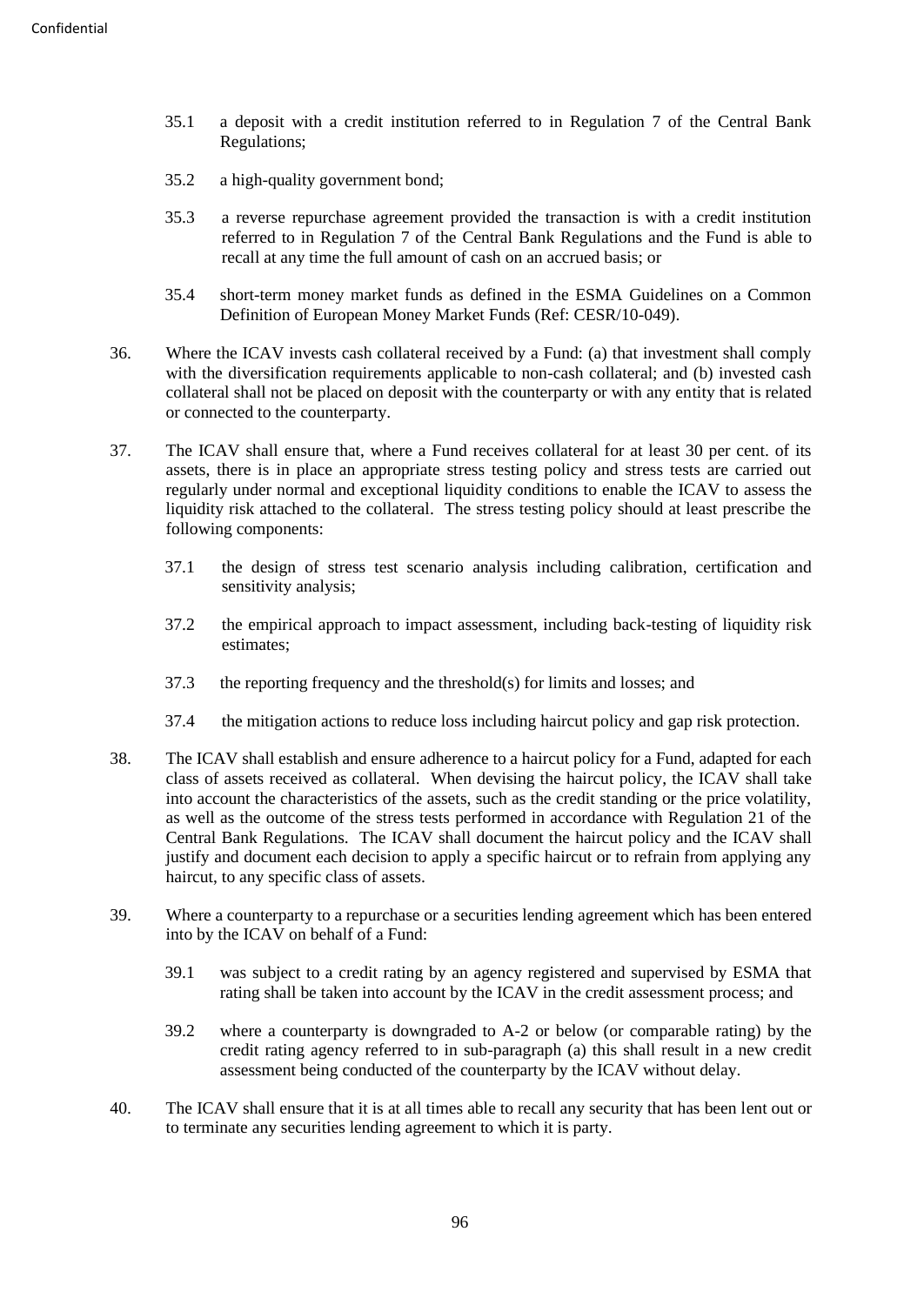## **Repurchase and reverse repurchase agreements**

- 41. Where the ICAV enters into a reverse repurchase agreement on behalf of a Fund it shall ensure that is the Fund is at all times able to recall the full amount of cash or to terminate the relevant agreement on either an accrued basis or a mark-to-market basis.
- 42. In circumstances in which cash is, by virtue of the obligation under paragraph 41 recallable at any time on a mark-to-market basis, the ICAV shall use the mark-to-market value of the reverse repurchase agreement for the calculation of the Net Asset Value of the Fund.
- 43. Where the ICAV enters into a repurchase agreement on behalf of a Fund it shall ensure that the Fund is at all times able to recall any securities that are subject to the repurchase agreement or to terminate the repurchase agreement into which it has entered.
- 44. Repurchase/reverse repurchase agreements or securities lending do not constitute borrowing or lending for the purposes of Regulation 103 and Regulation 111 of the UCITS Regulations, respectively.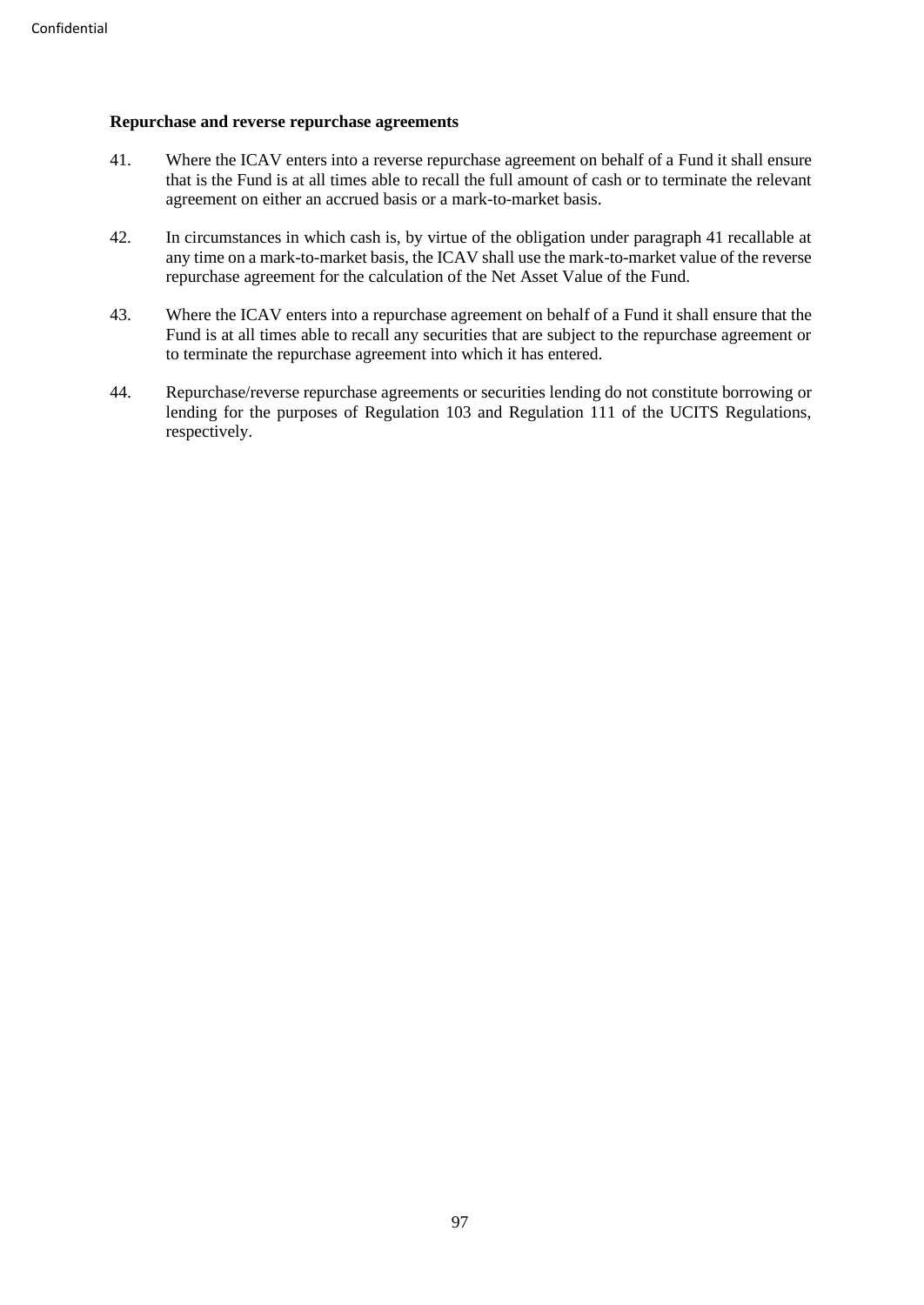# **SCHEDULE 4**

# **List of Sub-Custodians**

| <b>Country</b>     | Sub-custodian/Agent                                             |
|--------------------|-----------------------------------------------------------------|
| Argentina          | HSBC Bank Argentina S.A.                                        |
| Australia          | <b>HSBC Bank Australia Ltd</b>                                  |
| Austria            | UniCredit Bank Austria AG                                       |
| Bahrain            | HSBC Bank Middle East Ltd (Bahrain)                             |
| Bangladesh         | The Hongkong and Shanghai Banking Corporation Ltd (Bangladesh)  |
| Belgium            | <b>BNP Paribas Securities Services (Belgium)</b>                |
| Belgium            | Euroclear Bank S.A./N.V.                                        |
| Bermuda            | <b>HSBC Bank Bermuda Ltd</b>                                    |
| Bosnia-Herzegovina | Unicredit Bank DD (Bosnia)                                      |
| <b>Botswana</b>    | <b>Standard Chartered Bank Botswana Ltd</b>                     |
| <b>Brazil</b>      | Bradesco-Kirton Corretora de Títulos e Valores Mobiliários S.A. |
| Bulgaria           | UniCredit Bulbank AD                                            |
| Canada             | Royal Bank of Canada                                            |
| Chile              | HSBC Bank (China) Company Limited                               |
| China              | HSBC Bank (China) Ltd                                           |
| Colombia           | Itau Securities Services Colombia S.A. Sociedad Fuduciaria      |
| Croatia            | Privredna Banka Zagreb                                          |
| Costa Rica         | Banco Nacional De Costa Rica                                    |
| Cyprus             | HSBC Continental Europe, Athens Branch                          |
| Czech Republic     | Ceskoslovenska obchodni banka, a. s.                            |
| Denmark            | Skandinaviska Enskilda Banken AB (Denmark)                      |
| Egypt              | <b>HSBC Bank Egypt Ltd</b>                                      |
| Estonia            | <b>SEB Pank</b>                                                 |
| Finland            | Skandinaviska Enskilda Banken AB (Finalnd)                      |
| France             | <b>BNP Paribas Securities Services (France)</b>                 |
| France             | <b>CACEIS Bank</b>                                              |
| Germany            | HSBC Trinkaus & Burkhardt                                       |
| Ghana              | Standard Chartered Bank Ghana Ltd                               |
| Greece             | HSBC Continental Europe, Athens Branch (Greece)                 |
| Hong Kong          | The Hongkong & Shanghai Banking Corporation Ltd (CNC) (HK)      |
| Hungary            | Unicredit Bank Hungary Zrt                                      |
| India              | The Hongkong and Shanghai Banking Corporation Ltd (India)       |
| Indonesia          | PT Bank HSBC Indonesia                                          |
| Ireland            | HSBC Bank plc (Ireland)                                         |
| Israel             | Bank Leumi Le-Israel BM                                         |
| Italy              | <b>BNP Paribas Securities Services, Milan Branch</b>            |
| Japan              | The Hongkong and Shanghai Banking Corporation Ltd (Japan)       |
| Jordan             | <b>Bank of Jordan</b>                                           |
| Kazakhstan         | <b>JSC Citibank Kazakhstan</b>                                  |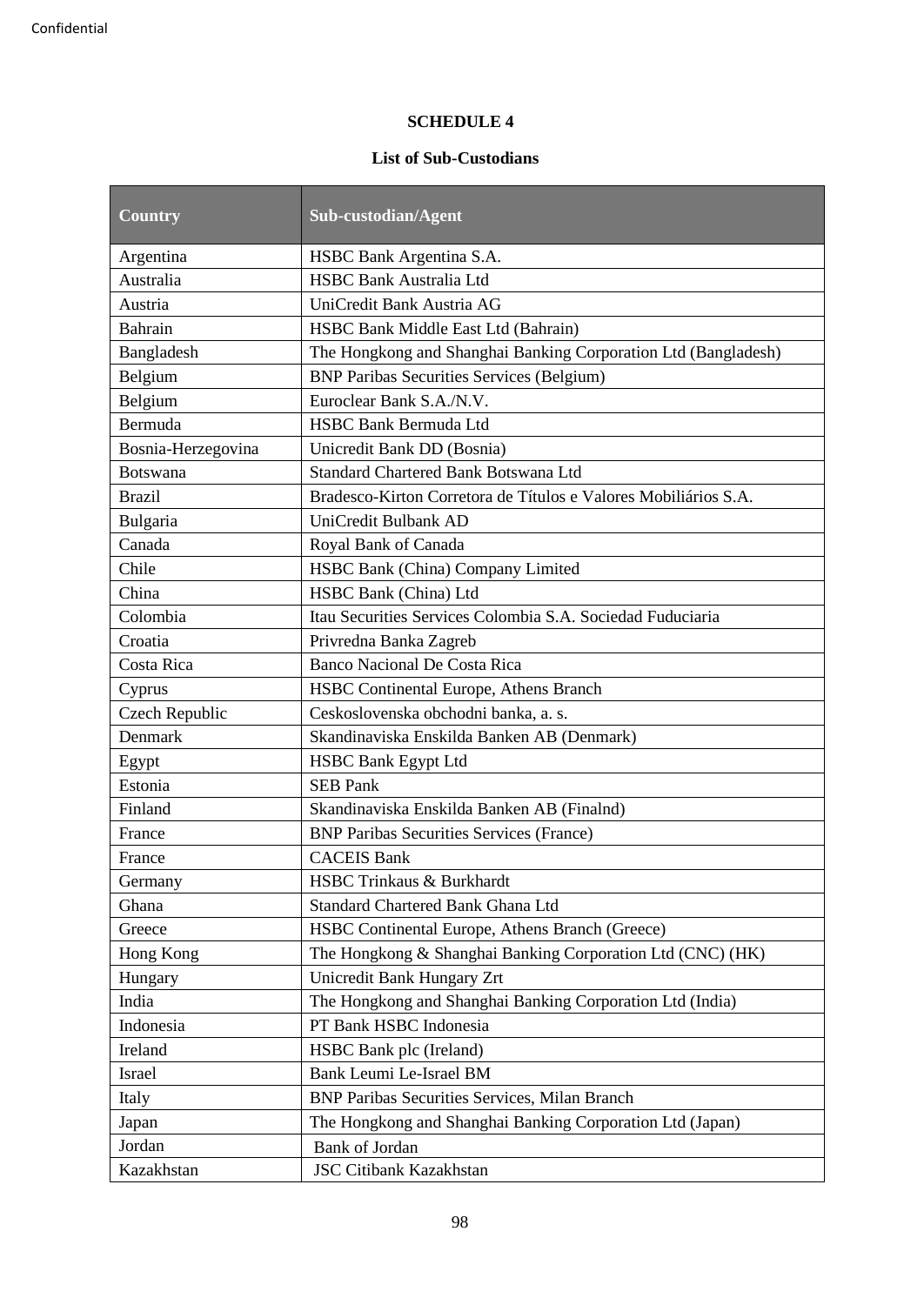| Kenya                       | Standard Chartered Bank Kenya Ltd                               |
|-----------------------------|-----------------------------------------------------------------|
| Kuwait                      | HSBC Bank Middle East Ltd (Kuwait)                              |
| Latvia                      | <b>AS SEB Banka</b>                                             |
| Lebanon                     | Bank Audi s.a.I.                                                |
| Lithuania                   | <b>AS SEB bankas</b>                                            |
| Luxembourg                  | <b>Clearstream Banking SA</b>                                   |
| Malaysia                    | HSBC Bank Malaysia Berhad                                       |
| Mauritius                   | The Hongkong and Shanghai Banking Corporation Ltd (Mauritius)   |
| Mexico                      | HSBC Mexico, SA                                                 |
| Morocco                     | Citibank Maghreb                                                |
| Netherlands                 | <b>BNP Paribas Securities Services (Netherlands)</b>            |
| New Zealand                 | The Hongkong and Shanghai Banking Corporation Ltd (New Zealand) |
| Nigeria*                    | Stanbic IBTC Bank plc                                           |
| Norway                      | Skandinaviska Enskilda Banken AB                                |
| Oman                        | HSBC Bank Oman S.A.O.G.                                         |
| Pakistan                    | Citibank NA (Pakistan)                                          |
| Palestine                   | Bank of Jordan Plc (Palestine)                                  |
| Peru                        | Citibank del Peru                                               |
| Philippines                 | The Hongkong and Shanghai Banking Corporation Ltd (Philippines) |
| Poland                      | Bank Polska Kasa Opieki SA                                      |
| Portugal                    | <b>BNP Paribas Securities Services (Portugal)</b>               |
| Qatar                       | <b>HSBC Bank Middle East Ltd</b>                                |
| Romania                     | Citibank Europe plc Dublin - Romania Branch                     |
| Russia                      | <b>AO</b> Citibank                                              |
| Saudi Arabia                | HSBC Saudi Arabia Ltd                                           |
| Serbia                      | Unicredit Bank Serbia JSC                                       |
| Singapore                   | The Hongkong and Shanghai Banking Corporation Ltd (Singapore)   |
| Slovakia                    | Ceskoslovenska Obchodna Banka AS                                |
| Slovenia                    | Unicredit Banka Slovenija DD                                    |
| South Africa                | Standard Bank of South Africa Ltd                               |
| South Korea                 | The Hongkong and Shanghai Banking Corporation Ltd (South Korea) |
| Spain                       | <b>BNP Paribas Securities Services (Spain)</b>                  |
| Sri Lanka                   | The Hongkong and Shanghai Banking Corporation Ltd (Sri Lanka)   |
| Sweden                      | Skandinaviska Enskilda Banken AB (publ.)                        |
| Switzerland                 | Credit Suisse (Switzerland) Ltd                                 |
| Taiwan                      | HSBC Bank (Taiwan) Ltd                                          |
| Tanzania                    | Standard Chartered Bank (Mauritius) Ltd, Tanzania               |
| Thailand                    | The Hongkong and Shanghai Banking Corporation Ltd (Thailand)    |
| Tunisia                     | Union Internationale de Banques                                 |
| Turkey                      | <b>HSBC Bank AS</b>                                             |
| Uganda*                     | <b>Standard Chartered (Uganda)</b>                              |
| <b>United Arab Emirates</b> | HSBC Bank Middle East Ltd (UAE)                                 |
| <b>United Kingdom</b>       | HSBC Bank Plc (UK)                                              |
| <b>United States</b>        | Brown Brothers Harriman & Co                                    |
| <b>United States</b>        | Citibank, N.A. (USA)                                            |
| <b>United States</b>        | HBSC Bank (USA) NA                                              |
| Vietnam                     | HSBC (Vietnam) Ltd                                              |
|                             |                                                                 |